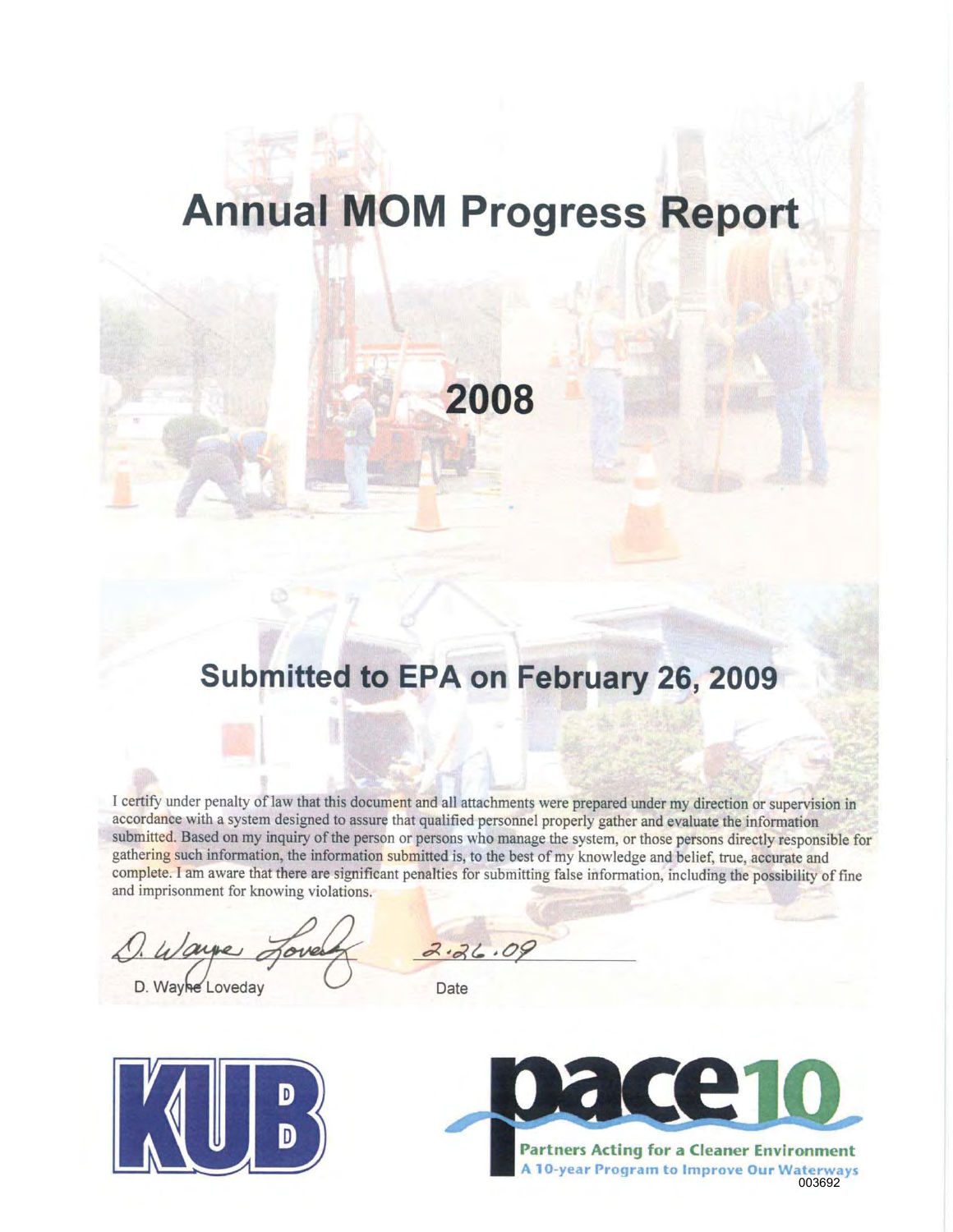#### **Table of Contents**

| <b>Section 1</b> | <b>Introduction</b>                                | 1  |
|------------------|----------------------------------------------------|----|
| <b>Section 2</b> | <b>Grease Control Program</b>                      | 5  |
| <b>Section 3</b> | <b>Continuing Sewer System Assessment Program</b>  | 8  |
| <b>Section 4</b> | Infrastructure Rehabilitation Program              | 13 |
| <b>Section 5</b> | <b>Gravity Line Preventive Maintenance Program</b> | 15 |
| <b>Section 6</b> | <b>Sewer Overflow Response Plan</b>                | 17 |
| <b>Section 7</b> | <b>Other MOM Programs</b>                          | 20 |
| <b>Section 8</b> | <b>Private Lateral Program</b>                     | 22 |

#### **Appendices**

| A      | <b>Grease Control Program Summary Tables</b>                                         |
|--------|--------------------------------------------------------------------------------------|
| В      | <b>Pump Station Maintenance Activities and Schedule</b>                              |
| C.     | Summary Table of Pump Stations using Chemical Injection and<br><b>Odor Control</b>   |
| D<br>Е | Waste Hauler Program Requirements<br><b>Pump Station Sample Inspection Checklist</b> |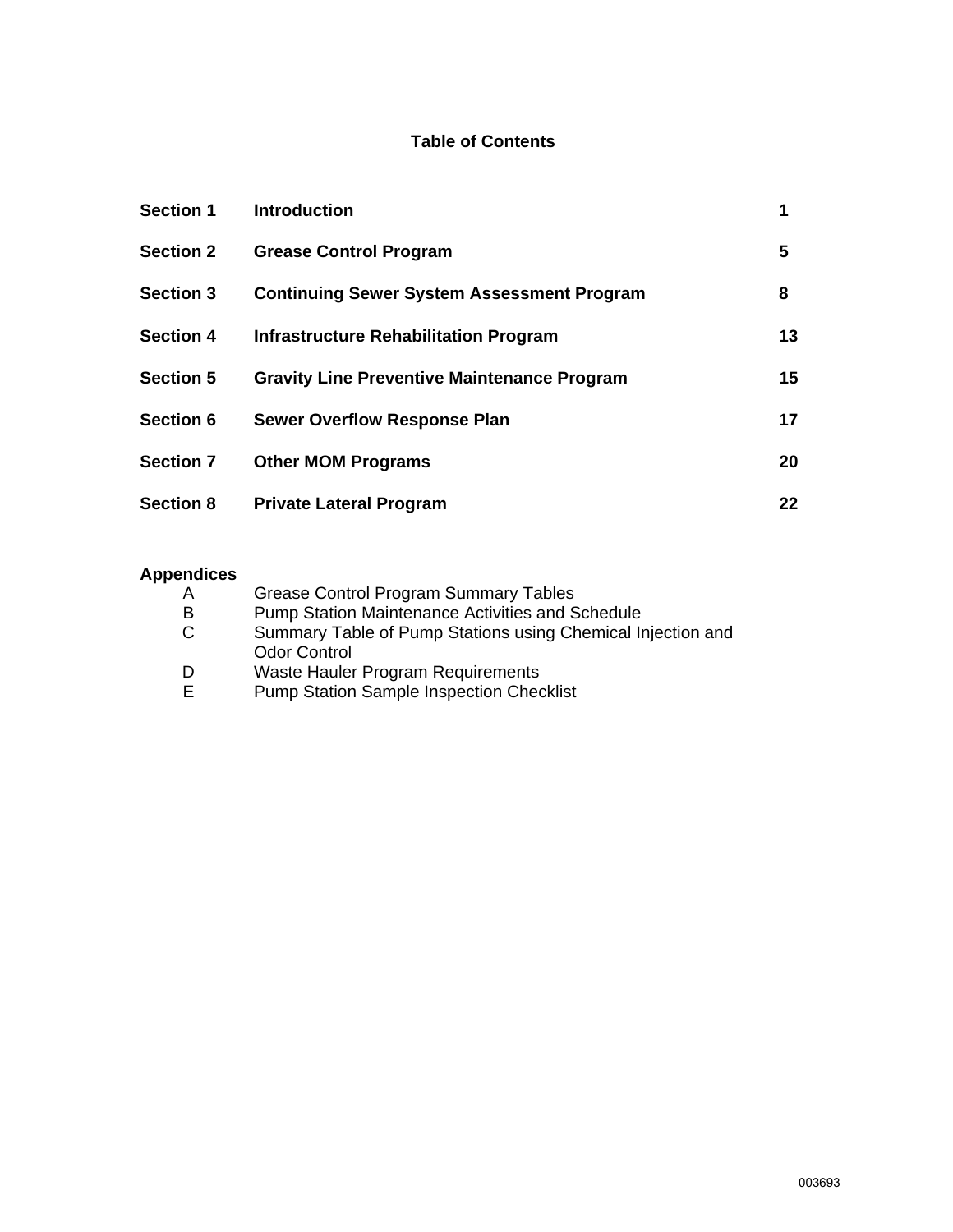#### **Section 1: Introduction**

KUB sanitary sewer overflows (SSOs) increased slightly in 2008 compared to 2007. The chart below shows the increase in total overflows compared to the previous year. This total is still a significant reduction in SSOs from before KUB implemented PACE 10. (PACE 10 is KUB's accelerated 10-year, \$530 million wastewater improvement program to aggressively attack the problem of sewer overflows. "PACE" stands for "Partners Acting for a Cleaner Environment.")

KUB experienced seven wet-weather overflows in 2008. Total rainfall for the year returned to a near-normal level due to some significant rain events during the latter months of 2008. Thanks to completed improvement projects, including construction of KUB's wet weather wastewater storage tanks, those rainfall events produced only a small fraction of the number of wet-weather SSOs that occurred in the past before implementation of PACE 10 and the effects of the drought in the region.

In 2008, KUB had \$47 million in rehabilitation and replacement projects under contract, including one new storage tank and over 20 miles of pipe in the collection system.

KUB's wastewater storage facilities at Lower First Creek, Upper First Creek, Third Creek, and Walker Springs operated for a combined total of 25 times in 2008, containing a total of 41.7 million gallons of wastewater. Those tanks were designed and sited to address chronic overflows at Fourth and Hoitt, 5000 Western Avenue, 4813 N Broadway, and Walker Springs. The tanks help KUB shave peaks to prevent spikes in flow and meet requirements to address sewer overflows and protect our environment. In August 2008, KUB began construction of a fifth storage facility at Bernard Avenue as part of the Composite Correction Plan.

On December 10 and 11, 2008, a rainfall event totaling over four inches resulted in just four SSOs. During this event, KUB's newly constructed storage facilities contained over 15 million gallons of flow. That volume was released back into the collection system as flows subsided. A comparable rainfall event such as this prior to PACE 10 efforts may have resulted in substantially more SSOs. In fact, it's likely that SSOs would have occurred at over 50 locations during a similar pre-PACE 10 storm event.

During 2008, 74 dry-weather SSOs occurred, compared to 68 dry-weather SSOs in 2007. The small increase can be attributed in part to the return of the wet-weather flows to the collection system. The drought caused aggressive root growth in portions of the collection system. Lower base flows in the collection system also resulted in greater deposition of debris. As normal flow conditions and storm-induced high flows impact the collection system, partial blockages are determined to have caused SSOs during heavy rainfall events.

There was a total of 12 residential grinder pump failures during 2008.This is a large increase over the four failures reported during 2007. In February of 2008, KUB implemented a program to more aggressively monitor and inspect the grinder pump stations owned and operated by KUB. Some of the units required upgrades and major repairs. KUB continues to complete numerous improvement projects and maintain the ongoing Management, Operations, and Maintenance (MOM) programs.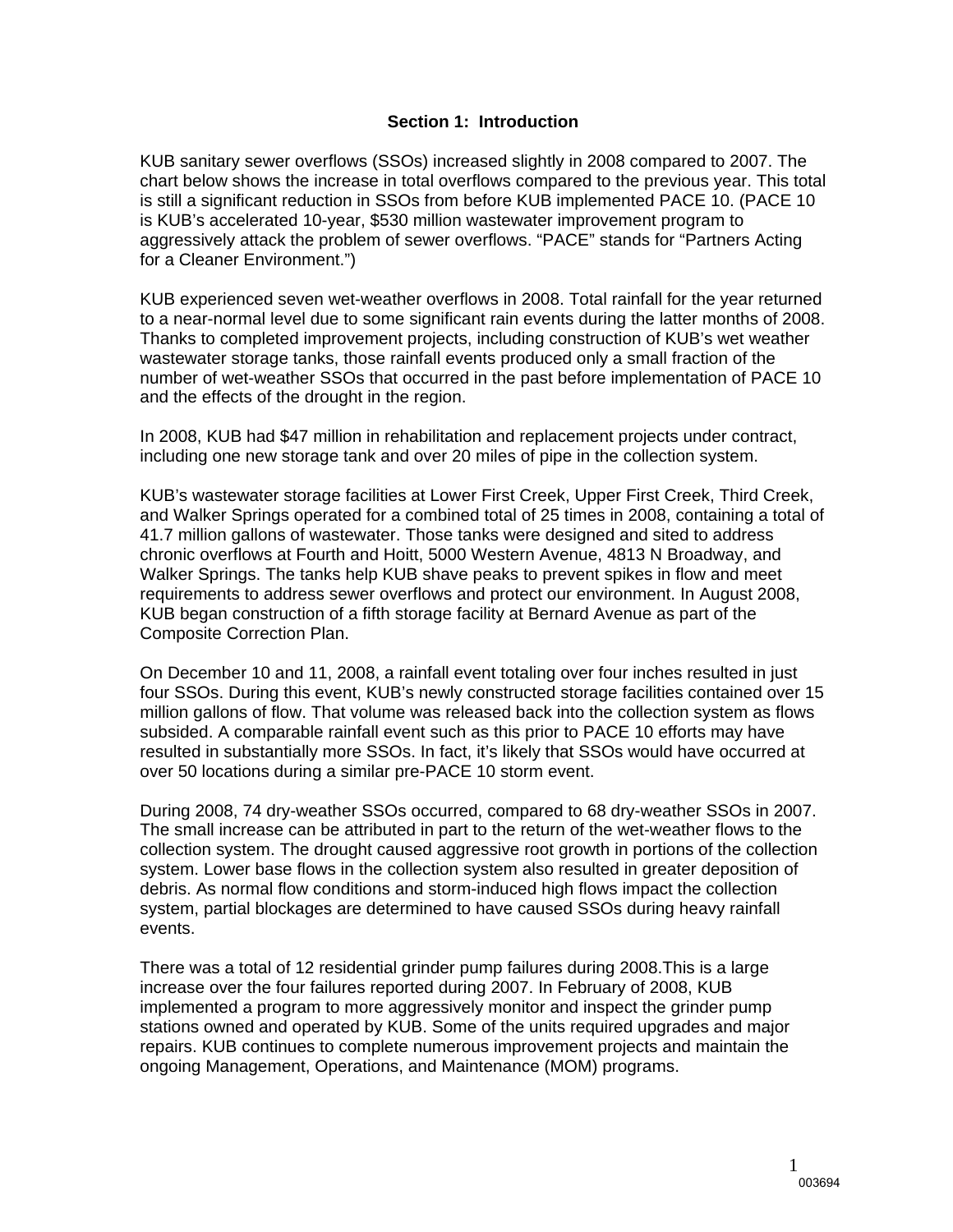

*Note: As previously reported, the 2006 spike was mostly due to a single heavy rainfall event. All things considered, the downward trend still continued.* 

Blockages were the major cause of dry-weather overflows in 2007, accounting for 45 of 68 overflows. During 2008, only 39 overflows were attributed to blockages. This is a significant improvement and is due to the successes of the Blockage Abatement and Grease Control programs. Grease continues to be a leading cause, or major contributing factor, of blockage-related overflows, although the totals continue to decrease.

KUB continues working with commercial and residential customers to prevent greaserelated overflows. Three schools and 97 food service facilities (FSFs) installed new or upgraded their external grease traps. KUB mailed out 1016 Can the Grease cans and information on how to dispose of grease properly – and why that is important – to residential customers near grease-related overflows.

KUB completed inspections of 1681 FSFs in its service area in 2008, which is a 10 percent increase over the previous year. KUB used those inspections to determine the potential grease risk each FSF poses for the collection system. Over 90 percent of the FSFs were compliant with requirements during the time of inspection, resulting in a significant decrease in required corrective action letters issued to facilities in 2008.

Although there was a slight upward trend in dry weather overflows from 2007 to 2008, we expect the trend over the period since 2003 in dry weather overflows to continue downward over the next two years, as we continue to complete improvement projects and focus on MOM efforts. KUB also ramped up efforts in 2008 to proactively repair or replace aging grinder pumps. Assuming normal conditions, we also anticipate our ongoing efforts will be successful in controlling wet-weather overflows.

One effort that continues to show results is our Blockage Abatement (BA) Program. KUB outsourced BA efforts in 2004, allowing KUB crews to focus on systematic sub-basin–by– sub-basin cleaning.

The BA Program uses increased frequency of cleaning to prevent overflows in areas with previous problems until KUB schedules projects for more permanent fixes. The footage of mains on BA fluctuates each year as KUB completes scheduled fixes or identifies new areas where more cleaning is needed pending future projects.

In 2008, BA crews cleaned 1,397,752 ft and televised 248,451 ft of gravity sewers. KUB added 207,376 ft to BA to be cleaned more frequently until projects can be scheduled and completed in those areas. In addition to the BA footage, KUB crews and PACE 10 contractors cleaned and televised 288,653 ft in 2008.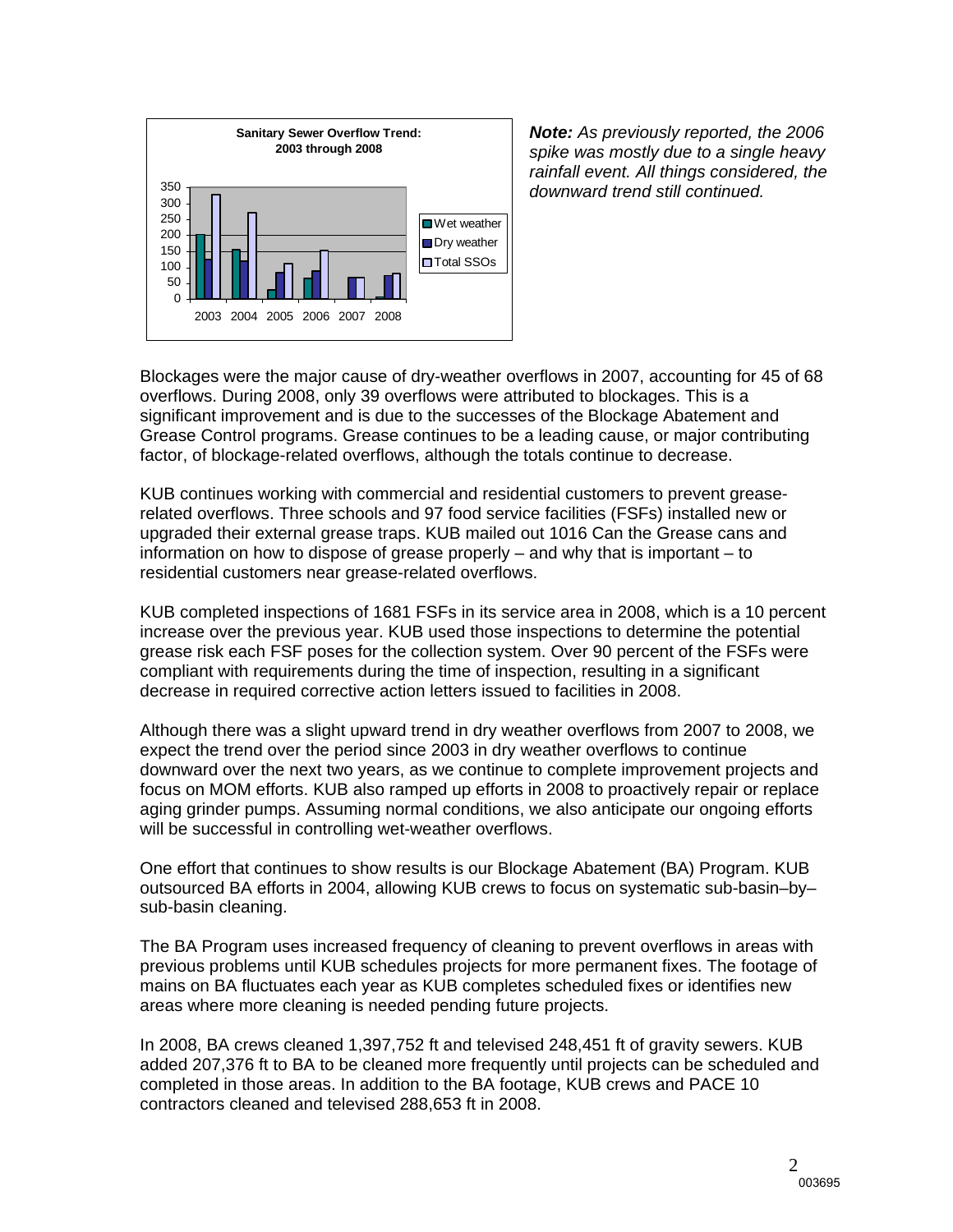Under PACE 10, contractors smoke-tested 57,972 ft of sewers and conducted 3131 manhole inspections, with 492 manholes rehabilitated or replaced. More than 106,992 ft of wastewater mains in the KUB system were rehabilitated or replaced. KUB also replaced 1426 lower lateral connections and installed two-way cleanouts at the property lines.

In August 2005, KUB launched a new Private Lateral Program (PLP)\*. Under the PLP, KUB inspects customer-owned private laterals, notifies customers with defective laterals or prohibited connections, and enforces repairs or replacements. KUB tracks information about the PLP in a Lotus Notes information management system (IMS) called the Private Lateral Tracker. (This report includes a summary of the PLP in Section 8.)

KUB also developed and continues to refine another IMS that is referred to in several of the MOM programs covered in this report: the Collection System Maintenance (CSM) program. The CSM is an electronic record-keeping tool used by internal and external field crews.

This multi-faceted program collects information for the proactive cleaning and condition assessment of system components. It also records the activities of the reactive crews, such as the Hot Crew and First Responders.

Crews use SubCam software in conjunction with the CSM to enter condition assessments during the CCTV inspection process. To maximize efficiency, KUB downloads CCTV inspection data daily from each mobile unit to the main server.

Typical information recorded in the CSM includes tracking numbers, equipment numbers, the team performing the work (Standby, etc.), date and time, manhole information, pipe information, and productivity numbers. The manhole section of the CSM records the assessment during manhole inspections, including manhole IPID (an internal numbering system), manhole elevation, surface cover, and condition of the manhole components. It also tracks any Capacity Assurance Program (CAP) credit (based on location, such as riparian, non-riparian, or paved area). The line section tracks factors including smoke testing, CCTV inspection, flushing, and root-cutting. The CSM also records SSO information.

All of this data is collected as part of the CSSAP and is used to feed the IRP decisionmaking process. We refer to this as our basin characterization process.

As all the data is collected for a sub-basin or mini-basin, a design engineer and our basin engineer evaluate it. Lines are then recommended for rehabilitation, replacement, or continued maintenance and inspection based on design criteria and engineering judgment.

The output of this process can be a comprehensive rehab project, a short-line replacement, a point repair, and/or maintenance schedules. To date we have completed 2 million feet of pipe plus appurtenances. There is currently 187,000 ft being characterized.

This progress report shows how KUB will continue to use and refine MOM programs in the future to better maintain our system, serve our customers, and protect our environment.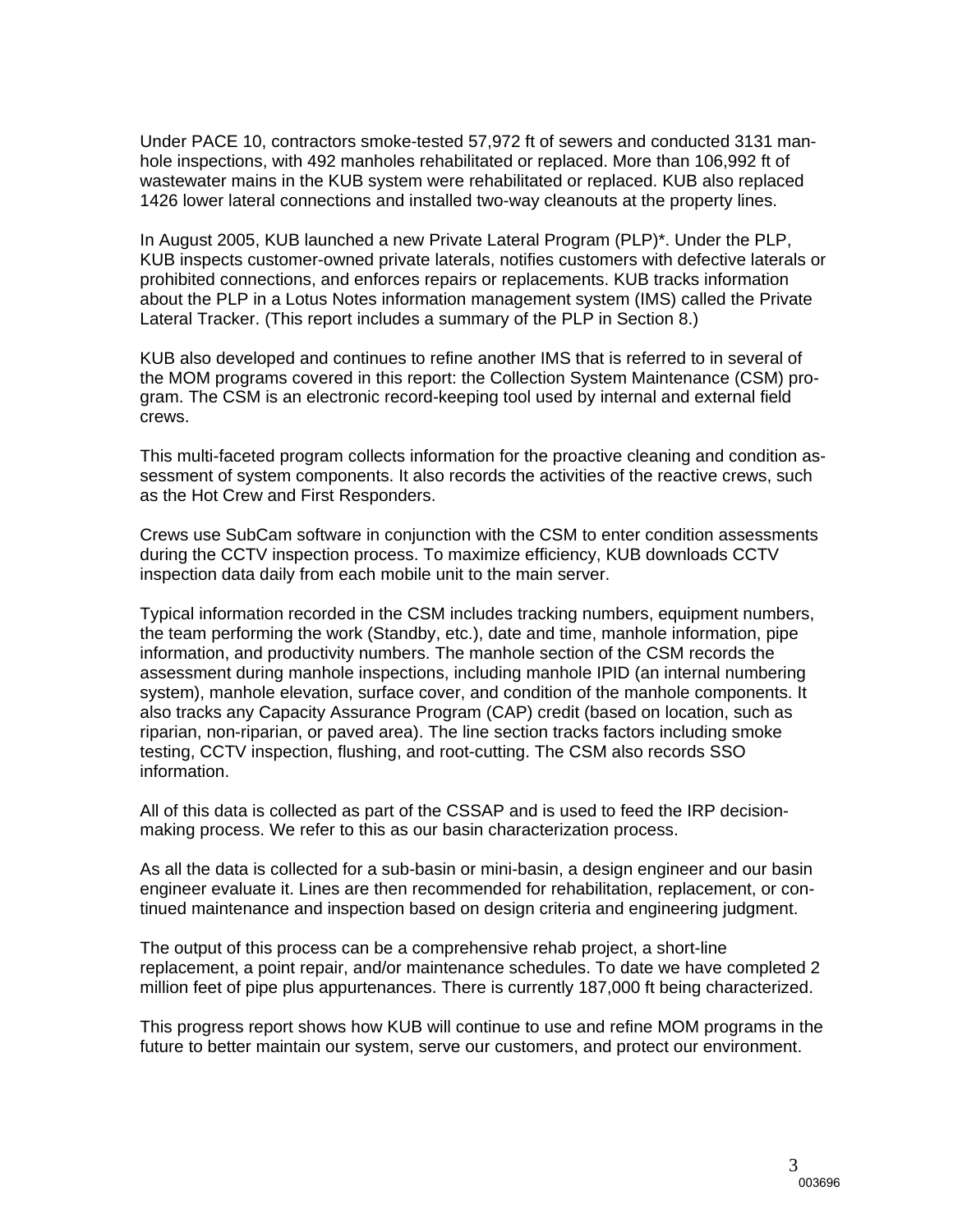KUB continues to implement, manage, and refine the Other MOM Programs listed in the Consent Decree Appendix A. Where applicable, any of those programs with changes or significant accomplishments are summarized in Section 7.

This fourth MOM Annual Progress Report, which covers the 2008 calendar year, includes summaries of the updates made to the Continuing Sewer System Assessment Program (CSSAP), Gravity Line Preventive Maintenance Program (GLPMP), Infrastructure Rehabilitation Plan (IRP), and Sewer Overflow Response Plan (SORP).

*\*This project was undertaken in conjunction with the settlement of a civil enforcement action taken by the United States for violations of the Clean Water Act.*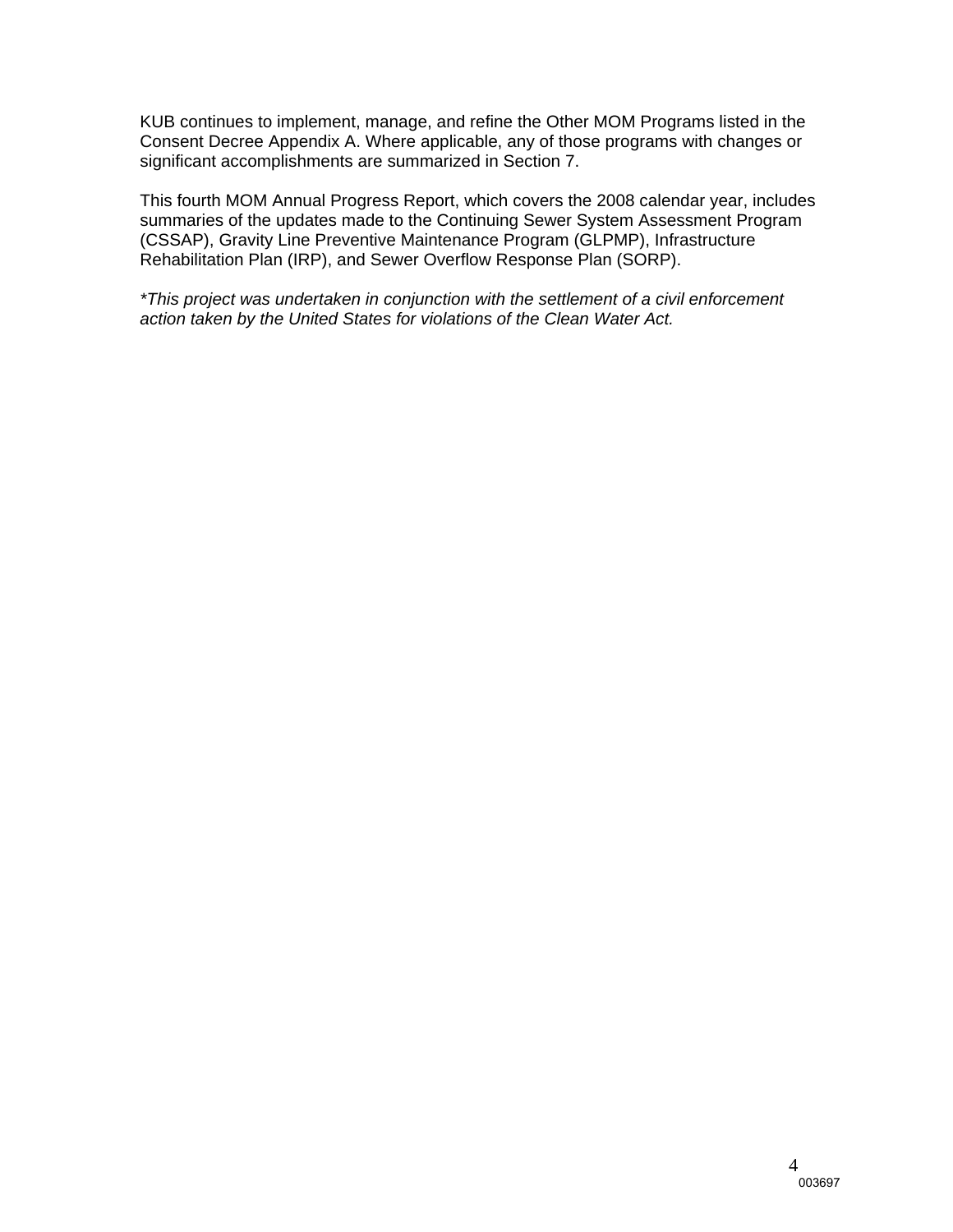### **Section 2: Grease Control Program**

KUB's Grease Control Program consists of three primary elements:

- Routine inspection of food service facilities (FSFs)
	- o Existing FSFs
	- o New/remodeled FSFs
- Grease-related SSO Response
- Residential Grease Control Program.

This MOM Progress Report section and the summary tables included in Appendix A provide an overview of the program's activities in 2008. The summary tables provide more detailed information pertaining to grease-related SSOs, interceptor requirements for FSFs, the number and results of inspections, enforcement actions, and other program activities. All FSFs in the KUB service area are on a scheduled rotation for inspection. The FSFs included in this report are only those that were inspected in 2008. Each year we will add the FSFs inspected to form a cumulative list.

In 2008, there was a reduction by approximately 40 percent of total grease-related overflows in the KUB collection system. Grease-only SSOs dropped from 13 to six, grease and roots SSOs dropped from four to three and the grease and debris stayed the same at three SSOs for 2008. This success can be attributed to a very active FSF grease inspection schedule, SSO responses, and Residential Grease Control Programs.

#### **Inspections of Food Service Facilities**

KUB conducted 1681 total inspections of FSFs in 2008. That included 158 initial inspections, 419 follow-up inspections, and 1104 annual inspections (which may include multiple visits). KUB required 97 of the FSFs to install or upgrade to new traps or interceptors to help prevent grease-related overflows in their areas.

KUB identified three Knox County Schools food-preparation sites as contributors to growing grease problems in their areas: Shannondale Elementary, Maynard Elementary, and Sam E. Hill Elementary. KUB required them to install 1000- to 2000-gallon grease interceptors to help prevent new chronic overflows.

KUB has helped Knox County Schools develop an action plan to install the remaining five grease traps. Due to current budget restraints and school being in session, the plan will allow Knox County Schools the flexibility to complete the installations in 2009. Over the last three years, large interceptors have been installed at 23 schools preventing the discharge of grease into our system. The school system worked with KUB to complete the upgrades needed to meet program requirements. Through this year, these installations have cost the school system over \$425,000 to complete.

Misaki's, an FSF located in an area that has had grease problems in the past, proactively worked with KUB this year to improve its insufficient grease-control equipment. Misaki's installed a new 2000-gallon external grease trap that will capture grease more efficiently from their floor drains and other fixtures.

In 2008, several FSFs proactively installed external grease traps at locations in the KUB collection system. Taco Bell, Tomo's, McDonald's, By the Tracks Bistro, Rita's Bakery,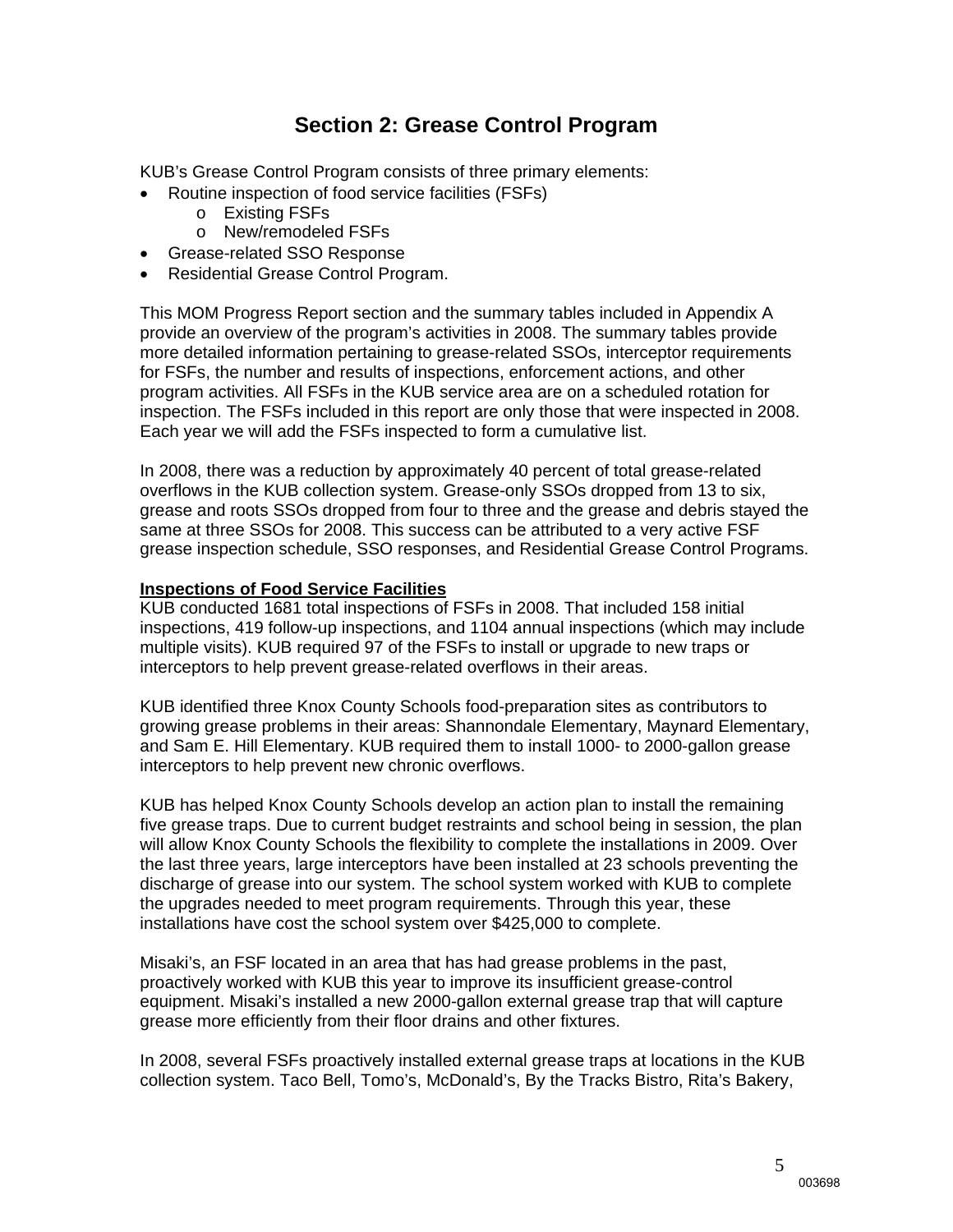and Magpies all upgraded their current grease control equipment to a larger external grease traps. This will allow each FSF to capture grease more efficiently and effectively.

#### **Grease Program Permitting Phase for 2008**

In February 2008, KUB sent 761 Grease Permitting Program packets to FSFs that discharge grease into the wastewater system. The program requires all FSFs to be inspected periodically and to obtain a Grease Control Permit annually if they prepare food.

In the first quarter of 2008, 761 facilities received a permit packet. The packet explained the facility's risk rating and included application materials and program guidelines. KUB completed inspections of all 1022 FSFs in its service area to determine risk ratings for the permit evaluations and to determine if the FSF needs a permit. KUB received 727 completed permits, 135 FSFs were inactive or did not need a permit, 160 were new FSFs to be permitted in 2009.

Before permit packets are mailed, FSFs are inspected to determine their risk rating, based on the risk they potentially pose to the collection system. Each facility is rated based on the size and maintenance of their grease-control equipment and their recordkeeping practices. If an FSF's equipment is undersized/poorly maintained or it has not maintained pumping records, its risk rating will be high or unacceptable. If the facility is rated as unacceptable, it will be required to upgrade its grease-control equipment or increase pumping frequency. Otherwise, it will be subject to enforcement action and be charged an additional fee. Therefore, its permit fee will be higher, and it will be inspected on a more frequent basis.

The base permit fee is \$100 per year for each facility. If an FSF's grease control system is rated as unacceptable or high risk to KUB's system, there is an additional \$50 fee. Each facility is assessed annually to determine the proper fee and/or to see if the FSF needs a permit. Permitting fees help KUB recover some of the costs related to implementing the Grease Control Program. Only 10 percent of the FSFs were rated as high risk or unacceptable for the 2009 permitting year.

In 2008, KUB developed a Grease Permit Tracker database to track all FSFs permitting activities. The tracker is used to monitor each FSF's compliance timeframe and ensure each permit application form and the acknowledgment of receipt is mailed back to KUB. If the required documentation is not received within the allotted time, KUB begins enforcement actions as necessary to ensure compliance. The increased number of Notices of Noncompliance and Notices of Violation issued in 2008 is due primarily to facilities failing to submit their permitting information on time. The tracker is also used to check the billing of each FSF after all compliance documentation is completed.

With 2008 being the second year of permitting, KUB continues to make improvements to the permitting process. The new Grease Permit Tracker database was very beneficial and assisted KUB by ensuring all active FSFs were permitted. We believe the permitting process continues to improve communication with facilities, which in turn has increased the customers' understanding of the program.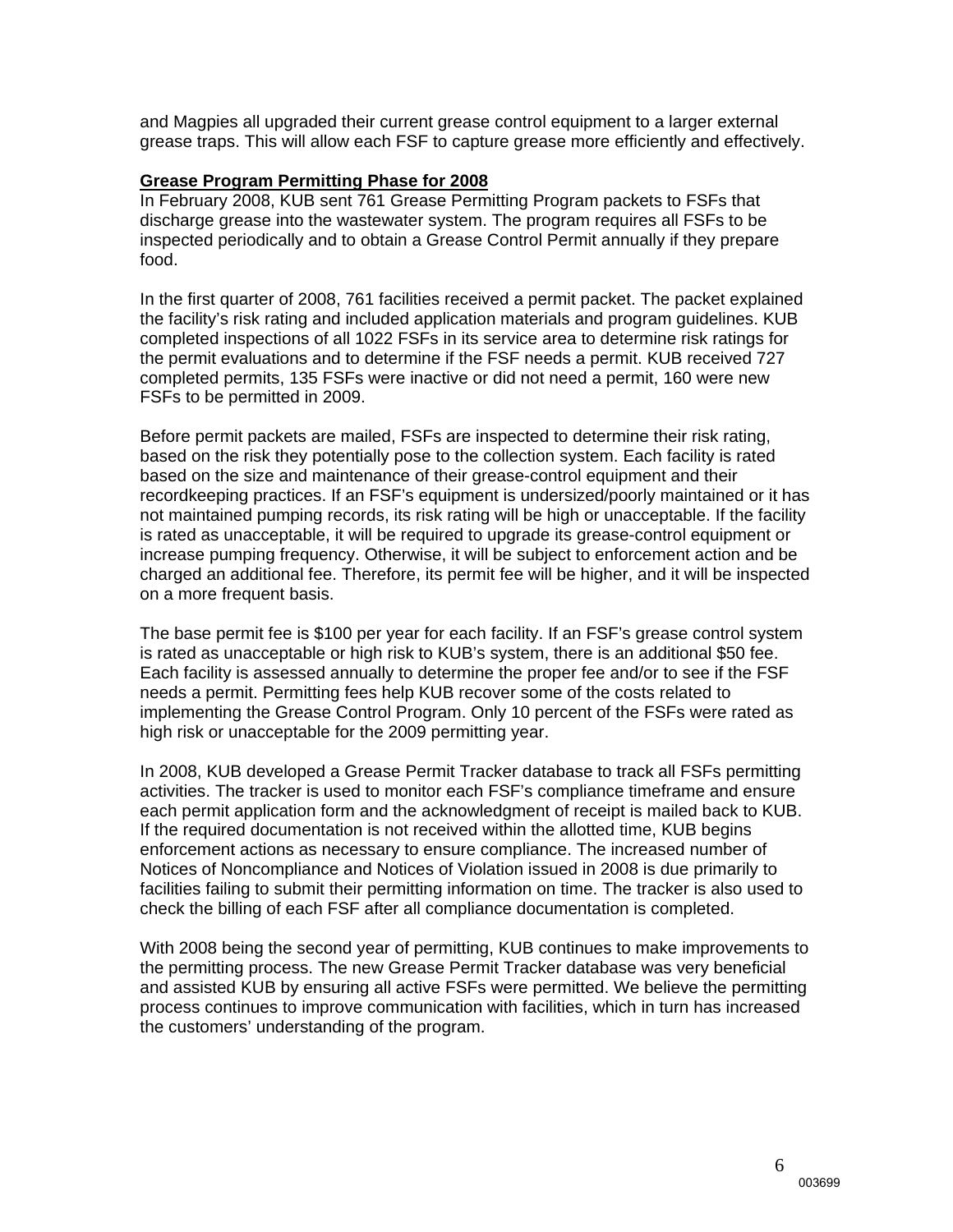#### **Grease-Related SSO Response and Residential Grease Control Program**

The majority of grease-related overflows in the KUB system occur in residential areas. When such an overflow occurs, KUB initiates a Grease Investigation that includes making field inspections and sending information to residential customers.

Based on the location of the SSO, KUB uses the electronic mapping tool LandViewer to place a graphic polygon around the geographic areas upstream of the SSO location. That helps identify all wastewater customers that may be contributing grease to the SSO location. KUB then generates a report containing customers' names and account information.

KUB inspects commercial customers within the polygon to verify their compliance with KUB's Grease Control Program. Residential customers are mailed a letter, an educational brochure, a Can the Grease can, and a refrigerator magnet to remind them not to pour grease down drains.

In 2008, KUB mailed grease letters to customers near 12 grease-related overflows. KUB also sent 1016 cans with letters to residential customers. [Note: KUB does not send cans to commercial customers, which must have grease traps or interceptors.]

KUB continues to promote Can the Grease at community events by distributing cans and sending speakers to meetings and other events. Schools also participate in raising awareness about protecting the environment. In 2008, KUB held meetings with the Community Action Committee, Fort Loudon Lake Association, and participated on a Watershed Community Panel to discuss the importance of disposing of grease properly.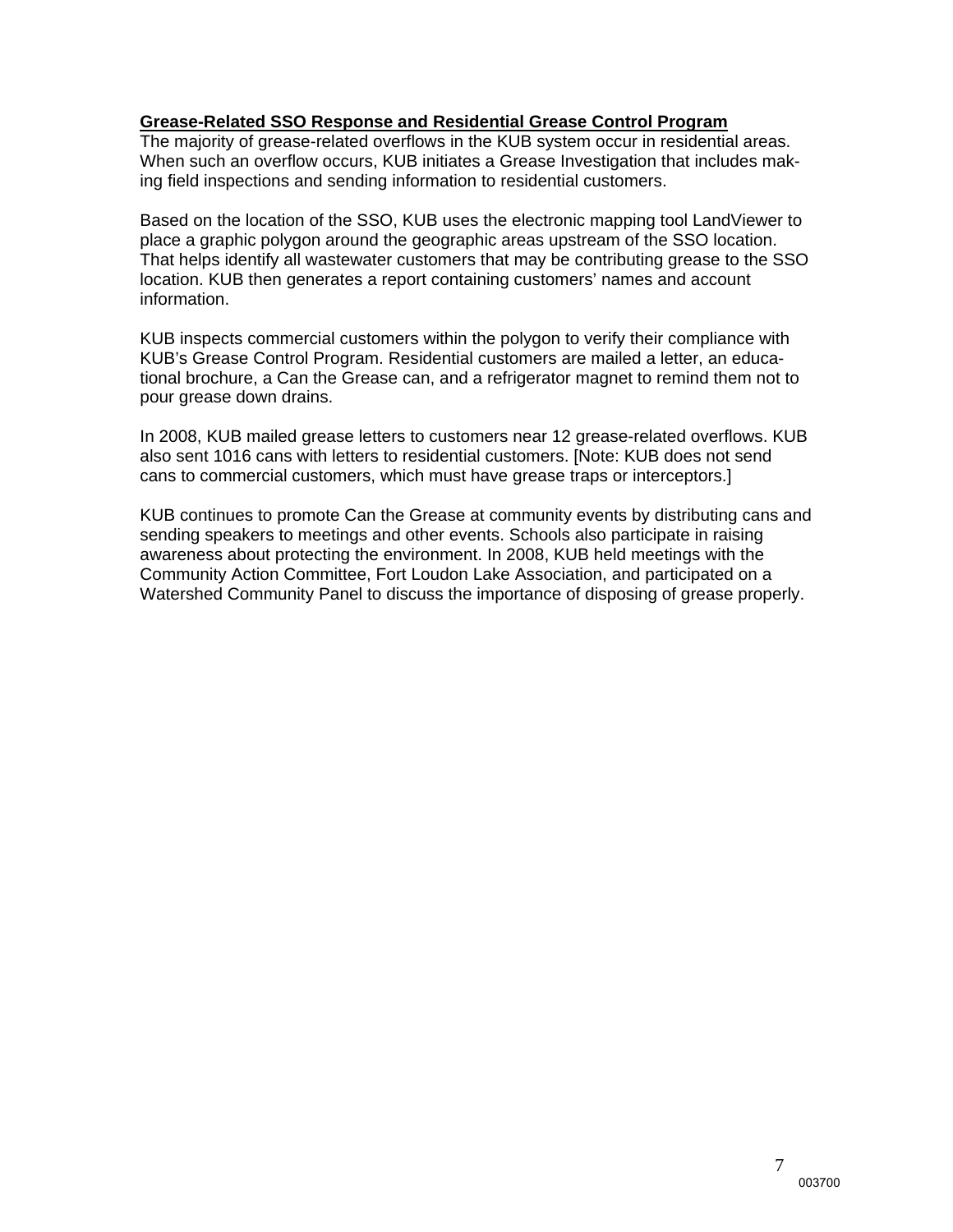### **Section 3: Continuing Sewer System Assessment Program (CSSAP)**

The CSSAP is a systematic evaluation of the entire wastewater collection and transmission system (WCTS) that also assesses capacity to support prioritization of the Corrective Action Plan/Engineering Report (CAP/ER) and the Infrastructure Rehabilitation Program (IRP). It consists of five key programs, each of which includes a method for setting priorities for determining where assessments are to be performed, a list of the tools and methods to be used to conduct assessments, and a performance measure to track progress.

The following table shows the elements of the CSSAP assessment tools and performance goal periods:

| <b>Program Elements</b>                          | <b>Assessment</b><br>Tools                                            | <b>Completed</b><br>in 2008 | Total<br>Completed*        | One<br><b>Complete</b><br>Cycle<br><b>Period</b> |
|--------------------------------------------------|-----------------------------------------------------------------------|-----------------------------|----------------------------|--------------------------------------------------|
| <b>Manhole Condition</b><br>Assessment           | Manhole<br>Inspections<br><b>Smoke Testing</b>                        | 6 percent                   | 48 percent                 | 12 Years                                         |
| <b>Gravity Sewer Condition</b><br>Assessment     | <b>Flow Monitoring</b><br><b>Smoke Testing</b><br>Dye Testing<br>CCTV | 4 percent                   | 48 percent                 | 12 Years                                         |
| <b>Private Lateral Condition</b><br>Assessment   | <b>Flow Monitoring</b><br><b>Smoke Testing</b><br>Dye Testing<br>CCTV | 6 percent                   | 45 percent                 | 12 Years                                         |
| Force Main Performance<br>Assessment             | <b>Corrosion Defect</b><br>Identification                             | 47 percent                  | 100 percent                | 2 Years                                          |
| <b>Pump Station</b><br>Performance<br>Assessment | <b>Pump Station</b><br>Performance and<br>Adequacy                    | 50 percent                  | New cycle<br>began in 2008 | 2 Years                                          |

\*Since CSSAP approval 7-28-05

#### **Manhole and Gravity Sewer Condition Assessment**

We are dedicated to completing one full cycle of collection system assessment and cleaning in 12 years. At the end of year four, KUB has completed inspection of approximately 48 percent of the collection system infrastructure. This advancement of work was done to facilitate many of the early rehabilitation projects. Production going forward may be adjusted to achieve the entire cycle in the 12-year time frame. 0n the remaining schedule, KUB's daily clean and CCTV goal is 2500 ft per day for an assumed 200 working days/year (200 days provides allowance for weather, emergency response, equipment, training, and other personnel constraints that may limit a working day). This amounts to 500,000 ft per year, or approximately 8.5 percent of the system.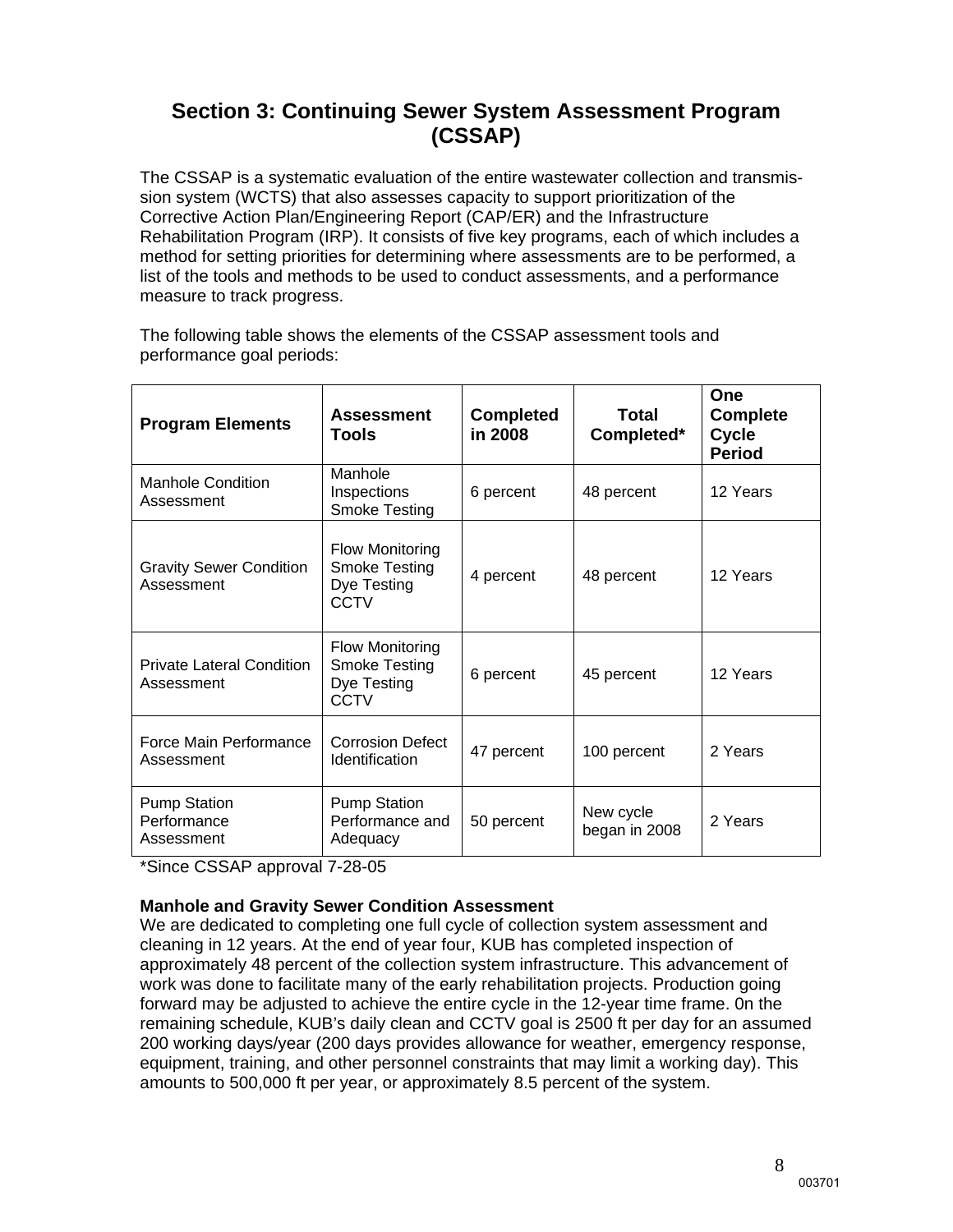In addition to the BA footage, KUB and PACE 10 contractors cleaned and televised 288,653 ft of gravity sewers in 2008. Under PACE 10, contractors smoke-tested 57,972 ft of sewers and conducted 3131 manhole inspections, with 492 manholes rehabilitated or replaced. More than 106,992 ft of wastewater mains in the KUB system were rehabilitated or replaced. In addition, KUB replaced 1426 lower lateral connections and installed two-way cleanouts at the property lines.



We continue to reconcile data from previous years to ensure thorough cleaning and inspections on all assets in each sub-basin.

#### **Flow Monitoring and Modeling**

Flow monitoring and modeling continue to be important tools to help KUB assess its system and prioritize basins for cleaning and rehabilitation. KUB has 36 permanent flow meters strategically placed in the wastewater system.

KUB plans to continue to use permanent meters and to add temporary meters as needed to collect data for the system model to help determine what areas to investigate and prioritize for future projects. Flow monitoring data supports planning for Gravity Line Preventive Maintenance, Pump Station and Force Main Preventive Maintenance, and Infrastructure Rehabilitation.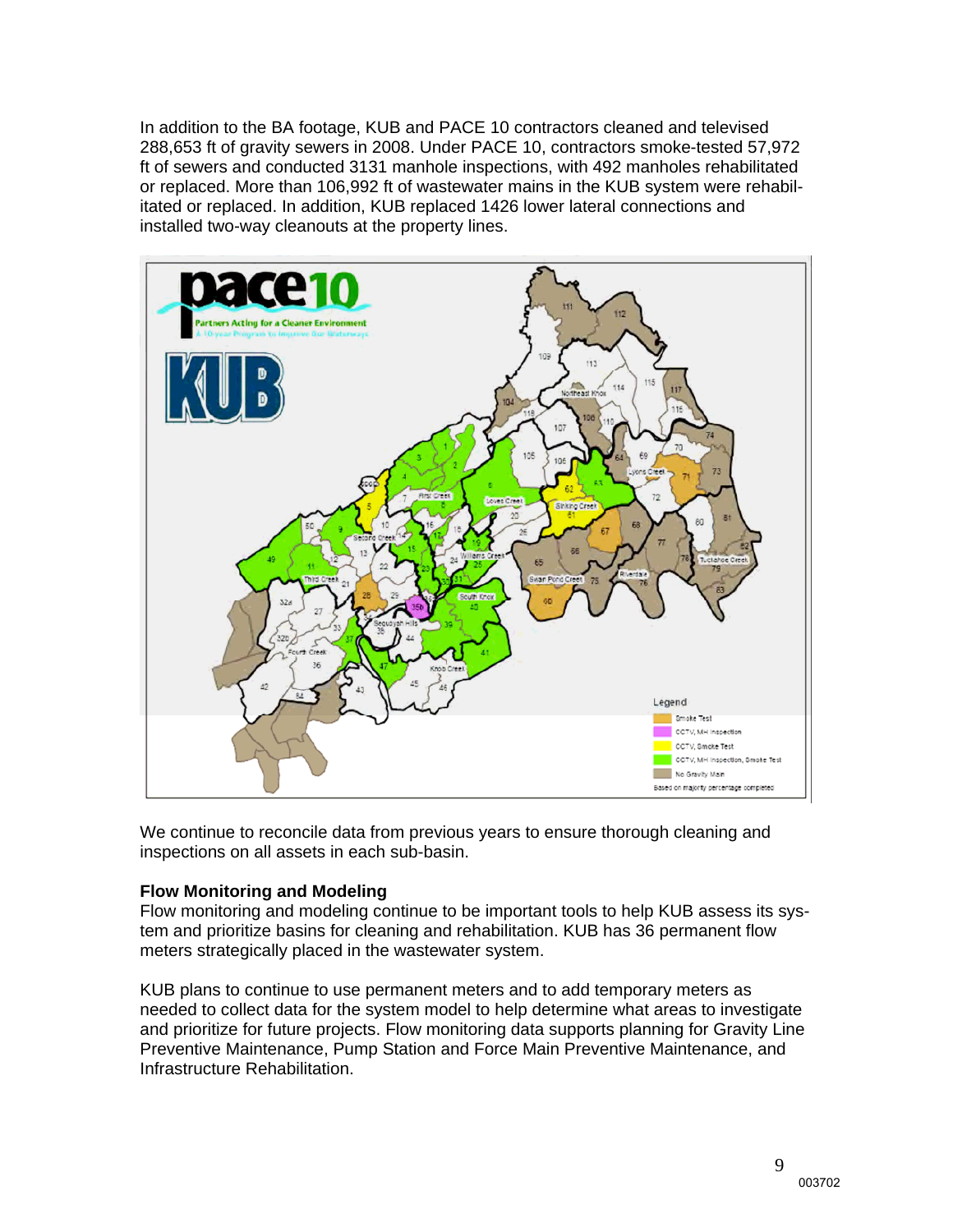In 2008, KUB conducted temporary flow assessment of the entire Third Creek drainage basin. KUB contractors installed 48 temporary flow meters and 16 rain gauges. Data was collected from February through April 2008. Data will be evaluated to measure the effect of system rehabilitation.

#### **Private Lateral Condition Assessment**

Private laterals may also be a major source of rainfall derive inflow/infiltration (RD I/I). Private lateral inspections currently follow PACE 10 wastewater system improvement projects. As part of the projects, KUB replaces the lower lateral and installs a two-way cleanout. KUB replaced 1426 lower laterals in 2008.

A contractor televises customers' upper laterals through the new cleanout and scores them using standard Pipeline Assessment and Certification Program (PACP) criteria. PACE 10 Program Manager CH2M Hill reviews the data and makes recommendations on repairs to the KUB Collection System Improvement Department (CSI). KUB staff reviews the recommendations for consistency with PACP standards and enforcement action is taken where appropriate.

Notifications were sent to 785 property owners in 2008 under the Private Lateral Program\* (PLP). There were 650 completed repairs or replacements, which includes some notifications sent during late 2007. KUB terminated 81 water services for noncompliance; 33 services were reinstated after repairs were made, and 68 have remained disconnected and unoccupied through December 2008.

For more information on the PLP, see Section 8.

*\*This project was undertaken in conjunction with the settlement of a civil enforcement action taken by the United States for violations of the Clean Water Act.*

#### **Force Main and Pump Station Performance Assessment**

As shown in the CSSAP table at the beginning of this section, KUB is committed to assessing all force mains and pump stations on a two-year cycle. The first assessment of all pump stations and force mains was completed at the end of 2007. The second cycle of assessments has begun. KUB personnel completed inspections of all pump stations in 2008. Activity in 2009 will consist of continued routine inspections, follow-up inspections, and updating of the 08/09 report.

In 2008, KUB performed 2577 inspections of pump stations or equipment. That included 2526 routinely scheduled preventive maintenance inspections and 51 additional inspections initiated by field crews. [*See Appendix B for maintenance activities and schedule.*]

KUB's Force Main Condition Assessment Program identifies areas having potential corrosion issues. The information is used to schedule appropriate maintenance and/or capital improvement activities. [*See Section 7: Other MOM Programs for more information*.] Because steel, cast iron, and ductile iron pipe are susceptible to corrosion damage in areas where air is introduced, KUB is focuses assessment efforts around airrelief valves and at terminal manholes.

KUB uses temporary dataloggers to monitor Hydrogen Sulfide (H2S) levels in areas where odor complaints have been received or where corrosion has been detected in the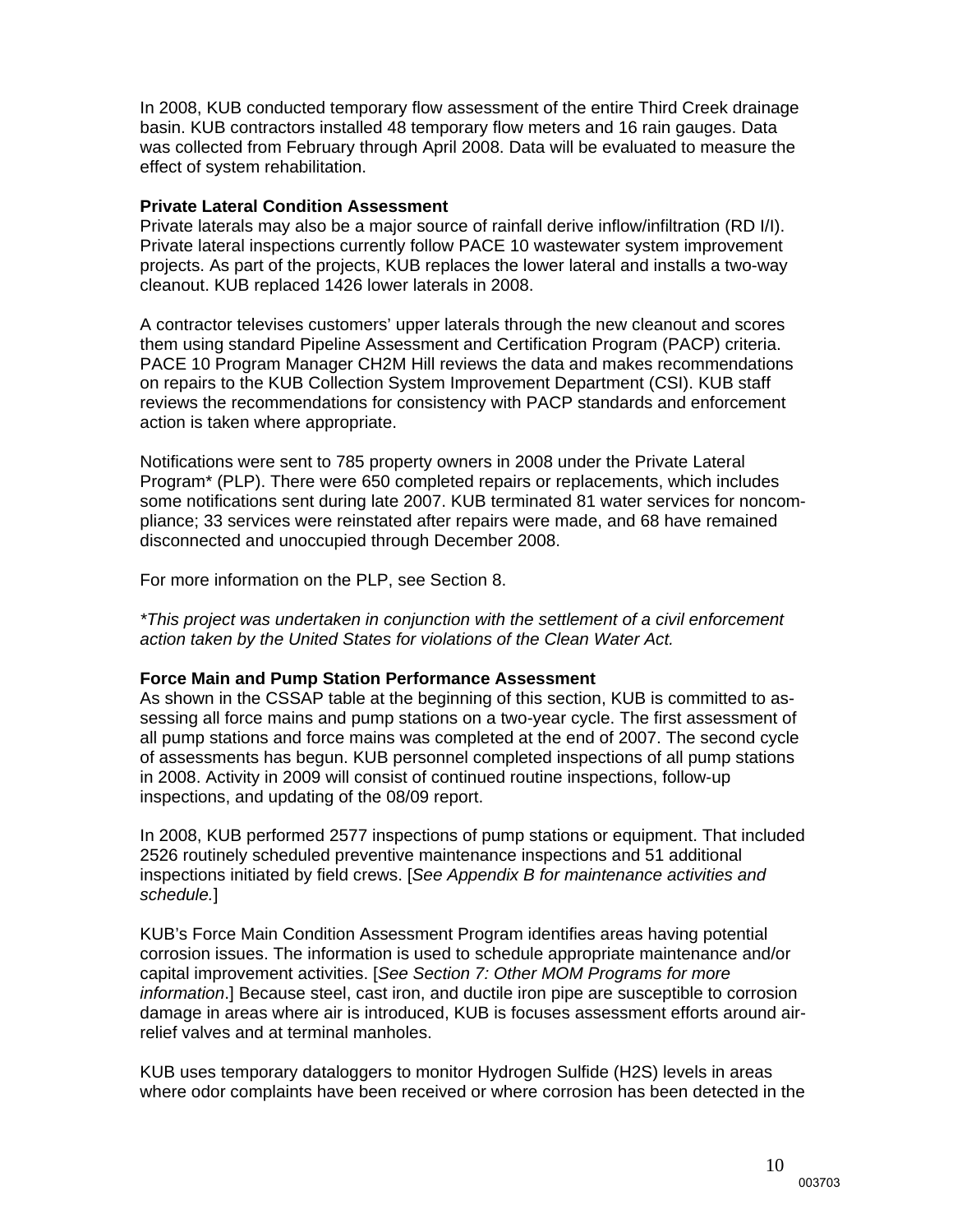past. This data helps to identify potential for force main corrosion. KUB follows up with additional inspections on lines shown to have high H2S levels for extended periods.

The following areas were monitored in the past year:

Delrose PS Power Park PS Duncan's Glen LPFM Ten Mile PS Forks of the River PS Walker Springs PS Ginnbrooke PS Washington Pike LPFM Ice Chalet (Fourth Cr sludge line) Wayland Rd PS Kohl's Woodson Dr PS

KUB has also performed quarterly H2S monitoring at the following pump stations and storage facilities:

| <b>Ball Road</b>      | Ginnbrooke                  |
|-----------------------|-----------------------------|
| Boyds Bridge SuperOx  | Governor's Landing          |
| <b>Chestnut Ridge</b> | <b>Harrison Keepe</b>       |
| Clinton Highway       | <b>Holston Hills</b>        |
| Duncan Glen           | Kohl's                      |
| Easton Meadows        | Lower First Creek Storage F |
| Eastwood              | Maloneyville                |
| Ellistown             | <b>Neubert Springs</b>      |
| Forks of the River    | <b>Power Park</b>           |
| Forks SuperOx         | <b>Roberts Road</b>         |
| Gazebo                | Rolling Ridge               |
|                       |                             |

Shipetown Ten Mile Third Creek Storage Facility Three Points Upper First Creek Storage Facility acility Walker Springs Walker Springs Storage Facility **Washington Pike** Wayland Road Woodlands Woodson Drive

Manholes and lines downstream of low-pressure force mains are areas that may experience odor complaints. KUB concentrates H2S monitors and control efforts in areas like those.

KUB completed installation of a SuperOxygenation system in late November 2007. Current H2S levels have decreased from an average of 600 to 700 ppm to 100 ppm. KUB installed a second SuperOxygenation system at the Forks of the River pump station in 2008. With the addition of this second system, H2S levels have been reduced to zero.

KUB has worked in conjunction with CDM to develop a comprehensive improvement plan for pump stations and force mains using performance-related data collected 2006/2007.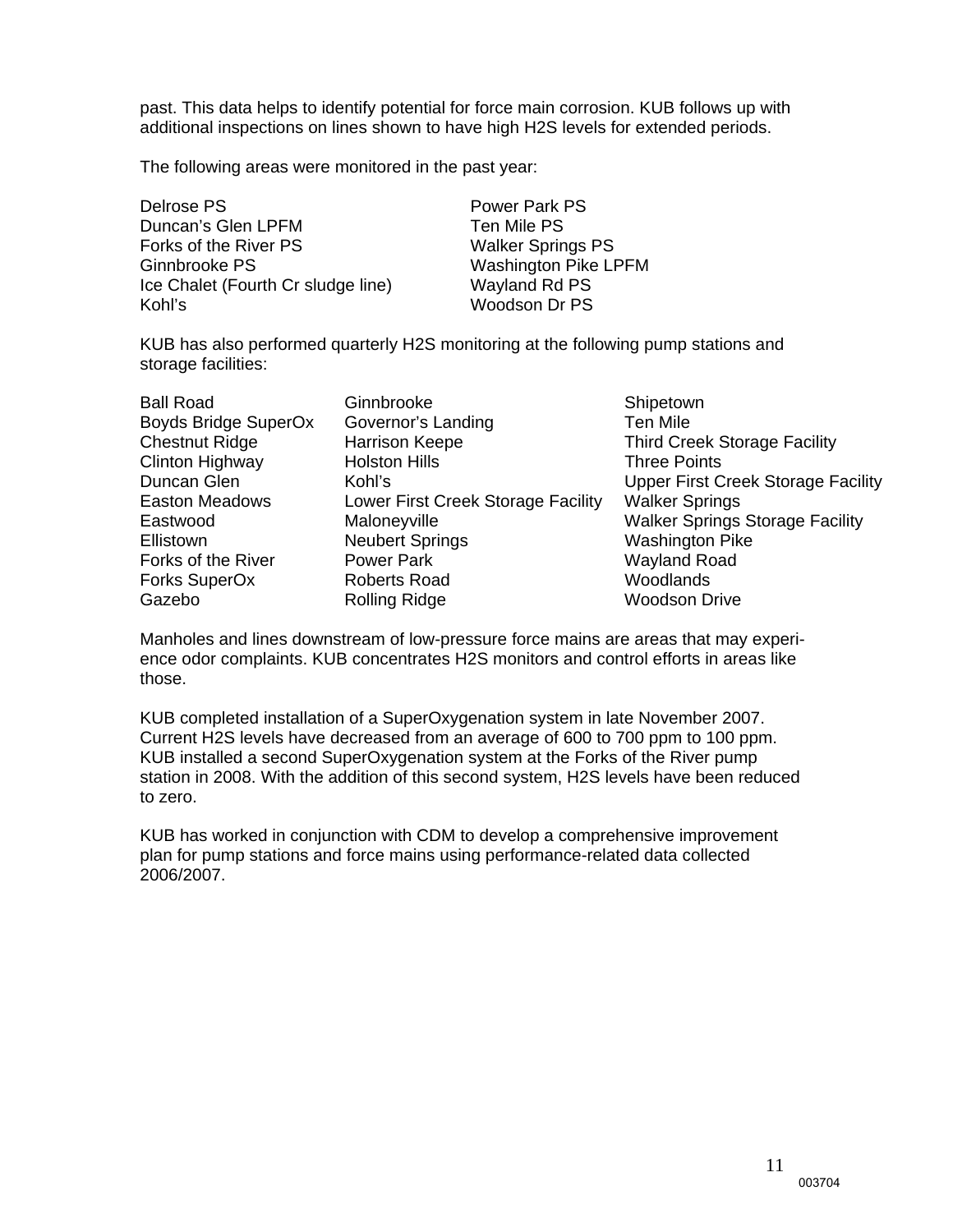## **Summary of Changes to the CSSAP**

KUB performs an annual review of programs approved by EPA to ensure they are up to date and being fully implemented. The most current version of the CSSAP can be found on KUB's Web site in the Public Document Repository. Efforts were made during this review to eliminate items that change frequently and subsequently remain outdated. This was accomplished by simply rewording sentences (i.e., "Station Management Services-Pipes (SMSP), another group within SYSOPS, is responsible for the operations and maintenance of KUB's 61 wastewater pump stations"). Following is a brief description of changes made as a result of that review and the locations where they may be found in the actual CSSAP document:

- 1. Removed number of systemwide permanent flow meters (CSSAP page 7).
- 2. Updated Figure 1-2 to reflect new allocation of resources (CSSAP page 9).
- 3. Changed PM Team Coordinator to PM Team Supervisor (CSSAP page 9 & various other locations).
- 4. Changed PM Crew to PMC Crew (CSSAP page 9 & various other locations).
- 5. Added Lateral and Mainline Probe (LAMPs) Crew to *Description of allocated MOM Resources* (CSSAP page 9).
- 6. Removed quantities from list of equipment KUB has dedicated to the WCTS maintenance component (CSSAP page 10).
- 7. Removed sentence pertaining to the number of permanent flow meters, deleted two sentences pertaining to KUB's goal for the number of meters to be installed over the next five years. All scheduled installations of meters have been completed (CSSAP page 20).
- 8. Added description about KUB's new lateral launch camera that is now part of the Private Lateral Program (CSSAP page 34).
- 9. Updated Figure 2-8 to reflect current program process (CSSAP page 35).
- 10. Updated Figure 3-1 to reflect new pump stations (CSSAP page 37).
- 11. Updated description of software used by KUB for the LAMPS Crew and CCTV trucks (CSSAP page 45).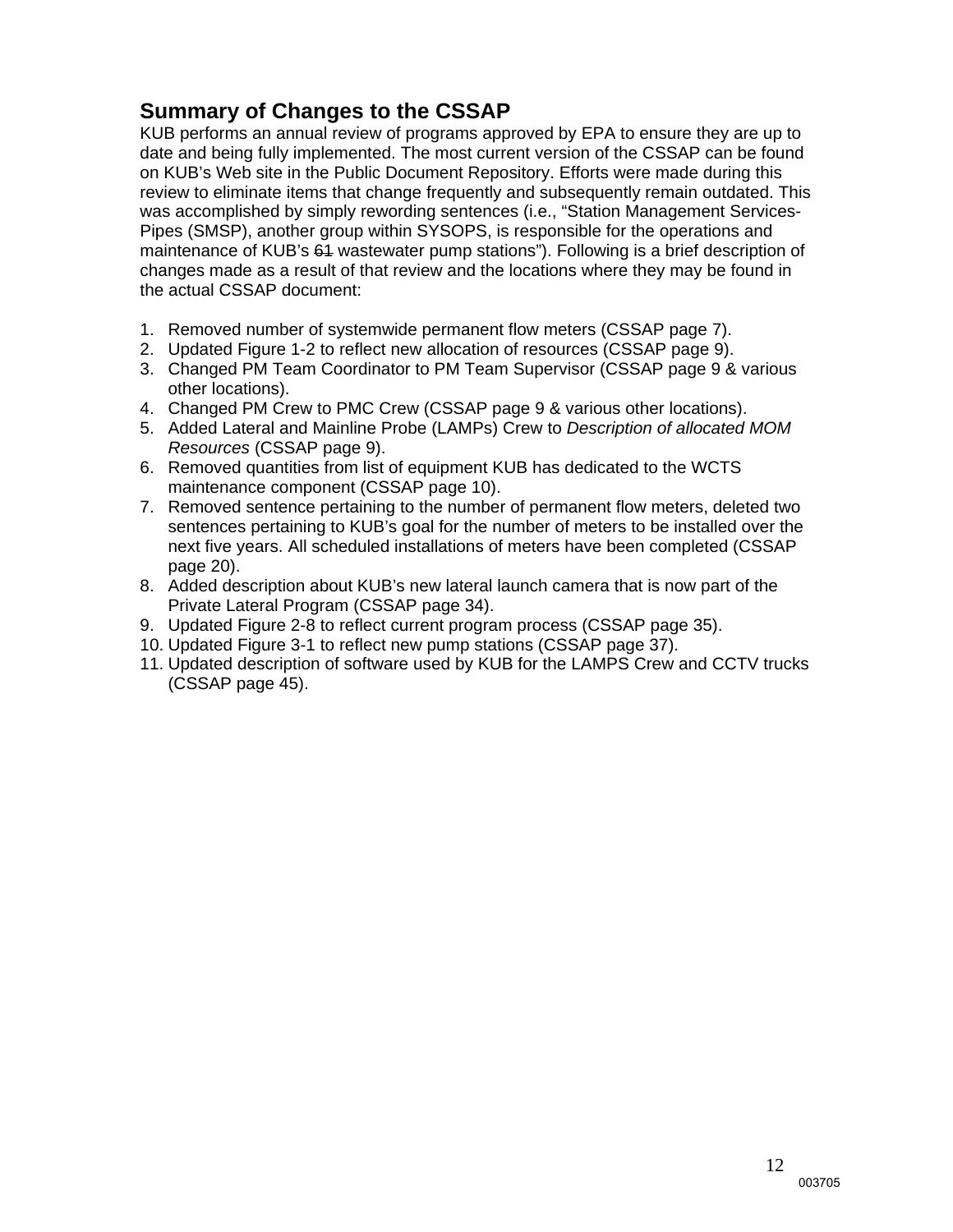### **Section 4: Infrastructure Rehabilitation Program (IRP)**

The main objectives of the Infrastructure Rehabilitation Program (IRP) are to address inflow and infiltration (I/I) and other causes of sanitary sewer overflows (SSOs) by maintaining or restoring capacity and structural integrity. It addresses both the gravity portion of the WCTS (gravity lines, manholes, etc.) and the transmission components (pump stations and force mains).

#### **Gravity Lines and Manholes**

KUB's IRP rehabilitated or replaced 106,992 ft of sewer mains in 2008. [That is about 1.6 percent of the KUB system, as shown by the map below.] Out of 3131 manholes inspected, 492 were rehabilitated or replaced. The mains were rehabilitated or replaced using a mix of cured-in-place pipe, pipe bursting, or open-cut pipe replacement.



KUB initially focused heavily on flow monitoring and modeling to direct rehabilitation. As the IRP matures, KUB increasingly uses other components of the CSSAP, such as televising lines and inspecting pump stations, to direct improvements. Basin Characterization has become a larger part of the evaluation as a more comprehensive set of data becomes available from CSSAP.

#### **Pump Stations and Force Mains**

Key performance criteria for pump stations and force mains are hydraulic capacity and structural integrity. Key criteria for pump stations are also mechanical and electrical reliability. KUB's ultimate goal is to upgrade pump stations as necessary to maintain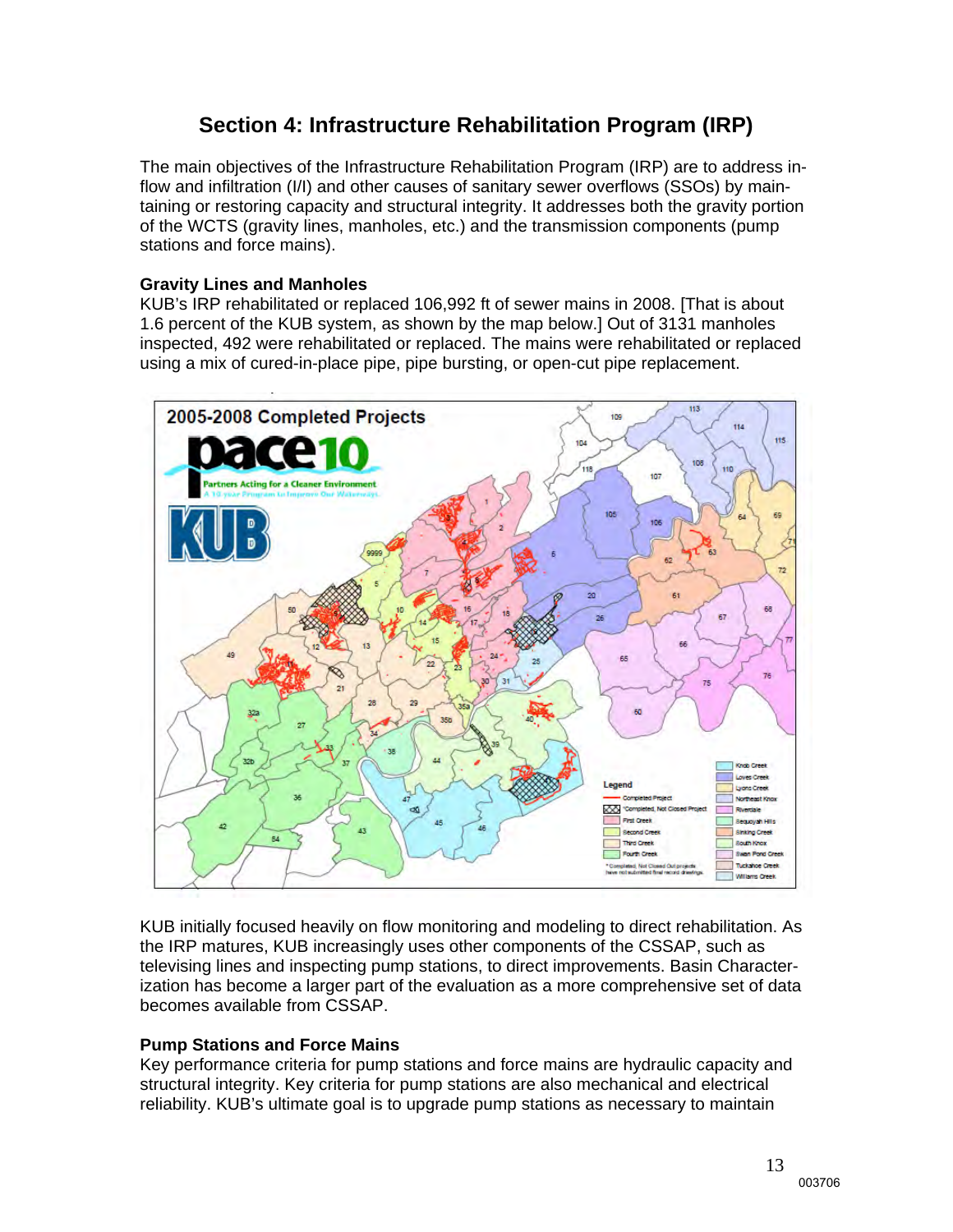design life of equipment and to certify capacity for new connections in accordance with the requirements of the Capacity Assurance Plan (CAP).

In 2008, KUB added three new pump stations (Roberts Road, Ellistown, and Governor's Landing), and one new odor control facility (Forks SuperOx at the Forks Lift Station). KUB has completed the design for Hammer Road and the facility installation is currently under construction.

KUB upgraded the Ginnbrooke, Power Park, and Shipetown pump stations in 2008 and began design and/or construction on Crestwood, Eastwood, Ellis Road, Railroad, Sea Ray, and Wayland Road pump station upgrades (facility replacements with new submersible design).

KUB has begun the design and/or construction of new gravity sewer to remove the Vestal and Rolling Ridge pump stations and is continuing new gravity sewer construction efforts to remove the Bud Hawkins pump station.

Other 2008 facility and equipment work included upgrades on the #2 and #4 pumps at the Ten Mile pump station, channel grinder upgrades at Neubert Springs, Forks of the River, and Walker Springs pump stations, charcoal air scrubber installations for odor control at Eastwood and John Sevier pump stations, installation of a chemical-feed system at Maloneyville lift station, and SCADA upgrades and improvements at various facilities.

KUB is still in the process of transitioning all wastewater facility SCADA monitoring capabilities from the Plants application to the Systems Operations Center located at Middlebrook Pike. This will be the future location for the primary notification and monitoring of all pump station, storage facility, and metering facility conditions. There have been a total of 48 facilities transferred to the new system, with 27 facilities remaining. The SCADA transition project is scheduled to be complete by July 2009.

### **Summary of Changes to the IRP**

KUB performs an annual review of programs approved by EPA to ensure they are up to date and being fully implemented. The most current version of the IRP can be found on KUB's Web site in the Public Document Repository. Efforts were made during this review to eliminate items that change frequently and subsequently remain outdated. This was accomplished by simply rewording sentences (i.e., "Station Management Services-Pipes (SMSP), another group within SYSOPS, is responsible for the operations and maintenance of KUB's 61 wastewater pump stations"). Following is a brief description of changes made as a result of that review and the locations where they may be found in the actual IRP document:

- 1. Updated system by which CCTV data from camera trucks is downloaded onto the CSI server (IRP page 10).
- 2. Removed number of pump stations (IRP page 12).
- 3. Revised paragraph pertaining to post-rehabilitation flow monitoring completed in 2006 (IRP page 32).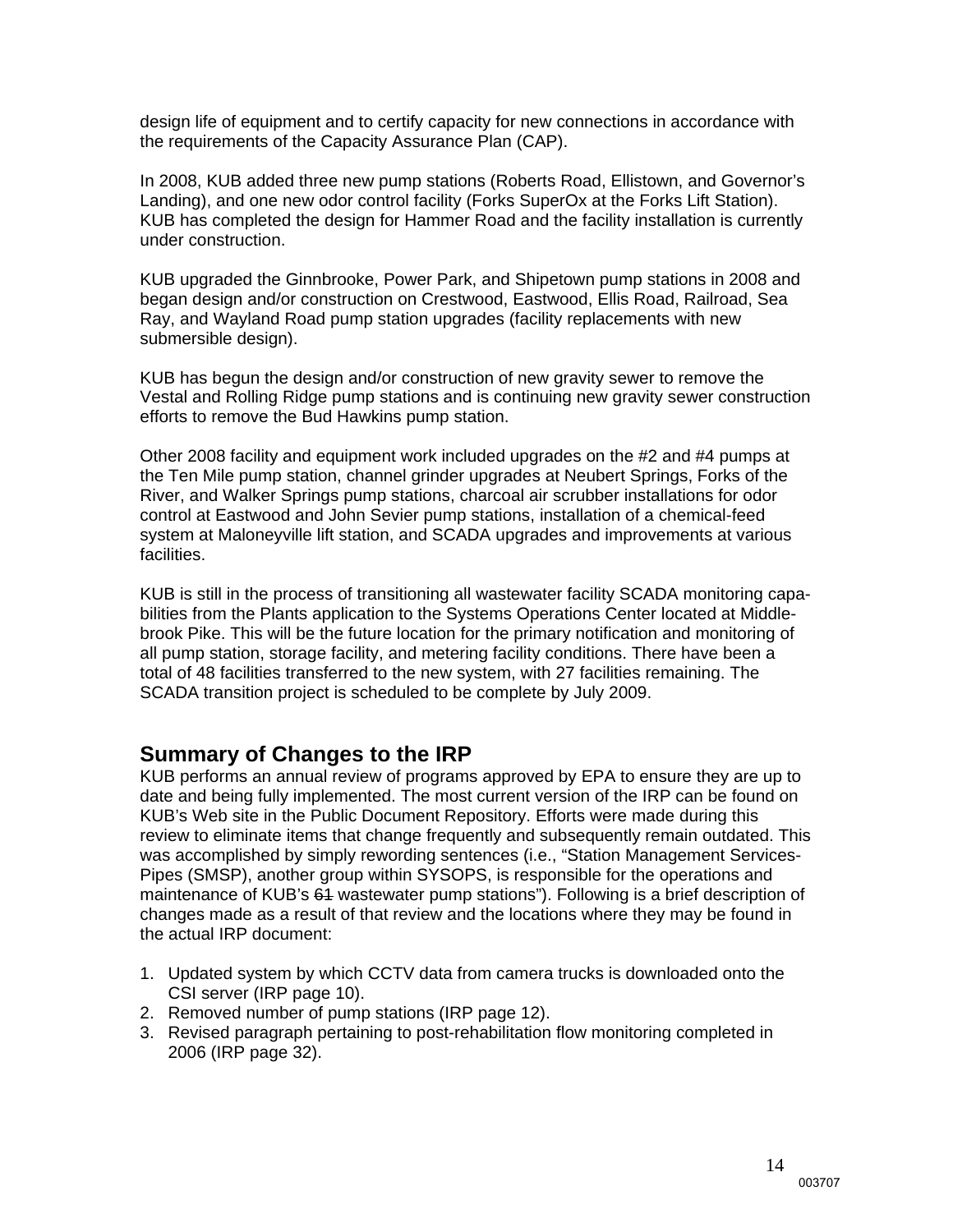### **Section 5: Gravity Line Preventive Maintenance Program**

The Gravity Line Preventive Maintenance Program (GLPMP) describes KUB's process for preventive cleaning of the wastewater system to improve operation, efficiency, and effectiveness. KUB is committed to cleaning the entire wastewater collection system in 12 years.

The GLPMP is divided into the Comprehensive Hydraulic Cleaning Program (CHCP) and Blockage Abatement (BA). Root Control and Manhole Preventive Maintenance are components of both the BA and the CHCP. KUB determines chemical and mechanical root abatement frequency by the condition assessment program.

#### **The Comprehensive Hydraulic Cleaning Program (CHCP)**

The CHCP is a systematic, planned cleaning of the system to reduce debris and grease buildup and root intrusion. It is based on preventing and reducing the initial occurrence of system disruptions and maintaining the original hydraulic capacity of the collection system. It also provides support to the CSSAP by removing any obstruction in the system that would prevent a comprehensive inspection.

KUB and PACE 10 contractors cleaned and televised 288,653 ft, or 4 percent, of KUB sewers in 2008.

#### **The Blockage Abatement (BA) Program**

BA is a preventive maintenance approach for addressing operational issues. It uses previous event history and condition assessment information to implement activities that prevent or reduce system disruptions.

KUB has outsourced BA efforts since 2004, allowing KUB crews to focus on systematic basin-by-basin cleaning. BA contract crews cleaned 1,397,752 ft and televised 248,451 ft of sewers in 2008.

KUB had a total of 1,037,647 ft, or 16 percent of its sewer mains, in the BA program in 2008. KUB added 207,376 ft to BA in 2008.

KUB adds a line segment to the BA Program when its cleaning frequency under the maintenance cycle proves insufficient to prevent overflows based on actual performance (i.e., overflow) or inspection data. Each line segment included in the BA Program is assigned a cleaning frequency more aggressive than it had under the maintenance cycle. The frequency of the maintenance activity ranges from one month to 42 months.

#### **Root Control**

During calendar year 2008, no chemical root treatment was conducted. This is due to scheduling of work based on fiscal year. Work for the 07/08 fiscal year was performed in Fall 2007 and work for the 08/09 fiscal year is scheduled to be performed in Spring 2009.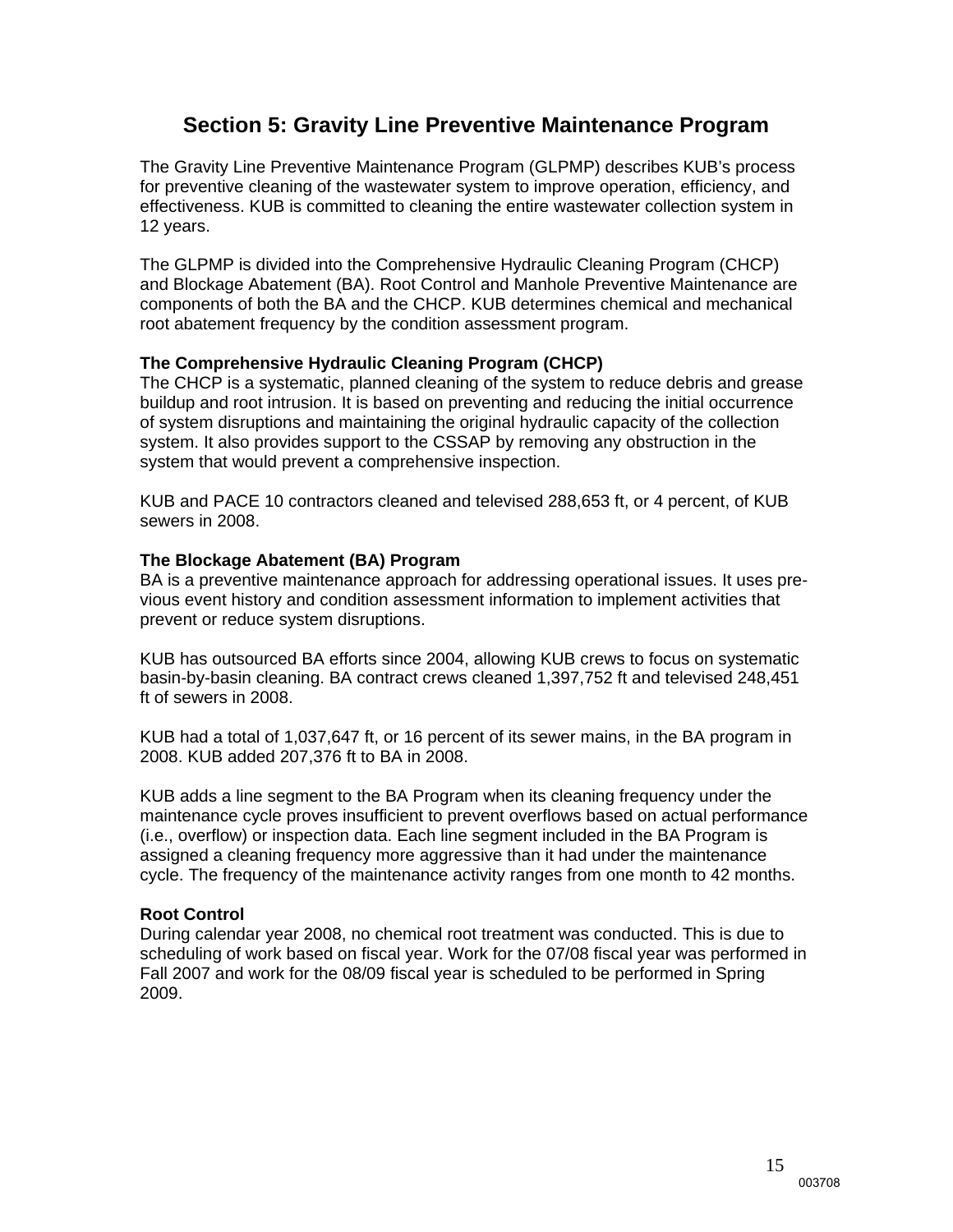### **Summary of Changes to the GLPMP**

KUB performs an annual review of programs approved by EPA to ensure they are up to date and being fully implemented. The most current version of the GLMPM can be found on KUB's Web site in the Public Document Repository. Efforts were made during this review to eliminate items that change frequently and subsequently remain outdated. This was accomplished by simply rewording sentences (i.e., "Station Management Services-Pipes (SMSP), another group within SYSOPS, is responsible for the operations and maintenance of KUB's 64 wastewater pump stations"). Following is a brief description of changes made as a result of that review and the locations where they may be found in the actual GLPMP document:

- 1. Removed sentence pertaining to the number of miles currently in the Blockage Abatement Program and updated Figure 2-1 (GLPMP page 3).
- 2. Updated Figure 2-2 to reflect changes to organizational resources (GLPMP page 4).
- 3. PM Team Coordinator was changed to PM Team Supervisor and PM Crew was changed to PMC Crew (GLPMP page 4 & various other locations).
- 4. LAMPS Crew was added to *Description of allocated MOM Resources* (GLPMP page 4).
- 5. Removed quantities from list of equipment KUB has dedicated to the corrective component and number of UGC Department employees (GLPMP page 5).
- 6. Removed quantities from list of equipment KUB has dedicated to the Comprehensive Hydraulic Cleaning and CAMP programs (GLPMP page 14).
- 7. Number of drainage basins was updated from 13 to 10 and number of sub-basins was updated from 80 to 73 (GLPMP page 15).
- 8. Sub-basin size range was updated from 169 lf 261,142 lf to 169 lf 263,475 lf (GLPMP page 15).
- 9. Number of PMC Crews was changed from three to two, one Lamps Crew was added, and one Easement crew was added (GLPMP page 15).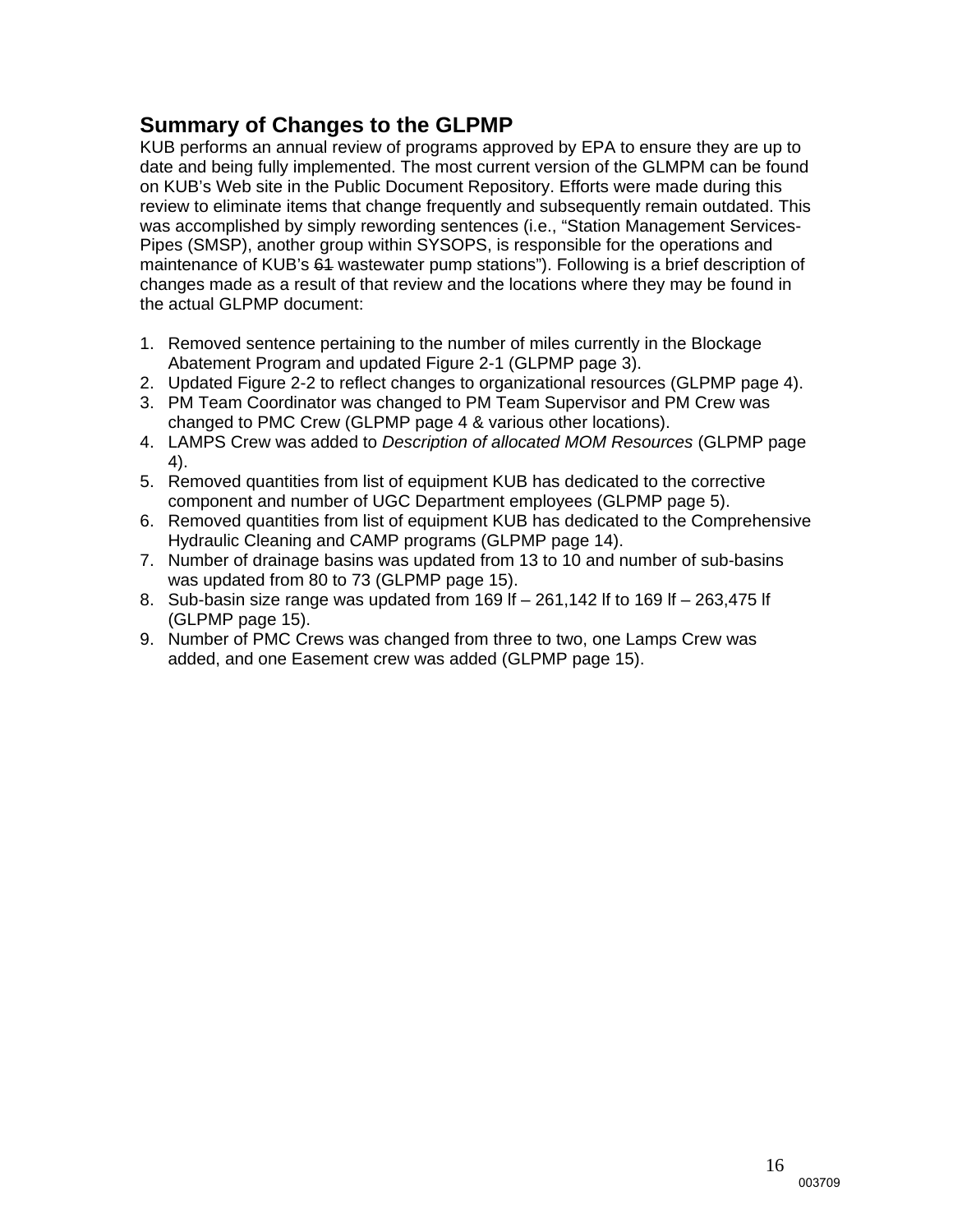### **Section 6: Sewer Overflow Response Plan (SORP)**

As reported in the most recent SORP [revised and re-submitted to the EPA June 27, 2005, and approved July 28, 2005], KUB continues to place a high priority on maintaining and executing a Sewer Overflow Response Plan to help protect our community and our environment. KUB's Emergency Response Plan (ERP), which was approved by EPA on December 12, 2005, dovetails with the SORP. The ERP helps define the level of response that we take for everything from a single, isolated event to system-wide overflows.

KUB reviews the SORP annually. This progress report includes an update on implementation of recent revisions, training, and other areas of interest.

KUB makes all reasonable efforts [without endangering the safety of the responder or the public] to respond to an SSO within 45 minutes. In 2008, our average response time was 47 minutes (down from 55 minutes in 2007). We continue to work to improve our response, using technology such as remote overflow sensors that alert our system operators to an overflow condition, prompting immediate dispatch of a First Responder. We are also using mobile mapping technology, which helps our responder quickly identify the geographic location of the overflow and plan the best route. Other factors that influence response time include safety considerations, location of the problem, severity of events, and work loads at the time of the call. We will continue to assess each of these factors to determine if changes need to be made to improve response time. Starting February 2, 2009, KUB consolidated all of the First Responders into a team of trained individuals covering all shifts that will respond to all gas, water, and wastewater trouble calls.

KUB relies on several measures to help maintain an appropriate quality of SSO response:

- Members of the CSI team, who are knowledgeable in SORP requirements, perform periodic quality assurance audits to evaluate how effectively the crew implemented the SORP. They look at a variety of factors, including containment measures, control zone and signs, and cleaning, and they check that crews followed the disinfection procedure. CSI works closely with crews and supervisors to maintain appropriate standards.
- Underground Construction supervisors monitor crews' work on a day-to-day basis. They also use tailgate meetings in the field, coaching opportunities, and regular meetings to emphasize safety and maintaining proper standards. Compliance with established procedures is part of KUB's Performance Management Program measures and has an impact on employee ratings and raises.
- Feedback from customers, concerned citizens, neighborhood associations, City personnel, and organizations (such as the Izaak Walton League or Tennessee Clean Water Network) also helps identify any instances when the quality of response falters. Such feedback is directed to CSI, who works with UGC to correct the issue in that instance and prevent it from recurring in future responses.

Safety of responders and of the public is a primary concern for KUB. During 2008, KUB crews responded to 1668 wastewater trouble calls [all calls, not just SSOs] with one recordable injury, according to KUB's Safety Department. Appropriate safety training is provided through the Safety Department, and UGC conducts regular safety meetings and discusses safety frequently at tailgate meetings. During 2008, KUB initiated the "START with Safety" Program. ("START" stands for "Safety Talks and Accident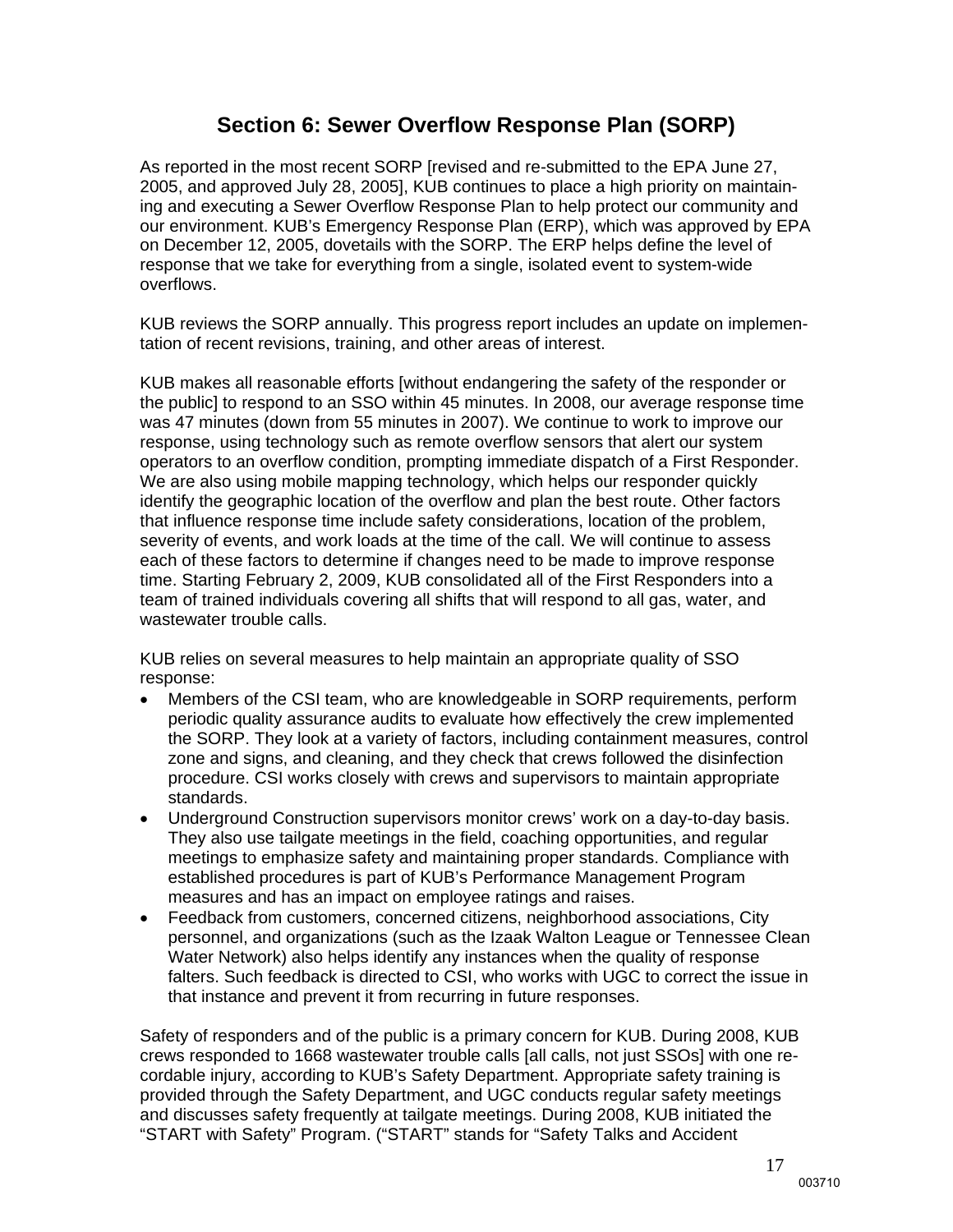Reduction Training.") This program focuses on awareness, training, and prevention to address potentially unsafe conditions and actions, thereby reducing accidents and injuries.

#### **SORP Training:**

In addition to working closely with all departments involved in the SORP on a day-to-day, event-by-event basis, CSI updates appropriate personnel as needed on revisions. KUB completed and utilized a computerized SORP training tool in 2008 that allows employees to train at their own pace on a computer. The computerized training is available on demand for new employees or others who need refresher training. Targeted employees receive electronic notification when training is required.

Manhole Surcharge Sensors: As previously reported, KUB added a tool in 2005 to help alert responders when wet weather overflows are imminent: manhole surcharge level sensors. When the level in manholes with a sensor reaches a set point, the sensor sends a page over a cellular system. The page notifies the KUB Operations Center, which dispatches a First Responder and sends an e-mail alert to CSI. The sensor also sends a second page when the manhole level is back below the set point. KUB continues to use the sensors [about 26], as needed, to automate coverage of the hot spots formerly on the list for wet weather surveys, freeing up crews for other duties.

KUB Web Site (www.kub.org): The SSO log includes a volume category added in 2005 and a link to a permanent archive of SSOs by month. In 2007, KUB and a contractor conducted focus groups with customers to help direct a site redesign. The new site went live during 2008 and is providing customers more interaction with their utility services. The SSO information is still available on the new site. To access the SSO log, enter www.kub.org/wps/portal/ssolog into your browser.

### **Summary of Changes to the SORP**

KUB performs an annual review of programs approved by EPA to ensure they are up to date and being fully implemented. The most current version of the SORP can be found on KUB's Web site in the Public Document Repository. Efforts were made during this review to eliminate items that change frequently and subsequently remain outdated. This was accomplished by simply rewording sentences (i.e., "Station Management Services-Pipes (SMSP), another group within SYSOPS, is responsible for the operations and maintenance of KUB's 61 wastewater pump stations"). Following is a brief description of changes made as a result of that review and the locations where they may be found in the actual SORP document:

- 1. Removed Figure 1: KUB Organizational Structure and updated subsequent figure numbers to reflect that removal (SORP page 9).
- 2. Removed number of representatives employed in CIC (SORP page 9).
- 3. Removed number of pump stations (SORP page 9).
- 4. Removed quantities of equipment representing KUB's responses to SSO events and added 480 volt and 208 volt 3-phase portable generator (SORP page 13).
- 5. Updated Figure 3 (now Figure 2) and added Lamps Crew to list of resources responding to SSOs in gravity line systems (SORP pages 14-15).
- 6. Removed quantities of resources representing KUB's response to SSO events in the gravity line system (SORP page 15).
- 7. Reworded text pertaining to Wet Weather Hot Spots to reflect KUB's installation of Early Warning Monitors (SORP pages 16-17).
- 8. Removed number of pump stations (SORP page 17).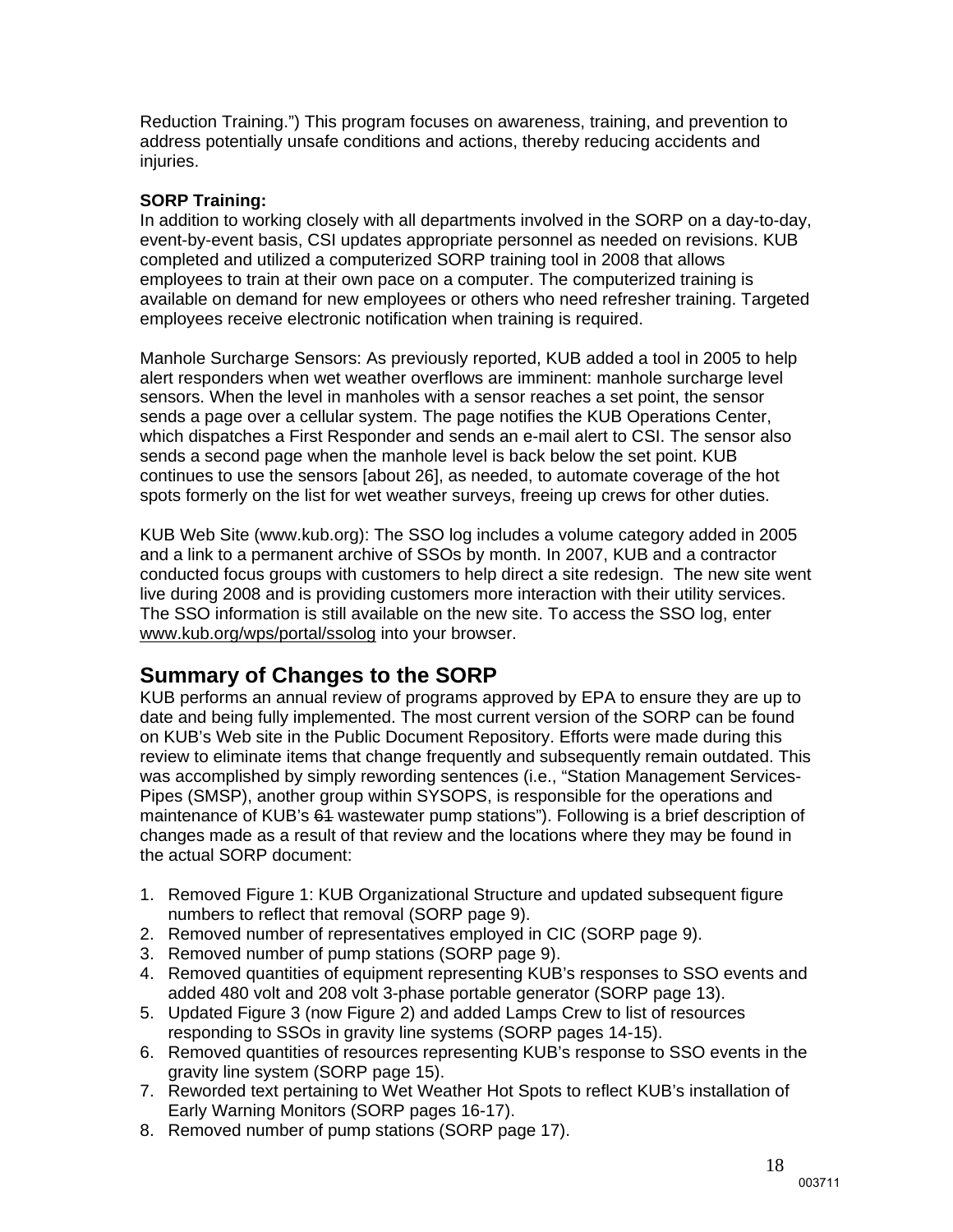- 9. Changed PM Coordinator to PM Supervisor (SORP page 27 & various locations).
- 10. Reworded text describing path to the SSO log on KUB's Web site (SORP page 33).
- 11. Updated all Grease Control Program enforcement letters and inspection form to current versions (SORP Appendix B).
- 12. Added TV Van 4 to Appendix D: Equipment and Employees list (SORP Appendix D).
- 13. Updated Appendix E: Spill Notification Contact List (SORP Appendix E).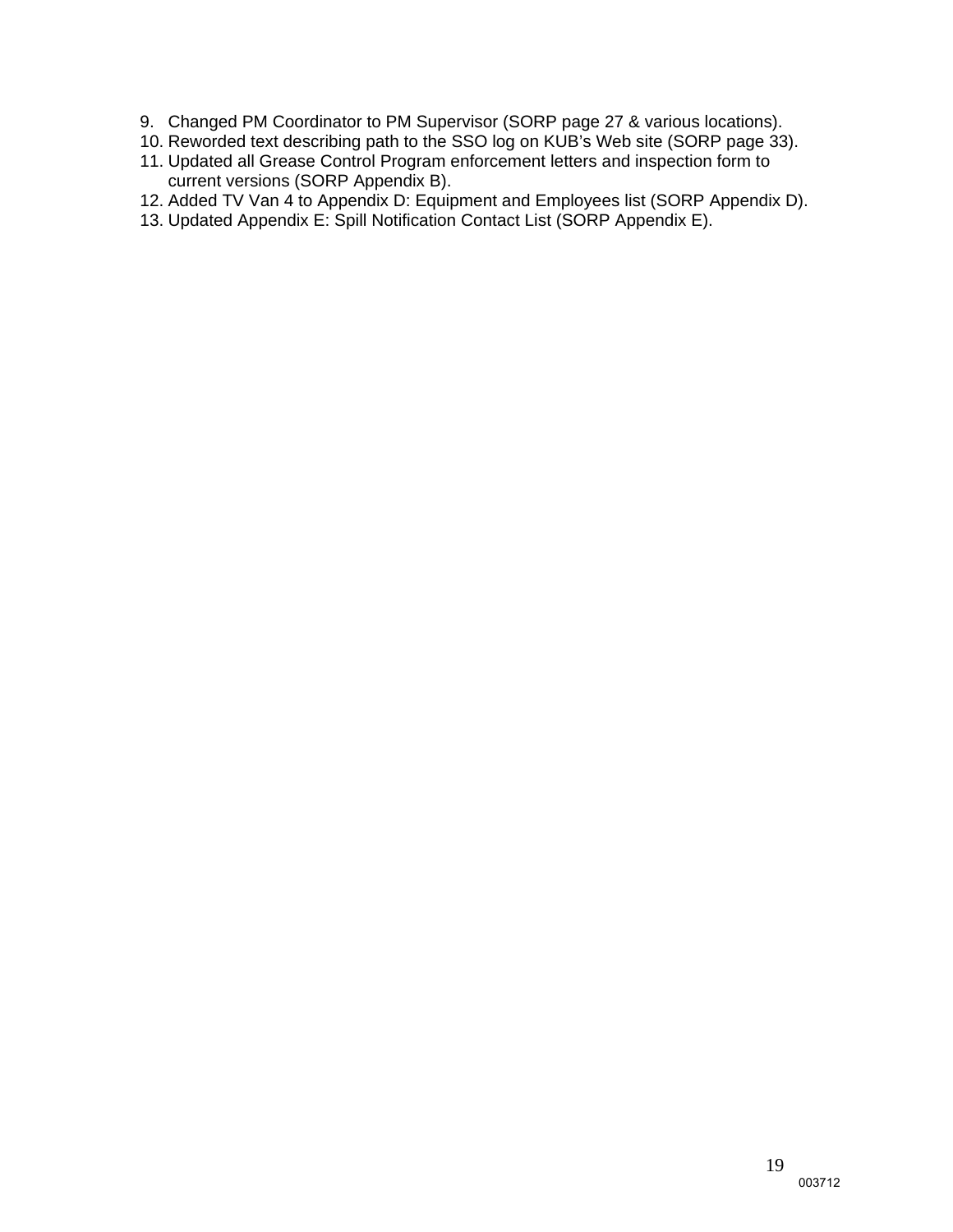### **Section 7: Other MOM Programs**

KUB continues to implement and manage the Other MOM Programs in substantially the same manner as previously reported. The following is a brief update on some areas of particular interest or those where there have been changes:

#### Waste Haulers Program

KUB announced further changes pertaining to the acceptance of grease at the annual waste hauler permit renewal meeting in May 2008. For a copy of Waste Hauler Program Requirements, see Appendix D.

KUB has completed the dated items below that were discussed at the meeting.

- September 1, 2008: Hauled Waste rate increased from \$55/1000 gallons to \$59.40/1000 gallons.
- January 1, 2009: KUB will stop accepting all grease.
- Pump Station Preventive Maintenance Program

KUB's Pump Station Preventive Maintenance Program includes both routinely scheduled maintenance and work orders field crews create. [*Orders created by crews are designated RSCIN in the spreadsheet in Appendix B.*] A crew at a pump station for a scheduled pump inspection, for example, may also decide to inspect another piece of equipment or perform a routine facility inspection.

In 2008, crews conducted 2577 total inspections of stations or equipment; 2526 of those were regularly scheduled inspections; 51 were orders created in the field. Crews performed 1007 scheduled facility inspections, 200 motor control/electrical inspections, 162 pump inspections, and 1157 inspections on additional related pump station components.

KUB also uses the frequency of trouble occurrences to adjust inspection frequencies. If a pump at one station generates a number of trouble calls, crews may inspect it more frequently.

For more detail on the numbers and types of inspections see Appendix B. The appendix also includes sample checklists for some of the inspection categories.

#### Force Main Preventive Maintenance Program

The Forks of the River pump station was installed in 1998 to allow retirement of a small wastewater treatment plant, which served several industries in the Forks of the River Industrial Park. The force main for this pump station was designed to allow future growth in the industrial park.

As a result, the detention time in the 16-inch force main tends to cause extremely high levels of hydrogen sulfide (H2S) and substantial odors.

KUB initially attempted to combat the high H2S levels by pumping odor-control chemicals into the wet well at the wastewater pump station. Due to the long retention time in the force main, peroxide, nitrate compounds, and various types of iron salts were ineffective.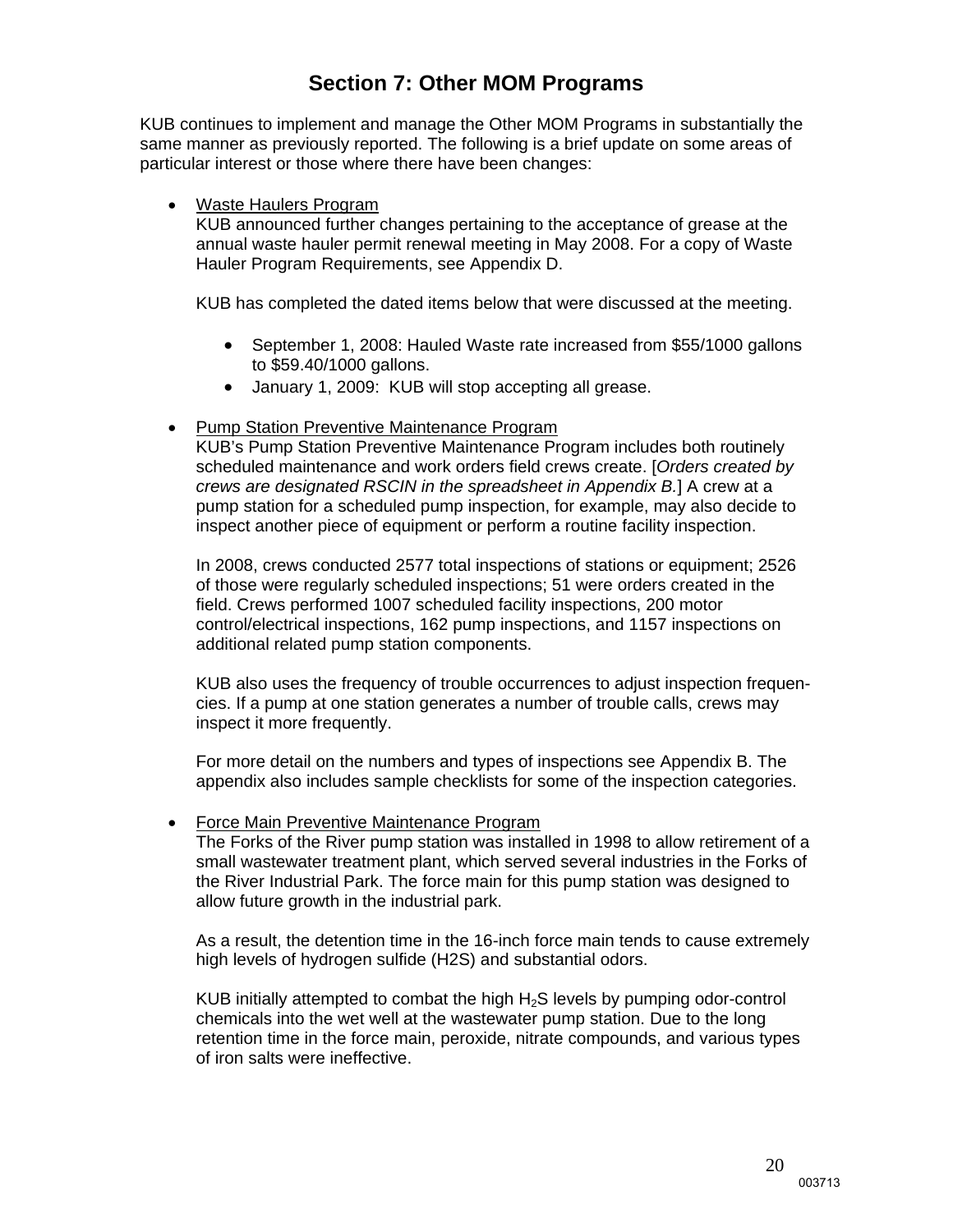After those efforts failed, KUB considered SuperOxygenation. The SuperOxygenation process injects pure oxygen into the waste stream at high concentrations. Raising the dissolved oxygen levels in wastewater from a septic condition to a super-saturated level of 100 parts per million (ppm) or greater substantially reduces H2S levels by oxidizing the H2S and inhibiting the formation of additional H2S.

KUB completed installation of a SuperOxygenation system in late November 2007. At this time, H2S levels decreased from an average of 600 to 700 ppm to 100 ppm. KUB installed a second SuperOxygenation system at the Forks of the River pump station in 2008. With the addition of this second system, H2S levels have been reduced to zero.

#### • Public Information/Public Input Plan

KUB continues to concentrate on educating customers about the wastewater system, sewer overflows, impacts on area waterways, and how they can help protect their plumbing and our environment. Some channels for communication have changed, however, and we continue to add new ones as needed.

For example, the *Knoxville News Sentinel* no longer offers the InfoLink recorded information line in the paper. KUB also completed its agreed sponsorship of Living Clean and Green through Ijams Nature Center and the KUB Advisor spots that ran on WBIR-TV are no longer aired.

To help compensate for those programs ending, KUB has redesigned its Customer Information Directory (CID) to include more information about wastewater safety, private laterals, and prohibited connections. The CID mails to about 600 customers each month who are either new to KUB or who move to a new address. We also increased the frequency of our *Connection* newsletter, which mails in all customer bills, from four times a year to six times a year.

We continue to meet regularly with the Partners Council, which was established in December 2004 to enhance KUB's PACE 10 program by increasing awareness and building consensus in our community. The council members both provide feedback and input to KUB and take information back to the groups they represent. They receive a written monthly update on current PACE 10 projects, construction communications, Can the Grease mailings, overflow numbers, and rainfall data. Every other month, the council meets for a presentation and more in-depth discussion of ongoing projects and trends in overflows.

KUB also offers speakers to neighborhood groups and organizations about PACE 10 projects, private laterals, prohibited connections, and other wastewaterrelated topics. We have presented to neighborhood/homeowners associations, service organizations such as Kiwanis, and professional organizations including the American Society of Civil Engineers. Groups may request presentations through our Web site or by calling our Customer Information Center at 865-524- 2911.

We continue to mail letters to customers in advance of PACE 10 projects with information about the need for the project, smoke testing information, and more. We also still send Can the Grease (CTG) cans and written information to customers near grease-related overflows. In 2008, we sent approximately 17,000 construction letters and 1016 CTG mailings.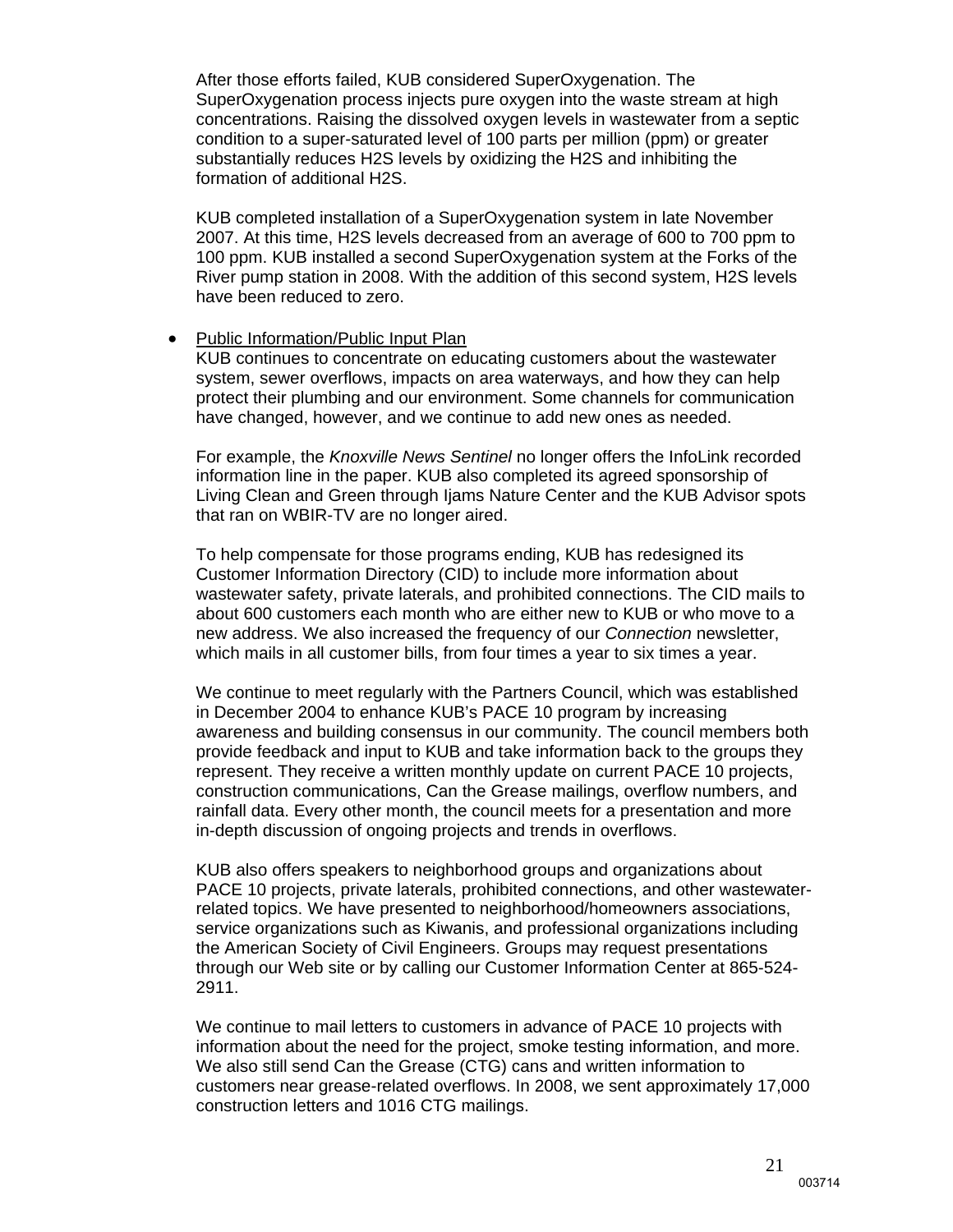### **Section 8: Private Lateral Program**

As required by the Consent Decree, KUB must operate a mandatory Private Lateral Program (PLP)\*. The program helps protect our environment by ensuring that property owners repair their laterals and/or remove prohibited connections. [Prohibited connections include roof downspouts and other sources of stormwater.] Defective laterals or prohibited connections can overload KUB's sewer system with rainwater and contribute to sewer overflows. Leaking laterals can also add to pollution in area waterways.

KUB takes these steps as part of the PLP:

- Inspect customers' private laterals and identify defects or prohibited connections.
- Inform property owners of any defects, the process to follow to make repairs, and potential availability of financial aid.
- Ensure owners make lateral repairs or remove prohibited stormwater connections.
- Enforce the PLP by terminating the water service of customers who do not make repairs within the 120-day timeframe.

The statistics below illustrate actions undertaken in the Program from January 1, 2008, to December 31, 2008. Appeals were filed for five properties during the reporting period.

| <b>Total Private Laterals</b><br>Repair<br>Replace<br><b>Total with Tenants</b>                                         | 785<br>194<br>591<br>342    |
|-------------------------------------------------------------------------------------------------------------------------|-----------------------------|
| <b>Repair/Replace Complete</b><br><b>Terminations</b><br><b>Reinstatements</b>                                          | 650<br>81<br>33             |
| <b>CAC Activity</b><br>Applications provided to customers<br>Applications received<br>Grants approved<br>Loans approved | 320<br>280<br>232<br>4      |
| <b>Funds Disbursed</b><br>Grants<br>Loans                                                                               | \$397,470.81<br>\$6,105.00  |
| <b>Estimated not Disbursed</b><br>Grants<br>Loans                                                                       | \$102,665.94<br>\$13,743.39 |

KUB continues to explore methods to identify defective private laterals and increase opportunities for property owners to take advantage of financial assistance. The income guideline percentages for both the Grant and Loans programs were increased effective January 2008. The increase follows research of homeowner incomes in the Knox County area based on 2000 Census data obtained from the Knoxville/Knox County Metropolitan Planning Commission. The expected result was to provide support for a greater number of customers that need assistance during the remainder of the SEP.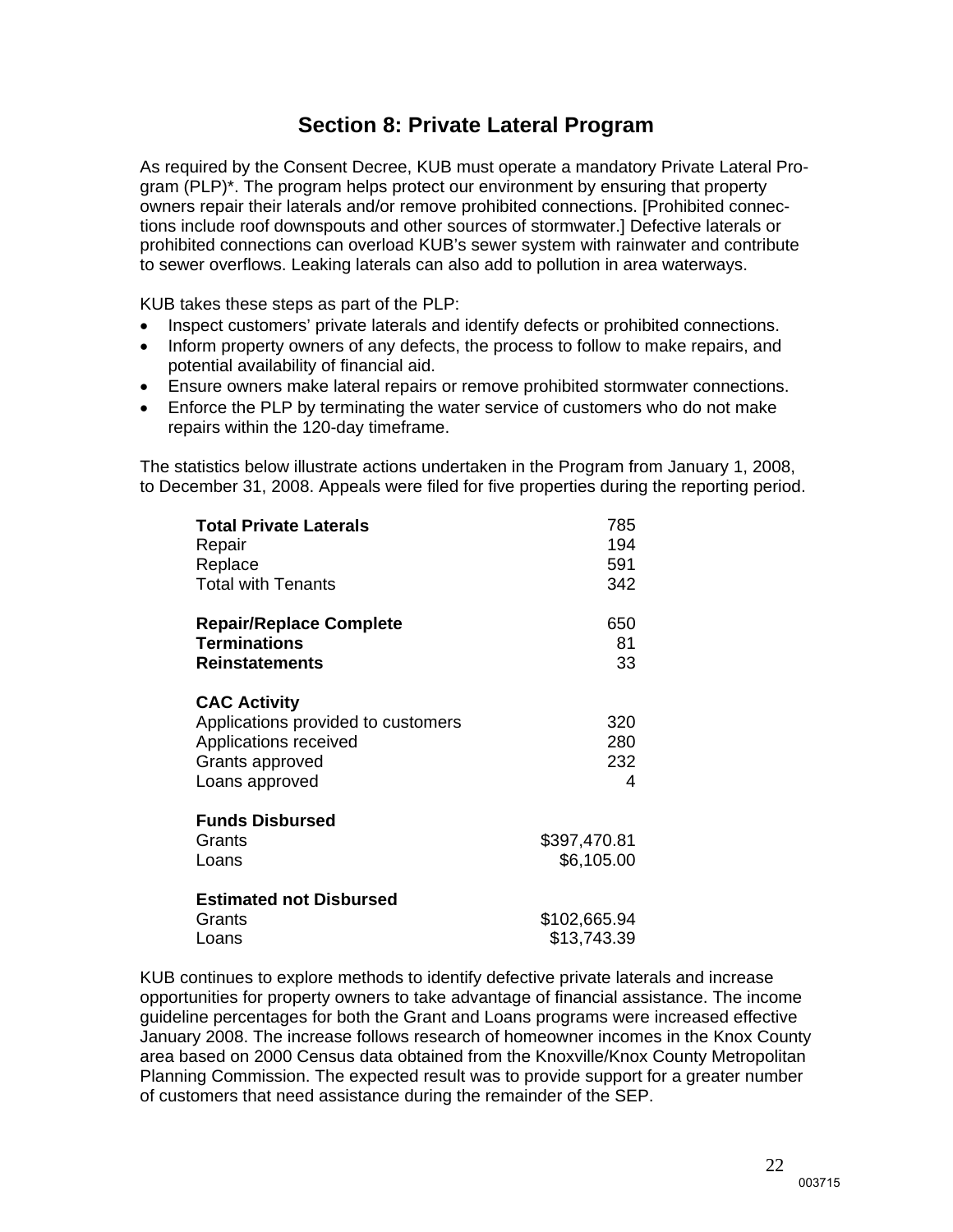Members of the Regulatory Compliance staff attend community meetings in areas where rehabilitation is planned or is in process to educate homeowners about the PACE 10 process and promote funding assistance available under the SEP. Community television, KUB's Web site, and professional group presentations are other forms of communication used to educate property owners about the importance of properly maintaining sewer laterals and removing prohibited connections.

*\*This project was undertaken in conjunction with the settlement of a civil enforcement action taken by the United States for violations of the Clean Water Act.*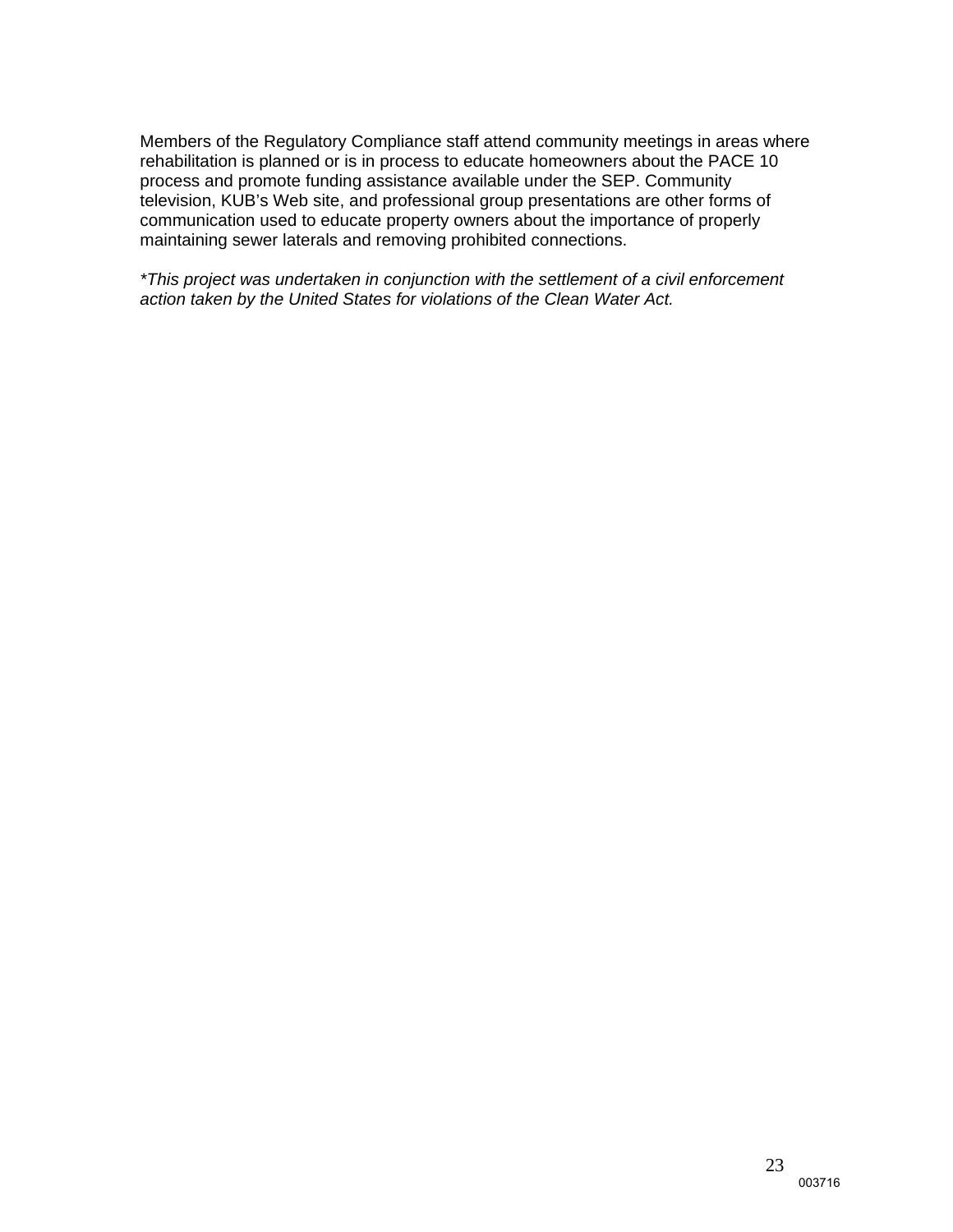**Appendices**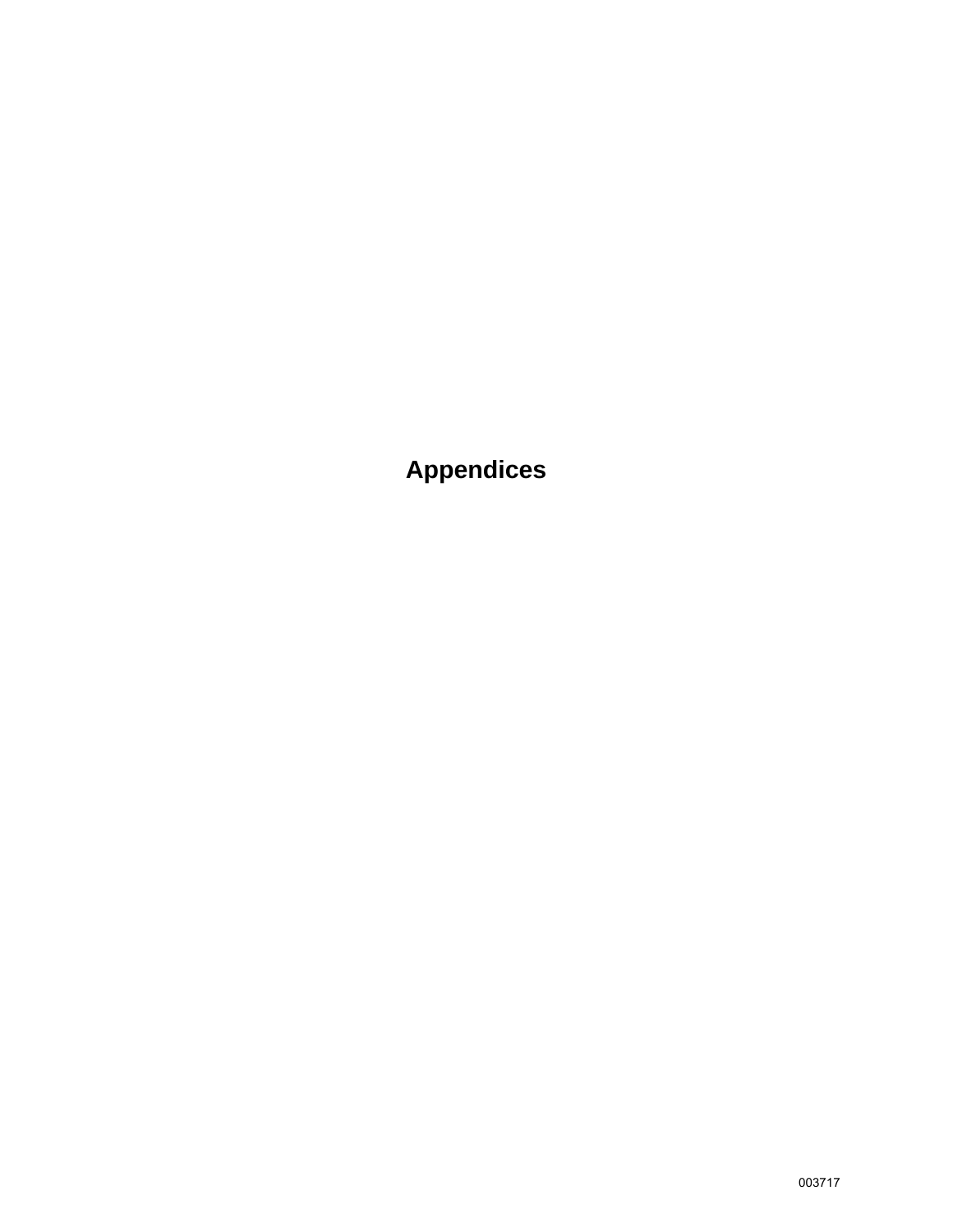## **Appendix A**

## **Grease Control Program Summary Tables**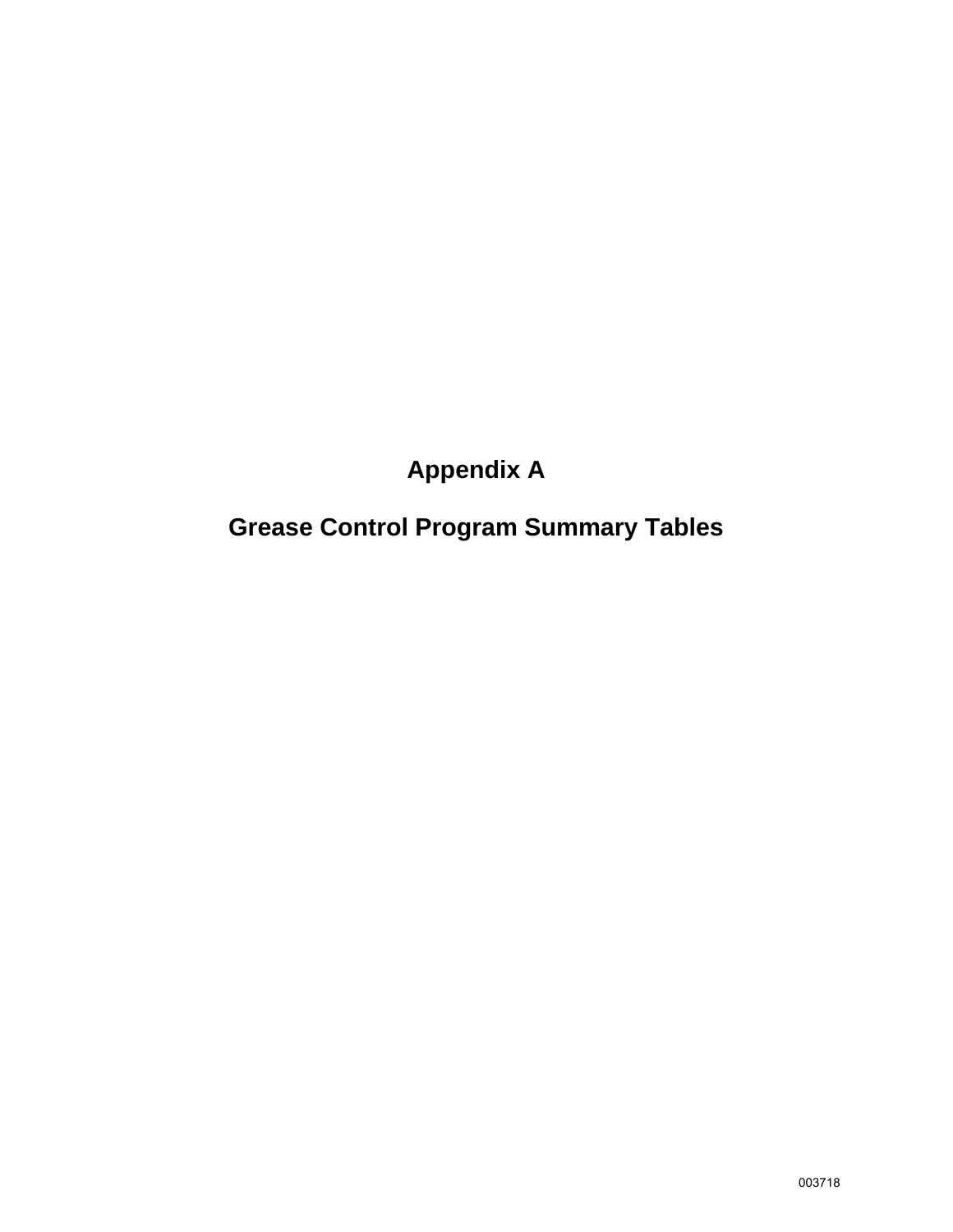| <b>Facility Name</b>                                    | <b>Inactive</b><br><b>FSFs</b> | <b>Trap/Interceptor</b><br><b>Size</b> | Required        | Trap Size   Interceptor Size<br><b>Required</b> | <b>Total</b>            | <b>Initial</b><br>Inspections   Inspections   Inspections   Inspections | Follow-Up               | Repeat                 | <b>Letters</b> | <b>Inspection Enforcement Enforcement</b><br><b>NONC Letter   NOV Letter</b> | <b>Traps</b> | Installed Comments                        |
|---------------------------------------------------------|--------------------------------|----------------------------------------|-----------------|-------------------------------------------------|-------------------------|-------------------------------------------------------------------------|-------------------------|------------------------|----------------|------------------------------------------------------------------------------|--------------|-------------------------------------------|
| 11TH Street Expresso House                              | $\times$                       | $30*$                                  | 30              |                                                 |                         |                                                                         |                         |                        |                |                                                                              |              | No food production at facility.           |
| 180 Sports & Fitness/ Moes Snack Bar                    | $\times$                       | $\cdot^*$                              |                 |                                                 | $\overline{4}$          |                                                                         | $\mathbf{3}$            |                        |                |                                                                              |              | No food production at facility.           |
| A J's Restaurant                                        |                                | 40                                     | 40              |                                                 |                         |                                                                         |                         |                        |                |                                                                              |              |                                           |
| A Taste of Havana*                                      | $\times$                       | 40                                     | 40              |                                                 | $\overline{4}$          |                                                                         | -1                      | $\mathbf{3}$           |                |                                                                              |              | Business is closed                        |
| A Taste of Havana (Market Square)*                      | X                              | 40                                     | 40              |                                                 | 3                       | - 1                                                                     | $\overline{1}$          | $\overline{1}$         | - 1            |                                                                              |              | Business is closed.                       |
| A & K Barbeque*                                         | X                              | $\overline{20}$                        | 40              |                                                 |                         |                                                                         |                         | -1                     |                |                                                                              |              | Business is closed.                       |
| A.B.'s Bar & Grill*                                     | $\boldsymbol{\mathsf{X}}$      | 50                                     | 50              |                                                 | $\overline{2}$          | - 1                                                                     | -1                      |                        |                |                                                                              |              | Business is closed                        |
| <b>ABC Kiddies Academy</b>                              |                                | $\overline{30}$                        | 30              |                                                 | $\overline{2}$          |                                                                         | $\overline{1}$          |                        |                |                                                                              |              |                                           |
| Agave Azul Mexican Grill                                |                                | 1000                                   |                 | 1000                                            | 3                       |                                                                         | $\overline{2}$          | -1                     | -1             |                                                                              |              |                                           |
| Alex's Havana Café*                                     | X                              | 40                                     | 40              |                                                 |                         |                                                                         |                         |                        |                |                                                                              |              | Business is closed                        |
| Ali Baba's Time Out Delicatessen                        |                                | 30                                     | 30              |                                                 |                         |                                                                         |                         |                        |                |                                                                              |              |                                           |
| All About Me Academy                                    |                                | 40                                     | 40              |                                                 |                         |                                                                         |                         |                        |                |                                                                              |              |                                           |
| <b>All Occasions Party Rentals</b>                      | Χ                              | $1000*$                                |                 | 1000                                            | -1                      |                                                                         |                         |                        |                |                                                                              |              | No food production at facility.           |
| Al's Market & Deli (Sevier Ave.)                        |                                | 40                                     | 40              |                                                 | $\overline{7}$          |                                                                         | 4                       | 3                      |                | $\overline{2}$                                                               |              |                                           |
| Al's Market & Deli (University)                         | $\times$                       | $20*$                                  | 40              |                                                 |                         |                                                                         |                         | 1                      |                |                                                                              |              | No food production at facility.           |
| Amber Restaurant*                                       | X                              | $(30, 30)$ **                          |                 | 1000                                            | $\mathbf{3}$            |                                                                         | -1                      | $\overline{2}$         |                |                                                                              |              | Business is closed.                       |
| American Fresh                                          |                                | 30                                     | 30              |                                                 |                         |                                                                         |                         | -1                     |                |                                                                              |              |                                           |
| Amerigo Italian Restaurant                              |                                | 1500                                   |                 | 1500                                            | 3                       |                                                                         |                         | 3                      |                |                                                                              |              |                                           |
| Amsterdam Bar & Grill                                   |                                | $(40, 50)$ **                          | (40, 50)        |                                                 |                         |                                                                         |                         | -1                     |                |                                                                              |              |                                           |
| Anna's Market & Deli                                    |                                | 40                                     | 40              |                                                 |                         |                                                                         |                         |                        |                |                                                                              |              |                                           |
| Apostolic Kiddie Academy                                |                                | 500                                    |                 | 500                                             |                         |                                                                         |                         |                        |                |                                                                              |              |                                           |
|                                                         |                                | 1000                                   |                 | 1000                                            | 2                       |                                                                         | $\overline{\mathbf{1}}$ | -1                     |                |                                                                              |              |                                           |
| Applebee's (Knox Center)<br>Applebee's (Central Ave)    |                                | 1000                                   |                 | 1000                                            |                         |                                                                         |                         | -1                     |                |                                                                              |              |                                           |
|                                                         |                                | 1000                                   |                 | 1000                                            | $\boldsymbol{\Lambda}$  |                                                                         | $\overline{2}$          | $\overline{2}$         |                |                                                                              |              |                                           |
| Applebee's (Kingston Pk)<br>Arby's (Broadway)           |                                | 30                                     | 30              |                                                 | $\overline{2}$          |                                                                         |                         | $\overline{2}$         |                |                                                                              |              |                                           |
| Arby's (Schaad Road)                                    |                                | 1000                                   |                 | 1000                                            |                         |                                                                         |                         | $\overline{1}$         |                |                                                                              |              |                                           |
| Arby's (Strawplains)                                    |                                | 40                                     | 40              |                                                 |                         |                                                                         |                         | -1                     |                |                                                                              |              |                                           |
| Arby's (Magnolia)                                       |                                | 30                                     | 30              |                                                 |                         |                                                                         |                         |                        |                |                                                                              |              |                                           |
| Arby's (Chapman)                                        |                                | 40                                     | 40              |                                                 | -1                      |                                                                         |                         | -1                     |                |                                                                              |              |                                           |
| Arby's (Clinton Hwy)                                    |                                | 40                                     | 40              |                                                 | $\overline{1}$          |                                                                         |                         | -1                     |                |                                                                              |              |                                           |
| Arby's (Gay St)                                         |                                | 40                                     | 40              |                                                 | $\overline{2}$          |                                                                         |                         | -1                     |                |                                                                              |              |                                           |
| Arby's (Kingston Pk)                                    |                                | 30                                     | 30              |                                                 | $\overline{\mathbf{A}}$ |                                                                         |                         | -1                     |                |                                                                              |              |                                           |
| <b>Arnstein Jewish Community Center</b>                 |                                | 70                                     | 70              |                                                 |                         |                                                                         |                         |                        |                |                                                                              |              |                                           |
| Asian Chao                                              |                                | 50                                     | 50              |                                                 | $\overline{4}$          |                                                                         |                         | $\boldsymbol{\Lambda}$ |                |                                                                              |              |                                           |
| Atria Weston Place                                      |                                | 1500                                   |                 | 1500                                            |                         |                                                                         |                         | -1                     |                |                                                                              |              |                                           |
|                                                         |                                | 2000                                   |                 | 2000                                            |                         |                                                                         |                         |                        |                |                                                                              |              |                                           |
| Aubrey's Restaurant<br>Auntie Anne's (Knoxville Center) |                                | 30 <sup>2</sup>                        | 30 <sup>2</sup> |                                                 | $\mathbf{3}$            |                                                                         |                         | $\mathbf{3}$           |                |                                                                              |              |                                           |
| Auntie Anne's (West Town Mall)                          |                                | 40                                     | 40              |                                                 | $\overline{2}$          |                                                                         |                         | $\overline{2}$         |                |                                                                              |              |                                           |
| Austin-East High School                                 |                                | 1500                                   |                 | 1500                                            |                         |                                                                         |                         | -1                     |                |                                                                              |              |                                           |
| Austin's Steakhouse                                     |                                | 1000                                   |                 | 1000                                            | $\overline{2}$          |                                                                         | $\overline{1}$          | 1                      |                |                                                                              |              |                                           |
| Azteca Market                                           | X                              | $\cdot$ *                              |                 |                                                 |                         |                                                                         |                         |                        |                |                                                                              |              | No food production at facility.           |
| B & D Cafe                                              |                                | 50                                     | 50              |                                                 |                         |                                                                         |                         |                        |                |                                                                              |              |                                           |
| <b>B&amp;B Produce*</b>                                 | X                              | 40                                     | 40              |                                                 |                         |                                                                         |                         | -1                     |                |                                                                              |              | Business is closed.                       |
| <b>B&amp;D Rib Shack Catering</b>                       |                                | 50                                     | 50              |                                                 | $\overline{2}$          |                                                                         | $\overline{1}$          |                        |                |                                                                              | -1           |                                           |
| Backroom BBQ                                            |                                | 40                                     | 40              |                                                 |                         |                                                                         |                         |                        |                |                                                                              |              |                                           |
| Backyard Burgers #1145                                  |                                | 1000                                   | 1000            |                                                 | 1                       |                                                                         |                         | -1                     |                |                                                                              |              |                                           |
| Bagel Shop*                                             | X                              | $\sim$                                 | $\sim$          |                                                 | $\mathbf{3}$            | - 1                                                                     | $\overline{2}$          |                        |                |                                                                              |              | Business is closed.                       |
| Baja Café*                                              | X                              | 40                                     | 40              |                                                 | $\overline{2}$          |                                                                         |                         |                        |                |                                                                              |              | Business is closed.                       |
| Baptist Hospital*                                       | X                              | 1000                                   |                 | 1000                                            |                         |                                                                         |                         |                        |                |                                                                              |              | Business is closed.                       |
| <b>Bar Knoxville</b>                                    |                                | $(40, 100)$ **                         | (40, 100)       |                                                 | $\overline{2}$          |                                                                         |                         | $\overline{2}$         |                |                                                                              |              |                                           |
| Barley's Taproom & Pizzeria                             |                                | 1000                                   |                 | 1000                                            |                         |                                                                         |                         | $\overline{1}$         |                |                                                                              |              |                                           |
| Barnes & Noble Café                                     |                                | 1000                                   |                 | 1000                                            |                         |                                                                         |                         |                        |                |                                                                              |              |                                           |
| Barnie's Coffee & Tea Co.                               |                                | 50                                     | 50              |                                                 | $\mathbf{3}$            |                                                                         |                         | 3                      |                |                                                                              |              |                                           |
| Barnie's Coffee & Tea Co. Commissary                    |                                | 20                                     | 20              |                                                 | $\overline{c}$          |                                                                         |                         | $\overline{2}$         |                |                                                                              |              |                                           |
| <b>Baskin Robbins</b>                                   |                                | 1500*                                  | 40              |                                                 | $\overline{2}$          | - 1                                                                     |                         | -1                     |                |                                                                              |              | FSF exceeded grease trap size requirement |
| BaskirsBebbin flinneigieht.                             |                                | 30                                     | 30              |                                                 |                         |                                                                         |                         |                        |                |                                                                              |              |                                           |
|                                                         |                                |                                        |                 |                                                 |                         |                                                                         |                         |                        |                |                                                                              |              |                                           |

| cement         | <b>Traps</b> |                                           |
|----------------|--------------|-------------------------------------------|
| Letter         |              | Installed Comments                        |
|                |              | No food production at facility.           |
|                |              | No food production at facility.           |
|                |              |                                           |
| 1              |              | Business is closed.                       |
|                |              | Business is closed.                       |
|                |              | Business is closed.                       |
|                |              | Business is closed.                       |
|                |              |                                           |
|                |              | Business is closed.                       |
|                |              |                                           |
|                |              |                                           |
|                |              | No food production at facility.           |
| 1              | $\mathbf{1}$ |                                           |
|                |              | No food production at facility.           |
|                |              | Business is closed.                       |
|                |              |                                           |
|                |              |                                           |
|                |              |                                           |
|                |              |                                           |
|                |              |                                           |
|                |              |                                           |
|                |              |                                           |
|                |              |                                           |
|                |              |                                           |
|                |              |                                           |
|                |              |                                           |
|                |              |                                           |
|                |              |                                           |
|                |              |                                           |
|                |              |                                           |
|                |              |                                           |
| 1              |              |                                           |
|                |              |                                           |
|                |              |                                           |
|                |              |                                           |
|                |              |                                           |
| $\overline{1}$ |              |                                           |
|                |              | No food production at facility.           |
|                | $\mathbf 1$  |                                           |
|                |              | Business is closed.                       |
|                | 1            |                                           |
|                |              |                                           |
|                |              |                                           |
|                |              | Business is closed.                       |
|                |              | Business is closed.                       |
|                |              | Business is closed.                       |
|                |              |                                           |
|                |              |                                           |
|                |              |                                           |
|                |              |                                           |
|                |              | FSF exceeded grease trap size requirement |
|                |              |                                           |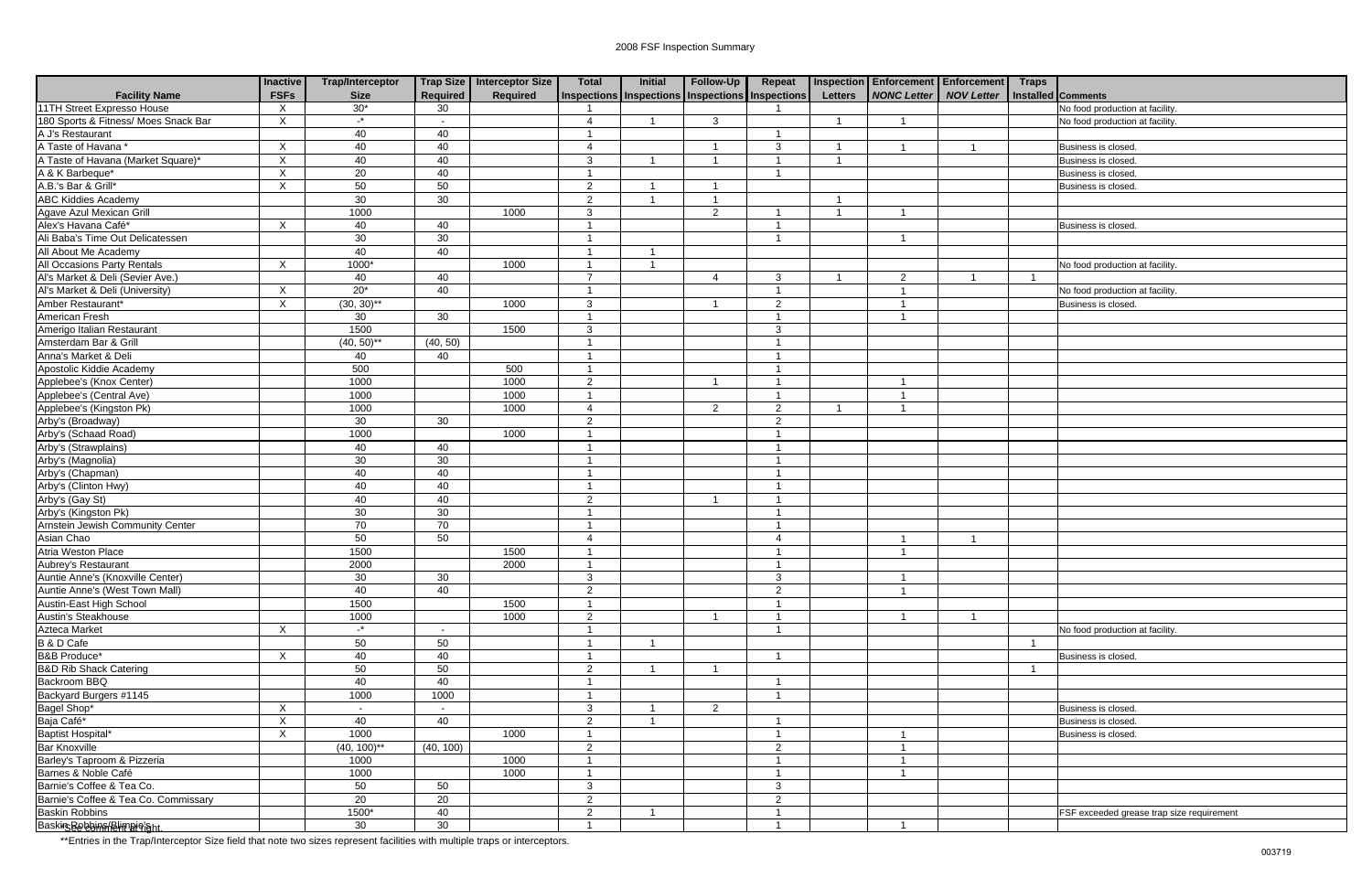|                                                           | Inactive<br><b>FSFs</b>   | <b>Trap/Interceptor</b> |                 | Trap Size   Interceptor Size | <b>Total</b>           | Initial | Follow-Up                                       | Repeat                   |                         | <b>Inspection Enforcement Enforcement</b> | <b>Traps</b>       |                                           |
|-----------------------------------------------------------|---------------------------|-------------------------|-----------------|------------------------------|------------------------|---------|-------------------------------------------------|--------------------------|-------------------------|-------------------------------------------|--------------------|-------------------------------------------|
| <b>Facility Name</b>                                      |                           | <b>Size</b>             | <b>Required</b> | <b>Required</b><br>1000      | $\mathcal{P}$          |         | Inspections Inspections Inspections Inspections | $\mathcal{P}$            | <b>Letters</b>          | NONC Letter   NOV Letter                  | Installed Comments |                                           |
| Bearden Elementary School                                 |                           | 1000                    |                 |                              |                        |         |                                                 |                          |                         |                                           |                    |                                           |
| Bearden High School<br>Bearden Middle School              |                           | 4000*<br>100            |                 | 3000<br>1500                 |                        |         |                                                 |                          |                         |                                           |                    | FSF exceeded grease trap size requirement |
| <b>Bearden United Methodist DCC</b>                       | $\times$                  | $-$ *                   |                 |                              | -1                     |         |                                                 | -1                       |                         |                                           |                    | No food production at facility            |
| <b>Beaumont Elementry School</b>                          |                           | 1500                    | $\sim$          | 1500                         |                        |         |                                                 |                          |                         |                                           |                    |                                           |
| Bellacino's Pizza and Grinders                            |                           | 50                      | 50              |                              |                        |         |                                                 |                          |                         |                                           |                    |                                           |
| <b>Belle Morris Elementary</b>                            |                           |                         |                 | 1000                         |                        |         |                                                 |                          |                         |                                           |                    |                                           |
| Ben & Jerry's Ice Cream                                   |                           | 1000<br>40              | 40              |                              | 2                      |         |                                                 | $\mathcal{P}$            |                         |                                           |                    |                                           |
| Best Western Hotel                                        |                           | $-$ *                   |                 |                              |                        |         |                                                 |                          |                         |                                           |                    |                                           |
| Big Daddy's Ribs & Hamburger's*                           | X                         | 500                     | $\sim$          | 500                          | 3                      |         |                                                 |                          |                         |                                           |                    | No food production at facility            |
| <b>Big Fatty's</b>                                        | X                         |                         |                 | 1000                         |                        |         |                                                 | 3<br>-1                  |                         |                                           |                    | <b>Business is closed</b>                 |
| Bill's Market & Deli                                      |                           | 1000<br>40              | 40              |                              |                        |         |                                                 | - 1                      |                         | $\overline{\mathbf{1}}$                   |                    |                                           |
|                                                           |                           | $(40, 100)$ **          | (40, 100)       |                              |                        |         |                                                 |                          |                         |                                           |                    |                                           |
| <b>Bistro at The Bijou</b>                                |                           |                         |                 |                              | 3                      |         |                                                 | 3                        |                         |                                           |                    |                                           |
| Blue Cats Music Hall*                                     | $\boldsymbol{\mathsf{X}}$ | 40                      | 40<br>30        |                              |                        |         |                                                 |                          |                         |                                           |                    | Business is closed.                       |
| Blue Chips Sports Pub & Grill                             |                           | 30                      |                 |                              |                        |         |                                                 |                          |                         |                                           |                    |                                           |
| <b>Bluegrass Music Restaurant</b>                         |                           | 1500<br>$-$ *           |                 | 1500                         | 2                      |         |                                                 |                          |                         |                                           |                    |                                           |
| Blues & Jazz Sports Bar                                   | $\boldsymbol{\mathsf{X}}$ |                         | $\sim$          |                              |                        |         |                                                 |                          |                         |                                           |                    | No food production at facility            |
| Bojangles*                                                | $\boldsymbol{\mathsf{X}}$ | 1500                    |                 | 1500                         | 2                      |         |                                                 |                          |                         |                                           |                    | Opening in 2009.                          |
| <b>Bonefish Grill</b>                                     |                           | 2000*                   |                 | 2000                         |                        |         |                                                 |                          |                         |                                           |                    | Enforcement began in 2007.                |
| Borders Books Music & Cafe                                |                           | 40                      | 40              |                              | $\boldsymbol{\Lambda}$ |         | -3                                              |                          |                         |                                           |                    |                                           |
| Bo's Laffitte*                                            | $\times$                  | $(40, 40, 40)^{**}$     |                 | 1500                         | 2                      |         |                                                 |                          |                         |                                           |                    | Opening in 2009.                          |
| <b>Bountiful Blessings</b>                                |                           | $0^*$                   | 40              |                              |                        |         |                                                 |                          |                         |                                           |                    | FSF is in enforcement process.            |
| Boys and Girl Club of Greater Knoxville                   |                           | $*(1000, 1000)*$        |                 | 1000                         | 3                      |         | $\mathcal{P}$                                   |                          |                         |                                           | $\mathcal{D}$      | FSF exceeded grease trap size requirement |
| Boys and Girls Club (Vestal)                              | $\mathsf{X}$              | $-$ *                   |                 |                              |                        |         |                                                 |                          |                         |                                           |                    | No food production at facility            |
| <b>Brakebill Nursing Home</b>                             |                           | 3000                    |                 | 3000                         |                        |         |                                                 | -1                       |                         |                                           |                    |                                           |
| Bravo's                                                   |                           | 1500                    |                 | 1500                         |                        |         |                                                 |                          |                         |                                           |                    |                                           |
| Breadbox (Pleasant Ridge Rd)                              |                           | 20                      | 20              |                              |                        |         |                                                 |                          |                         |                                           |                    |                                           |
| Breadbox (Washington Pike)                                |                           | 40                      | 40              |                              |                        |         |                                                 | $\overline{1}$           |                         | $\overline{\mathbf{1}}$                   |                    |                                           |
| Breaker's Sports Bar                                      |                           | 1000                    |                 | 1000                         | - 1                    |         |                                                 | $\overline{\mathbf{1}}$  |                         |                                           |                    |                                           |
| Bridge View Grill*                                        | $\times$                  | 2000                    |                 | 2000                         |                        |         |                                                 | $\boldsymbol{\varDelta}$ |                         |                                           |                    | <b>Business is closed</b>                 |
| <b>Broadway Baptist Church</b>                            |                           | 1500                    |                 | 1500                         |                        |         |                                                 |                          |                         |                                           |                    |                                           |
| Brookvale at Homewood Resdience                           |                           | 1000                    |                 | 1000                         | 3                      |         | $\overline{2}$                                  |                          | - 1                     |                                           |                    |                                           |
| Brownie's 2                                               |                           | 40                      | 40              |                              |                        |         |                                                 | -1                       |                         |                                           |                    |                                           |
| <b>Bruegger's Bagels</b>                                  |                           | 50                      | 50              |                              | 2                      |         |                                                 | -1                       |                         |                                           |                    |                                           |
| Buddy's Bar B Q (Banquet Hall)                            |                           | 1500                    |                 | 1500                         |                        |         |                                                 |                          |                         |                                           |                    |                                           |
| Buddy's Bar B Q (Bearden)<br>Buddy's Bar BQ (Kingston Pk) |                           | 1500                    |                 | 1500                         |                        |         |                                                 |                          |                         |                                           |                    |                                           |
|                                                           |                           | 40                      | 40              |                              | $\mathbf{1}$           |         |                                                 | $\overline{1}$           |                         | $\mathbf{1}$                              |                    |                                           |
| Buddy's Bar BQ (Chapman Hwy)                              |                           | 1000                    |                 | 1000                         | -1                     |         |                                                 | -1                       |                         |                                           |                    |                                           |
| Buddy's Bar BQ (Broadway)                                 |                           | 1000                    |                 | 1000                         | - 1                    |         |                                                 | -1                       |                         |                                           |                    |                                           |
| Buddy's Bar BQ (Magnolia)                                 |                           | 100                     | 100             |                              | 3                      |         |                                                 | 3                        |                         |                                           |                    |                                           |
| Buffalo Wild Wings Grill and Bar                          |                           | 1500                    |                 | 1500                         | $\overline{2}$         |         | $\overline{2}$                                  |                          |                         | $\overline{1}$                            |                    |                                           |
| Burger King (Cumberland Ave)*                             | X                         | 1000                    |                 | 1000                         |                        |         |                                                 | - 1                      |                         |                                           |                    | Business is closed.                       |
| <b>Burger King (Broadway)</b>                             |                           | 1000                    |                 | 1000                         |                        |         |                                                 | - 1                      |                         |                                           |                    |                                           |
| Burger King (Region Ln)                                   |                           | 1500                    |                 | 1500                         |                        |         |                                                 | -1                       |                         |                                           |                    |                                           |
| <b>Burger King (Northshore)</b>                           |                           | 1500                    |                 | 1500                         |                        |         |                                                 | -1                       |                         |                                           |                    |                                           |
| Burger King (Chapman)                                     |                           | 1500                    |                 | 1500                         | -1                     |         |                                                 | $\overline{1}$           |                         |                                           |                    |                                           |
| <b>Burger King (Merchants)</b>                            |                           | 1000                    |                 | 1000                         | $\overline{2}$         |         |                                                 | $\overline{\mathbf{1}}$  | $\overline{\mathbf{1}}$ |                                           |                    |                                           |
| Burger King (Millertown)                                  |                           | 1500                    |                 | 1500                         | - 1                    |         |                                                 | $\overline{1}$           |                         |                                           |                    |                                           |
| Burger King (Kingston Pike)                               |                           | 1000                    |                 | 1000                         | $\mathbf{3}$           |         |                                                 | $\mathbf{3}$             |                         | $\overline{1}$                            |                    |                                           |
| Burger King (Middlebrook)                                 |                           | 1500                    |                 | 1500                         | $\overline{2}$         |         |                                                 | $\overline{1}$           | $\overline{1}$          |                                           |                    |                                           |
| <b>Burlington Fish Market</b>                             |                           | 40                      | 40              |                              | 6                      |         | -4                                              | 2                        |                         |                                           |                    |                                           |
| Burrito Diablo*                                           | $\times$                  | 40                      | 40              |                              |                        |         |                                                 | $\overline{\mathbf{1}}$  |                         |                                           |                    | Business is closed.                       |
| <b>Bush Brothers</b>                                      |                           | $(100, 1500)$ **        | 100             | 1500                         |                        |         |                                                 | $\overline{\mathbf{1}}$  |                         |                                           |                    |                                           |
| <b>Butcher Shop</b>                                       |                           | 1500                    |                 | 1500                         | -1                     |         |                                                 | -1                       |                         |                                           |                    |                                           |
| By The Tracks Bistro                                      |                           | 1500                    |                 | 1500                         | 5                      |         | $\boldsymbol{\Lambda}$                          | -1                       |                         |                                           |                    |                                           |
| C & Gsedeomment at right.                                 |                           | 20                      | 20              |                              | $\overline{2}$         |         |                                                 |                          |                         |                                           |                    |                                           |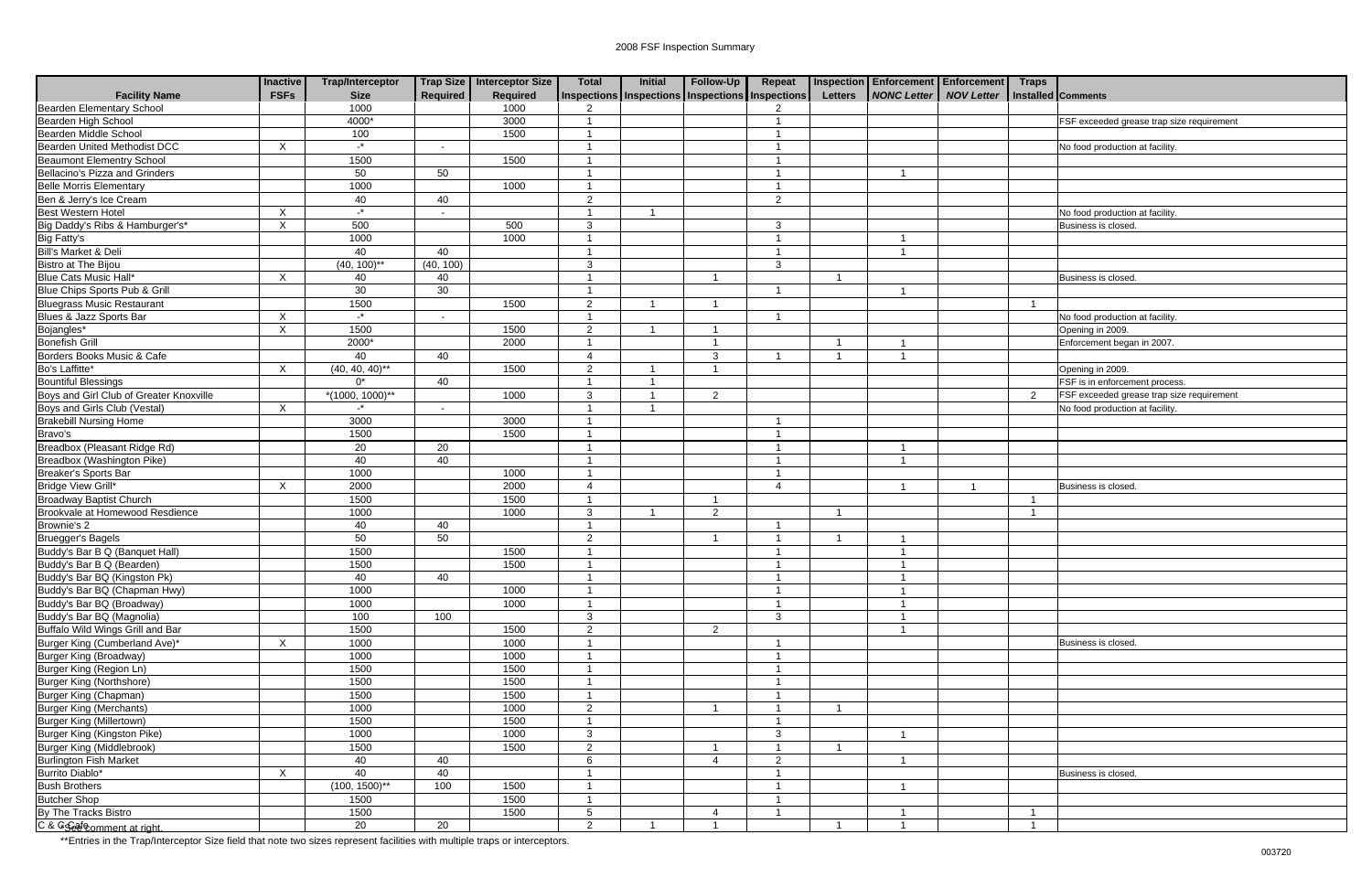| Inspections Inspections Inspections Inspections<br><b>FSFs</b><br>Required<br>Required<br>NONC Letter NOV Letter<br><b>Facility Name</b><br><b>Size</b><br><b>Letters</b><br>Installed Comments<br>1500<br>1500<br>8<br>Cafe Gourmet<br>40<br>40<br>Cagle Terrace<br>Cajun Cafe & Grill<br>$\mathbf{r}$<br>X<br>No food production at facility<br>-1<br>$\overline{\phantom{a}}$<br>$(20, 40)$ **<br>(20, 40)<br>2<br>2<br>Calhoun's Banquet and Catering Kitchen<br>1500<br>1500<br>2<br>2<br>Calhoun's On Bearden Hill<br>1500<br>1500<br>2<br>2<br>Camargo's Taqueria<br>40<br>40<br>3<br>2<br>2<br>Cancun<br>$(50, 200)$ **<br>(50, 200)<br>Cancun Mexican Restaurant & Cantina<br>1000<br>1000<br>Cancun Mexican Restaurant*<br>1000<br>1000<br>X<br>2<br>Opening in 2009<br>-1<br>Cantinellas<br>40<br>40<br>Capone's Windy City Eatery*<br>40<br>X<br>40<br>Business is closed.<br>÷,<br>Cappuccino's/Copper Cellar Restaurant<br>1500<br>1500<br>2<br>2<br>1000<br>1000<br>$\overline{2}$<br>-1<br>1000<br>1000<br>$\overline{2}$<br>$\overline{\mathbf{1}}$<br>1000<br>$\overline{2}$<br>1000<br>2<br>30<br>30<br>-3<br>40<br>40<br>- 1<br>40<br>40<br>-1<br>$-$ *<br>X<br>No food production at facility<br>$\overline{\phantom{a}}$<br>Carringer & Son's Market<br>40<br>40<br>-1<br><b>Carter Elementary</b><br>$(200, 1000)$ **<br>(200, 1000)<br>$\overline{\phantom{a}}$<br>Carter High School<br>2000<br>2000<br>Carter Middle School<br>1500<br>1500<br>Casa Don Gallo<br>1500<br>1500<br>- 1<br>- 1<br>Casey's Bar & Grill<br>30<br>30<br>- 1<br>- 1<br>100<br>100<br>3<br>3<br>Catholic Charities of East TN.<br>1000<br>1000<br>$\times$<br>$\overline{\mathbf{1}}$<br>Business is closed.<br>$\overline{\phantom{a}}$<br>$\overline{\phantom{a}}$<br>$(1000, 100)$ **<br>100<br>1000<br>$\mathbf{3}$<br>2<br>$\Delta$<br>- 1<br>- 1<br>40<br>40<br>- 1<br>4000*<br>2000<br>FSF exceeded grease trap size requirement<br>-1<br>-1<br>1000<br>1000<br>- 1<br>1000<br>1000<br>3<br>$\overline{2}$<br>30<br>30<br>3<br>2<br>Cha Cha's*<br>Chandler's Deli<br>1500<br>1500<br>X<br>-1<br>Business is closed.<br>40<br>40<br>$\overline{1}$<br>$\overline{1}$<br>Chapman Toddler Center<br>$0^*$<br>40<br>FSF is in enforcement process.<br>Charleys Grilled Subs<br>60<br>60<br>$\overline{2}$<br>2<br>Charlie Peppers*<br>40<br>X<br>40<br>Business is closed.<br>-1<br>Checker Flag Shell*<br>X<br>40<br>40<br>Business is closed.<br>Cherokee Country Club<br>1000<br>1000<br>$\overline{\mathbf{1}}$<br>$\overline{1}$<br>1500<br>1500<br>50<br>50<br>$\overline{2}$<br>1000<br>1000<br>$\overline{2}$<br>Chez Guevara<br>$0^*$<br>1500<br>2<br>FSF is in enforcement process.<br>- 1<br>Chic-Fil-A (Gay St)<br>150<br>150<br>$\overline{2}$<br>- 1<br>40<br>40<br>$\mathbf{3}$<br>$\mathbf{3}$<br>50<br>50<br>$\overline{2}$<br>2<br>1500<br>1500<br>$\overline{1}$<br>1000<br>1000<br>- 1<br>30<br>30<br>$\overline{2}$<br>40<br>40<br>1500<br>1500<br>-1<br>Chilhowee Hills Baptist<br>1000<br>1000<br>2<br>2<br>- 1<br>1500<br>1500<br>$\overline{1}$<br>- 1 |                                         | <b>Inactive</b> | <b>Trap/Interceptor</b> | Trap Size   Interceptor Size | <b>Total</b> | Initial | Follow-Up | Repeat | Inspection Enforcement Enforcement Traps |  |  |
|--------------------------------------------------------------------------------------------------------------------------------------------------------------------------------------------------------------------------------------------------------------------------------------------------------------------------------------------------------------------------------------------------------------------------------------------------------------------------------------------------------------------------------------------------------------------------------------------------------------------------------------------------------------------------------------------------------------------------------------------------------------------------------------------------------------------------------------------------------------------------------------------------------------------------------------------------------------------------------------------------------------------------------------------------------------------------------------------------------------------------------------------------------------------------------------------------------------------------------------------------------------------------------------------------------------------------------------------------------------------------------------------------------------------------------------------------------------------------------------------------------------------------------------------------------------------------------------------------------------------------------------------------------------------------------------------------------------------------------------------------------------------------------------------------------------------------------------------------------------------------------------------------------------------------------------------------------------------------------------------------------------------------------------------------------------------------------------------------------------------------------------------------------------------------------------------------------------------------------------------------------------------------------------------------------------------------------------------------------------------------------------------------------------------------------------------------------------------------------------------------------------------------------------------------------------------------------------------------------------------------------------------------------------------------------------------------------------------------------------------------------------------------------------------------------------------------------------------------------------------------------------------------------------------------------------------------------------------------------------------------------------------------------------------------------------------------------------|-----------------------------------------|-----------------|-------------------------|------------------------------|--------------|---------|-----------|--------|------------------------------------------|--|--|
|                                                                                                                                                                                                                                                                                                                                                                                                                                                                                                                                                                                                                                                                                                                                                                                                                                                                                                                                                                                                                                                                                                                                                                                                                                                                                                                                                                                                                                                                                                                                                                                                                                                                                                                                                                                                                                                                                                                                                                                                                                                                                                                                                                                                                                                                                                                                                                                                                                                                                                                                                                                                                                                                                                                                                                                                                                                                                                                                                                                                                                                                                      |                                         |                 |                         |                              |              |         |           |        |                                          |  |  |
|                                                                                                                                                                                                                                                                                                                                                                                                                                                                                                                                                                                                                                                                                                                                                                                                                                                                                                                                                                                                                                                                                                                                                                                                                                                                                                                                                                                                                                                                                                                                                                                                                                                                                                                                                                                                                                                                                                                                                                                                                                                                                                                                                                                                                                                                                                                                                                                                                                                                                                                                                                                                                                                                                                                                                                                                                                                                                                                                                                                                                                                                                      | Cafe 4                                  |                 |                         |                              |              |         |           |        |                                          |  |  |
|                                                                                                                                                                                                                                                                                                                                                                                                                                                                                                                                                                                                                                                                                                                                                                                                                                                                                                                                                                                                                                                                                                                                                                                                                                                                                                                                                                                                                                                                                                                                                                                                                                                                                                                                                                                                                                                                                                                                                                                                                                                                                                                                                                                                                                                                                                                                                                                                                                                                                                                                                                                                                                                                                                                                                                                                                                                                                                                                                                                                                                                                                      |                                         |                 |                         |                              |              |         |           |        |                                          |  |  |
|                                                                                                                                                                                                                                                                                                                                                                                                                                                                                                                                                                                                                                                                                                                                                                                                                                                                                                                                                                                                                                                                                                                                                                                                                                                                                                                                                                                                                                                                                                                                                                                                                                                                                                                                                                                                                                                                                                                                                                                                                                                                                                                                                                                                                                                                                                                                                                                                                                                                                                                                                                                                                                                                                                                                                                                                                                                                                                                                                                                                                                                                                      |                                         |                 |                         |                              |              |         |           |        |                                          |  |  |
|                                                                                                                                                                                                                                                                                                                                                                                                                                                                                                                                                                                                                                                                                                                                                                                                                                                                                                                                                                                                                                                                                                                                                                                                                                                                                                                                                                                                                                                                                                                                                                                                                                                                                                                                                                                                                                                                                                                                                                                                                                                                                                                                                                                                                                                                                                                                                                                                                                                                                                                                                                                                                                                                                                                                                                                                                                                                                                                                                                                                                                                                                      |                                         |                 |                         |                              |              |         |           |        |                                          |  |  |
|                                                                                                                                                                                                                                                                                                                                                                                                                                                                                                                                                                                                                                                                                                                                                                                                                                                                                                                                                                                                                                                                                                                                                                                                                                                                                                                                                                                                                                                                                                                                                                                                                                                                                                                                                                                                                                                                                                                                                                                                                                                                                                                                                                                                                                                                                                                                                                                                                                                                                                                                                                                                                                                                                                                                                                                                                                                                                                                                                                                                                                                                                      |                                         |                 |                         |                              |              |         |           |        |                                          |  |  |
|                                                                                                                                                                                                                                                                                                                                                                                                                                                                                                                                                                                                                                                                                                                                                                                                                                                                                                                                                                                                                                                                                                                                                                                                                                                                                                                                                                                                                                                                                                                                                                                                                                                                                                                                                                                                                                                                                                                                                                                                                                                                                                                                                                                                                                                                                                                                                                                                                                                                                                                                                                                                                                                                                                                                                                                                                                                                                                                                                                                                                                                                                      |                                         |                 |                         |                              |              |         |           |        |                                          |  |  |
|                                                                                                                                                                                                                                                                                                                                                                                                                                                                                                                                                                                                                                                                                                                                                                                                                                                                                                                                                                                                                                                                                                                                                                                                                                                                                                                                                                                                                                                                                                                                                                                                                                                                                                                                                                                                                                                                                                                                                                                                                                                                                                                                                                                                                                                                                                                                                                                                                                                                                                                                                                                                                                                                                                                                                                                                                                                                                                                                                                                                                                                                                      |                                         |                 |                         |                              |              |         |           |        |                                          |  |  |
|                                                                                                                                                                                                                                                                                                                                                                                                                                                                                                                                                                                                                                                                                                                                                                                                                                                                                                                                                                                                                                                                                                                                                                                                                                                                                                                                                                                                                                                                                                                                                                                                                                                                                                                                                                                                                                                                                                                                                                                                                                                                                                                                                                                                                                                                                                                                                                                                                                                                                                                                                                                                                                                                                                                                                                                                                                                                                                                                                                                                                                                                                      |                                         |                 |                         |                              |              |         |           |        |                                          |  |  |
|                                                                                                                                                                                                                                                                                                                                                                                                                                                                                                                                                                                                                                                                                                                                                                                                                                                                                                                                                                                                                                                                                                                                                                                                                                                                                                                                                                                                                                                                                                                                                                                                                                                                                                                                                                                                                                                                                                                                                                                                                                                                                                                                                                                                                                                                                                                                                                                                                                                                                                                                                                                                                                                                                                                                                                                                                                                                                                                                                                                                                                                                                      |                                         |                 |                         |                              |              |         |           |        |                                          |  |  |
|                                                                                                                                                                                                                                                                                                                                                                                                                                                                                                                                                                                                                                                                                                                                                                                                                                                                                                                                                                                                                                                                                                                                                                                                                                                                                                                                                                                                                                                                                                                                                                                                                                                                                                                                                                                                                                                                                                                                                                                                                                                                                                                                                                                                                                                                                                                                                                                                                                                                                                                                                                                                                                                                                                                                                                                                                                                                                                                                                                                                                                                                                      |                                         |                 |                         |                              |              |         |           |        |                                          |  |  |
|                                                                                                                                                                                                                                                                                                                                                                                                                                                                                                                                                                                                                                                                                                                                                                                                                                                                                                                                                                                                                                                                                                                                                                                                                                                                                                                                                                                                                                                                                                                                                                                                                                                                                                                                                                                                                                                                                                                                                                                                                                                                                                                                                                                                                                                                                                                                                                                                                                                                                                                                                                                                                                                                                                                                                                                                                                                                                                                                                                                                                                                                                      |                                         |                 |                         |                              |              |         |           |        |                                          |  |  |
|                                                                                                                                                                                                                                                                                                                                                                                                                                                                                                                                                                                                                                                                                                                                                                                                                                                                                                                                                                                                                                                                                                                                                                                                                                                                                                                                                                                                                                                                                                                                                                                                                                                                                                                                                                                                                                                                                                                                                                                                                                                                                                                                                                                                                                                                                                                                                                                                                                                                                                                                                                                                                                                                                                                                                                                                                                                                                                                                                                                                                                                                                      |                                         |                 |                         |                              |              |         |           |        |                                          |  |  |
|                                                                                                                                                                                                                                                                                                                                                                                                                                                                                                                                                                                                                                                                                                                                                                                                                                                                                                                                                                                                                                                                                                                                                                                                                                                                                                                                                                                                                                                                                                                                                                                                                                                                                                                                                                                                                                                                                                                                                                                                                                                                                                                                                                                                                                                                                                                                                                                                                                                                                                                                                                                                                                                                                                                                                                                                                                                                                                                                                                                                                                                                                      |                                         |                 |                         |                              |              |         |           |        |                                          |  |  |
|                                                                                                                                                                                                                                                                                                                                                                                                                                                                                                                                                                                                                                                                                                                                                                                                                                                                                                                                                                                                                                                                                                                                                                                                                                                                                                                                                                                                                                                                                                                                                                                                                                                                                                                                                                                                                                                                                                                                                                                                                                                                                                                                                                                                                                                                                                                                                                                                                                                                                                                                                                                                                                                                                                                                                                                                                                                                                                                                                                                                                                                                                      | Captain D's (Merchants)                 |                 |                         |                              |              |         |           |        |                                          |  |  |
|                                                                                                                                                                                                                                                                                                                                                                                                                                                                                                                                                                                                                                                                                                                                                                                                                                                                                                                                                                                                                                                                                                                                                                                                                                                                                                                                                                                                                                                                                                                                                                                                                                                                                                                                                                                                                                                                                                                                                                                                                                                                                                                                                                                                                                                                                                                                                                                                                                                                                                                                                                                                                                                                                                                                                                                                                                                                                                                                                                                                                                                                                      | Captain D's (Chapman)                   |                 |                         |                              |              |         |           |        |                                          |  |  |
|                                                                                                                                                                                                                                                                                                                                                                                                                                                                                                                                                                                                                                                                                                                                                                                                                                                                                                                                                                                                                                                                                                                                                                                                                                                                                                                                                                                                                                                                                                                                                                                                                                                                                                                                                                                                                                                                                                                                                                                                                                                                                                                                                                                                                                                                                                                                                                                                                                                                                                                                                                                                                                                                                                                                                                                                                                                                                                                                                                                                                                                                                      | Captain D's (Broadway)                  |                 |                         |                              |              |         |           |        |                                          |  |  |
|                                                                                                                                                                                                                                                                                                                                                                                                                                                                                                                                                                                                                                                                                                                                                                                                                                                                                                                                                                                                                                                                                                                                                                                                                                                                                                                                                                                                                                                                                                                                                                                                                                                                                                                                                                                                                                                                                                                                                                                                                                                                                                                                                                                                                                                                                                                                                                                                                                                                                                                                                                                                                                                                                                                                                                                                                                                                                                                                                                                                                                                                                      | Captains Bar & Grill                    |                 |                         |                              |              |         |           |        |                                          |  |  |
|                                                                                                                                                                                                                                                                                                                                                                                                                                                                                                                                                                                                                                                                                                                                                                                                                                                                                                                                                                                                                                                                                                                                                                                                                                                                                                                                                                                                                                                                                                                                                                                                                                                                                                                                                                                                                                                                                                                                                                                                                                                                                                                                                                                                                                                                                                                                                                                                                                                                                                                                                                                                                                                                                                                                                                                                                                                                                                                                                                                                                                                                                      | Cardins Drive-In                        |                 |                         |                              |              |         |           |        |                                          |  |  |
|                                                                                                                                                                                                                                                                                                                                                                                                                                                                                                                                                                                                                                                                                                                                                                                                                                                                                                                                                                                                                                                                                                                                                                                                                                                                                                                                                                                                                                                                                                                                                                                                                                                                                                                                                                                                                                                                                                                                                                                                                                                                                                                                                                                                                                                                                                                                                                                                                                                                                                                                                                                                                                                                                                                                                                                                                                                                                                                                                                                                                                                                                      | Carmike Cinemas 10                      |                 |                         |                              |              |         |           |        |                                          |  |  |
|                                                                                                                                                                                                                                                                                                                                                                                                                                                                                                                                                                                                                                                                                                                                                                                                                                                                                                                                                                                                                                                                                                                                                                                                                                                                                                                                                                                                                                                                                                                                                                                                                                                                                                                                                                                                                                                                                                                                                                                                                                                                                                                                                                                                                                                                                                                                                                                                                                                                                                                                                                                                                                                                                                                                                                                                                                                                                                                                                                                                                                                                                      | Carousel II                             |                 |                         |                              |              |         |           |        |                                          |  |  |
|                                                                                                                                                                                                                                                                                                                                                                                                                                                                                                                                                                                                                                                                                                                                                                                                                                                                                                                                                                                                                                                                                                                                                                                                                                                                                                                                                                                                                                                                                                                                                                                                                                                                                                                                                                                                                                                                                                                                                                                                                                                                                                                                                                                                                                                                                                                                                                                                                                                                                                                                                                                                                                                                                                                                                                                                                                                                                                                                                                                                                                                                                      |                                         |                 |                         |                              |              |         |           |        |                                          |  |  |
|                                                                                                                                                                                                                                                                                                                                                                                                                                                                                                                                                                                                                                                                                                                                                                                                                                                                                                                                                                                                                                                                                                                                                                                                                                                                                                                                                                                                                                                                                                                                                                                                                                                                                                                                                                                                                                                                                                                                                                                                                                                                                                                                                                                                                                                                                                                                                                                                                                                                                                                                                                                                                                                                                                                                                                                                                                                                                                                                                                                                                                                                                      |                                         |                 |                         |                              |              |         |           |        |                                          |  |  |
|                                                                                                                                                                                                                                                                                                                                                                                                                                                                                                                                                                                                                                                                                                                                                                                                                                                                                                                                                                                                                                                                                                                                                                                                                                                                                                                                                                                                                                                                                                                                                                                                                                                                                                                                                                                                                                                                                                                                                                                                                                                                                                                                                                                                                                                                                                                                                                                                                                                                                                                                                                                                                                                                                                                                                                                                                                                                                                                                                                                                                                                                                      |                                         |                 |                         |                              |              |         |           |        |                                          |  |  |
|                                                                                                                                                                                                                                                                                                                                                                                                                                                                                                                                                                                                                                                                                                                                                                                                                                                                                                                                                                                                                                                                                                                                                                                                                                                                                                                                                                                                                                                                                                                                                                                                                                                                                                                                                                                                                                                                                                                                                                                                                                                                                                                                                                                                                                                                                                                                                                                                                                                                                                                                                                                                                                                                                                                                                                                                                                                                                                                                                                                                                                                                                      |                                         |                 |                         |                              |              |         |           |        |                                          |  |  |
|                                                                                                                                                                                                                                                                                                                                                                                                                                                                                                                                                                                                                                                                                                                                                                                                                                                                                                                                                                                                                                                                                                                                                                                                                                                                                                                                                                                                                                                                                                                                                                                                                                                                                                                                                                                                                                                                                                                                                                                                                                                                                                                                                                                                                                                                                                                                                                                                                                                                                                                                                                                                                                                                                                                                                                                                                                                                                                                                                                                                                                                                                      |                                         |                 |                         |                              |              |         |           |        |                                          |  |  |
|                                                                                                                                                                                                                                                                                                                                                                                                                                                                                                                                                                                                                                                                                                                                                                                                                                                                                                                                                                                                                                                                                                                                                                                                                                                                                                                                                                                                                                                                                                                                                                                                                                                                                                                                                                                                                                                                                                                                                                                                                                                                                                                                                                                                                                                                                                                                                                                                                                                                                                                                                                                                                                                                                                                                                                                                                                                                                                                                                                                                                                                                                      |                                         |                 |                         |                              |              |         |           |        |                                          |  |  |
|                                                                                                                                                                                                                                                                                                                                                                                                                                                                                                                                                                                                                                                                                                                                                                                                                                                                                                                                                                                                                                                                                                                                                                                                                                                                                                                                                                                                                                                                                                                                                                                                                                                                                                                                                                                                                                                                                                                                                                                                                                                                                                                                                                                                                                                                                                                                                                                                                                                                                                                                                                                                                                                                                                                                                                                                                                                                                                                                                                                                                                                                                      | Cassidy's Country Deli                  |                 |                         |                              |              |         |           |        |                                          |  |  |
|                                                                                                                                                                                                                                                                                                                                                                                                                                                                                                                                                                                                                                                                                                                                                                                                                                                                                                                                                                                                                                                                                                                                                                                                                                                                                                                                                                                                                                                                                                                                                                                                                                                                                                                                                                                                                                                                                                                                                                                                                                                                                                                                                                                                                                                                                                                                                                                                                                                                                                                                                                                                                                                                                                                                                                                                                                                                                                                                                                                                                                                                                      |                                         |                 |                         |                              |              |         |           |        |                                          |  |  |
|                                                                                                                                                                                                                                                                                                                                                                                                                                                                                                                                                                                                                                                                                                                                                                                                                                                                                                                                                                                                                                                                                                                                                                                                                                                                                                                                                                                                                                                                                                                                                                                                                                                                                                                                                                                                                                                                                                                                                                                                                                                                                                                                                                                                                                                                                                                                                                                                                                                                                                                                                                                                                                                                                                                                                                                                                                                                                                                                                                                                                                                                                      | Center Kitchen*                         |                 |                         |                              |              |         |           |        |                                          |  |  |
|                                                                                                                                                                                                                                                                                                                                                                                                                                                                                                                                                                                                                                                                                                                                                                                                                                                                                                                                                                                                                                                                                                                                                                                                                                                                                                                                                                                                                                                                                                                                                                                                                                                                                                                                                                                                                                                                                                                                                                                                                                                                                                                                                                                                                                                                                                                                                                                                                                                                                                                                                                                                                                                                                                                                                                                                                                                                                                                                                                                                                                                                                      | Central Baptist Church Early Child Ctr. |                 |                         |                              |              |         |           |        |                                          |  |  |
|                                                                                                                                                                                                                                                                                                                                                                                                                                                                                                                                                                                                                                                                                                                                                                                                                                                                                                                                                                                                                                                                                                                                                                                                                                                                                                                                                                                                                                                                                                                                                                                                                                                                                                                                                                                                                                                                                                                                                                                                                                                                                                                                                                                                                                                                                                                                                                                                                                                                                                                                                                                                                                                                                                                                                                                                                                                                                                                                                                                                                                                                                      | Central Baptist Church of Bearden       |                 |                         |                              |              |         |           |        |                                          |  |  |
|                                                                                                                                                                                                                                                                                                                                                                                                                                                                                                                                                                                                                                                                                                                                                                                                                                                                                                                                                                                                                                                                                                                                                                                                                                                                                                                                                                                                                                                                                                                                                                                                                                                                                                                                                                                                                                                                                                                                                                                                                                                                                                                                                                                                                                                                                                                                                                                                                                                                                                                                                                                                                                                                                                                                                                                                                                                                                                                                                                                                                                                                                      | Central High School                     |                 |                         |                              |              |         |           |        |                                          |  |  |
|                                                                                                                                                                                                                                                                                                                                                                                                                                                                                                                                                                                                                                                                                                                                                                                                                                                                                                                                                                                                                                                                                                                                                                                                                                                                                                                                                                                                                                                                                                                                                                                                                                                                                                                                                                                                                                                                                                                                                                                                                                                                                                                                                                                                                                                                                                                                                                                                                                                                                                                                                                                                                                                                                                                                                                                                                                                                                                                                                                                                                                                                                      | <b>Central Park</b>                     |                 |                         |                              |              |         |           |        |                                          |  |  |
|                                                                                                                                                                                                                                                                                                                                                                                                                                                                                                                                                                                                                                                                                                                                                                                                                                                                                                                                                                                                                                                                                                                                                                                                                                                                                                                                                                                                                                                                                                                                                                                                                                                                                                                                                                                                                                                                                                                                                                                                                                                                                                                                                                                                                                                                                                                                                                                                                                                                                                                                                                                                                                                                                                                                                                                                                                                                                                                                                                                                                                                                                      | <b>Central United Methodist Church</b>  |                 |                         |                              |              |         |           |        |                                          |  |  |
|                                                                                                                                                                                                                                                                                                                                                                                                                                                                                                                                                                                                                                                                                                                                                                                                                                                                                                                                                                                                                                                                                                                                                                                                                                                                                                                                                                                                                                                                                                                                                                                                                                                                                                                                                                                                                                                                                                                                                                                                                                                                                                                                                                                                                                                                                                                                                                                                                                                                                                                                                                                                                                                                                                                                                                                                                                                                                                                                                                                                                                                                                      | Cesar's Bakery                          |                 |                         |                              |              |         |           |        |                                          |  |  |
|                                                                                                                                                                                                                                                                                                                                                                                                                                                                                                                                                                                                                                                                                                                                                                                                                                                                                                                                                                                                                                                                                                                                                                                                                                                                                                                                                                                                                                                                                                                                                                                                                                                                                                                                                                                                                                                                                                                                                                                                                                                                                                                                                                                                                                                                                                                                                                                                                                                                                                                                                                                                                                                                                                                                                                                                                                                                                                                                                                                                                                                                                      |                                         |                 |                         |                              |              |         |           |        |                                          |  |  |
|                                                                                                                                                                                                                                                                                                                                                                                                                                                                                                                                                                                                                                                                                                                                                                                                                                                                                                                                                                                                                                                                                                                                                                                                                                                                                                                                                                                                                                                                                                                                                                                                                                                                                                                                                                                                                                                                                                                                                                                                                                                                                                                                                                                                                                                                                                                                                                                                                                                                                                                                                                                                                                                                                                                                                                                                                                                                                                                                                                                                                                                                                      |                                         |                 |                         |                              |              |         |           |        |                                          |  |  |
|                                                                                                                                                                                                                                                                                                                                                                                                                                                                                                                                                                                                                                                                                                                                                                                                                                                                                                                                                                                                                                                                                                                                                                                                                                                                                                                                                                                                                                                                                                                                                                                                                                                                                                                                                                                                                                                                                                                                                                                                                                                                                                                                                                                                                                                                                                                                                                                                                                                                                                                                                                                                                                                                                                                                                                                                                                                                                                                                                                                                                                                                                      |                                         |                 |                         |                              |              |         |           |        |                                          |  |  |
|                                                                                                                                                                                                                                                                                                                                                                                                                                                                                                                                                                                                                                                                                                                                                                                                                                                                                                                                                                                                                                                                                                                                                                                                                                                                                                                                                                                                                                                                                                                                                                                                                                                                                                                                                                                                                                                                                                                                                                                                                                                                                                                                                                                                                                                                                                                                                                                                                                                                                                                                                                                                                                                                                                                                                                                                                                                                                                                                                                                                                                                                                      |                                         |                 |                         |                              |              |         |           |        |                                          |  |  |
|                                                                                                                                                                                                                                                                                                                                                                                                                                                                                                                                                                                                                                                                                                                                                                                                                                                                                                                                                                                                                                                                                                                                                                                                                                                                                                                                                                                                                                                                                                                                                                                                                                                                                                                                                                                                                                                                                                                                                                                                                                                                                                                                                                                                                                                                                                                                                                                                                                                                                                                                                                                                                                                                                                                                                                                                                                                                                                                                                                                                                                                                                      |                                         |                 |                         |                              |              |         |           |        |                                          |  |  |
|                                                                                                                                                                                                                                                                                                                                                                                                                                                                                                                                                                                                                                                                                                                                                                                                                                                                                                                                                                                                                                                                                                                                                                                                                                                                                                                                                                                                                                                                                                                                                                                                                                                                                                                                                                                                                                                                                                                                                                                                                                                                                                                                                                                                                                                                                                                                                                                                                                                                                                                                                                                                                                                                                                                                                                                                                                                                                                                                                                                                                                                                                      |                                         |                 |                         |                              |              |         |           |        |                                          |  |  |
|                                                                                                                                                                                                                                                                                                                                                                                                                                                                                                                                                                                                                                                                                                                                                                                                                                                                                                                                                                                                                                                                                                                                                                                                                                                                                                                                                                                                                                                                                                                                                                                                                                                                                                                                                                                                                                                                                                                                                                                                                                                                                                                                                                                                                                                                                                                                                                                                                                                                                                                                                                                                                                                                                                                                                                                                                                                                                                                                                                                                                                                                                      |                                         |                 |                         |                              |              |         |           |        |                                          |  |  |
|                                                                                                                                                                                                                                                                                                                                                                                                                                                                                                                                                                                                                                                                                                                                                                                                                                                                                                                                                                                                                                                                                                                                                                                                                                                                                                                                                                                                                                                                                                                                                                                                                                                                                                                                                                                                                                                                                                                                                                                                                                                                                                                                                                                                                                                                                                                                                                                                                                                                                                                                                                                                                                                                                                                                                                                                                                                                                                                                                                                                                                                                                      | Cherokee Health Systems                 |                 |                         |                              |              |         |           |        |                                          |  |  |
|                                                                                                                                                                                                                                                                                                                                                                                                                                                                                                                                                                                                                                                                                                                                                                                                                                                                                                                                                                                                                                                                                                                                                                                                                                                                                                                                                                                                                                                                                                                                                                                                                                                                                                                                                                                                                                                                                                                                                                                                                                                                                                                                                                                                                                                                                                                                                                                                                                                                                                                                                                                                                                                                                                                                                                                                                                                                                                                                                                                                                                                                                      | Cherries Internet Cafe                  |                 |                         |                              |              |         |           |        |                                          |  |  |
|                                                                                                                                                                                                                                                                                                                                                                                                                                                                                                                                                                                                                                                                                                                                                                                                                                                                                                                                                                                                                                                                                                                                                                                                                                                                                                                                                                                                                                                                                                                                                                                                                                                                                                                                                                                                                                                                                                                                                                                                                                                                                                                                                                                                                                                                                                                                                                                                                                                                                                                                                                                                                                                                                                                                                                                                                                                                                                                                                                                                                                                                                      | Chesapeakes                             |                 |                         |                              |              |         |           |        |                                          |  |  |
|                                                                                                                                                                                                                                                                                                                                                                                                                                                                                                                                                                                                                                                                                                                                                                                                                                                                                                                                                                                                                                                                                                                                                                                                                                                                                                                                                                                                                                                                                                                                                                                                                                                                                                                                                                                                                                                                                                                                                                                                                                                                                                                                                                                                                                                                                                                                                                                                                                                                                                                                                                                                                                                                                                                                                                                                                                                                                                                                                                                                                                                                                      |                                         |                 |                         |                              |              |         |           |        |                                          |  |  |
|                                                                                                                                                                                                                                                                                                                                                                                                                                                                                                                                                                                                                                                                                                                                                                                                                                                                                                                                                                                                                                                                                                                                                                                                                                                                                                                                                                                                                                                                                                                                                                                                                                                                                                                                                                                                                                                                                                                                                                                                                                                                                                                                                                                                                                                                                                                                                                                                                                                                                                                                                                                                                                                                                                                                                                                                                                                                                                                                                                                                                                                                                      |                                         |                 |                         |                              |              |         |           |        |                                          |  |  |
|                                                                                                                                                                                                                                                                                                                                                                                                                                                                                                                                                                                                                                                                                                                                                                                                                                                                                                                                                                                                                                                                                                                                                                                                                                                                                                                                                                                                                                                                                                                                                                                                                                                                                                                                                                                                                                                                                                                                                                                                                                                                                                                                                                                                                                                                                                                                                                                                                                                                                                                                                                                                                                                                                                                                                                                                                                                                                                                                                                                                                                                                                      | Chic-Fil-A (Knox Center)                |                 |                         |                              |              |         |           |        |                                          |  |  |
|                                                                                                                                                                                                                                                                                                                                                                                                                                                                                                                                                                                                                                                                                                                                                                                                                                                                                                                                                                                                                                                                                                                                                                                                                                                                                                                                                                                                                                                                                                                                                                                                                                                                                                                                                                                                                                                                                                                                                                                                                                                                                                                                                                                                                                                                                                                                                                                                                                                                                                                                                                                                                                                                                                                                                                                                                                                                                                                                                                                                                                                                                      | Chic-Fil-A (West Town Mall)             |                 |                         |                              |              |         |           |        |                                          |  |  |
|                                                                                                                                                                                                                                                                                                                                                                                                                                                                                                                                                                                                                                                                                                                                                                                                                                                                                                                                                                                                                                                                                                                                                                                                                                                                                                                                                                                                                                                                                                                                                                                                                                                                                                                                                                                                                                                                                                                                                                                                                                                                                                                                                                                                                                                                                                                                                                                                                                                                                                                                                                                                                                                                                                                                                                                                                                                                                                                                                                                                                                                                                      | Chick-Fil-A (Kingston Pk)               |                 |                         |                              |              |         |           |        |                                          |  |  |
|                                                                                                                                                                                                                                                                                                                                                                                                                                                                                                                                                                                                                                                                                                                                                                                                                                                                                                                                                                                                                                                                                                                                                                                                                                                                                                                                                                                                                                                                                                                                                                                                                                                                                                                                                                                                                                                                                                                                                                                                                                                                                                                                                                                                                                                                                                                                                                                                                                                                                                                                                                                                                                                                                                                                                                                                                                                                                                                                                                                                                                                                                      | Child & Family Care Campus              |                 |                         |                              |              |         |           |        |                                          |  |  |
|                                                                                                                                                                                                                                                                                                                                                                                                                                                                                                                                                                                                                                                                                                                                                                                                                                                                                                                                                                                                                                                                                                                                                                                                                                                                                                                                                                                                                                                                                                                                                                                                                                                                                                                                                                                                                                                                                                                                                                                                                                                                                                                                                                                                                                                                                                                                                                                                                                                                                                                                                                                                                                                                                                                                                                                                                                                                                                                                                                                                                                                                                      | Children At Play                        |                 |                         |                              |              |         |           |        |                                          |  |  |
|                                                                                                                                                                                                                                                                                                                                                                                                                                                                                                                                                                                                                                                                                                                                                                                                                                                                                                                                                                                                                                                                                                                                                                                                                                                                                                                                                                                                                                                                                                                                                                                                                                                                                                                                                                                                                                                                                                                                                                                                                                                                                                                                                                                                                                                                                                                                                                                                                                                                                                                                                                                                                                                                                                                                                                                                                                                                                                                                                                                                                                                                                      | Children's Center of Knoxville          |                 |                         |                              |              |         |           |        |                                          |  |  |
|                                                                                                                                                                                                                                                                                                                                                                                                                                                                                                                                                                                                                                                                                                                                                                                                                                                                                                                                                                                                                                                                                                                                                                                                                                                                                                                                                                                                                                                                                                                                                                                                                                                                                                                                                                                                                                                                                                                                                                                                                                                                                                                                                                                                                                                                                                                                                                                                                                                                                                                                                                                                                                                                                                                                                                                                                                                                                                                                                                                                                                                                                      | Chilhowee Elementary                    |                 |                         |                              |              |         |           |        |                                          |  |  |
|                                                                                                                                                                                                                                                                                                                                                                                                                                                                                                                                                                                                                                                                                                                                                                                                                                                                                                                                                                                                                                                                                                                                                                                                                                                                                                                                                                                                                                                                                                                                                                                                                                                                                                                                                                                                                                                                                                                                                                                                                                                                                                                                                                                                                                                                                                                                                                                                                                                                                                                                                                                                                                                                                                                                                                                                                                                                                                                                                                                                                                                                                      |                                         |                 |                         |                              |              |         |           |        |                                          |  |  |
|                                                                                                                                                                                                                                                                                                                                                                                                                                                                                                                                                                                                                                                                                                                                                                                                                                                                                                                                                                                                                                                                                                                                                                                                                                                                                                                                                                                                                                                                                                                                                                                                                                                                                                                                                                                                                                                                                                                                                                                                                                                                                                                                                                                                                                                                                                                                                                                                                                                                                                                                                                                                                                                                                                                                                                                                                                                                                                                                                                                                                                                                                      | Chili's Selintem Howt) at right.        |                 |                         |                              |              |         |           |        |                                          |  |  |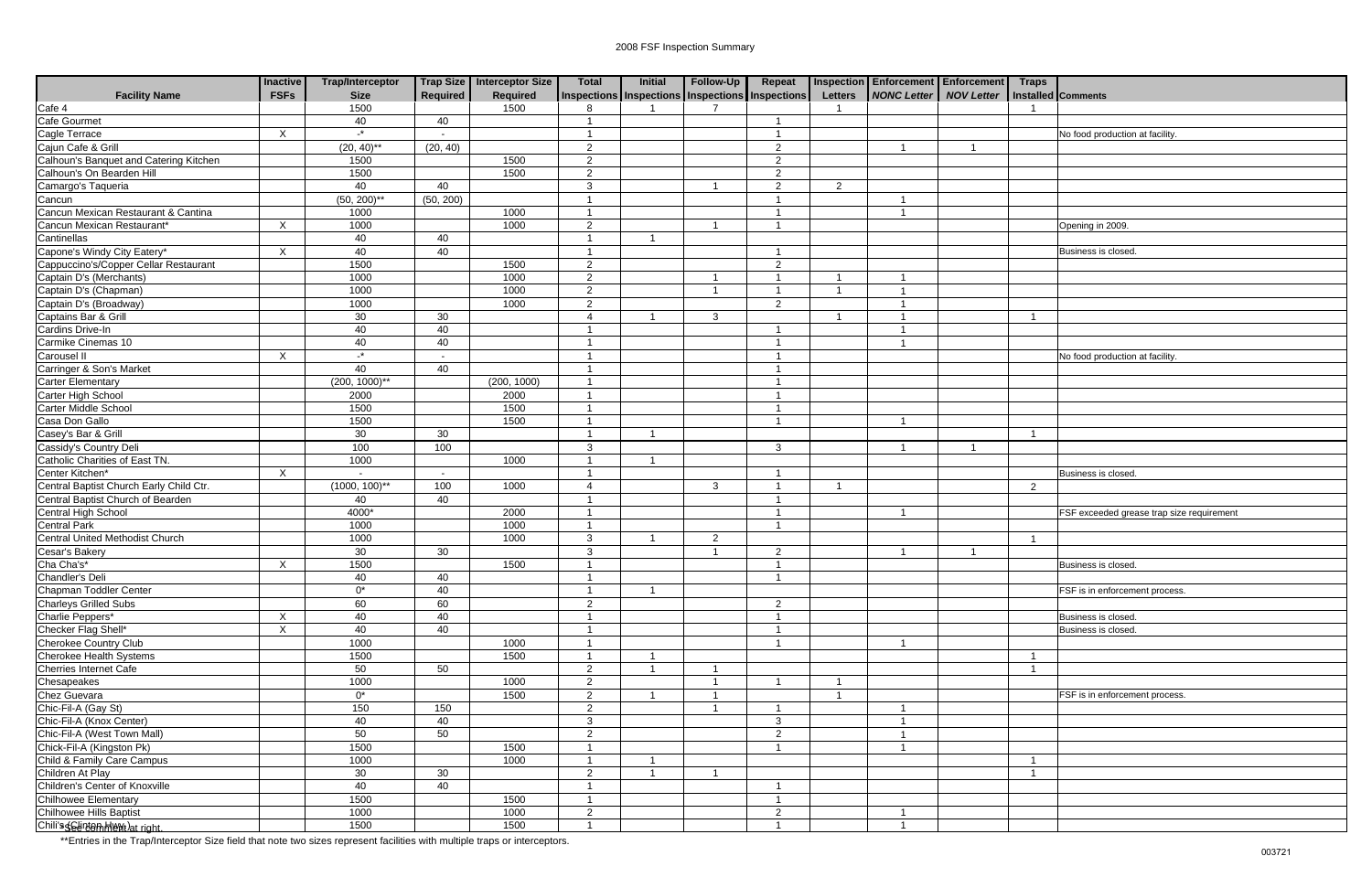| <b>Facility Name</b>                      | <b>Inactive</b><br><b>FSFs</b> | <b>Trap/Interceptor</b><br><b>Size</b> | Required                 | Trap Size   Interceptor Size<br><b>Required</b> | <b>Total</b>   | Initial        | Follow-Up<br>Inspections   Inspections   Inspections   Inspections | Repeat                   | <b>Letters</b> | <b>Inspection Enforcement Enforcement</b><br><b>NONC Letter</b> | <b>NOV Letter</b> | <b>Traps</b> | <b>Installed Comments</b>                                  |
|-------------------------------------------|--------------------------------|----------------------------------------|--------------------------|-------------------------------------------------|----------------|----------------|--------------------------------------------------------------------|--------------------------|----------------|-----------------------------------------------------------------|-------------------|--------------|------------------------------------------------------------|
| Chili's (Cumberland Ave.)                 |                                | 1000                                   |                          | 1000                                            |                |                |                                                                    |                          |                |                                                                 |                   |              |                                                            |
| Chili's Restaurant (Kingston Pk)          |                                | 1500                                   |                          | 1500                                            | $\overline{c}$ |                |                                                                    |                          |                |                                                                 |                   |              |                                                            |
| China City Restaurant                     |                                | $(40, 40)$ **                          | (40, 40)                 |                                                 | $\overline{2}$ |                |                                                                    |                          |                |                                                                 |                   |              |                                                            |
| China Garden                              |                                | 1000                                   |                          | 1000                                            | 3              |                |                                                                    | $\mathcal{D}$            |                |                                                                 |                   |              |                                                            |
| China King Buffet*                        | $\boldsymbol{\mathsf{X}}$      | $(40, 40, 40)^{**}$                    | 40)                      |                                                 | 6              |                | $\mathcal{P}$                                                      | $\boldsymbol{\varDelta}$ |                |                                                                 |                   |              | Business is closed.                                        |
| China Pearl*                              | $\times$                       | 1500                                   |                          | 1500                                            |                |                |                                                                    |                          |                |                                                                 |                   |              | Business is closed.                                        |
| Chop House                                |                                | 2000                                   |                          | 2000                                            |                |                |                                                                    |                          |                |                                                                 |                   |              |                                                            |
| Christenberry Elementary                  |                                | 1000                                   |                          | 1000                                            | -1             |                |                                                                    | $\overline{\phantom{a}}$ |                |                                                                 |                   |              |                                                            |
| Chrome Pony                               |                                | 40                                     | 40                       |                                                 | -1             |                |                                                                    |                          |                |                                                                 |                   |              |                                                            |
| Chuck E Cheese                            |                                | 1500                                   |                          | 1500                                            |                |                |                                                                    |                          |                |                                                                 |                   |              |                                                            |
| Church Street UMC (Kitchen)               |                                | $(40, 60)$ **                          | (40, 60)                 |                                                 | $\overline{2}$ |                |                                                                    | $\overline{2}$           |                |                                                                 |                   |              |                                                            |
| Ci Ci's Pizza (Tazewell Pike)             |                                | 1000                                   |                          | 1000                                            |                |                |                                                                    |                          |                |                                                                 |                   |              |                                                            |
| Ci Ci's Pizza (Kingston Pike)             |                                | 1000                                   |                          | 1000                                            | - 1            |                |                                                                    | - 1                      |                | $\overline{1}$                                                  |                   |              |                                                            |
| Cinnabon                                  |                                | 30                                     | 30                       |                                                 | $\overline{2}$ |                |                                                                    | $\mathcal{P}$            |                |                                                                 |                   |              |                                                            |
| <b>Cities Cupcake Boutique</b>            |                                | 60                                     | 60                       |                                                 |                |                |                                                                    |                          |                |                                                                 |                   | - 1          |                                                            |
| <b>City Star Market</b>                   | $\mathsf{X}$                   | $\mathbf{r}$                           | $\sim$                   |                                                 | - 1            |                |                                                                    |                          |                |                                                                 |                   |              | No food production at facility.                            |
| City/County Building (Jail Kitchen)       |                                | $0^*$                                  |                          | 2000                                            | $\mathbf{3}$   |                | 2                                                                  |                          |                |                                                                 |                   |              | FSF is in enforcement process.                             |
|                                           | $\mathsf{X}$                   | $-$ *                                  | $\overline{\phantom{a}}$ |                                                 |                |                |                                                                    |                          |                |                                                                 |                   |              | No food production at facility                             |
| Clarion Inn<br>Club 106<br>Club Leconte   |                                | 40                                     | 40                       |                                                 | $\overline{2}$ |                |                                                                    |                          |                |                                                                 |                   |              |                                                            |
|                                           |                                | $(100, 100)^{**}$                      | (100, 100)               |                                                 |                |                |                                                                    |                          |                |                                                                 |                   |              |                                                            |
| Club XYZ                                  | $\times$                       | $-$ *                                  |                          |                                                 |                |                |                                                                    |                          |                |                                                                 |                   |              | No food production at facility                             |
| Coffee & Chocolate                        |                                | 30                                     |                          |                                                 |                |                |                                                                    |                          |                |                                                                 |                   |              |                                                            |
|                                           |                                |                                        | 30                       |                                                 |                |                |                                                                    | $\mathcal{P}$            |                |                                                                 |                   |              |                                                            |
| Coffee Cup Cafe<br>Cold Stone Creamery*   |                                | 40                                     | 40                       |                                                 | $\overline{2}$ |                |                                                                    |                          |                |                                                                 |                   |              |                                                            |
|                                           | $\mathsf{X}$                   | 40                                     | 40                       |                                                 | -1             |                |                                                                    |                          |                |                                                                 |                   |              | Business is closed.                                        |
| Colonel's Delicatessen                    |                                | 40                                     | 40                       |                                                 | -1             |                |                                                                    |                          |                |                                                                 |                   |              |                                                            |
| Columbus Home                             | $\mathsf{X}$                   | $-$ *                                  | $\sim$                   |                                                 |                |                |                                                                    |                          |                |                                                                 |                   |              | No food production at facility                             |
| Comfort Inn                               |                                | 20                                     | 20                       |                                                 |                |                |                                                                    |                          |                |                                                                 |                   |              |                                                            |
| <b>Comfort Suites Hotel</b>               |                                | 40                                     | 40                       |                                                 | -1             |                |                                                                    |                          |                |                                                                 |                   |              |                                                            |
| Cool Beans Restaurant                     |                                | 1000                                   | 1000                     |                                                 | $\overline{1}$ |                |                                                                    | - 1                      |                |                                                                 |                   |              |                                                            |
| Copa Cabana Sports Bar                    |                                | 30                                     | 30                       |                                                 | $\overline{2}$ |                |                                                                    |                          |                |                                                                 |                   |              |                                                            |
| <b>Cumberland Grill</b>                   |                                | 2000                                   |                          | 2000                                            | $\overline{2}$ |                |                                                                    | $\mathcal{D}$            |                |                                                                 |                   |              |                                                            |
| <b>Copper Cellar Commissary</b>           |                                | 1000                                   |                          | 1000                                            | $\mathbf{3}$   |                |                                                                    | $\mathcal{P}$            |                |                                                                 |                   |              |                                                            |
| Copper Cellar (Banquet Room)              |                                | 2000                                   |                          | 2000                                            | -1             |                |                                                                    |                          |                |                                                                 |                   |              |                                                            |
| Corky's Ribs and BBQ*                     | $\mathsf{X}$                   | 1500                                   |                          | 1500                                            | -1             |                |                                                                    |                          |                |                                                                 |                   |              | Business is closed.                                        |
| <b>Corner Market</b>                      |                                | 40                                     | 40                       |                                                 | - 1            |                |                                                                    |                          |                |                                                                 |                   |              |                                                            |
| Corner Street Lounge*<br>Country Kitchen* | $\mathsf{X}$                   | $\Omega$                               | 60                       |                                                 | $\overline{2}$ |                | $\overline{2}$                                                     |                          |                |                                                                 |                   |              | Business is closed.                                        |
|                                           | $\overline{X}$                 | 40                                     | 40                       |                                                 | $\mathbf{3}$   |                |                                                                    | $\mathbf{3}$             |                | $\mathbf{1}$                                                    | $\mathbf{1}$      |              | Business is closed.                                        |
| Country Table Restaurant                  |                                | 40                                     |                          | 40                                              |                |                |                                                                    |                          |                |                                                                 |                   |              |                                                            |
| Court South                               |                                | $(20, 40)$ **                          | (20, 40)                 |                                                 | 3              |                |                                                                    | 3                        |                |                                                                 |                   |              |                                                            |
| Couva Calypsa Cafe                        |                                | 1500                                   |                          | 1500                                            | -1             |                |                                                                    |                          |                |                                                                 |                   |              |                                                            |
| Coyote Joes                               |                                | 40                                     | 40                       |                                                 | $\overline{2}$ |                |                                                                    | $\overline{2}$           |                |                                                                 |                   |              |                                                            |
| Cozymel's Restaurant*                     | $\mathsf{X}$                   | 1000                                   |                          | 1000                                            | - 1            |                |                                                                    |                          |                |                                                                 |                   |              | Business is closed.                                        |
| Cracker Barrel (Mall Road)                |                                | $(1000, 1000)$ **                      |                          | 2000                                            | -1             |                |                                                                    |                          |                |                                                                 |                   |              |                                                            |
| Cracker Barrel (Central Ave Pike)         |                                | $*(1500, 1500)^{**}$                   |                          | 2000                                            | $\overline{c}$ |                |                                                                    |                          |                |                                                                 |                   |              | FSF exceeded grease trap size requirement                  |
| Cracker Barrel (Cracker Barrell Ln)       |                                | 1500                                   |                          | 1500                                            |                |                |                                                                    |                          |                |                                                                 |                   |              |                                                            |
| Crawfords Group Home                      | $\mathsf{X}$                   | $-$ *                                  | $\sim$                   |                                                 | -1             |                |                                                                    |                          |                |                                                                 |                   |              | No food production at facility.                            |
| <b>Cross Ministries</b>                   |                                | 1000                                   |                          | 1000                                            | - 1            |                |                                                                    |                          |                |                                                                 |                   |              |                                                            |
| <b>Cumberland House Hotel</b>             |                                | 3000                                   |                          | 3000                                            | - 1            |                |                                                                    |                          |                |                                                                 |                   |              |                                                            |
| <b>Cumberland Tap Room</b>                |                                | 30                                     | 30                       |                                                 | -1             |                |                                                                    |                          |                |                                                                 |                   |              |                                                            |
| Cuppy's Coffee and More (Western)*        | $\mathsf{X}$                   | 30 <sup>°</sup>                        | 30                       |                                                 | $\mathbf{3}$   |                |                                                                    | 3                        |                |                                                                 |                   |              | Business is closed.                                        |
| Cuppy's Coffee and More (Chapman)*        | $\boldsymbol{\mathsf{X}}$      | 30                                     | 30                       |                                                 | $\overline{2}$ |                |                                                                    | $\overline{2}$           |                |                                                                 |                   |              | Business is closed.                                        |
|                                           |                                | 1000                                   |                          | 1000                                            |                |                |                                                                    |                          |                |                                                                 |                   |              |                                                            |
| Dairy Queen<br>Dan McGrews*               | $\boldsymbol{\mathsf{X}}$      | $(1500, 1500)^{**}$                    |                          | 1500                                            |                |                |                                                                    |                          |                |                                                                 |                   |              | FSF exceeded grease trap size requirement. Business closed |
| Dara's Garden                             | $\mathsf{X}$                   | $\cdot^*$                              | $\overline{\phantom{a}}$ |                                                 |                |                |                                                                    |                          |                |                                                                 |                   |              | No food production at facility.                            |
| DaVinci's Pizza                           |                                | 40                                     | 40                       |                                                 |                |                |                                                                    |                          |                |                                                                 |                   |              |                                                            |
| Days* <b>98</b> e comment at right.       | $\boldsymbol{\mathsf{X}}$      | $-$ *                                  | $\sim$                   |                                                 | $\overline{2}$ | $\overline{2}$ |                                                                    |                          |                |                                                                 |                   |              | No food production at facility.                            |
|                                           |                                |                                        |                          |                                                 |                |                |                                                                    |                          |                |                                                                 |                   |              |                                                            |

| <b>Traps</b> |                                                             |
|--------------|-------------------------------------------------------------|
|              | Installed Comments                                          |
|              |                                                             |
|              |                                                             |
|              |                                                             |
|              | Business is closed.                                         |
|              | Business is closed.                                         |
|              |                                                             |
|              |                                                             |
|              |                                                             |
|              |                                                             |
|              |                                                             |
| 1            |                                                             |
| 1            |                                                             |
|              | No food production at facility.                             |
|              | FSF is in enforcement process.                              |
|              | No food production at facility.                             |
|              |                                                             |
|              | No food production at facility.                             |
|              |                                                             |
|              |                                                             |
|              | Business is closed.                                         |
|              |                                                             |
| 1            | No food production at facility.                             |
| 1            |                                                             |
|              |                                                             |
|              |                                                             |
|              |                                                             |
|              |                                                             |
|              | Business is closed.                                         |
| 1            |                                                             |
|              | Business is closed.                                         |
|              | Business is closed.                                         |
|              |                                                             |
|              |                                                             |
|              |                                                             |
|              | Business is closed.                                         |
|              |                                                             |
|              | FSF exceeded grease trap size requirement                   |
|              | No food production at facility.                             |
|              |                                                             |
|              |                                                             |
|              |                                                             |
|              | Business is closed.                                         |
|              | Business is closed.                                         |
|              | FSF exceeded grease trap size requirement. Business closed. |
|              | No food production at facility.                             |
|              |                                                             |
|              | No food production at facility.                             |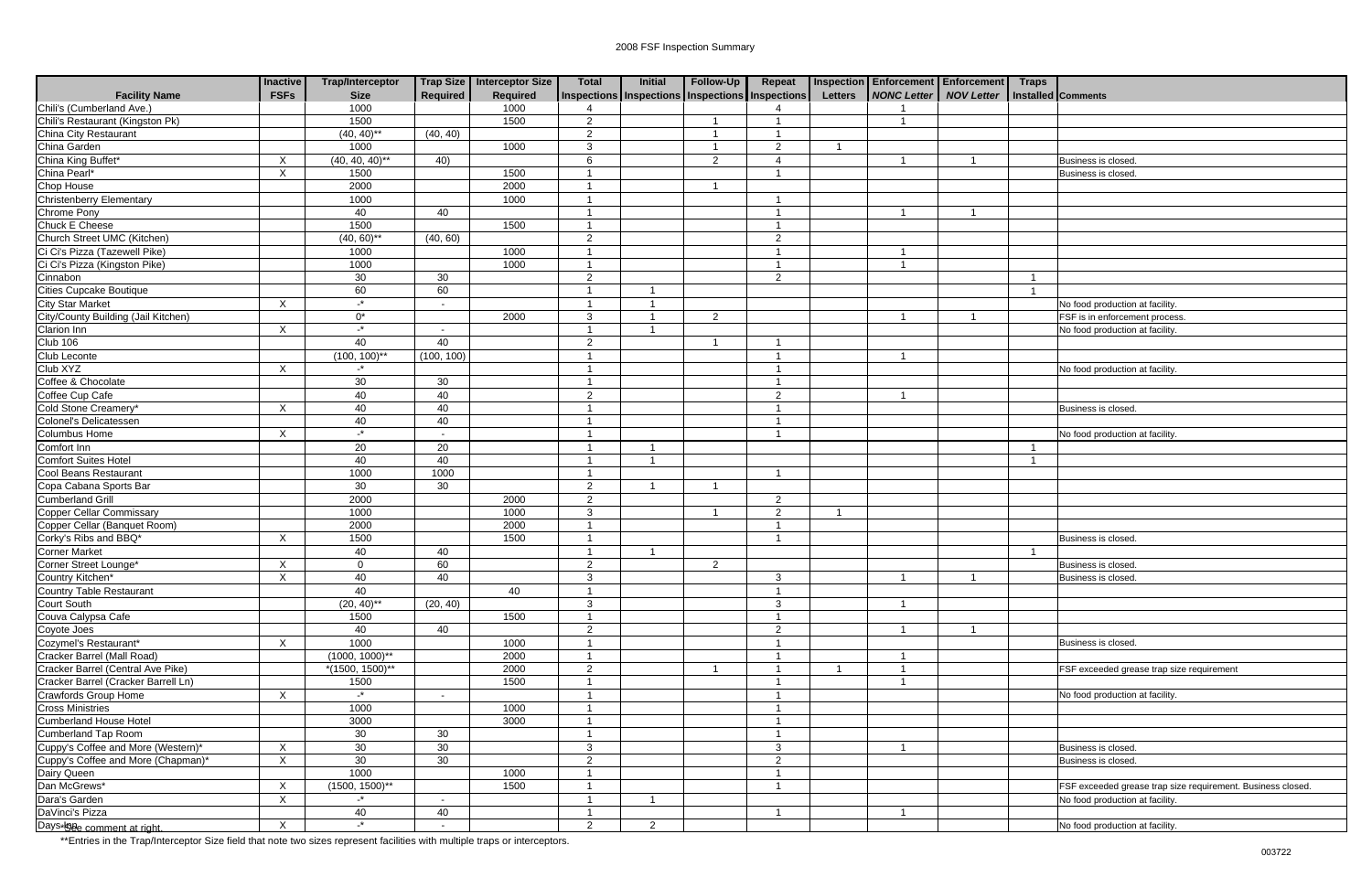|                                          | <b>Inactive</b> | <b>Trap/Interceptor</b> |                          | <b>Trap Size Interceptor Size</b> | <b>Total</b>    | <b>Initial</b> | Follow-Up      | Repeat                                          |                         | Inspection Enforcement Enforcement Traps |                   |                                                     |
|------------------------------------------|-----------------|-------------------------|--------------------------|-----------------------------------|-----------------|----------------|----------------|-------------------------------------------------|-------------------------|------------------------------------------|-------------------|-----------------------------------------------------|
| <b>Facility Name</b>                     | <b>FSFs</b>     | <b>Size</b>             | <b>Required</b>          | Required                          |                 |                |                | Inspections Inspections Inspections Inspections | <b>Letters</b>          | <b>NONC Letter</b>                       | <b>NOV Letter</b> | <b>Installed Comments</b>                           |
| Daytona Nights*                          | X               | $(30, 60)$ **           | (30, 60)                 |                                   |                 |                |                |                                                 |                         |                                          |                   | Business is closed                                  |
| Denton's Orange Drink                    |                 | 1000                    |                          | 1000                              |                 |                |                |                                                 |                         |                                          |                   |                                                     |
| Deuces Bar & Grill                       |                 | 30                      | 30                       |                                   |                 |                |                |                                                 |                         |                                          |                   |                                                     |
| Digenovas Pizza*                         | X               | 1000                    |                          | 1000                              |                 |                |                |                                                 |                         |                                          |                   | Business is closed.                                 |
| Dine-A-Mite Diner*                       | $\times$        | $\mathbf 0$             | 40                       |                                   |                 |                |                |                                                 |                         |                                          |                   | Business is closed. FSF was in enforcement process. |
| <b>Dippin Donuts</b>                     |                 | 1000                    |                          | 1000                              |                 |                |                |                                                 |                         |                                          |                   |                                                     |
| Dixson's Bar B Que                       |                 | $\Omega$                | 40                       |                                   |                 |                |                |                                                 |                         |                                          |                   | FSF is in enforcement process.                      |
| Doan's Mkt. & Deli                       |                 | 30                      | 30                       |                                   |                 |                |                |                                                 |                         |                                          |                   |                                                     |
| Dogwood Elementary School                |                 | 1000                    |                          | 1000                              |                 |                |                |                                                 |                         |                                          |                   |                                                     |
| Domino's Pizza (Middlebrook)             |                 | 1500                    |                          | 1500                              |                 |                |                |                                                 |                         |                                          |                   |                                                     |
| Domino's Pizza (Cumberland)              |                 | 40                      | 40                       |                                   | $\mathbf{3}$    |                | 3              |                                                 | 2                       |                                          |                   |                                                     |
| Domino's Pizza (Pleasant Ridge)          |                 | 30                      | 30                       |                                   | $\overline{1}$  |                | - 1            |                                                 | $\overline{\mathbf{1}}$ |                                          |                   |                                                     |
| Domino's Pizza (Broadway)                |                 | 40                      | 40                       |                                   |                 |                |                |                                                 |                         |                                          |                   |                                                     |
| Domino's Pizza (Northshore)              |                 | 40                      | 40                       |                                   |                 |                |                |                                                 |                         |                                          |                   |                                                     |
| Don Pablo's                              |                 | 1000*                   |                          | 1000                              | 2               |                |                | 2                                               |                         |                                          |                   | FSF is in enforcement process.                      |
| Donna's Group Daycare                    | $\times$        | $\mathbf{r}$            | $\overline{\phantom{a}}$ |                                   |                 |                |                |                                                 |                         |                                          |                   | No food production at facility.                     |
| Dorthy's Diner                           |                 | 40                      | 40                       |                                   |                 |                |                |                                                 |                         |                                          |                   |                                                     |
| Double D. Saloon & Grill                 |                 | 30                      | 30                       |                                   |                 |                |                |                                                 |                         |                                          |                   |                                                     |
| Downtown Brewery and Grill               |                 | 150                     | 150                      |                                   |                 |                |                |                                                 |                         |                                          |                   |                                                     |
| Downtown Grind                           |                 | 30                      | 30                       |                                   |                 |                |                |                                                 |                         |                                          |                   |                                                     |
| Downtown West Cinema 8                   |                 | 40                      | 40                       |                                   |                 |                |                |                                                 |                         |                                          |                   |                                                     |
| Duncan Café                              |                 | 40                      | 40                       |                                   |                 |                |                |                                                 |                         |                                          |                   |                                                     |
| Dynasty Express (Cumberland)             |                 | 30                      | 30                       |                                   |                 |                |                |                                                 |                         |                                          |                   |                                                     |
| Dynasty Express (Broadway)               |                 | 40                      | 40                       |                                   |                 |                |                |                                                 |                         |                                          |                   |                                                     |
| E. Anderson Market*                      | X               | $\sim$                  |                          |                                   |                 |                |                |                                                 |                         |                                          |                   | Business is closed.                                 |
| East Knox Elementary School              |                 | 1500                    |                          | 1500                              |                 |                |                |                                                 |                         |                                          |                   |                                                     |
| East Tennessee Children's Hospital       |                 | 2000                    |                          | 2000                              |                 |                |                |                                                 |                         |                                          |                   |                                                     |
| East Tn. Regional Juvenile Service Cent. |                 | 2000                    |                          | 2000                              |                 |                |                |                                                 |                         |                                          |                   |                                                     |
| Echo Ridge Retirement Facility           |                 | 1500                    |                          | 1500                              |                 |                |                |                                                 |                         | -1                                       |                   |                                                     |
| Eclipse Restaurant And Bar               |                 | 1000                    |                          | 1000                              | -9              |                |                |                                                 |                         |                                          |                   |                                                     |
| El Charro                                |                 | 1500                    |                          | 1500                              | 2               |                |                | $\mathcal{P}$                                   |                         |                                          |                   |                                                     |
| <b>El Charro Express</b>                 |                 | 20                      | 20                       |                                   |                 |                |                |                                                 |                         |                                          |                   |                                                     |
| El Chico Restaurant #1                   |                 | 1000                    |                          | 1000                              |                 |                |                |                                                 |                         |                                          |                   |                                                     |
| El Gallo*                                | X               | 0                       |                          | 1500                              | 3               |                | $\overline{2}$ |                                                 |                         |                                          |                   | FSF is under construction.                          |
| El Herradero (Food Trailer)              | X               | $\mathbf{r}$            | $\sim$                   |                                   |                 |                |                |                                                 |                         |                                          |                   | No food production at facility.                     |
| El Mezcal Mexican Restaurant             |                 | 200                     | 200                      |                                   | $5\phantom{.0}$ |                | 4              |                                                 |                         |                                          |                   |                                                     |
| El Mezon*                                | $\mathsf{X}$    | 40                      | 40                       |                                   | $\mathbf{1}$    |                |                | $\overline{1}$                                  |                         |                                          |                   | Business is closed.                                 |
| Electric Ballroom*                       | X               | 40                      | 40                       |                                   |                 |                |                |                                                 |                         |                                          |                   | Business is closed.                                 |
| Elmcroft of West Knoxville               |                 | 1500                    |                          | 1500                              |                 |                |                |                                                 |                         |                                          |                   |                                                     |
| <b>Entertainer Catering</b>              |                 | 100                     | 100                      |                                   |                 |                |                |                                                 |                         |                                          |                   |                                                     |
| Ephesus Mediterranean Grill              |                 | 30                      | 30                       |                                   | 2               |                | -1             |                                                 | $\overline{1}$          |                                          |                   |                                                     |
| Evangical Bookstore                      | $\sf X$         | $30*$                   | 30                       |                                   |                 |                |                |                                                 |                         |                                          |                   | No food production at facility.                     |
| Eva's To Go*                             | X               | 1500                    |                          | 1500                              |                 |                |                |                                                 |                         |                                          |                   | Business is closed.                                 |
| Fair Garden Elementary School            |                 | 500                     |                          | 500                               |                 |                |                |                                                 |                         |                                          |                   |                                                     |
|                                          |                 | $-$ *                   |                          |                                   |                 |                |                |                                                 |                         |                                          |                   |                                                     |
| Fairfield Inn By Mariott                 | X               |                         | $\sim$                   |                                   | 2               |                |                | 2                                               |                         |                                          |                   | No food production at facility.                     |
| <b>Falafel Hut</b>                       |                 | 40                      | 40                       |                                   | 2               |                |                |                                                 |                         | $\mathbf 1$                              |                   |                                                     |
| Fats BBQ                                 |                 | 40                      | 40                       |                                   | 2               |                |                |                                                 |                         | $\mathbf 1$                              |                   |                                                     |
| Fazoli's                                 |                 | 1000                    |                          | 1000                              |                 |                |                |                                                 |                         | $\overline{1}$                           |                   |                                                     |
| Fifth Avenue Baptist Church              |                 | 100                     | 100                      |                                   | $\overline{2}$  |                |                | $\overline{2}$                                  |                         |                                          |                   |                                                     |
| Fifth Avenue Deli & Mkt.*                | X               | $\mathbf 0$             | 40                       |                                   |                 |                |                |                                                 |                         |                                          |                   | Business is closed. FSF was in enforcement process  |
| FireHouse (Buckingham)                   |                 | 50                      | 50                       |                                   |                 |                |                |                                                 |                         |                                          |                   |                                                     |
| Firehouse Subs (Broadway)                |                 | 1500                    |                          | 1500                              | 2               |                |                | $\overline{2}$                                  |                         | $\overline{1}$                           |                   |                                                     |
| Firehouse Subs (Cumberland)              |                 | 40                      | 40                       |                                   | $\mathbf{3}$    |                | $\overline{2}$ |                                                 |                         |                                          |                   |                                                     |
| First Christian Church                   | X               | $\mathbf{r}$            |                          |                                   | $\overline{2}$  |                |                | 2                                               |                         | $\overline{1}$                           |                   | No food production at facility.                     |
| First Step II Inc. Young Adventurers     |                 | 40                      | 40                       |                                   |                 |                |                |                                                 |                         |                                          |                   |                                                     |
| First Steesdomment at right.             |                 |                         |                          |                                   |                 |                |                |                                                 |                         |                                          |                   |                                                     |

|                         | cement Enforcement Traps |              |                                                     |
|-------------------------|--------------------------|--------------|-----------------------------------------------------|
| Letter                  | <b>NOV Letter</b>        |              | Installed Comments                                  |
|                         |                          |              | Business is closed.                                 |
| $\overline{1}$          |                          |              |                                                     |
| $\overline{1}$          |                          |              |                                                     |
|                         |                          |              | Business is closed.                                 |
|                         |                          |              |                                                     |
|                         |                          |              | Business is closed. FSF was in enforcement process. |
| 1                       |                          |              |                                                     |
|                         |                          |              | FSF is in enforcement process.                      |
|                         |                          |              |                                                     |
|                         |                          |              |                                                     |
|                         |                          |              |                                                     |
|                         |                          |              |                                                     |
|                         |                          |              |                                                     |
|                         |                          |              |                                                     |
|                         |                          | $\mathbf 1$  |                                                     |
| $\overline{1}$          |                          |              | FSF is in enforcement process.                      |
|                         |                          |              | No food production at facility.                     |
|                         |                          |              |                                                     |
| $\overline{1}$          |                          |              |                                                     |
|                         |                          |              |                                                     |
|                         |                          |              |                                                     |
|                         |                          |              |                                                     |
| 1                       |                          |              |                                                     |
| $\overline{1}$          | $\mathbf{1}$             |              |                                                     |
|                         |                          |              |                                                     |
|                         |                          |              | Business is closed.                                 |
|                         |                          |              |                                                     |
|                         |                          |              |                                                     |
|                         | $\mathbf{1}$             |              |                                                     |
| $\frac{1}{1}$           |                          |              |                                                     |
|                         | 1                        |              |                                                     |
|                         |                          |              |                                                     |
|                         |                          |              |                                                     |
| 1                       | $\mathbf{1}$             |              |                                                     |
|                         |                          |              | FSF is under construction.                          |
|                         |                          |              | No food production at facility.                     |
|                         |                          | $\mathbf{1}$ |                                                     |
|                         |                          |              | Business is closed.                                 |
|                         |                          |              | Business is closed.                                 |
|                         |                          |              |                                                     |
|                         |                          |              |                                                     |
|                         |                          |              |                                                     |
|                         |                          |              | No food production at facility.                     |
| $\overline{1}$          |                          |              | Business is closed.                                 |
|                         |                          |              |                                                     |
|                         |                          |              | No food production at facility.                     |
|                         |                          |              |                                                     |
|                         | 1                        |              |                                                     |
| $\frac{1}{1}$           |                          |              |                                                     |
|                         |                          |              |                                                     |
|                         |                          |              | Business is closed. FSF was in enforcement process. |
|                         |                          | 1            |                                                     |
|                         |                          |              |                                                     |
| $\frac{1}{1}$           |                          |              |                                                     |
| $\overline{\mathbf{1}}$ |                          |              | No food production at facility.                     |
| 1                       |                          |              |                                                     |
|                         |                          |              |                                                     |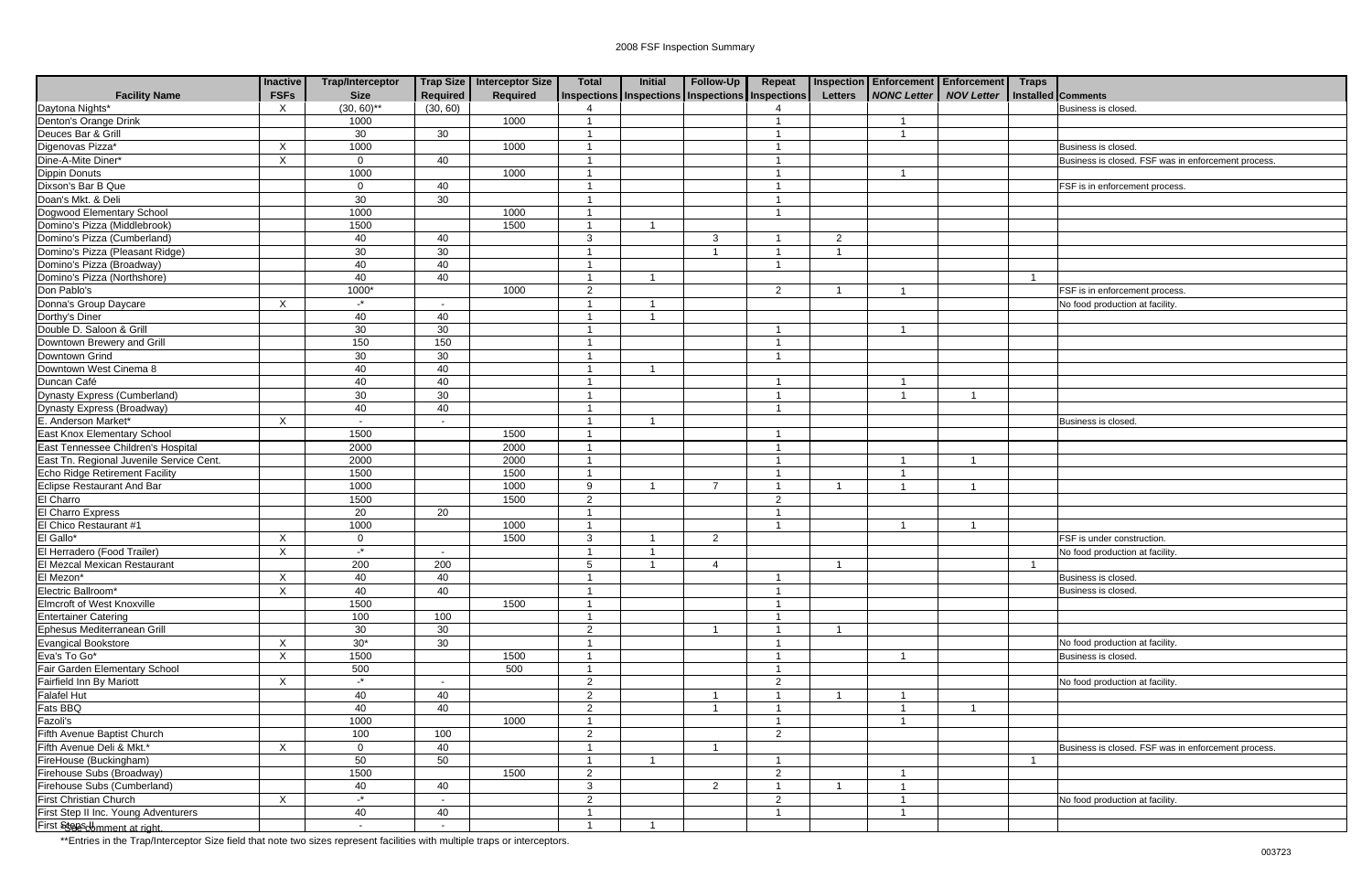|                                                | <b>Inactive</b> | <b>Trap/Interceptor</b> |                          | Trap Size   Interceptor Size | <b>Total</b>   | Initial | Follow-Up      | Repeat                                          |                         | <b>Inspection Enforcement Enforcement</b> | <b>Traps</b>   |                                 |
|------------------------------------------------|-----------------|-------------------------|--------------------------|------------------------------|----------------|---------|----------------|-------------------------------------------------|-------------------------|-------------------------------------------|----------------|---------------------------------|
| <b>Facility Name</b>                           | <b>FSFs</b>     | <b>Size</b>             | Required                 | <b>Required</b>              |                |         |                | Inspections Inspections Inspections Inspections | <b>Letters</b>          | <b>NONC Letter   NOV Letter</b>           |                | <b>Installed Comments</b>       |
| Flames Lounge*                                 | $\times$        | $\sim$                  |                          |                              |                |         |                |                                                 |                         |                                           |                | Business is closed.             |
| Florence Crittenton Agency Inc.                |                 | 1000                    |                          | 1000                         |                |         |                |                                                 |                         |                                           |                |                                 |
| Food City (Morrell)                            |                 | 1000                    |                          | 1000                         |                |         |                | $\overline{\mathbf{A}}$                         |                         |                                           |                |                                 |
| Food City (Chapman)                            |                 | 1000                    |                          | 1000                         | 3              |         |                | $\overline{2}$                                  |                         |                                           |                |                                 |
| Food City (Broadway)                           |                 | 1500                    |                          | 1500                         | -1             |         | 1              |                                                 | $\overline{\mathbf{1}}$ |                                           |                |                                 |
| Food City (Clinton)                            |                 | 1500                    |                          | 1500                         |                |         |                | $\overline{\phantom{a}}$                        |                         |                                           |                |                                 |
| Food City (Western)                            |                 | 1000                    |                          | 1000                         | 2              |         |                | $\overline{2}$                                  |                         |                                           |                |                                 |
| Food City (Asheville)                          |                 | 1000                    |                          | 1000                         |                |         |                | $\overline{\mathbf{1}}$                         |                         |                                           |                |                                 |
| Food City (Asheville)                          |                 | 1500                    |                          | 1500                         | 2              |         |                | $\overline{2}$                                  |                         |                                           |                |                                 |
| Food City (Kingston)                           |                 | 1000                    |                          | 1000                         | -1             |         |                | $\overline{\mathbf{1}}$                         |                         |                                           |                |                                 |
| Food City (Western)                            |                 | 2000                    |                          | 2000                         |                |         |                | -1                                              |                         |                                           |                |                                 |
| Food City (Broadway)                           |                 | 1000                    |                          | 1000                         | 3              |         |                | 2                                               |                         |                                           |                |                                 |
| Food City (Alcoa)                              |                 | 1000                    |                          | 1000                         |                |         |                | -1                                              |                         |                                           |                |                                 |
| Food City (Loves Creek)                        |                 | 1000                    |                          | 1000                         |                |         |                |                                                 |                         |                                           |                |                                 |
| Food Lion (Riverview Crossing)                 |                 | 1000                    |                          | 1000                         |                |         |                |                                                 |                         |                                           |                |                                 |
| Food Lion (Centerline Drive)                   |                 | 1000                    |                          | 1000                         |                |         |                | $\overline{\mathbf{1}}$                         |                         |                                           |                |                                 |
| Fort Sanders Educational                       |                 | $\overline{0^*}$        |                          | 1500                         | -1             |         |                |                                                 |                         |                                           |                | FSF is in enforcement process.  |
| Fort Sanders Hospital                          |                 | 2000                    |                          | 2000                         | -1             |         |                | -1                                              |                         |                                           |                |                                 |
| Fountain City Creamery                         |                 | 30                      | 30                       |                              |                |         |                |                                                 |                         |                                           |                |                                 |
| Fountain City Elementary                       |                 | 1000                    |                          | 1000                         |                |         |                |                                                 |                         |                                           |                |                                 |
| Fountain City Pres. Church Childcare           | X               | $\cdot^*$               | $\sim$                   |                              |                |         |                |                                                 |                         |                                           |                | No food production at facility. |
| Fountain City UMC Preschool                    | X               | $\mathbf{r}$            | $\overline{\phantom{a}}$ |                              |                |         |                |                                                 |                         |                                           |                | No food production at facility. |
| Four Way Bait & Tackle*                        | $\mathsf X$     | $\sim$                  | $\overline{\phantom{a}}$ |                              |                |         |                |                                                 |                         |                                           |                | Business is closed.             |
| Fox's Pizza                                    |                 | 50                      | 50                       |                              | 5              |         | $\overline{2}$ | $\overline{2}$                                  |                         |                                           |                |                                 |
| Francesismo's 4620                             |                 | 30                      | 30                       |                              | $\overline{2}$ |         |                | $\overline{1}$                                  |                         |                                           |                |                                 |
| Frank N Stein*                                 | X               | 20                      | 20                       |                              | $\overline{1}$ |         |                | -1                                              |                         |                                           |                | Business is closed.             |
| Fresh Market & Deli                            |                 | 20                      | 20                       |                              | $\overline{2}$ |         | -1             | -1                                              |                         |                                           |                |                                 |
| <b>Froots Smoothies</b>                        |                 | 40                      | 40                       |                              | $\overline{2}$ |         |                | $\overline{2}$                                  |                         |                                           |                |                                 |
| <b>Frullati Cafe</b>                           |                 | 30                      | 30                       |                              | $\mathbf{3}$   |         | -1             | $\overline{2}$                                  | $\overline{2}$          |                                           |                |                                 |
| <b>Frussies Deli</b>                           |                 | $\overline{20}$         | 20                       |                              | $\overline{1}$ |         |                | -1                                              |                         |                                           |                |                                 |
| Fulton High School                             |                 | 1000                    |                          | 1000                         |                |         |                |                                                 |                         |                                           |                |                                 |
| Garelli's (Broadway)                           |                 | 40                      | 40                       |                              |                |         |                |                                                 |                         |                                           |                |                                 |
|                                                | X               | 40                      | 40                       |                              |                |         |                |                                                 |                         |                                           |                | Business is closed.             |
| Garelli's (Gay St)*<br>Garrett's Downtown Deli |                 | 50                      | 50                       |                              | $\overline{4}$ |         | 1              | $\overline{2}$                                  | -1                      |                                           |                |                                 |
| Gino's Pizza & Subs                            |                 | 30                      | 30                       |                              |                |         |                | $\overline{ }$                                  |                         |                                           |                |                                 |
| Ginza Japan Steakhouse & Grill (Closed)*       | X               | 1000                    |                          | 1000                         | -1             |         |                |                                                 |                         |                                           |                | Business is closed.             |
| Godfather's Pizza                              |                 | 100                     | 100                      |                              | $\mathbf{3}$   |         | $\mathbf{1}$   | $\sqrt{2}$                                      |                         | $\mathbf{1}$                              |                |                                 |
| Godfrey's Restaurant (Holiday Inn Express)     |                 | 150                     | 150                      |                              | -1             |         |                |                                                 |                         |                                           |                |                                 |
| Golden Garden Chinese Restaurant               |                 | 40                      | 40                       |                              | 2              |         | $\overline{1}$ | -1                                              | -1                      | $\overline{\mathbf{A}}$                   |                |                                 |
| Golden Roast                                   | X               | $30*$                   | 30                       |                              |                |         |                |                                                 |                         |                                           |                | No food production at facility. |
| Golden Wok                                     |                 | 1000                    |                          | 1000                         | 3              |         |                | $\mathbf{3}$                                    |                         |                                           |                |                                 |
| Goodfella's Sports Bar*                        | X               | 30                      | 30                       |                              |                |         |                | $\overline{1}$                                  |                         |                                           |                | Business is closed.             |
| Gordo's Catering                               |                 | 50                      | 50                       |                              | -1             |         | $\overline{1}$ |                                                 |                         |                                           | $\overline{1}$ |                                 |
| Grand Forest Town Homes*                       | $\mathsf{X}$    | $\sim$                  |                          |                              | -1             |         |                |                                                 |                         |                                           |                | Business is closed.             |
| Great American Cookie (Knox Center)            |                 | 30                      | 30                       |                              | 4              |         |                | $\overline{4}$                                  |                         |                                           |                |                                 |
| Great American Cookies (West Town)             |                 | 30                      | 30                       |                              | $\overline{2}$ |         |                | $\overline{2}$                                  |                         |                                           |                |                                 |
|                                                |                 |                         |                          |                              |                |         |                |                                                 |                         |                                           |                |                                 |
| Great American Steak & Buffet Co.              |                 | 2000                    |                          | 2000                         |                |         |                |                                                 |                         |                                           |                |                                 |
| Great Wraps*                                   | X               | 40                      | 40                       |                              | $\overline{2}$ |         |                |                                                 |                         |                                           |                | Business is closed.             |
| <b>Greek Village</b>                           |                 | 40                      | 40                       |                              |                |         |                |                                                 |                         |                                           |                |                                 |
| Green Hills Grille                             |                 | 2000                    |                          | 2000                         | $\overline{2}$ |         |                |                                                 |                         |                                           |                |                                 |
| Green Magnet Math and Science Academy          |                 | 1500                    |                          | 1500                         | $\overline{1}$ |         |                |                                                 |                         |                                           |                |                                 |
| Gresham Middle School                          |                 | 1000                    |                          | 1000                         |                |         |                |                                                 |                         |                                           |                |                                 |
| Gridiron Burgers (Clinton Hwy)*                | X               | $(50, 150)$ **          | (50, 150)                |                              |                |         |                |                                                 |                         |                                           |                | Business is closed.             |
| Gridiron Burgers (Gay Street)*                 | $\mathsf X$     | $\Omega$                | 100                      |                              | 3              |         | $2^{\circ}$    |                                                 |                         |                                           |                | Opening in 2009.                |
| <b>Grill Express</b>                           |                 | 20                      | 20                       |                              | -1             |         |                |                                                 |                         |                                           |                |                                 |
| GSA Gourt House Fattight.                      | $\mathsf{X}$    | $*(40, 1000)*$          | 40                       | 1000                         |                |         |                |                                                 |                         |                                           |                | No food production at facility. |

| <b>Traps</b> |                                 |
|--------------|---------------------------------|
|              | Installed Comments              |
|              |                                 |
|              | Business is closed.             |
|              |                                 |
|              |                                 |
|              |                                 |
|              |                                 |
|              |                                 |
|              |                                 |
|              |                                 |
|              |                                 |
|              |                                 |
|              |                                 |
|              |                                 |
|              |                                 |
|              |                                 |
|              |                                 |
|              |                                 |
|              |                                 |
|              |                                 |
|              | FSF is in enforcement process.  |
|              |                                 |
|              |                                 |
|              |                                 |
|              |                                 |
|              | No food production at facility. |
|              | No food production at facility. |
|              | Business is closed.             |
| 1            |                                 |
|              |                                 |
|              |                                 |
|              | Business is closed.             |
|              |                                 |
|              |                                 |
|              |                                 |
|              |                                 |
|              |                                 |
|              |                                 |
|              |                                 |
|              |                                 |
|              | Business is closed.             |
| 1            |                                 |
|              |                                 |
|              | Business is closed.             |
|              |                                 |
|              |                                 |
|              |                                 |
|              |                                 |
|              | No food production at facility. |
|              |                                 |
|              | Business is closed.             |
| $\mathbf{1}$ |                                 |
|              | Business is closed.             |
|              |                                 |
|              |                                 |
|              |                                 |
|              |                                 |
|              | Business is closed.             |
|              |                                 |
|              |                                 |
|              |                                 |
|              |                                 |
|              |                                 |
|              | Business is closed.             |
|              | Opening in 2009.                |
|              | No food production at facility. |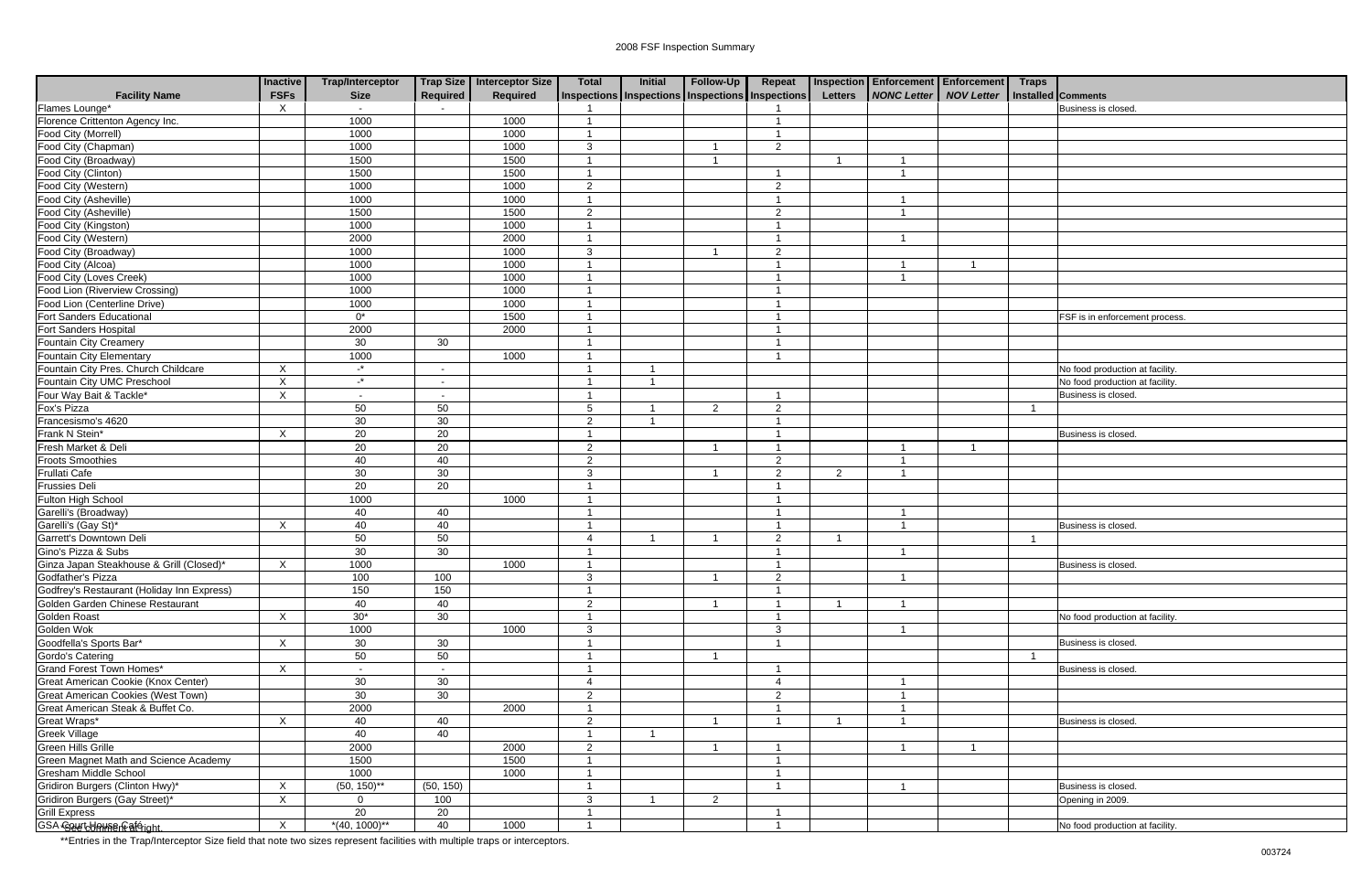|                                      | Inactive                  | <b>Trap/Interceptor</b> |                 | Trap Size   Interceptor Size | <b>Total</b>                     | <b>Initial</b>                                  | Follow-Up      | Repeat                  |                | Inspection Enforcement Enforcement Traps |                   |                                           |
|--------------------------------------|---------------------------|-------------------------|-----------------|------------------------------|----------------------------------|-------------------------------------------------|----------------|-------------------------|----------------|------------------------------------------|-------------------|-------------------------------------------|
| <b>Facility Name</b>                 | <b>FSFs</b>               | <b>Size</b>             | Required        | Required                     |                                  | Inspections Inspections Inspections Inspections |                |                         | <b>Letters</b> | <b>NONC Letter</b>                       | <b>NOV Letter</b> | Installed Comments                        |
| <b>Gunthor's Galley</b>              |                           | 1500                    |                 | 1500                         | 3                                |                                                 |                | 3                       |                |                                          |                   |                                           |
| Gus's Good Time Deli                 |                           | $\overline{20}$         | $\overline{20}$ |                              | $\overline{2}$                   |                                                 |                | $\overline{2}$          |                |                                          | $\overline{1}$    |                                           |
| Gus's Restaurant                     |                           | $(40, 40)$ **           | (40, 40)        |                              |                                  |                                                 |                | $\overline{1}$          |                |                                          |                   |                                           |
| Gutbuster's*                         | $\boldsymbol{\mathsf{X}}$ | 50                      | 50              |                              | $\overline{2}$                   |                                                 |                | $\overline{2}$          |                |                                          |                   | Business is closed.                       |
| Guthrie's                            |                           | 1500                    |                 | 1500                         | $\overline{A}$                   |                                                 | $\overline{2}$ | -1                      |                |                                          |                   |                                           |
| <b>Half Barrel</b>                   |                           | 1500                    |                 | 1500                         | -1                               |                                                 |                | -1                      |                |                                          |                   |                                           |
| Ham 'N' Goodys                       |                           | 40                      | 40              |                              |                                  |                                                 |                |                         |                |                                          |                   |                                           |
| Hampton Inn                          |                           | 50                      | 50              |                              |                                  |                                                 |                |                         |                |                                          |                   |                                           |
| Hampton Inn & Suites                 |                           | 1500                    |                 | 1500                         | $\overline{c}$                   |                                                 | -1             |                         |                |                                          |                   |                                           |
| Handy Dandy Mkt.                     |                           | 40                      | 40              |                              | $\overline{2}$                   |                                                 | $\overline{1}$ | -1                      |                |                                          |                   |                                           |
| Hanna's Café (Cumberland)            |                           | 100                     | 100             |                              | 3                                |                                                 | $\overline{2}$ | - 1                     | $\overline{2}$ | -1                                       |                   |                                           |
| Hanna's Café (Central)               |                           | 30                      | 30              |                              | $\overline{2}$                   |                                                 | -1             |                         |                |                                          |                   |                                           |
| <b>Happy Garden Chinese</b>          |                           | $(1000, 1000)^{**}$     |                 | 2000                         | $\overline{1}$                   |                                                 |                | - 1                     |                |                                          |                   |                                           |
| Harb's Pizza & Deli                  |                           | 30                      | 30              |                              | -1                               |                                                 |                | -1                      |                |                                          |                   |                                           |
| Hardee's (Tazewell)                  |                           | 1000                    |                 | 1000                         | -1                               |                                                 | - 1            |                         |                |                                          |                   |                                           |
| Hardee's (Chapman)                   |                           | 1000                    |                 | 1000                         |                                  |                                                 |                |                         |                |                                          |                   |                                           |
| Hardee's (Alcoa)                     |                           | 1000                    |                 | 1000                         | $\overline{\mathbf{1}}$          |                                                 |                | -1                      |                |                                          |                   |                                           |
| Hardee's (Western)                   |                           | 1000                    |                 | 1000                         | 1                                |                                                 |                | -1                      |                |                                          |                   |                                           |
| Hardee's (Northshore)                |                           | 1000                    |                 | 1000                         | $\overline{1}$                   |                                                 |                | -1                      |                | - 1                                      |                   |                                           |
| Hardee's (Asheville)                 |                           | 1000                    |                 | 1000                         | $\mathbf{3}$                     |                                                 |                | $\mathbf{3}$            |                |                                          |                   |                                           |
| Hardee's (Kingston)                  |                           | 1500                    |                 | 1500                         | -1                               |                                                 |                | -1                      |                |                                          |                   |                                           |
| Harvest Cafe                         |                           | 1000                    |                 | 1000                         | $\mathbf{3}$                     |                                                 | -1             | -1                      |                |                                          |                   |                                           |
| <b>Head Start (Prospect)</b>         |                           | 1000                    |                 | 1000                         | $\overline{2}$                   |                                                 |                | $\overline{2}$          |                |                                          |                   |                                           |
| Hemphill's Mkt. & Deli (Remove)*     | $\times$                  | 10 <sup>1</sup>         | 10              |                              |                                  |                                                 |                | -1                      |                |                                          |                   | Business is closed                        |
| <b>Heritage Assisted Living</b>      |                           | 1000                    |                 | 1000                         |                                  |                                                 |                |                         |                |                                          |                   |                                           |
| Hibachi Factory (Northshore)*        | X                         | 50                      | 50              |                              | $\overline{1}$                   |                                                 |                | -1                      |                |                                          |                   | Business is closed                        |
| <b>Hibachi Factory (Cumberland)</b>  |                           | 20                      | 20              |                              | $\overline{2}$                   |                                                 | -1             | -1                      | -1             | -1                                       |                   |                                           |
| Hibachi Factory (Downtown West)      |                           | 60                      | 60              |                              | $\overline{2}$                   |                                                 |                | -1                      |                |                                          |                   |                                           |
| <b>Hillcrest Health Care North</b>   |                           | $*(500, 2000)$ **       |                 | 2000                         | $\overline{1}$                   |                                                 |                | -1                      |                |                                          |                   | FSF exceeded grease trap size requirement |
| <b>Hillcrest South</b>               |                           | $(500, 1500)$ **        |                 | 2000                         | $\overline{4}$                   |                                                 | -1             | $\mathbf{3}$            |                |                                          |                   |                                           |
| <b>Hillcrest West</b>                |                           | 1500                    |                 | 1500                         | $\overline{1}$                   |                                                 |                | $\overline{\mathbf{1}}$ |                |                                          |                   |                                           |
| Ho Ho Chinese Restaurant             |                           | $(20, 20)$ **           | (20, 20)        |                              | 1                                |                                                 |                | -1                      |                |                                          |                   |                                           |
| Hogan's Bakery & Cafe (Kingston Pk)* | Χ                         | 1500                    |                 | 1500                         | $\overline{4}$                   |                                                 | $\overline{2}$ | $\overline{2}$          |                | 2                                        |                   | Business is closed.                       |
| Hogan's Bakery (Middlebrook)*        | X                         | 30                      | 30              |                              | $\mathbf{3}$                     |                                                 | $\overline{1}$ | $\overline{2}$          |                |                                          |                   | <b>Business is closed</b>                 |
| Holiday Inn Central                  |                           | 1000                    |                 | 1000                         | $\overline{1}$                   |                                                 |                | $\overline{\mathbf{1}}$ |                |                                          |                   |                                           |
| Holston Grill*                       | X                         | $\overline{30}$         | 30              |                              | $\overline{2}$                   |                                                 | -1             | -1                      |                |                                          |                   | Business is closed.                       |
| <b>Holston Healthcare</b>            |                           | 1000                    |                 | 1000                         | $\mathbf{1}$                     |                                                 |                | $\mathbf{1}$            |                |                                          |                   |                                           |
| Holston Hills C. C.                  |                           | 1000                    |                 | 1000                         | $\overline{1}$                   |                                                 |                | -1                      |                |                                          |                   |                                           |
| <b>Holston Middle School</b>         |                           | 1500                    |                 | 1500                         | $\overline{1}$                   |                                                 |                | $\overline{1}$          |                |                                          |                   |                                           |
| <b>Holy Land Market</b>              |                           | 50                      | 50              |                              | -1                               |                                                 | -1             |                         |                | -1                                       |                   |                                           |
| Honey Baked Ham (Washington Pk)      |                           | 1500                    |                 | 1500                         | -1                               |                                                 |                | -1                      |                | -1                                       |                   |                                           |
| Honey Baked Ham (Kingston)           |                           | 1000                    |                 | 1000                         | -1                               |                                                 |                | -1                      |                |                                          |                   |                                           |
| Hong Kong House                      |                           | 1000                    |                 | 1000                         | $\overline{4}$                   |                                                 | $\overline{2}$ | $\overline{2}$          |                | -1                                       |                   |                                           |
| Hooter's (Kingston)                  |                           | 1000                    |                 | 1000                         | $\overline{2}$                   |                                                 |                |                         |                | $\overline{\mathbf{1}}$                  |                   |                                           |
|                                      |                           |                         |                 | 1500                         |                                  |                                                 | -1             | $\overline{2}$<br>-1    |                |                                          |                   |                                           |
| Hooter's (Central Ave)               |                           | 1500<br>$\mathbf{L}^*$  |                 |                              | $\overline{2}$<br>$\overline{1}$ |                                                 |                |                         |                |                                          |                   |                                           |
| House of Courage                     | $\boldsymbol{\mathsf{X}}$ |                         |                 |                              |                                  |                                                 |                |                         |                |                                          |                   | No food production at facility.           |
| House Of Dragon                      |                           | 20                      | $\overline{20}$ |                              | $\overline{1}$                   |                                                 |                | $\overline{1}$          |                |                                          |                   |                                           |
| House of Thaller                     |                           | 1000                    |                 | 1000                         | $\overline{1}$                   |                                                 |                | -1                      |                | $\overline{\mathbf{1}}$                  |                   |                                           |
| Howard Johnson's Restaurant          |                           | 40                      | 40              |                              | -1                               |                                                 |                | -1                      |                |                                          |                   |                                           |
| I Love N Y Pizza                     |                           | 40                      | 40              |                              |                                  |                                                 |                |                         |                |                                          |                   |                                           |
| Ice-Chalet                           | X                         | $\mathbf{r}$            |                 |                              | 1                                |                                                 |                |                         |                |                                          |                   | No food production at facility.           |
| <b>IGA at Five Points</b>            |                           | 1500                    |                 | 1500                         | $\overline{1}$                   |                                                 |                | -1                      |                |                                          |                   |                                           |
| Ingles                               |                           | 1000                    |                 | 1000                         | -1                               |                                                 |                | -1                      |                |                                          |                   |                                           |
| <b>Inskip Community Pool</b>         |                           | $0^*$                   | 40              |                              | $\overline{1}$                   | $\overline{1}$                                  |                |                         |                |                                          |                   | FSF is in enforcement process.            |
| <b>Inskip Elementary</b>             |                           | 1000                    |                 | 1000                         | -1                               |                                                 |                | -1                      |                |                                          |                   |                                           |
| Inskip See dMaffent at right.        |                           | 50                      | 50              |                              | -1                               |                                                 |                | -1                      |                |                                          |                   |                                           |

| <b>Traps</b>   |                                           |
|----------------|-------------------------------------------|
|                | Installed Comments                        |
|                |                                           |
|                |                                           |
|                | Business is closed.                       |
|                |                                           |
|                |                                           |
| $\overline{1}$ |                                           |
| $\mathbf{1}$   |                                           |
|                |                                           |
| 1              |                                           |
|                |                                           |
|                |                                           |
|                |                                           |
|                |                                           |
|                |                                           |
|                |                                           |
|                |                                           |
|                |                                           |
|                |                                           |
|                |                                           |
|                | Business is closed.                       |
|                |                                           |
|                | Business is closed.                       |
|                |                                           |
|                |                                           |
| $\overline{1}$ | FSF exceeded grease trap size requirement |
|                |                                           |
|                |                                           |
|                | Business is closed.                       |
|                | Business is closed.                       |
|                | Business is closed.                       |
|                |                                           |
|                |                                           |
|                |                                           |
|                |                                           |
|                |                                           |
|                |                                           |
|                |                                           |
|                |                                           |
|                | No food production at facility.           |
|                |                                           |
|                |                                           |
|                |                                           |
|                | No food production at facility.           |
|                |                                           |
|                |                                           |
|                | FSF is in enforcement process.            |
|                |                                           |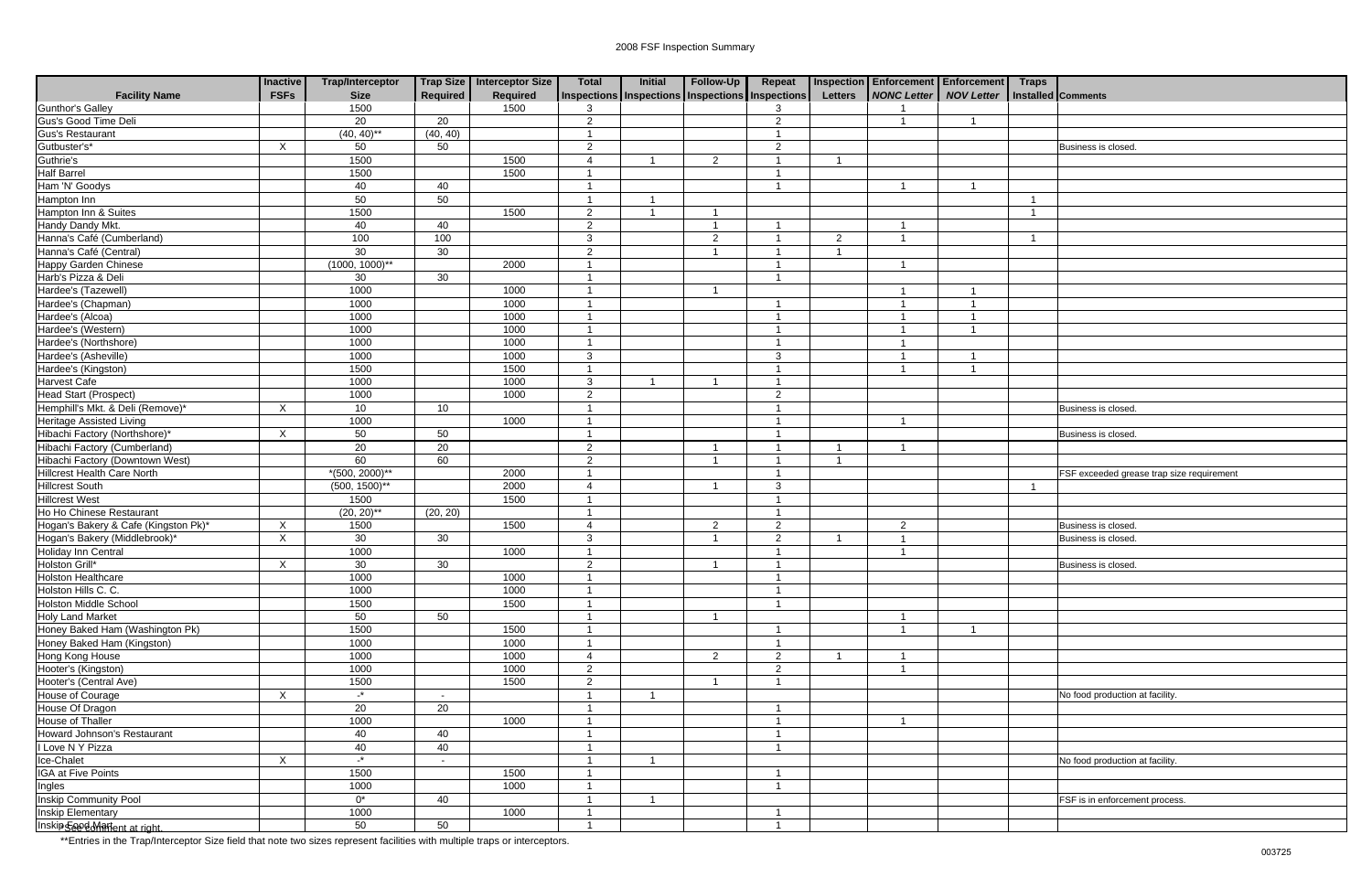|                                                                         | <b>Inactive</b>           | Trap/Interceptor    |                 | Trap Size   Interceptor Size | <b>Total</b>            | <b>Initial</b> | Follow-Up                     | Repeat                                          |                | <b>Inspection Enforcement Enforcement</b> |                | <b>Traps</b>   |                                 |
|-------------------------------------------------------------------------|---------------------------|---------------------|-----------------|------------------------------|-------------------------|----------------|-------------------------------|-------------------------------------------------|----------------|-------------------------------------------|----------------|----------------|---------------------------------|
| <b>Facility Name</b>                                                    | <b>FSFs</b>               | <b>Size</b>         | Required        | Required                     |                         |                |                               | Inspections Inspections Inspections Inspections | <b>Letters</b> | <b>NONC Letter   NOV Letter</b>           |                |                | <b>Installed Comments</b>       |
| International House of Pancakes (Kingston)                              |                           | 2000                |                 | 2000                         |                         |                |                               |                                                 |                |                                           |                |                |                                 |
| International House of Pancakes (Merchants)                             |                           | 1000                |                 | 1000                         | $\overline{\mathbf{1}}$ |                |                               |                                                 |                |                                           |                |                |                                 |
| <b>Isabella Towers</b>                                                  | $\pmb{\times}$            | $\cdot^*$           |                 |                              | -1                      |                |                               |                                                 |                |                                           |                |                | No food production at facility. |
| J & B Grill*                                                            | $\mathsf{X}$              | 30                  | 30              |                              | 3                       |                |                               | 2                                               |                |                                           |                |                | Business is closed.             |
| Jack' Breeze Thru Market                                                |                           | 40                  | 40              |                              |                         |                |                               |                                                 |                |                                           |                |                |                                 |
| Jacob's Building Snack Bar 1                                            |                           | $\sim$              | $\blacksquare$  |                              | -1                      |                |                               |                                                 |                |                                           |                |                |                                 |
| Jacob's Building Snack Bar 2                                            |                           | $\sim$              | $\blacksquare$  |                              |                         |                |                               |                                                 |                |                                           |                |                |                                 |
| Jacob's Time-Out Deli                                                   |                           | 20                  | 20              |                              | $\overline{2}$          |                |                               |                                                 |                |                                           |                |                |                                 |
| Jason's Grill & Deli *                                                  | X                         | 40                  | 40              |                              |                         |                |                               |                                                 |                |                                           |                |                | Business is closed.             |
| Jersey Mike's Subs*                                                     | X                         | 30                  | 30              |                              | -1                      |                |                               |                                                 |                |                                           |                |                | Business is closed.             |
| Jimmy John Gourmet Sand.                                                |                           | 40                  | 40              |                              | $\overline{2}$          |                | -1                            | -1                                              | -1             | -1                                        | $\overline{1}$ |                |                                 |
| Jimmy's Original Southern Pub                                           |                           | $\overline{20}$     | 20              |                              |                         |                | -1                            |                                                 |                |                                           |                |                |                                 |
| John T. O'Connor Senior Citizens Center                                 |                           | 40                  | 40              |                              | -1                      |                | -1                            |                                                 |                |                                           |                |                |                                 |
| John Tarelton Home/Remove                                               |                           | 30                  | 30              |                              | -1                      |                |                               |                                                 |                |                                           |                |                |                                 |
| Judy's II Lounge & Restaurant*                                          | $\boldsymbol{\mathsf{X}}$ | 1000                |                 | 1000                         | $\overline{2}$          |                |                               | $\overline{2}$                                  |                |                                           |                |                | Business is closed.             |
| Kai Zen Japanese Restaurant                                             |                           | $(60, 60)$ **       | (60, 60)        |                              |                         |                |                               |                                                 |                |                                           |                | $\overline{2}$ |                                 |
| Kaleidoscoops*                                                          | X                         | 40                  | 40              |                              |                         |                |                               |                                                 |                |                                           |                |                | Business is closed.             |
| Kanpai of Tokyo                                                         |                           | 1500                |                 | 1500                         |                         |                |                               |                                                 |                |                                           |                |                |                                 |
| Kashmir Indian Restaurant*                                              | X                         | 40                  | 40              |                              | -1                      |                |                               |                                                 |                |                                           |                |                | Business is closed.             |
| Kat's Sports Bar                                                        | $\pmb{\times}$            | $\cdot^*$           |                 |                              | $\overline{2}$          |                |                               | $\overline{2}$                                  |                |                                           |                |                | No food production at facility. |
| Kaya Korean Restaurant                                                  |                           | 50                  | 50              |                              |                         |                |                               |                                                 |                |                                           |                |                |                                 |
| Kay's Ice Cream                                                         |                           | $30*$               | 30              |                              |                         |                |                               |                                                 |                |                                           |                |                | No food production at facility. |
| Kenjo Market (Central)                                                  |                           | 40                  | 40              |                              | -1                      |                |                               | $\overline{\phantom{a}}$                        |                |                                           |                |                |                                 |
| Kenjo Market (Sevierville)                                              |                           | 40                  | 40              |                              | $\overline{2}$          |                | $\overline{2}$                |                                                 | -1             |                                           |                |                |                                 |
| Kenjo Market (6519 Chapman)                                             |                           | 30                  | 30              |                              | -1                      |                |                               | -1                                              |                |                                           |                |                |                                 |
| Kenjo Market (3120 Chapman)                                             |                           | 30                  | 30              |                              | $\overline{2}$          |                | -1                            | $\overline{\mathbf{1}}$                         | $\overline{2}$ |                                           |                |                |                                 |
| Kesha's Market & Deli*                                                  | X                         | 50                  | 50              |                              | $\overline{2}$          |                |                               | $\overline{2}$                                  |                |                                           |                |                | Business is closed.             |
| <b>KFC</b> (Shurmard)                                                   |                           | 1500                |                 | 1500                         | -1                      |                |                               |                                                 |                |                                           |                |                |                                 |
| <b>KFC</b> (Broadway)                                                   |                           | 1000                |                 | 1000                         | $\overline{\mathbf{1}}$ |                |                               |                                                 |                |                                           |                |                |                                 |
| <b>KFC</b> (Magnolia)                                                   |                           | 1000                |                 | 1000                         | -1                      |                |                               |                                                 |                |                                           |                |                |                                 |
| <b>KFC</b> (Millertown)                                                 |                           | 1500                |                 | 1500                         | $\overline{2}$          |                | -1                            |                                                 | -1             |                                           |                |                |                                 |
| KFC (Western)                                                           |                           | 1000                |                 | 1000                         | $\overline{2}$          |                |                               | $\overline{2}$                                  |                |                                           |                |                |                                 |
| <b>KFC</b> (Chapman)                                                    |                           | 1500                |                 | 1500                         | $\overline{1}$          |                |                               |                                                 |                |                                           |                |                |                                 |
| Kichi Sushi & Noodle                                                    |                           | 50                  | 50              |                              | 3                       |                |                               |                                                 |                |                                           |                |                |                                 |
| Kick Shots Sports Bar                                                   |                           | 50                  | $\overline{50}$ |                              | $\overline{1}$          |                |                               |                                                 |                |                                           |                |                |                                 |
| Kids Inkorporated                                                       |                           | $\overline{0^*}$    | $\overline{30}$ |                              | $\overline{2}$          |                | -1                            |                                                 | -1             |                                           |                |                | FSF is in enforcement process.  |
| Kids Place-Camp                                                         |                           | 40                  | 40              |                              | $\mathbf{3}$            | $\overline{1}$ | $\overline{2}$                |                                                 | $\mathbf{1}$   |                                           |                | $\overline{1}$ |                                 |
| Kimo's                                                                  |                           | 60                  | 60              |                              |                         |                |                               |                                                 |                |                                           |                |                |                                 |
| Kimo's Pizza Shack (closed)*                                            | X                         | 40                  | 40              |                              | -1                      |                |                               |                                                 |                |                                           |                |                | Business is closed.             |
| King Tut's Grill                                                        |                           | 40                  | 40              |                              | 3                       |                | $\overline{2}$                | $\overline{\mathbf{1}}$                         | $\overline{1}$ | $\mathbf 1$                               | $\mathbf{1}$   |                |                                 |
| King's Market $# 2$                                                     |                           | 30                  | 30              |                              | -1                      |                |                               |                                                 |                |                                           |                |                |                                 |
| Kitts Market Cafe                                                       |                           | 1500                |                 | 1500                         | 25                      |                | 22                            | $\mathbf{3}$                                    |                |                                           |                |                |                                 |
| Kiwanis-East II Head Start                                              |                           | 1000                |                 | 1000                         | $\overline{1}$          |                |                               |                                                 |                |                                           |                |                |                                 |
| Knox Area Rescue Ministries                                             |                           | 3000                |                 | 3000                         | $\mathbf{1}$            |                |                               | $\mathbf 1$                                     |                |                                           |                |                |                                 |
| Knox County Detention Facility                                          |                           | 1500                |                 | 1500                         | -1                      |                |                               | $\overline{1}$                                  |                |                                           |                |                |                                 |
| Knoxville Adaptive Education Center-Cafeteria                           |                           | 1500                |                 | 1500                         | $\overline{2}$          |                |                               | $\overline{2}$                                  |                |                                           |                |                |                                 |
| Knoxville Billiards                                                     |                           | 20                  | 20              |                              | $\overline{2}$          |                | -1                            | $\overline{1}$                                  |                | $\overline{1}$                            |                |                |                                 |
| Knoxville Catering & Special Events*                                    | X                         |                     |                 |                              | $\overline{1}$          |                |                               | $\mathbf 1$                                     |                |                                           |                |                | Business is closed.             |
|                                                                         |                           | 40                  | 40              |                              |                         |                |                               |                                                 |                |                                           |                |                |                                 |
| Knoxville Center Mall                                                   |                           | 1500                |                 | 1500                         | $\overline{2}$          |                |                               | $\overline{2}$                                  |                |                                           |                |                |                                 |
| Knoxville Chinese Christian Church<br>Knoxville Coliseum (Center Plate) |                           | 1000                |                 | 1000                         |                         |                |                               |                                                 |                |                                           |                |                |                                 |
|                                                                         |                           | 20                  | 20              |                              |                         |                | -1<br>$\overline{\mathbf{1}}$ |                                                 | -1             |                                           |                |                |                                 |
| Knoxville College Cafeteria                                             |                           | 40                  | 40              |                              | $\overline{2}$          |                |                               |                                                 |                |                                           |                |                |                                 |
| Kitchen)                                                                |                           | 50                  | 50              |                              |                         |                |                               |                                                 |                |                                           |                |                |                                 |
| Knoxville Convention Center (Main Kitchen)                              |                           | $(1500, 1500)^{**}$ |                 | 3000                         |                         |                |                               |                                                 |                |                                           |                |                |                                 |
| Knoxville Elks Lodge #160                                               |                           | 40                  | 40              |                              | -1                      |                |                               |                                                 |                |                                           |                |                |                                 |
| Knoxvelee Expansenter right.                                            |                           | $(40, 1500)$ **     | 40              | 1500                         | $\mathbf{1}$            |                |                               | $\overline{1}$                                  |                |                                           |                |                |                                 |

| <b>Traps</b>            |                                 |
|-------------------------|---------------------------------|
|                         | Installed Comments              |
|                         |                                 |
|                         |                                 |
|                         | No food production at facility. |
|                         | Business is closed.             |
|                         |                                 |
|                         |                                 |
|                         |                                 |
|                         | Business is closed.             |
|                         | Business is closed.             |
|                         |                                 |
|                         |                                 |
|                         |                                 |
|                         |                                 |
|                         | Business is closed.             |
| $\overline{\mathbf{c}}$ |                                 |
|                         | Business is closed.             |
|                         |                                 |
|                         | Business is closed.             |
|                         | No food production at facility. |
|                         | No food production at facility. |
|                         |                                 |
| $\mathbf{1}$            |                                 |
|                         |                                 |
|                         |                                 |
|                         | Business is closed.             |
|                         |                                 |
|                         |                                 |
|                         |                                 |
|                         |                                 |
|                         |                                 |
|                         |                                 |
| $\mathbf 1$             |                                 |
|                         |                                 |
|                         | FSF is in enforcement process.  |
| $\mathbf{1}$            |                                 |
| 1                       |                                 |
|                         | Business is closed.             |
|                         |                                 |
|                         |                                 |
|                         |                                 |
|                         |                                 |
|                         |                                 |
|                         |                                 |
|                         |                                 |
|                         | Business is closed.             |
|                         |                                 |
|                         |                                 |
|                         |                                 |
|                         |                                 |
|                         |                                 |
|                         |                                 |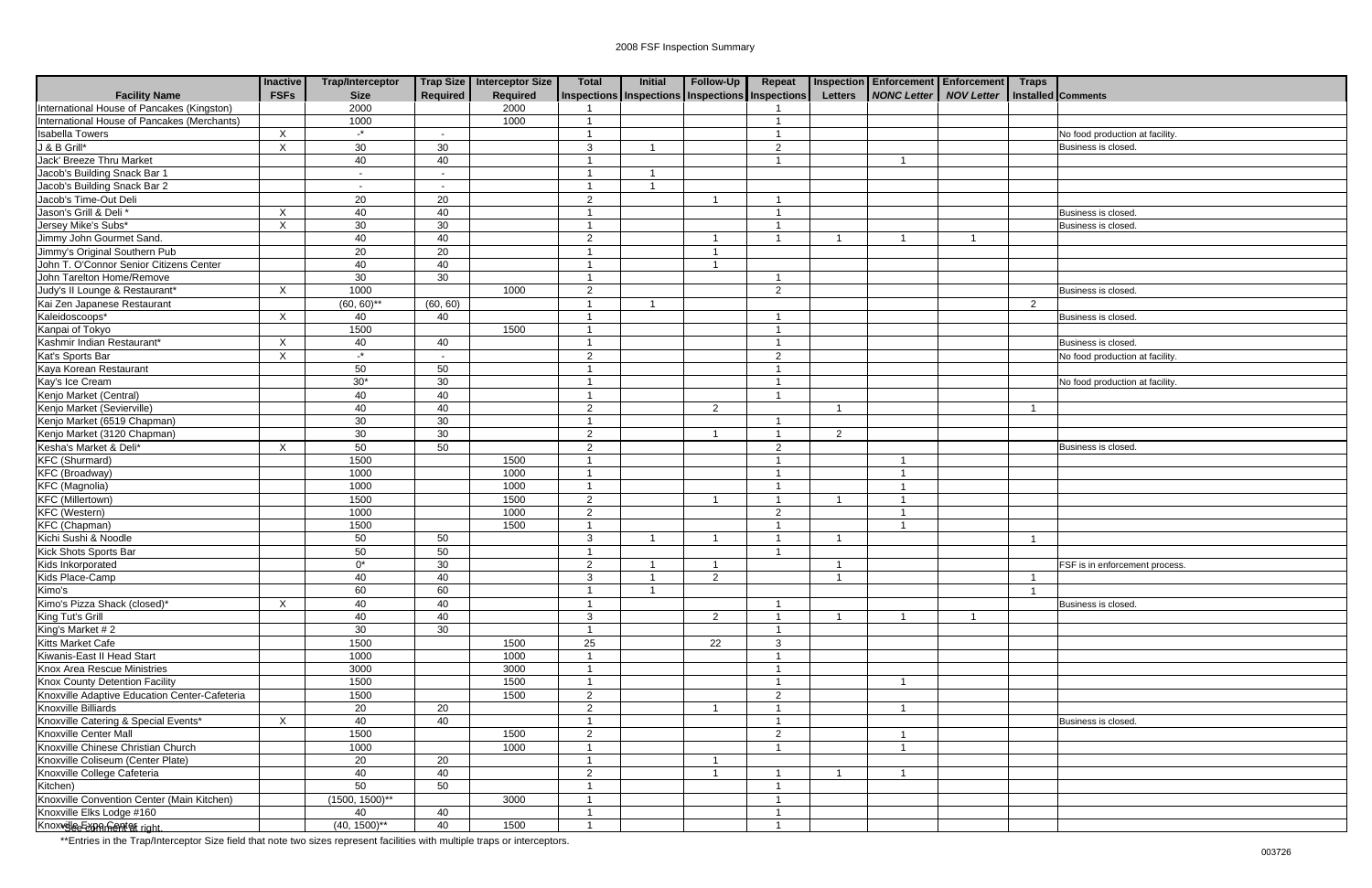|                                                 | <b>Inactive</b> | <b>Trap/Interceptor</b> |            | Trap Size   Interceptor Size | <b>Total</b>            | <b>Initial</b>                                  | Follow-Up      | Repeat                   |                | Inspection Enforcement Enforcement Traps |                   |                |                                           |
|-------------------------------------------------|-----------------|-------------------------|------------|------------------------------|-------------------------|-------------------------------------------------|----------------|--------------------------|----------------|------------------------------------------|-------------------|----------------|-------------------------------------------|
| <b>Facility Name</b>                            | <b>FSFs</b>     | <b>Size</b>             | Required   | <b>Required</b>              |                         | Inspections Inspections Inspections Inspections |                |                          | <b>Letters</b> | <b>NONC Letter</b>                       | <b>NOV Letter</b> |                | Installed Comments                        |
| Knoxville Food and Drink                        |                 | 1500                    |            | 1500                         |                         |                                                 |                |                          |                |                                          |                   |                |                                           |
| Knoxville Golf Course                           |                 | 40                      | 40         |                              | -1                      |                                                 |                | -1                       |                |                                          |                   |                |                                           |
| Knoxville Hilton (Market Cafe & Marty's Bistro) |                 | 250                     | 250        |                              |                         |                                                 |                | -1                       |                |                                          |                   |                |                                           |
| Knoxville Pearl                                 | $\mathsf{X}$    | $-$ *                   |            |                              |                         |                                                 |                |                          |                |                                          |                   |                | No food production at facility.           |
| Knoxville Racquet Club                          |                 | 40                      | 40         |                              | $\overline{2}$          |                                                 |                | $\overline{2}$           |                |                                          |                   |                |                                           |
| <b>Knoxville Zoological Gardens</b>             |                 | $(40, 500)$ **          | 40         | 500                          | -1                      |                                                 |                | -1                       |                |                                          |                   |                |                                           |
| Meals                                           |                 | $*(1500, 1500)^{**}$    |            | 2000                         |                         |                                                 |                |                          |                |                                          |                   |                | FSF exceeded grease trap size requirement |
| Koi Fuzion                                      |                 | $(100, 100)^{**}$       | (100, 100) |                              | $\overline{2}$          |                                                 |                |                          |                |                                          |                   |                |                                           |
| Korea House Restaurant                          |                 | 40                      | 40         |                              | $\overline{c}$          |                                                 |                |                          |                |                                          |                   |                |                                           |
| Krispy Kreme (Kingston)                         |                 | 1500                    |            | 1500                         |                         |                                                 |                | -1                       |                |                                          |                   |                |                                           |
| Krispy Kreme (Broadway)                         |                 | 1000                    |            | 1000                         | -1                      |                                                 |                | -1                       |                |                                          |                   |                |                                           |
| Kroger (2217 Broadway)                          |                 | 50                      | 40         |                              | $\overline{2}$          |                                                 |                | -1                       |                |                                          |                   |                |                                           |
| Kroger (5003 Broadway)                          |                 | 40                      | 40         |                              |                         |                                                 |                | -4                       |                |                                          |                   |                |                                           |
| Kroger (Kingston)                               |                 | 1000                    |            | 1000                         | $\overline{1}$          |                                                 |                | -1                       |                |                                          |                   |                |                                           |
| Kroger (Western)                                |                 | 40                      | 40         |                              | $\overline{1}$          |                                                 |                | -1                       |                |                                          |                   |                |                                           |
| Kroger (Chapman)                                |                 | 1500                    |            | 1500                         | -1                      |                                                 |                | -1                       |                |                                          |                   |                |                                           |
| Krogers (Asheville)                             |                 | $(40, 1000)$ **         | 40         | 1000                         | -1                      |                                                 |                | $\overline{1}$           |                |                                          |                   |                |                                           |
| Krystal (Western)                               |                 | 1000                    |            | 1000                         | -1                      |                                                 |                | -1                       |                |                                          |                   |                |                                           |
| Krystal (Magnolia)*                             | X               | 1000                    |            | 1000                         | -1                      |                                                 |                | -1                       |                |                                          |                   |                | Business is closed.                       |
| Krystal (Clinton)                               |                 | 1500                    |            | 1500                         | -1                      |                                                 |                | -1                       |                |                                          |                   |                |                                           |
| Krystal (Chapman)                               |                 | 1000                    |            | 1000                         | $\overline{2}$          |                                                 |                |                          |                |                                          |                   |                |                                           |
| Krystal (Broadway)                              |                 | 1000                    |            | 1000                         | -1                      |                                                 |                | -1                       |                |                                          |                   |                |                                           |
| Krystal (Millertown)                            |                 | 1000                    |            | 1000                         | - 1                     |                                                 |                | -1                       |                |                                          |                   |                |                                           |
| Krystal (Strawberry)                            |                 | 1000                    |            | 1000                         | $\overline{2}$          |                                                 | - 1            | -1                       |                |                                          |                   |                |                                           |
| Krystal (Cumberland)                            |                 | 1000                    |            | 1000                         |                         |                                                 |                | -1                       |                |                                          |                   |                |                                           |
| Kurt's                                          |                 | 60                      | 60         |                              | -1                      |                                                 |                | $\overline{1}$           |                | - 1                                      |                   |                |                                           |
| <b>Kwik Pantry Food Stores</b>                  | X               | $20*$                   | 20         |                              | - 1                     |                                                 |                | $\overline{\mathbf{1}}$  |                |                                          |                   |                | No food production at facility.           |
| Kyoto Express*                                  | X               | 40                      | 40         |                              | -1                      |                                                 |                | -1                       |                |                                          |                   |                | Business is closed.                       |
| La Costa                                        |                 | 40                      | 40         |                              | -1                      |                                                 |                | $\overline{1}$           |                |                                          |                   |                |                                           |
| La Esperanza Market #1                          |                 | 40                      | 40         |                              | $\overline{4}$          |                                                 | 3              |                          | - 1            |                                          |                   |                |                                           |
| La Esperanza Market #2                          |                 | 40                      | 40         |                              | $\overline{4}$          |                                                 |                | 3                        | - 1            |                                          |                   |                |                                           |
| La Fiesta Mexican Grill                         |                 | 1000                    |            | 1000                         | $\mathbf{3}$            |                                                 |                | $\mathbf{3}$             |                |                                          |                   |                |                                           |
| La Flor Mexican Bakery                          |                 | 40                      | 40         |                              | $\overline{4}$          |                                                 | 3              |                          |                |                                          |                   |                |                                           |
| La Haceinda Mexican Restaurant                  |                 | 1000                    |            | 1000                         | $\mathbf{3}$            |                                                 | $\overline{2}$ |                          |                |                                          |                   |                |                                           |
| La Ilusion Market                               |                 | 50                      | 50         |                              | $\overline{\mathbf{1}}$ |                                                 |                | -1                       |                |                                          |                   |                |                                           |
| La Quinta Inn & Suite                           | X               | $\cdot$                 |            |                              | - 1                     | - 1                                             |                |                          |                |                                          |                   |                | No food production at facility.           |
| La Rumba Restaurante & Bar                      |                 | 1500                    |            | 1500                         | 9                       | $\overline{1}$                                  | 8              |                          | $\overline{1}$ | $\mathbf{1}$                             |                   | $\overline{1}$ |                                           |
| Lakeshore Mental Health Institute               |                 | 100                     | 100        |                              | 3                       |                                                 | 2              | $\overline{1}$           |                |                                          |                   |                |                                           |
| Lakeside Pizza & Pub *                          | X               | 30                      | 30         |                              | -1                      |                                                 |                | -1                       |                |                                          |                   |                | Business is closed.                       |
| Lariet Lounge                                   |                 | 40                      | 40         |                              | $\overline{4}$          |                                                 |                | $\overline{4}$           |                |                                          |                   |                |                                           |
| Las Americas*                                   | X               | $\sim$                  | $\sim$     |                              | 2                       |                                                 |                | $\overline{2}$           |                |                                          |                   |                | Business is closed.                       |
| Laurel Mountain Eatery                          |                 | 50                      | 50         |                              | -1                      |                                                 |                | $\overline{\phantom{a}}$ |                |                                          |                   |                |                                           |
| Le Parigo Restaurant                            |                 | 1000                    |            | 1000                         | $\mathbf{3}$            |                                                 | -1             | $\overline{2}$           |                |                                          |                   | -1             |                                           |
| Lee's Half-Time, LLC                            |                 | 20                      | 20         |                              | $\overline{1}$          |                                                 |                | $\overline{\mathbf{1}}$  |                |                                          |                   |                |                                           |
| Lema's                                          |                 | $0^*$                   | 40         |                              | 2                       |                                                 |                | -1                       |                |                                          |                   |                | FSF is in enforcement process.            |
| Lennon-Seney UMC                                | X               | $\mathbf{r}$            |            |                              |                         |                                                 |                | -1                       |                |                                          |                   |                | No food production at facility.           |
| Lenny's Sub (Clinton)                           |                 | 40                      | 40         |                              | -1                      |                                                 |                | -1                       |                |                                          |                   |                |                                           |
| Lenny's Sub (Kingston)                          |                 | 40                      | 40         |                              | $\overline{2}$          |                                                 |                | -1                       |                |                                          |                   |                |                                           |
| Lenny's Sub (Tazewell)                          |                 | 40                      | 40         |                              |                         |                                                 |                | -1                       |                |                                          |                   |                |                                           |
| Leo's Cafe                                      |                 | 2000                    |            | 2000                         | $\overline{2}$          |                                                 |                | $\overline{2}$           |                |                                          |                   |                |                                           |
| Little Caesars Pizza (Western)                  |                 | 30                      | 30         |                              | 3                       |                                                 |                | $\overline{2}$           |                |                                          |                   |                |                                           |
| Little Caesar's Pizza (Broadway)                |                 | 20                      | 20         |                              | $\overline{\mathbf{1}}$ |                                                 |                | $\overline{\mathbf{1}}$  |                |                                          |                   |                |                                           |
| Little Caesar's Pizza (Centerline)              |                 | $\overline{20}$         | 20         |                              | $\overline{2}$          |                                                 |                | $\overline{1}$           |                |                                          |                   |                |                                           |
| Little India Cruisine                           |                 | 1500                    |            | 1500                         |                         | $\overline{1}$                                  |                |                          |                |                                          |                   |                |                                           |
| Little Italian Subs & Pizza*                    | $\times$        | 30                      | 30         |                              | -1                      |                                                 |                | -1                       |                |                                          |                   |                | Business is closed.                       |
| Little Right of PARE of Bariaht.                | X               | $-$ *                   | $\sim$     |                              | $\overline{\mathbf{1}}$ |                                                 |                | $\overline{\mathbf{1}}$  |                |                                          |                   |                | FSF is in enforcement process.            |
|                                                 |                 |                         |            |                              |                         |                                                 |                |                          |                |                                          |                   |                |                                           |

| <b>Traps</b> | Installed Comments                                                |
|--------------|-------------------------------------------------------------------|
|              |                                                                   |
|              |                                                                   |
|              |                                                                   |
|              | No food production at facility.                                   |
|              |                                                                   |
|              |                                                                   |
|              | FSF exceeded grease trap size requirement                         |
|              |                                                                   |
|              |                                                                   |
|              |                                                                   |
|              |                                                                   |
|              |                                                                   |
|              |                                                                   |
|              |                                                                   |
|              |                                                                   |
|              |                                                                   |
|              |                                                                   |
|              | Business is closed.                                               |
|              |                                                                   |
|              |                                                                   |
|              |                                                                   |
|              |                                                                   |
|              |                                                                   |
|              |                                                                   |
|              | No food production at facility.                                   |
|              | Business is closed.                                               |
|              |                                                                   |
| 1            |                                                                   |
|              |                                                                   |
| 1            |                                                                   |
| 1            |                                                                   |
|              |                                                                   |
|              | No food production at facility.                                   |
| 1            |                                                                   |
|              |                                                                   |
|              | Business is closed.                                               |
|              |                                                                   |
|              | Business is closed.                                               |
|              |                                                                   |
| $\mathbf{1}$ |                                                                   |
|              |                                                                   |
|              | FSF is in enforcement process.<br>No food production at facility. |
|              |                                                                   |
|              |                                                                   |
|              |                                                                   |
|              |                                                                   |
|              |                                                                   |
|              |                                                                   |
|              |                                                                   |
| $\mathbf 1$  |                                                                   |
|              | Business is closed.                                               |
|              | FSF is in enforcement process.                                    |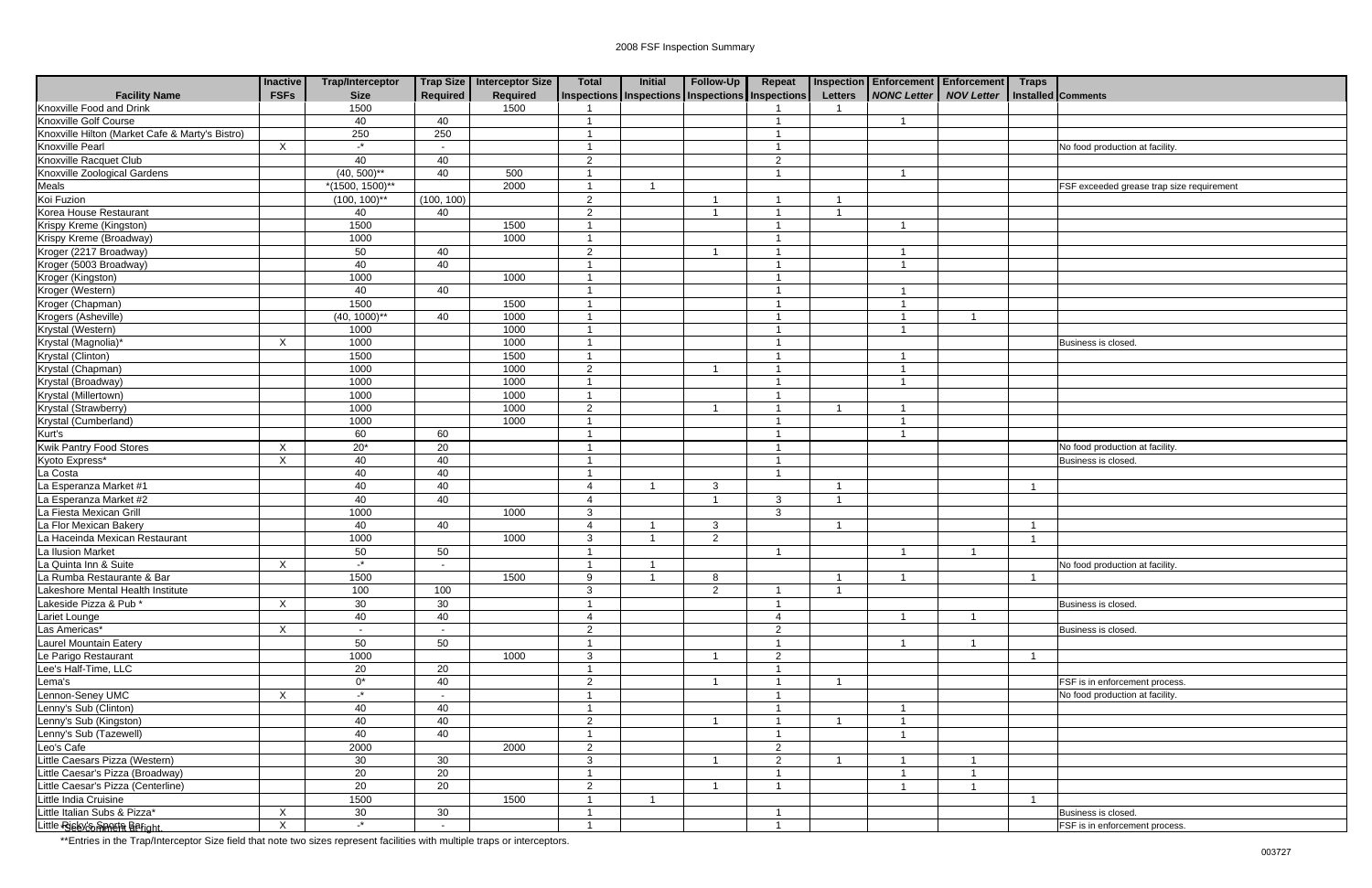|                                                              | <b>Inactive</b>  | <b>Trap/Interceptor</b>  |                          | Trap Size Interceptor Size | <b>Total</b>             | Initial | Follow-Up                                       | Repeat                  |                | <b>Inspection Enforcement Enforcement</b> | <b>Traps</b>   |                                           |
|--------------------------------------------------------------|------------------|--------------------------|--------------------------|----------------------------|--------------------------|---------|-------------------------------------------------|-------------------------|----------------|-------------------------------------------|----------------|-------------------------------------------|
| <b>Facility Name</b>                                         | <b>FSFs</b>      | <b>Size</b>              | Required                 | Required                   |                          |         | Inspections Inspections Inspections Inspections |                         | <b>Letters</b> | <b>NONC Letter   NOV Letter</b>           |                | Installed Comments                        |
| Litton's Market & Restaurant                                 |                  | $(100, 2000)$ **         | 100                      | 2000                       | 2                        |         |                                                 | 2                       |                |                                           |                |                                           |
| Logan's Roadhouse*                                           | X                | 1500                     |                          | 1500                       | $\overline{2}$           |         |                                                 |                         |                |                                           |                | Business is closed                        |
| Long John Silvers (Clinton)                                  |                  | 1000                     |                          | 1000                       |                          |         |                                                 |                         |                |                                           |                |                                           |
| Long John Silver's (Broadway)                                |                  | $40*$                    |                          | 1500                       | 5                        |         | $\overline{2}$                                  | 3                       |                |                                           |                | FSF is in enforcement process             |
| Long John Silver's (Magnolia)                                |                  | 1000                     |                          | 1000                       | - 1                      |         |                                                 | - 1                     |                |                                           |                |                                           |
| Long John Silver's (Western)<br>Long John Silver's (Western) |                  | 1000                     |                          | 1000                       |                          |         |                                                 | -1                      |                |                                           |                |                                           |
|                                                              | $\sf X$          | $\mathbf{r}$             |                          |                            |                          |         |                                                 |                         |                |                                           |                | No food production at facility            |
| Long's Drug Store                                            |                  | 40                       | 40                       |                            |                          |         |                                                 |                         |                |                                           |                |                                           |
| Lonsdale Dine-In & Carry-Out*                                | X                | $\mathbf 0$              | 40                       |                            |                          |         |                                                 |                         |                |                                           |                | Business is closed. FSF is in enforcement |
| Lonsdale Elementary                                          |                  | $0^*$                    |                          | 1500                       |                          |         |                                                 |                         |                |                                           |                | FSF is in enforcement process.            |
| Lord Lindsey (Closed)*                                       | X                | $\sim$                   | $\overline{\phantom{a}}$ |                            |                          |         |                                                 |                         |                |                                           |                | Business is closed                        |
| Los Arcos Mexican Restaurant*                                | X                | 50                       | 50                       |                            | $\boldsymbol{\varDelta}$ |         |                                                 | 3                       |                |                                           |                | Business is closed                        |
| Los Molcajetes Mexican*                                      | X                | $\overline{\phantom{a}}$ | $\sim$                   |                            | - 1                      |         |                                                 | -1                      |                |                                           |                | Business is closed                        |
| Los Paisano's Mexican Restaurant                             |                  | 1000                     |                          | 1000                       | - 1                      |         |                                                 | $\overline{1}$          |                |                                           |                |                                           |
| Louis' Restaurant                                            |                  | 1000                     |                          | 1000                       |                          |         |                                                 | - 1                     |                |                                           |                |                                           |
| Love Kitchen                                                 |                  | 70                       | 70                       |                            | 5                        |         | $\boldsymbol{\varDelta}$                        | - 1                     |                |                                           |                |                                           |
| Lunch Box                                                    |                  | 50                       | 50                       |                            |                          |         |                                                 | -1                      |                |                                           |                |                                           |
| Lunch Box Market and Grill*                                  | $\times$         | 1000                     |                          | 1000                       |                          |         |                                                 | -1                      |                |                                           |                | Business is closed.                       |
| Lunch House                                                  |                  | $(15, 30)$ **            | (15, 30)                 |                            |                          |         |                                                 |                         |                |                                           |                |                                           |
| Lunchbox Market & Cafe at the Atruim                         |                  | 40                       | 40                       |                            |                          |         |                                                 |                         |                |                                           |                |                                           |
| M & M Catering*                                              | $\mathsf{X}$     | 40                       | 40                       |                            |                          |         |                                                 |                         |                |                                           |                | Business is closed.                       |
| Macleod's                                                    |                  | 20                       | 20                       |                            | - 1                      |         |                                                 | - 1                     |                |                                           |                |                                           |
| Macleod's Restaurant & Pub*                                  | X                | 40                       | 40                       |                            |                          |         |                                                 |                         |                |                                           |                | Business is closed                        |
| Mac's Smokehouse Barbeque*                                   | X                | $\mathbf 0$              |                          | 1000                       |                          |         |                                                 |                         |                |                                           |                | Opening in 2009.                          |
| Magic Sushi                                                  |                  | $\Omega$                 | 100                      |                            | 2                        |         |                                                 | -1                      |                |                                           |                | FSF is in enforcement process             |
| Magnolia Café                                                |                  | $(10, 40)$ **            | (10, 40)                 |                            |                          |         |                                                 | - 1                     |                |                                           |                |                                           |
| Magnolia Cafeteria                                           |                  | 1500                     |                          | 1500                       | 3                        |         | $\overline{2}$                                  |                         |                |                                           |                |                                           |
| Magnolia Provisions                                          |                  | $(1000, 1000)^{**}$      |                          | 2000                       |                          |         |                                                 |                         |                |                                           |                |                                           |
| Magpies                                                      |                  | 1500                     |                          | 1500                       |                          |         |                                                 |                         |                |                                           |                |                                           |
| Mahogany's                                                   |                  | 100                      | 100                      |                            | - 1                      |         |                                                 | - 1                     |                |                                           |                |                                           |
| <b>Mainstay Suites</b>                                       |                  | 50                       | 50                       |                            | 3                        |         | 2                                               |                         |                |                                           |                |                                           |
| Majestic Castle Learning Center                              | $\boldsymbol{X}$ | $\mathbb{L}^\star$       | $\blacksquare$           |                            |                          |         |                                                 |                         |                |                                           |                | No food production at facility            |
| Makino                                                       |                  | 1000                     |                          | 1000                       | 3                        |         | $\overline{2}$                                  |                         |                |                                           |                |                                           |
| Malibu 7 Rest. & Dance                                       |                  | $0^*$                    | 40                       |                            | 2                        |         |                                                 | -1                      |                |                                           |                | FSF is in enforcement process.            |
| Mama Jan's*                                                  | X                | 40                       | 40                       |                            | $\overline{2}$           |         |                                                 | $\overline{1}$          |                |                                           |                | Business is closed                        |
| Mandarin House (Merchants)                                   |                  | 1000                     |                          | 1000                       |                          |         |                                                 | - 1                     |                |                                           |                |                                           |
| Mandarin House (Gleason)                                     |                  | 1000                     |                          | 1000                       | $\overline{A}$           |         |                                                 | $\overline{A}$          |                |                                           |                |                                           |
| Manhattan's Antiques Bistro & Bar                            |                  | 40                       | 40                       |                            |                          |         |                                                 |                         |                |                                           |                |                                           |
| Marble Slab (Market)                                         |                  | 50                       | 50                       |                            |                          |         |                                                 |                         |                |                                           | - 1            |                                           |
| Marble Slab (Broadway)                                       |                  | 40                       | 40                       |                            |                          |         |                                                 | -1                      |                |                                           |                |                                           |
| Marble Slab (4835 Kingston)                                  |                  | 40                       | 40                       |                            |                          |         |                                                 | -1                      |                |                                           |                |                                           |
| Marble Slab (7600 Kingston)                                  |                  | 30                       | 30                       |                            | 3                        |         |                                                 | $\overline{2}$          | 2              |                                           |                |                                           |
| Marcella's                                                   |                  | 40                       | 40                       |                            | 2                        |         |                                                 | $\overline{2}$          |                |                                           |                |                                           |
| Margarita's                                                  |                  | 1000                     |                          | 1000                       | $\overline{2}$           |         |                                                 | $\overline{2}$          |                |                                           |                |                                           |
| Market Square Kitchen                                        |                  | 40                       | 40                       |                            |                          |         |                                                 | -1                      |                |                                           |                |                                           |
| Mark's Time Out Deli                                         |                  | 40                       | 40                       |                            | 2                        |         |                                                 | $\overline{2}$          |                |                                           |                |                                           |
| Marriot Hotel (Hill Street Café)                             |                  | 50                       | 50                       |                            | - 1                      |         |                                                 | $\overline{1}$          |                |                                           |                |                                           |
| Marriott Hotel (Basement Kitchen)                            |                  | 100                      | 100                      |                            |                          |         |                                                 | $\overline{1}$          |                |                                           |                |                                           |
| Mart 1 Market*                                               | $\mathsf{X}$     |                          | $\sim$                   |                            |                          |         |                                                 | -1                      |                |                                           |                | Business is closed.                       |
| Martha's Place                                               |                  | 40                       | 40                       |                            | 2                        |         |                                                 |                         | $\overline{1}$ |                                           |                |                                           |
| <b>Marthon Super Market</b>                                  | X                | $-$ *                    | $\sim$                   |                            |                          |         |                                                 |                         |                |                                           |                | No food production at facility.           |
| Mary's Deli                                                  |                  | 40                       | 40                       |                            |                          |         |                                                 |                         |                |                                           | - 1            |                                           |
| Max Deli                                                     |                  | 30                       | 30                       |                            | $\overline{2}$           |         |                                                 | $\overline{2}$          |                |                                           |                |                                           |
| Maxx's Sports Grille and Lounge*                             | $\mathsf{X}$     | 1500                     |                          | 1500                       |                          |         |                                                 |                         |                |                                           |                | Business is closed. NONC was for 2007.    |
| Maynard Elementary School                                    |                  | 1500                     |                          | 1500                       | $\overline{4}$           |         | $\overline{4}$                                  | -1                      |                |                                           | $\overline{1}$ |                                           |
| McAlisser's of shrend) at right.                             |                  | 1000                     |                          | 1000                       |                          |         |                                                 | $\overline{\mathbf{1}}$ |                |                                           |                |                                           |
|                                                              |                  |                          |                          |                            |                          |         |                                                 |                         |                |                                           |                |                                           |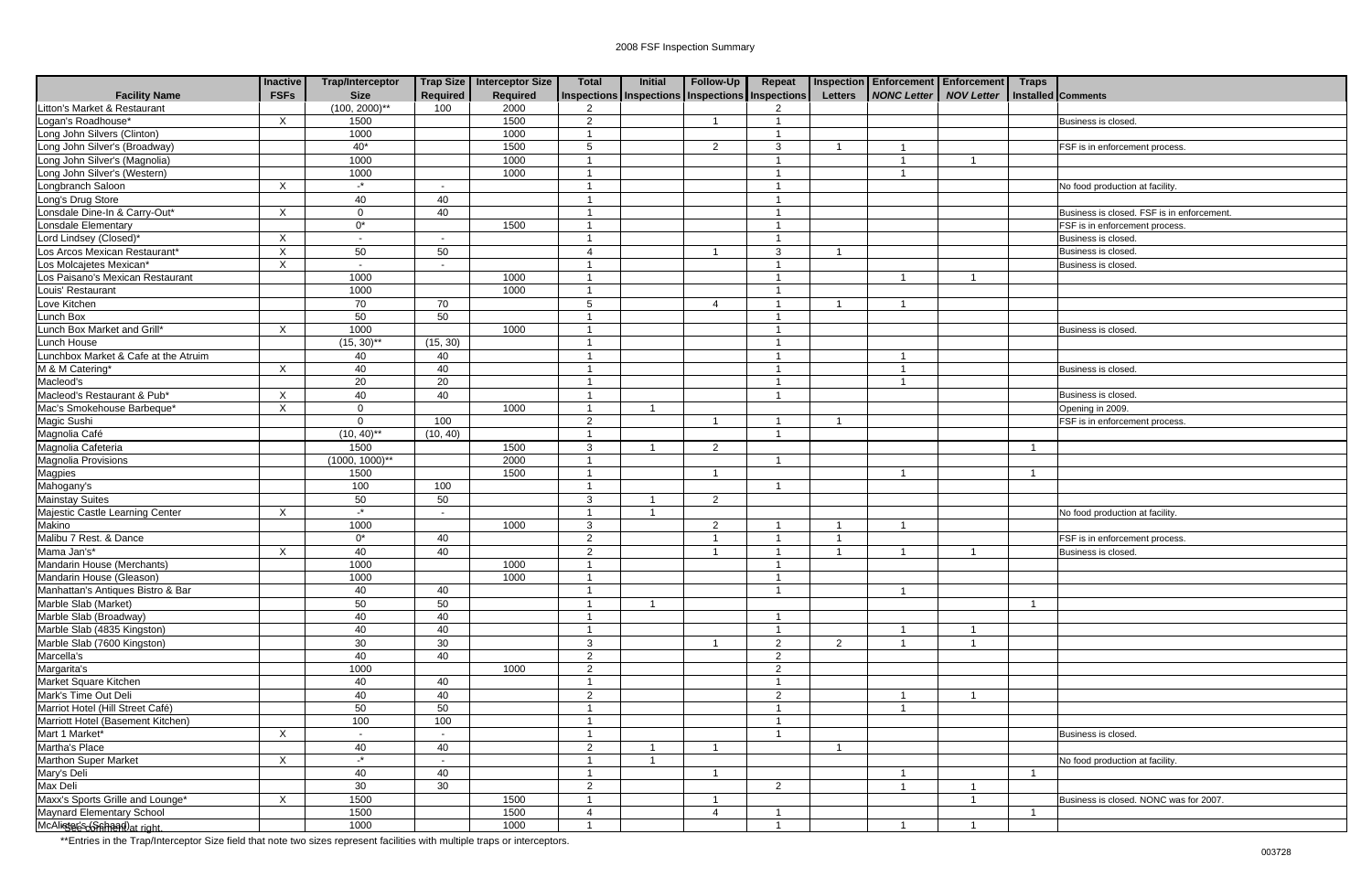|                                 | Inactive    | <b>Trap/Interceptor</b> |                          | Trap Size   Interceptor Size | <b>Total</b>             | <b>Initial</b>                                  | Follow-Up      | Repeat         |                | Inspection Enforcement Enforcement |                   | <b>Traps</b> |                                            |
|---------------------------------|-------------|-------------------------|--------------------------|------------------------------|--------------------------|-------------------------------------------------|----------------|----------------|----------------|------------------------------------|-------------------|--------------|--------------------------------------------|
| <b>Facility Name</b>            | <b>FSFs</b> | <b>Size</b>             | Required                 | <b>Required</b>              |                          | Inspections Inspections Inspections Inspections |                |                | <b>Letters</b> | <b>NONC Letter</b>                 | <b>NOV Letter</b> |              | Installed Comments                         |
| McAlister's (Morrell)           |             | 1000                    |                          | 1000                         |                          |                                                 |                |                |                |                                    |                   |              |                                            |
| McAlister's (Cumberland)        |             | 1000                    |                          | 1000                         | $\overline{1}$           |                                                 |                |                |                |                                    | $\overline{1}$    |              |                                            |
| McDonalds (Merchants)           |             | 1000                    |                          | 1000                         | $\overline{1}$           |                                                 |                |                |                |                                    |                   |              |                                            |
| McDonalds (Strawplains)         |             | 1000                    |                          | 1000                         |                          |                                                 |                |                |                |                                    |                   |              |                                            |
| McDonalds (Chapman)             |             | 1000                    |                          | 1000                         |                          |                                                 |                |                |                |                                    |                   |              |                                            |
| McDonalds (Broadway)            |             | 1000                    |                          | 1000                         |                          |                                                 |                |                |                |                                    |                   |              |                                            |
| McDonalds (Kingston)            |             | 2000                    |                          | 2000                         |                          |                                                 |                |                |                |                                    |                   |              |                                            |
| McDonalds (Cumberland)          |             | 2000                    |                          | 2000                         | 6                        |                                                 | 6              |                |                |                                    |                   |              |                                            |
| McDonald's (Magnolia)           |             | 1000                    |                          | 1000                         |                          |                                                 |                |                |                |                                    |                   |              |                                            |
| McDonalds (Northshore)          |             | 1000                    |                          | 1000                         |                          |                                                 |                |                |                |                                    |                   |              |                                            |
| McDonalds (N. Broadway)         |             | 1000                    |                          | 1000                         | - 1                      |                                                 |                |                |                |                                    |                   |              |                                            |
| McDonalds (Chapman)             |             | 1000                    |                          | 1000                         |                          |                                                 |                |                |                |                                    |                   |              |                                            |
| McDonalds (Western)             |             | 1000                    |                          | 1000                         | $\boldsymbol{\varDelta}$ |                                                 | $\overline{2}$ | 2              |                |                                    |                   |              |                                            |
| McDonalds (Kenzel)              |             | 2000                    |                          | 2000                         |                          |                                                 |                |                |                |                                    |                   |              |                                            |
| McDonalds (Millertown)          |             | 1000                    |                          | 1000                         |                          |                                                 |                |                |                |                                    |                   |              |                                            |
| McDonald's (Walker Springs)     |             | 2000                    |                          | 2000                         |                          |                                                 |                |                |                |                                    |                   |              |                                            |
| <b>Mellow Mushroom</b>          |             | 1000                    |                          | 1000                         |                          |                                                 |                |                |                |                                    |                   |              |                                            |
| <b>Melting Pot</b>              |             | $(30, 40)$ **           | (30, 40)                 |                              |                          |                                                 |                |                |                |                                    |                   |              |                                            |
| Mer-Mer's Bakery                |             | 40                      | 40                       |                              | 3                        |                                                 | $\overline{2}$ |                |                |                                    |                   |              |                                            |
| Messiah Lutheran Church         |             | 1000                    |                          | 1000                         | $\overline{2}$           |                                                 | -1             |                |                |                                    |                   |              |                                            |
| Metro Village Market*           | X           | 2000                    |                          | 2000                         |                          |                                                 |                |                |                |                                    |                   |              | Business is closed.                        |
| Mickey's                        |             | 40                      | 40                       |                              |                          |                                                 |                |                |                |                                    |                   |              |                                            |
| Micko's                         | $\times$    | $-$ *                   | $\overline{\phantom{a}}$ |                              |                          |                                                 |                |                |                |                                    |                   |              | No food production at facility             |
| Middlebrook Market & Deli       |             | 40                      | 40                       |                              |                          |                                                 |                |                |                |                                    |                   | - 1          |                                            |
| Millertown Boys Group Home      | X           | $\mathbf{r}$            | $\overline{\phantom{a}}$ |                              | - 1                      |                                                 |                |                |                |                                    |                   |              | No food production at facility             |
| Misaki Japanese Steak House     |             | 2000                    |                          | 2000                         | 8                        |                                                 | 8              |                |                |                                    | -1                |              |                                            |
| Mocha Cabana*                   | $\times$    | 40                      | 40                       |                              | 2                        |                                                 |                | 2              |                |                                    |                   |              | Business is closed.                        |
| Moe's Southwest Grill           |             | 30                      | 30                       |                              | - 1                      |                                                 |                |                |                |                                    |                   |              |                                            |
| Monterrey Mexican Restaurant    |             | 1000                    |                          | 1000                         | 2                        |                                                 |                |                |                |                                    |                   |              |                                            |
| Montgomery Village CDC          |             | $0^*$                   | 100                      |                              | $\overline{1}$           |                                                 |                |                |                |                                    |                   |              | FSF is in enforcement process              |
| Mooreland Heights Elementary    |             | 25                      | 25                       |                              | $\overline{1}$           |                                                 |                |                |                |                                    |                   |              |                                            |
| Motel 6                         | X           | $\mathbf{r}$            |                          |                              | 2                        | 2                                               |                |                |                |                                    |                   |              | No food production at facility.            |
| Moto Japanese Restaurant*       | X           | $\overline{20}$         | 20                       |                              |                          |                                                 |                |                |                |                                    |                   |              | Business is closed.                        |
| Mount Olive Elementary          |             | 800                     |                          | 800                          |                          |                                                 |                |                |                |                                    |                   |              |                                            |
| Mr. Gattis #610                 |             | 40                      | 40                       |                              | $\overline{1}$           |                                                 |                |                |                |                                    |                   |              |                                            |
| Mrs Goodstuff's Cafe and Market |             | 40                      | 40                       |                              | -1                       |                                                 |                |                |                |                                    |                   |              |                                            |
| Ms. D's Restaurant              |             | 30                      | 30                       |                              | $\overline{2}$           |                                                 | $\mathbf{1}$   | $\overline{1}$ |                |                                    |                   |              |                                            |
| Mt. Olive Baptist Church DCC    |             | 1000                    |                          | 1000                         | $\overline{4}$           |                                                 | $\overline{1}$ | 3              |                |                                    |                   |              |                                            |
| Nagoya Express Japanese Grill   |             | 30                      | 30                       |                              | $\overline{1}$           |                                                 |                | $\overline{1}$ |                |                                    |                   |              |                                            |
| Nama Sushi Bar (Gay Street)     |             | 100                     | 100                      |                              | $\mathbf{3}$             |                                                 | $\overline{2}$ |                |                |                                    |                   | - 1          |                                            |
| Nama Sushi Bar (Kingston Pike)  |             | 1000                    |                          | 1000                         | $\overline{4}$           |                                                 | 3              |                |                |                                    |                   |              |                                            |
| Naples Italian Restaurant       |             | 1000                    |                          | 1000                         | -1                       |                                                 |                |                |                |                                    |                   |              |                                            |
| Napoli Pizza & Grill (closed.)* | $\times$    | 30                      | 30                       |                              | $\overline{1}$           |                                                 |                |                |                |                                    |                   |              | Business is closed.                        |
| National Guard Armory (Kitchen) | X           | $50*$                   | 50                       |                              | $\overline{1}$           |                                                 |                | $\overline{1}$ |                |                                    |                   |              | No food production at facility.            |
| Neighbor's Hot Dog Stand        |             | 40                      | 40                       |                              | $\overline{2}$           |                                                 |                |                |                |                                    |                   |              |                                            |
| New China Restaurant            |             | $(30, 30)$ **           | (30, 30)                 |                              | $\overline{1}$           |                                                 |                |                |                |                                    |                   |              |                                            |
| New City Café*                  | $\times$    | 30                      | 30                       |                              | $\overline{1}$           |                                                 |                |                |                |                                    |                   |              | Business is closed.                        |
| New Mexico Market & Deli        |             | 20                      | 20                       |                              | $\overline{2}$           |                                                 | -1             |                |                |                                    | -1                |              |                                            |
| NHC Healthcare of Ft. Sanders   |             | $*(1000, 2000)*$        |                          | 2000                         |                          |                                                 | -1             |                |                |                                    |                   |              | FSF exceeded grease trap size requirement. |
| Niro's Gyros                    |             | 40                      | 40                       |                              | $\overline{2}$           |                                                 |                |                |                |                                    |                   |              |                                            |
| Nixon's Deli (Kingston)         |             | 40                      | 40                       |                              | $\overline{2}$           |                                                 | -1             |                |                |                                    |                   |              |                                            |
| Nixon's Deli (Broadway)         |             | 40                      | 40                       |                              | $\overline{\mathbf{1}}$  |                                                 |                | $\overline{1}$ |                |                                    |                   |              |                                            |
| Nixon's Deli (Merchants)        |             | 30                      | 30                       |                              | $\overline{1}$           |                                                 |                | $\overline{1}$ |                |                                    |                   |              |                                            |
| Nixon's Deli (Middlebrook)      |             | 1500                    |                          | 1500                         | $\overline{2}$           |                                                 | -1             |                |                |                                    |                   |              |                                            |
| Noah's Ark Daycare              |             | 30                      | 30                       |                              | $\overline{1}$           |                                                 |                |                |                |                                    |                   |              |                                            |
| Northissue ediment affricht.    |             | 2000                    |                          | 2000                         | $\overline{1}$           |                                                 |                | -1             |                |                                    |                   |              |                                            |
|                                 |             |                         |                          |                              |                          |                                                 |                |                |                |                                    |                   |              |                                            |

| <b>Traps</b>      |                                                        |
|-------------------|--------------------------------------------------------|
|                   | Installed Comments                                     |
|                   |                                                        |
|                   |                                                        |
|                   |                                                        |
|                   |                                                        |
|                   |                                                        |
|                   |                                                        |
| $\overline{1}$    |                                                        |
|                   |                                                        |
|                   |                                                        |
|                   |                                                        |
|                   |                                                        |
|                   |                                                        |
|                   |                                                        |
|                   |                                                        |
|                   |                                                        |
|                   |                                                        |
|                   |                                                        |
|                   |                                                        |
|                   | Business is closed.                                    |
|                   |                                                        |
|                   | No food production at facility.                        |
| $\overline{1}$    |                                                        |
| $\mathbf{1}$      | No food production at facility.                        |
|                   | Business is closed.                                    |
|                   |                                                        |
|                   |                                                        |
|                   | FSF is in enforcement process.                         |
|                   |                                                        |
|                   | No food production at facility.                        |
|                   | Business is closed.                                    |
|                   |                                                        |
|                   |                                                        |
|                   |                                                        |
|                   |                                                        |
|                   |                                                        |
| $\mathbf 1$       |                                                        |
|                   |                                                        |
|                   |                                                        |
|                   | Business is closed.<br>No food production at facility. |
|                   |                                                        |
|                   |                                                        |
|                   | Business is closed.                                    |
| 1                 |                                                        |
| $\mathbf{1}$      | FSF exceeded grease trap size requirement.             |
|                   |                                                        |
|                   |                                                        |
|                   |                                                        |
|                   |                                                        |
| 1<br>$\mathbf{1}$ |                                                        |
|                   |                                                        |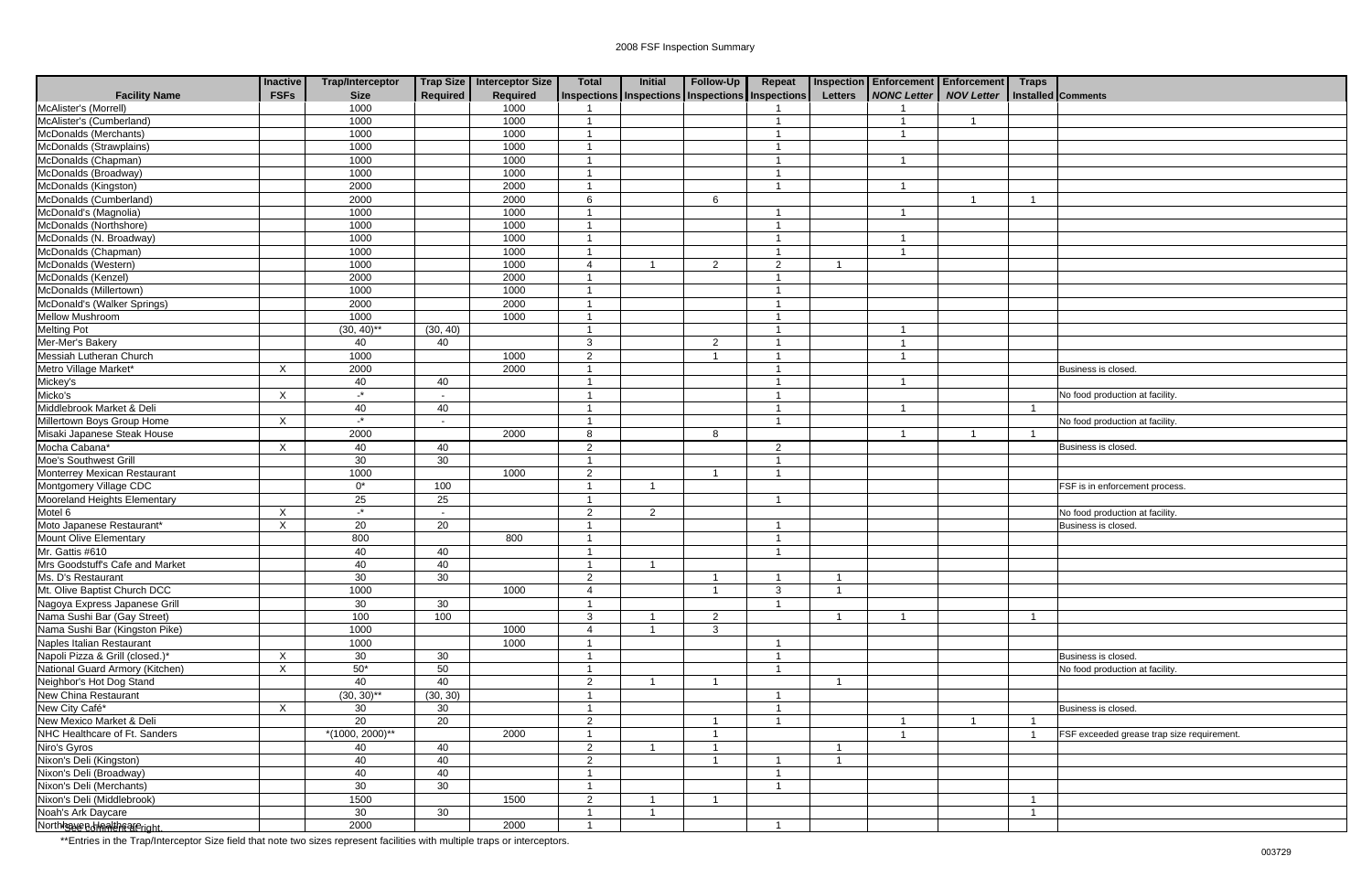|                                          | <b>Inactive</b>           | <b>Trap/Interceptor</b> |                 | Trap Size   Interceptor Size | <b>Total</b>           | <b>Initial</b>                                  | Follow-Up              | Repeat                  |                | <b>Inspection Enforcement Enforcement</b> |                   | <b>Traps</b> |                                                    |
|------------------------------------------|---------------------------|-------------------------|-----------------|------------------------------|------------------------|-------------------------------------------------|------------------------|-------------------------|----------------|-------------------------------------------|-------------------|--------------|----------------------------------------------------|
| <b>Facility Name</b>                     | <b>FSFs</b>               | <b>Size</b>             | <b>Required</b> | Required                     |                        | Inspections Inspections Inspections Inspections |                        |                         | <b>Letters</b> | <b>NONC Letter</b>                        | <b>NOV Letter</b> |              | Installed Comments                                 |
| Northwest Middle                         |                           | 1000                    |                 | 1000                         |                        |                                                 |                        |                         |                |                                           |                   |              |                                                    |
| Norwood Elementary                       |                           | 1500                    |                 | 1500                         | -1                     |                                                 |                        | - 1                     |                |                                           |                   |              |                                                    |
| Oak Grove Lounge                         | $\boldsymbol{\mathsf{X}}$ | $\mathbf{r}$            | $\sim$          |                              |                        |                                                 |                        | $\overline{ }$          |                |                                           |                   |              | No food production at facility.                    |
| Oakwood Lincoln Park Deli*               | $\boldsymbol{\mathsf{X}}$ | $(40, 40)$ **           | (40, 40)        |                              | $\overline{2}$         |                                                 |                        | 2                       |                |                                           |                   |              | <b>Business is closed</b>                          |
| Oasis Buffet                             |                           | $(25, 35)$ **           | (25, 35)        |                              |                        |                                                 |                        |                         |                |                                           |                   |              |                                                    |
| O'Charley's (Kingston)                   |                           | 1000                    |                 | 1000                         | 2                      |                                                 |                        | 2                       |                |                                           |                   |              |                                                    |
| O'Charley's (Mall)                       |                           | 1500                    |                 | 1500                         | $\overline{2}$         |                                                 |                        |                         |                |                                           |                   |              |                                                    |
| O'Charley's (Cedar)                      |                           | 1000                    |                 | 1000                         | $\overline{2}$         |                                                 |                        |                         |                |                                           |                   |              |                                                    |
| O'Charley's (Cumberland)*                | X                         | 1000                    |                 | 1000                         |                        |                                                 |                        |                         |                |                                           |                   |              | Business is closed.                                |
| Okee Dokee Market                        |                           | 40                      | 40              |                              |                        |                                                 |                        | - 1                     |                |                                           |                   |              |                                                    |
| Old City Java                            |                           | 40                      | 40              |                              |                        |                                                 |                        |                         |                | - 1                                       |                   |              |                                                    |
| Old College Inn                          |                           | $(20, 1000)$ **         |                 | 1000                         |                        |                                                 |                        |                         |                |                                           |                   |              |                                                    |
| Olive Garden Restaurant #92              |                           | 1000                    |                 | 1000                         | 2                      |                                                 | 2                      |                         |                |                                           |                   |              |                                                    |
| Olivet Baptist Church                    |                           | 1000                    |                 | 1000                         | 5                      |                                                 | $\boldsymbol{\Lambda}$ |                         |                |                                           |                   |              |                                                    |
| Oodles Restaurant                        |                           | 40                      | 40              |                              |                        |                                                 |                        |                         |                |                                           |                   |              |                                                    |
| Orange Sports Grill                      |                           | 1000                    |                 | 1000                         | 3                      |                                                 | $\overline{2}$         |                         |                |                                           |                   |              |                                                    |
| Orangery                                 |                           | $40*$                   |                 | 1500                         |                        |                                                 |                        |                         |                |                                           |                   |              | FSF is in enforcement process.                     |
| Oriental Express                         |                           | $(10, 40)$ **           | (10, 40)        |                              | 3                      |                                                 |                        | 3                       |                |                                           |                   |              |                                                    |
| Oscar's Restaurant (Kingston Pk)         |                           | 30                      | 30              |                              |                        |                                                 |                        | $\overline{1}$          |                |                                           |                   |              |                                                    |
| Oscar's Restaurant (Cumberland)          |                           | 30                      | 30              |                              | 2                      |                                                 |                        |                         |                |                                           |                   |              |                                                    |
| Our Place                                |                           | 10                      | 10              |                              |                        |                                                 |                        |                         |                |                                           |                   |              |                                                    |
| <b>Outback Steakhouse (Merchants)</b>    |                           | 1000                    |                 | 1000                         | 4                      |                                                 | 2                      | 2                       |                |                                           |                   |              |                                                    |
| Outback Steakhouse (Sawyer)              |                           | $*(1500, 1500)^{**}$    |                 | 2000                         | $\boldsymbol{\Lambda}$ |                                                 |                        | 4                       |                |                                           |                   |              | FSF has exceeded grease trap size requirement      |
| Panasonic Electronic Devices Corporation |                           | 30                      | 30              |                              | 2                      |                                                 |                        | 2                       |                |                                           |                   |              |                                                    |
| Panda's Chinese Restaurant               |                           | $(40, 40)$ **           | (40, 40)        |                              |                        |                                                 |                        |                         |                |                                           |                   |              |                                                    |
| Panera Bread (Broadway)                  |                           | 2000                    |                 | 2000                         | 2                      |                                                 |                        | - 1                     |                |                                           |                   |              |                                                    |
| Panera Bread (Kingston)                  |                           | 1000                    |                 | 1000                         | -1                     |                                                 | $\overline{1}$         |                         |                |                                           |                   |              |                                                    |
| Panera Bread (Cumberland)                |                           | 1000                    |                 | 1000                         |                        |                                                 |                        |                         |                |                                           |                   |              |                                                    |
| Papa John's (Tazewell Pike)              |                           | 40                      | 40              |                              | 3                      |                                                 |                        | 2                       |                |                                           |                   |              |                                                    |
| Papa John's (Lake)                       |                           | 100                     | 100             |                              | 2                      |                                                 |                        | - 1                     |                |                                           |                   |              |                                                    |
| Papa John's (Western)                    |                           | 40                      | 40              |                              | -1                     |                                                 |                        | - 1                     |                |                                           |                   |              |                                                    |
| Papa John's (Kingston Pk)                |                           | 40                      | 40              |                              |                        |                                                 |                        |                         |                |                                           |                   |              |                                                    |
| Papa Murphy's (Chapman)                  |                           | 40                      | 40              |                              |                        |                                                 |                        |                         |                |                                           |                   |              |                                                    |
| Papa Murphy's (Broadway)                 |                           | 40                      | 40              |                              | $\overline{2}$         |                                                 |                        |                         |                |                                           |                   |              |                                                    |
| Papa Murphy's (Clinton)                  |                           | 50                      | 50              |                              |                        |                                                 |                        | - 1                     |                |                                           |                   |              |                                                    |
| Parkridge Harbor                         |                           | 1500                    | 1500            |                              | -1                     |                                                 |                        |                         |                |                                           |                   |              |                                                    |
| Parkview Independent Living              |                           | 1000                    |                 | 1000                         | $\mathbf{1}$           | $\mathbf{1}$                                    |                        |                         |                |                                           |                   | $\mathbf{1}$ |                                                    |
| Pasta Trio                               |                           | 40                      | 40              |                              |                        |                                                 |                        | - 1                     |                |                                           |                   |              |                                                    |
| Patrick Sullivans Steakhouse             |                           | 40                      | 40              |                              |                        |                                                 |                        | - 1                     |                |                                           |                   |              |                                                    |
| Pauline's                                |                           | 1000                    |                 | 1000                         | 3                      |                                                 |                        | 3                       |                |                                           |                   |              |                                                    |
| Paul's Oasis                             |                           | 40                      | 40              |                              |                        |                                                 |                        |                         |                |                                           |                   |              |                                                    |
| Pee Wees Diner                           |                           | 40                      | 40              |                              | 2                      |                                                 |                        | $\overline{2}$          |                |                                           |                   |              |                                                    |
| Pelancho's Mexican Grill                 |                           | 1000                    |                 | 1000                         | 2                      |                                                 |                        | 2                       |                |                                           |                   |              |                                                    |
| Penn Station Subs (Location Empty)*      | X                         | $\sim$                  | 40              |                              |                        |                                                 |                        |                         |                |                                           |                   |              | Opening in 2009.                                   |
| Pete's Coffee Shop                       |                           | 1500                    |                 | 1500                         |                        |                                                 |                        | - 1                     |                |                                           |                   |              |                                                    |
| Petro's Chili & Chips (Gay)              |                           | 50                      | 40              |                              | 2                      |                                                 |                        | $\overline{2}$          |                |                                           |                   |              |                                                    |
| Petros Chili & Chips (7005 Kingston)     |                           | 40                      | 40              |                              |                        |                                                 |                        | -1                      |                |                                           |                   |              |                                                    |
| Petros Chili & Chips (7600 Kingston)     |                           | 30                      | 30              |                              | 2                      |                                                 | $\overline{2}$         |                         |                |                                           |                   |              |                                                    |
| Petros Chili & Chips (Knoxville Center)  |                           | 40                      | 40              |                              | 2                      |                                                 |                        | $\overline{2}$          |                |                                           |                   |              |                                                    |
| PF Changs China Bistro Inc.              |                           | 1000                    |                 | 1000                         |                        |                                                 |                        | $\overline{1}$          |                |                                           |                   |              |                                                    |
| Phatz Sports Bar & Grill                 |                           | 1000                    |                 | 1000                         | 3                      |                                                 |                        | $\mathbf{3}$            |                |                                           |                   |              |                                                    |
| Philippine Connection Carry Out          |                           | 40                      | 40              |                              | $\overline{1}$         |                                                 |                        | $\overline{\mathbf{1}}$ |                |                                           | $\overline{1}$    |              |                                                    |
| Pilot (Merchants)                        |                           | 40                      |                 | 40                           | $\overline{2}$         |                                                 |                        | - 1                     |                |                                           |                   |              |                                                    |
| Pilot (Cumberland)                       | $\boldsymbol{\mathsf{X}}$ | $-$ *                   | 40              |                              |                        |                                                 |                        |                         |                |                                           |                   |              | No food production at facility. Remodeling in 2009 |
| Pilot (Broadway)                         |                           | 40                      | 40              |                              | -1                     |                                                 |                        | -1                      |                |                                           |                   |              |                                                    |
| Pilot Food (Ghangma) right.              |                           | 40                      | 40              |                              | $\overline{2}$         |                                                 |                        | $\overline{2}$          |                |                                           |                   |              |                                                    |

| No food production at facility.<br>Business is closed.<br>Business is closed.<br>FSF is in enforcement process.<br>FSF has exceeded grease trap size requirement. |
|-------------------------------------------------------------------------------------------------------------------------------------------------------------------|
|                                                                                                                                                                   |
|                                                                                                                                                                   |
|                                                                                                                                                                   |
|                                                                                                                                                                   |
|                                                                                                                                                                   |
|                                                                                                                                                                   |
|                                                                                                                                                                   |
|                                                                                                                                                                   |
|                                                                                                                                                                   |
|                                                                                                                                                                   |
|                                                                                                                                                                   |
|                                                                                                                                                                   |
|                                                                                                                                                                   |
|                                                                                                                                                                   |
|                                                                                                                                                                   |
|                                                                                                                                                                   |
|                                                                                                                                                                   |
|                                                                                                                                                                   |
|                                                                                                                                                                   |
|                                                                                                                                                                   |
|                                                                                                                                                                   |
|                                                                                                                                                                   |
|                                                                                                                                                                   |
|                                                                                                                                                                   |
|                                                                                                                                                                   |
|                                                                                                                                                                   |
|                                                                                                                                                                   |
|                                                                                                                                                                   |
|                                                                                                                                                                   |
|                                                                                                                                                                   |
|                                                                                                                                                                   |
|                                                                                                                                                                   |
|                                                                                                                                                                   |
| $\overline{1}$                                                                                                                                                    |
|                                                                                                                                                                   |
|                                                                                                                                                                   |
|                                                                                                                                                                   |
|                                                                                                                                                                   |
|                                                                                                                                                                   |
|                                                                                                                                                                   |
| Opening in 2009.                                                                                                                                                  |
|                                                                                                                                                                   |
|                                                                                                                                                                   |
|                                                                                                                                                                   |
|                                                                                                                                                                   |
|                                                                                                                                                                   |
|                                                                                                                                                                   |
|                                                                                                                                                                   |
|                                                                                                                                                                   |
| No food production at facility. Remodeling in 2009.                                                                                                               |
|                                                                                                                                                                   |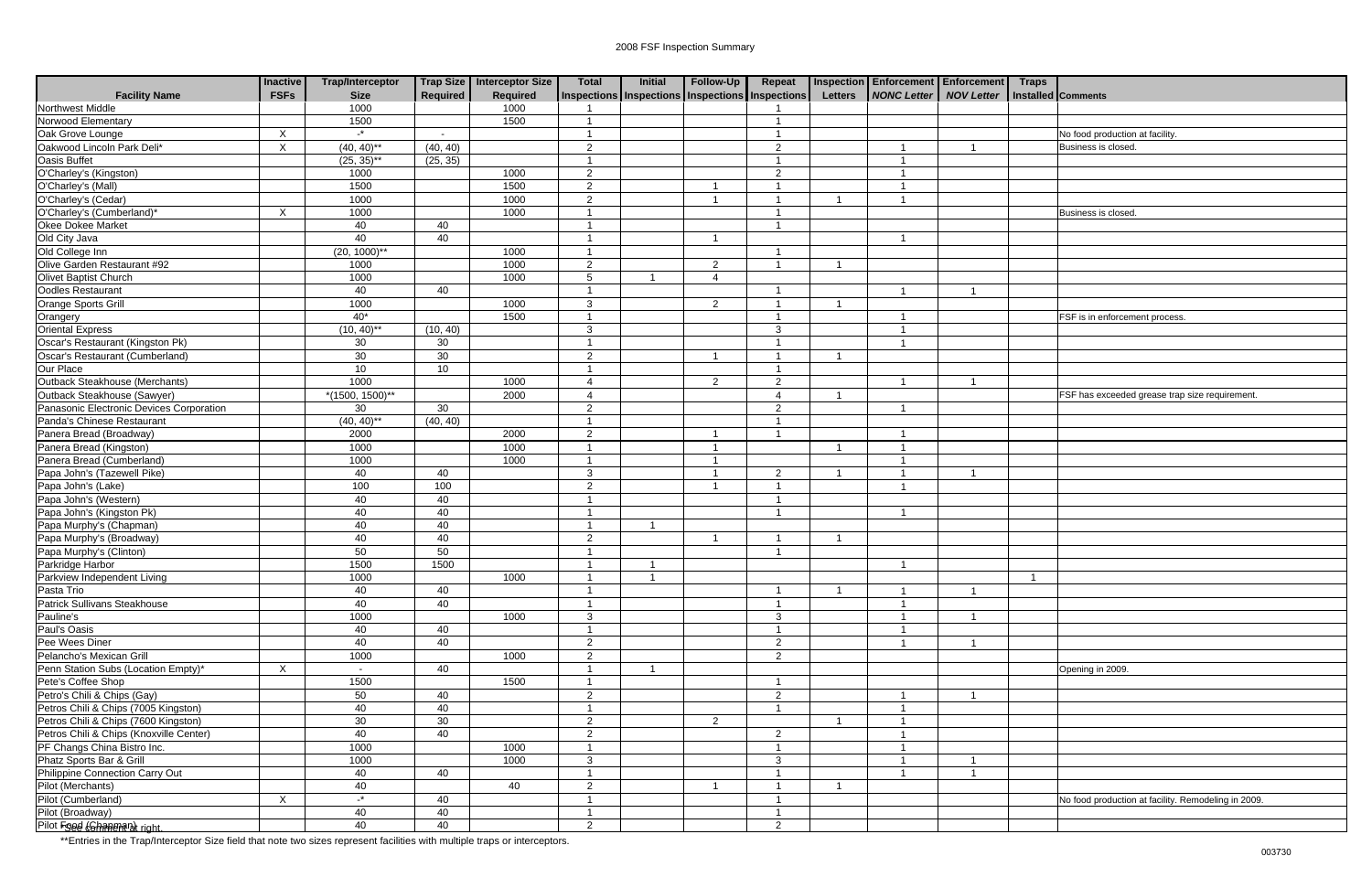|                                          | <b>Inactive</b> | <b>Trap/Interceptor</b> |                          | Trap Size   Interceptor Size | <b>Total</b>   | <b>Initial</b> | Follow-Up      | Repeat                                          |                | Inspection Enforcement Enforcement Traps |    |   |                                            |
|------------------------------------------|-----------------|-------------------------|--------------------------|------------------------------|----------------|----------------|----------------|-------------------------------------------------|----------------|------------------------------------------|----|---|--------------------------------------------|
| <b>Facility Name</b>                     | <b>FSFs</b>     | <b>Size</b>             | Required                 | Required                     |                |                |                | Inspections Inspections Inspections Inspections | <b>Letters</b> | NONC Letter   NOV Letter                 |    |   | Installed Comments                         |
| Pita Pit                                 |                 | 1500                    |                          | 1500                         |                |                |                | 3                                               |                |                                          |    |   |                                            |
| Pizza Hut (Cedar)                        |                 | 1000                    |                          | 1000                         | - 1            |                |                |                                                 |                |                                          |    |   |                                            |
| Pizza Hut (Broadway)*                    | X               | 1000                    |                          | 1000                         | 6              |                | $\mathbf{3}$   | 3                                               |                | $\mathcal{P}$                            |    |   | Business is closed.                        |
| Pizza Hut (Western)                      |                 | 40                      | 40                       |                              |                |                |                |                                                 |                |                                          |    |   |                                            |
| Pizza Hut (Chapman)                      |                 | 30                      | 30                       |                              | $\overline{2}$ |                |                |                                                 |                |                                          |    |   |                                            |
| Pizza Hut (Kingston)                     |                 | 40                      | 40                       |                              |                |                |                |                                                 |                |                                          |    |   |                                            |
| Pizza Hut (Tazewell)'                    | X               | 40                      | 40                       |                              |                |                |                |                                                 |                |                                          |    |   | Business is closed.                        |
| Pizza Hut (Millertown)                   |                 | 40                      | 40                       |                              |                |                |                |                                                 |                |                                          |    |   |                                            |
| Pizza Hut (Asheville)                    |                 | 40                      | 40                       |                              | $\overline{2}$ |                |                |                                                 |                |                                          |    |   |                                            |
| Pizza Palace                             |                 | 50                      | 50                       |                              |                |                |                |                                                 |                |                                          |    |   |                                            |
| Pizza Plus                               |                 | 30 <sup>2</sup>         | 30                       |                              | - 1            |                |                |                                                 |                |                                          | -1 |   |                                            |
| <b>Pleasant Ridge Elementary</b>         |                 | 1500                    |                          | 1500                         | - 1            |                |                |                                                 |                |                                          |    |   |                                            |
| Plum Tree Restaurant                     |                 | $(40, 40)$ **           | (40, 40)                 |                              |                |                |                |                                                 |                |                                          |    |   |                                            |
| PM's Lounge*                             | X               | $\blacksquare$          | $\overline{\phantom{a}}$ |                              |                |                |                |                                                 |                |                                          |    |   | Business is closed.                        |
| Pond Gap Elementary                      |                 | $0^*$                   |                          | 1500                         | - 1            |                |                |                                                 |                |                                          |    |   | FSF is in enforcement process.             |
| Preservation Pub                         | X               | $40*$                   | 40                       |                              |                |                |                |                                                 |                |                                          |    |   | No food production at facility.            |
| Pride & Joy Children's Academy           |                 | 40                      | 40                       |                              | $\sqrt{5}$     |                | $\overline{2}$ | $\overline{2}$                                  |                |                                          |    |   |                                            |
| Processed Foods Corporation              |                 | $(1000, 2000)$ **       |                          | 3000                         |                |                |                |                                                 |                |                                          |    |   |                                            |
| Puleo's Grill (Cedar)                    |                 | 1000                    |                          | 1000                         | - 1            |                |                |                                                 |                |                                          |    |   |                                            |
| Puleo's Grill (Regions)                  |                 | 1000                    |                          | 1000                         | - 1            |                |                |                                                 |                |                                          |    |   |                                            |
| Qdoba Mexican Grill                      |                 | 1500                    |                          | 1500                         | $\overline{2}$ |                |                | $\overline{2}$                                  |                |                                          |    |   |                                            |
| Quaker Steak & Lube                      |                 | 1000                    |                          | 1000                         | - 1            |                |                |                                                 |                |                                          | -1 |   |                                            |
| <b>Quality Bakers</b>                    |                 | 200                     | 200                      |                              | $\mathbf{3}$   |                |                | $\overline{2}$                                  |                |                                          |    |   |                                            |
| <b>Quality Inn</b>                       |                 | $0^*$                   | 40                       |                              | -1             | -1             |                |                                                 |                |                                          |    |   | FSF is in enforcement process.             |
| Quizno's (Western)*                      | X               | $\mathbf{r}$            | $\overline{\phantom{a}}$ |                              |                |                |                |                                                 |                |                                          |    |   | Business is closed.                        |
| Quizno's (White Ave)                     |                 | $(20, 1000)$ **         |                          | 1000                         | - 1            |                |                |                                                 |                |                                          |    |   |                                            |
| R House Café*                            | $\mathsf{X}$    | 50                      | 50                       |                              | - 1            |                |                |                                                 |                |                                          |    |   | Business is closed.                        |
| Rafferty's*                              | X               | 1000                    |                          | 1000                         | - 1            |                |                |                                                 |                |                                          |    |   | Business is closed.                        |
| Rainbow Club West                        |                 | $20*$                   |                          | 1000                         | $\overline{2}$ |                |                | $\overline{2}$                                  |                |                                          |    |   | FSF is in enforcement process.             |
| Rallys Hamburger                         |                 | 1000                    |                          | 1000                         | $\mathbf{3}$   |                | $\overline{2}$ |                                                 |                |                                          |    |   |                                            |
| Ramsey's Restaurant                      |                 | 1500                    |                          | 1500                         | $\overline{1}$ |                |                |                                                 |                |                                          |    |   |                                            |
| Rankin Restaurant                        |                 | 1000                    |                          | 1000                         | - 1            |                |                |                                                 |                |                                          |    |   |                                            |
| Ray's Esq.                               |                 | 1000                    |                          | 1000                         | - 1            |                |                |                                                 |                |                                          |    |   |                                            |
| Rebeccas*                                | X               | $\sim$                  | $\overline{\phantom{a}}$ |                              |                |                |                |                                                 |                |                                          |    |   | Opening in 2009.                           |
| Red Fez Deli Express                     |                 | $\overline{20}$         | 20                       |                              |                |                |                |                                                 |                |                                          |    |   |                                            |
| Red Lobster (Kingston Pk)                |                 | $*(1500, 1500)*$        |                          | 2000                         |                |                |                |                                                 |                |                                          |    |   | FSF exceeded grease trap size requirement. |
| Red Lobster (Merchants)                  |                 | 1500                    |                          | 1500                         | $\mathbf{1}$   |                |                | $\mathbf{1}$                                    |                |                                          |    |   |                                            |
| Red Onion Pizza & Sub                    |                 | 30                      | 30                       |                              |                |                |                |                                                 |                |                                          |    |   |                                            |
| Red Roof Inn                             |                 | $0^*$                   | 40                       |                              | $\overline{1}$ | $\overline{1}$ |                |                                                 |                |                                          |    |   | FSF is in enforcement process.             |
| Regal Cinemas Downtown                   |                 | 50                      | 50                       |                              | - 1            |                |                |                                                 |                |                                          |    |   |                                            |
| Regal Entertainment Group (West Town)    |                 | $(40, 40)$ **           | (40, 40)                 |                              | $\overline{4}$ | -1             |                | $\mathbf{3}$                                    |                |                                          |    | 2 |                                            |
| Regal Theatre's                          |                 | 14                      | 14                       |                              | $\sqrt{5}$     |                |                | $\sqrt{5}$                                      |                |                                          |    |   |                                            |
| Regas Restaurant                         |                 | 2000                    |                          | 2000                         | $\overline{2}$ |                |                | $\overline{2}$                                  |                |                                          |    |   |                                            |
| Rena's Café*                             | $\times$        | $\overline{0}$          | 40                       |                              | $\overline{1}$ |                |                |                                                 |                |                                          |    |   | Business is closed. FSF was in enforcement |
| <b>Richard Yoakley Elementary School</b> |                 | 200                     | 200                      |                              | - 1            |                |                |                                                 |                |                                          |    |   |                                            |
| Rick's Place                             |                 | 1000                    |                          | 1000                         | - 1            |                |                |                                                 |                |                                          |    |   |                                            |
| Ridgedale Alternative School             |                 | 40                      | 40                       |                              | - 1            |                |                |                                                 |                |                                          |    |   |                                            |
| Rita's Bakery (Old Leo's Building)       |                 | 1000                    |                          | 1000                         | $\mathbf{3}$   | -1             | 2              |                                                 |                |                                          |    |   |                                            |
| Rita's Bakery (Tazewell Pk)*             | $\times$        | 30                      | 30                       |                              | $\overline{2}$ |                |                |                                                 |                |                                          |    |   | Business is closed.                        |
| Rita's Water Ice                         |                 | 40                      | 40                       |                              | $\mathbf{3}$   |                | $\overline{2}$ |                                                 |                |                                          |    |   |                                            |
| Rite Stop Food Mart                      |                 | 40                      | 40                       |                              |                |                |                |                                                 |                |                                          |    |   |                                            |
| Ritta Elementary School                  |                 | 800                     |                          | 800                          | - 1            |                |                |                                                 |                |                                          |    |   |                                            |
| River Dog Bakery                         | X               | $40*$                   | 40                       |                              | - 1            |                |                |                                                 |                |                                          |    |   | No food production at facility.            |
| Riverside Market                         |                 | 20                      | 20                       |                              |                |                |                |                                                 |                |                                          |    |   |                                            |
| Rocky Hill Bar & Grill                   |                 | 1500                    |                          | 1500                         | $\overline{2}$ |                |                |                                                 | $\overline{2}$ |                                          |    |   |                                            |
| Rockystall Elemental 21 right.           |                 | 1000                    |                          | 1000                         | $\overline{1}$ |                |                | $\overline{1}$                                  |                |                                          |    |   |                                            |
|                                          |                 |                         |                          |                              |                |                |                |                                                 |                |                                          |    |   |                                            |

| $c$ ement<br>Letter<br>1 | <b>Traps</b>   | Installed Comments                          |
|--------------------------|----------------|---------------------------------------------|
|                          |                |                                             |
|                          | $\mathbf 1$    | Business is closed.                         |
|                          |                |                                             |
|                          |                |                                             |
|                          |                |                                             |
|                          |                | Business is closed.                         |
|                          |                |                                             |
|                          |                |                                             |
|                          |                |                                             |
| 1                        |                |                                             |
|                          |                |                                             |
|                          |                |                                             |
|                          |                | Business is closed.                         |
|                          |                | FSF is in enforcement process.              |
|                          |                | No food production at facility.             |
|                          | $\mathbf 1$    |                                             |
|                          |                |                                             |
|                          |                |                                             |
|                          |                |                                             |
| $\overline{1}$           |                |                                             |
|                          |                |                                             |
|                          |                | FSF is in enforcement process.              |
|                          |                | Business is closed.                         |
|                          |                |                                             |
|                          |                | Business is closed.                         |
|                          |                | Business is closed.                         |
| $\overline{1}$           |                | FSF is in enforcement process.              |
|                          |                |                                             |
|                          |                |                                             |
|                          |                |                                             |
| $\overline{\mathbf{1}}$  |                |                                             |
|                          |                | Opening in 2009.                            |
|                          |                |                                             |
|                          |                | FSF exceeded grease trap size requirement.  |
|                          |                |                                             |
|                          |                | FSF is in enforcement process.              |
|                          |                |                                             |
|                          | $\overline{c}$ |                                             |
|                          |                |                                             |
|                          |                |                                             |
|                          |                | Business is closed. FSF was in enforcement. |
|                          |                |                                             |
|                          |                |                                             |
|                          |                |                                             |
|                          | $\mathbf 1$    |                                             |
|                          |                | Business is closed.                         |
|                          | $\mathbf 1$    |                                             |
|                          |                |                                             |
|                          |                |                                             |
|                          |                | No food production at facility.             |
|                          |                |                                             |
|                          |                |                                             |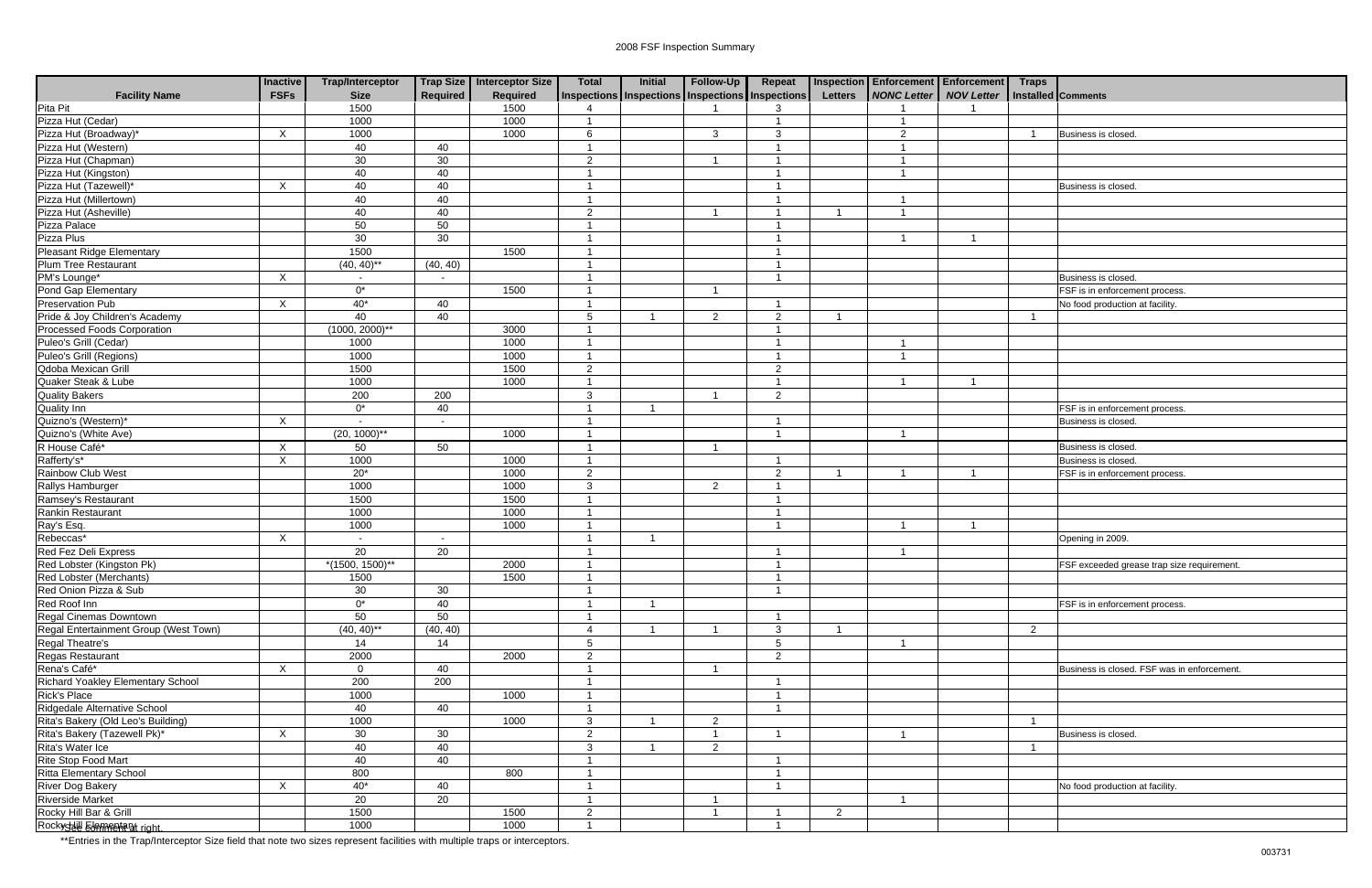|                                                        | <b>Inactive</b> | <b>Trap/Interceptor</b>    |           | Trap Size   Interceptor Size | <b>Total</b>                                          | <b>Initial</b> | <b>Follow-Up</b>       | Repeat                  |                | Inspection Enforcement Enforcement Traps |                         |                |                                           |
|--------------------------------------------------------|-----------------|----------------------------|-----------|------------------------------|-------------------------------------------------------|----------------|------------------------|-------------------------|----------------|------------------------------------------|-------------------------|----------------|-------------------------------------------|
| <b>Facility Name</b>                                   | <b>FSFs</b>     | <b>Size</b>                | Required  | Required                     | Inspections   Inspections   Inspections   Inspections |                |                        |                         | <b>Letters</b> | <b>NONC Letter</b>                       | <b>NOV Letter</b>       |                | Installed Comments                        |
| Rocky Top Market                                       |                 | 20                         | 20        |                              |                                                       |                |                        |                         |                |                                          |                         |                |                                           |
| Rogers & Sons Market and Deli                          |                 | 1000                       |           | 1000                         |                                                       |                |                        |                         |                |                                          |                         |                |                                           |
| Romano's Macroni Grill                                 |                 | 1000                       |           | 1000                         |                                                       |                |                        |                         |                |                                          |                         |                |                                           |
| Ronnie's Grill                                         |                 | 40                         | 40        |                              | 5                                                     |                | $\boldsymbol{\Lambda}$ |                         |                |                                          | $\overline{\mathbf{A}}$ |                |                                           |
| Roosters                                               |                 | 40                         | 40        |                              | $\overline{2}$                                        |                |                        |                         |                |                                          |                         |                |                                           |
| Roundup Rest. & Ice Cream Palor                        |                 | 40                         | 40        |                              | 2                                                     |                | -1                     |                         |                |                                          |                         |                |                                           |
| Roux Barb                                              |                 | 50                         | 50        |                              | $\mathbf{3}$                                          |                | $\overline{2}$         |                         |                |                                          |                         |                |                                           |
| Royale Bar                                             | X               | $\mathbf{r}$               |           |                              |                                                       |                |                        |                         |                |                                          |                         |                | No food production at facility.           |
| Ruby Tuesday (Chapman)                                 |                 | 1500                       |           | 1500                         |                                                       |                |                        |                         |                |                                          |                         |                |                                           |
| Ruby Tuesday (7600 Kingston)                           |                 | 1500                       |           | 1500                         | $\overline{2}$                                        |                |                        | $\overline{2}$          |                |                                          |                         |                |                                           |
| Ruby Tuesday (Western)*                                | X               | 1000                       |           | 1000                         | $\overline{2}$                                        |                |                        | $\overline{2}$          |                |                                          |                         |                | Business is closed.                       |
| Ruby Tuesday (Broadway)                                |                 | 1500                       |           | 1500                         |                                                       |                |                        |                         |                |                                          |                         |                |                                           |
| Ruby Tuesday (Brakebill)                               |                 | 1500                       |           | 1500                         |                                                       |                |                        |                         |                |                                          |                         |                |                                           |
| Ruby Tuesday (4261 Kingston)*                          | $\times$        | 1500                       |           | 1500                         |                                                       |                |                        |                         |                |                                          |                         |                | Business is closed.                       |
| Ruby Tuesday's (Clinton)                               |                 | $*(1500, 1500, 1500)^{**}$ |           | 2000                         | 2                                                     |                |                        |                         |                |                                          |                         |                | FSF exceeded grease trap size requirement |
| Ruth Chris Steakhouse                                  |                 | 1000                       |           | 1000                         |                                                       |                |                        |                         |                |                                          |                         |                |                                           |
| Rutledge Pike Diner*                                   | X               | $\sim$                     |           |                              |                                                       |                |                        |                         |                |                                          |                         |                | Business is closed.                       |
| Ryan's*<br>S & S Cafeteria                             | X               | 1000                       |           | 1000                         |                                                       |                |                        |                         |                |                                          |                         |                | Business is closed.                       |
|                                                        |                 | 200                        |           | 200                          |                                                       |                |                        |                         |                |                                          |                         |                |                                           |
| Sacred Heart Cathedral                                 |                 | 2000                       |           | 2000                         |                                                       |                |                        |                         |                |                                          |                         |                |                                           |
| Saint Joseph School Cafeteria                          |                 | 1500                       |           | 1500                         |                                                       |                |                        |                         |                |                                          |                         |                |                                           |
| Sakkio Japan                                           |                 | $(40, 40)$ **              | (40, 40)  |                              | 6                                                     |                |                        | 5                       | 2              |                                          | -1                      |                |                                           |
| Salsarita's (Broadway)                                 |                 | 2000                       |           | 2000                         | 2                                                     | -1             |                        |                         |                |                                          |                         |                |                                           |
| Salsarita's (Jack Dance)                               |                 | 2000                       |           | 2000                         | $\mathbf{3}$                                          |                | -1                     | 2                       |                |                                          |                         |                |                                           |
| Salvation Army Kitchen                                 |                 | 1000                       |           | 1000                         | - 1                                                   |                |                        |                         |                |                                          |                         |                |                                           |
| Sam & Andy's                                           |                 | 30                         | 30        |                              | 2                                                     |                |                        | $\overline{2}$          |                | $\overline{1}$                           |                         |                |                                           |
| Sam E. Hill Elementary School                          |                 | $(50, 100)$ **             | (50, 100) |                              | 2                                                     |                |                        | $\overline{2}$          |                |                                          |                         | $\overline{2}$ |                                           |
| Sam's Cafe                                             |                 | 80                         | 80        |                              | $\overline{\mathbf{1}}$                               | -1             |                        |                         |                |                                          |                         | -1             |                                           |
| Sam's Club (Knoxville Center)                          |                 | 2000                       |           | 2000                         | 2                                                     |                |                        |                         |                |                                          |                         |                |                                           |
| Sam's Club (Walbrook)                                  |                 | 1500                       |           | 1500                         |                                                       |                |                        |                         |                |                                          |                         |                |                                           |
|                                                        |                 |                            |           |                              |                                                       |                |                        |                         |                |                                          |                         |                |                                           |
| Sam's Restaurant and Deli                              |                 | 60                         | 60        |                              |                                                       |                |                        |                         |                |                                          |                         |                |                                           |
| San Juan Market                                        |                 | 30                         | 30        |                              | 2                                                     |                |                        |                         |                |                                          |                         |                |                                           |
| Sapphire Restaurant<br>Sarah Moore Green Elementary    |                 | 40                         | 40        |                              |                                                       |                |                        |                         |                |                                          |                         |                |                                           |
|                                                        |                 | 2000                       |           | 2000                         |                                                       |                |                        |                         |                |                                          |                         |                |                                           |
|                                                        |                 | 60                         | 60        |                              | 5                                                     |                | -1                     | $\overline{4}$          |                |                                          | -1                      |                |                                           |
| Sarku<br>Sarku<br>Sassy Ann's<br>Save A Lot (Broadway) |                 | 50                         | 50        |                              | $\overline{1}$                                        |                |                        |                         |                |                                          |                         |                |                                           |
|                                                        |                 | 50                         | 50        |                              | $\mathbf{1}$                                          |                | $\mathbf{1}$           |                         |                | $\overline{1}$                           |                         |                |                                           |
| Save A Lot (Holston)                                   |                 | $(40, 40)$ **              | (40, 40)  |                              |                                                       |                |                        |                         |                |                                          |                         |                |                                           |
| Savelli's Deli                                         |                 | 40                         | 40        |                              | $\overline{2}$                                        |                |                        | $\overline{2}$          |                |                                          | $\overline{1}$          |                |                                           |
| Sawyer's (Kingston)                                    |                 | 1000                       |           | 1000                         | $\mathbf{3}$                                          |                |                        | 3                       |                |                                          | $\mathbf{1}$            |                |                                           |
| Sawyer's (Cumberland)                                  |                 | 1000                       |           | 1000                         | $\mathbf{3}$                                          |                |                        | 3                       |                |                                          | -1                      |                |                                           |
| Sbarro (Knoxville Center)                              |                 | 40                         | 40        |                              | $\overline{4}$                                        |                |                        | $\overline{a}$          |                |                                          | $\overline{1}$          |                |                                           |
| Sbarro's (West Town)                                   |                 | 30                         | 30        |                              | $\mathbf{3}$                                          |                |                        | $\mathbf{3}$            |                |                                          |                         |                |                                           |
| Schofield Cafe                                         |                 | 40                         | 40        |                              | $\mathbf{3}$                                          |                | -1                     | $\overline{2}$          |                | $\overline{1}$                           |                         |                |                                           |
| Scott & Company                                        |                 | $(20, 50)$ **              | (20, 50)  |                              | $5\phantom{.0}$                                       |                | 3                      | $\overline{2}$          |                |                                          |                         |                |                                           |
| Scott's Place                                          |                 | 20                         | 20        |                              | $\overline{1}$                                        |                |                        | $\overline{1}$          |                |                                          | $\overline{1}$          |                |                                           |
| Scrugg's Real Pit Bar B Q                              |                 | 40                         | 40        |                              | $\overline{2}$                                        |                |                        | $\overline{2}$          |                |                                          |                         |                |                                           |
| Senior Citizen Home Assistance Center                  |                 | 2500                       |           | 2500                         | $\overline{1}$                                        |                | -1                     |                         |                |                                          |                         | - 1            |                                           |
| Senior Taco                                            |                 | 50                         | 50        |                              |                                                       |                |                        |                         |                |                                          |                         |                |                                           |
|                                                        |                 | 1000                       |           | 1000                         | $\overline{1}$                                        |                |                        |                         |                |                                          |                         |                |                                           |
| Sequoyah Elementary<br>Serene Manor Hospital           |                 | 1500                       |           | 1500                         | $\overline{1}$                                        |                |                        |                         |                |                                          |                         |                |                                           |
| Seventeenth Street Market & Deli                       |                 | 30                         | 30        |                              | $\overline{1}$                                        |                |                        | $\overline{1}$          |                | $\overline{A}$                           |                         |                |                                           |
| Sevier Heights Baptist Church                          |                 | 1000                       |           | 1000                         | $\overline{1}$                                        |                |                        | $\overline{1}$          |                |                                          |                         |                |                                           |
| Shane's Rib Shack                                      |                 | 1500                       |           | 1500                         | $\overline{1}$                                        | $\overline{1}$ |                        |                         |                |                                          |                         |                |                                           |
| Shannondale Elementary School                          |                 | 1500                       |           | 1500                         | $5\phantom{.0}$                                       |                | $\overline{4}$         |                         |                |                                          |                         | -1             |                                           |
| ShanrgredalenHRakh fraunt.                             |                 | $(1000, 1000)^{**}$        |           | 2000                         | $\overline{1}$                                        |                |                        | $\overline{\mathbf{1}}$ |                |                                          |                         |                |                                           |
|                                                        |                 |                            |           |                              |                                                       |                |                        |                         |                |                                          |                         |                |                                           |

| <b>Traps</b>   |                                            |
|----------------|--------------------------------------------|
|                | Installed Comments                         |
|                |                                            |
|                |                                            |
|                |                                            |
|                |                                            |
|                |                                            |
|                |                                            |
|                | No food production at facility.            |
|                |                                            |
|                |                                            |
|                | Business is closed.                        |
|                |                                            |
|                |                                            |
|                | Business is closed.                        |
|                | FSF exceeded grease trap size requirement. |
|                | Business is closed.                        |
|                | Business is closed.                        |
|                |                                            |
|                |                                            |
|                |                                            |
|                |                                            |
|                |                                            |
|                |                                            |
|                |                                            |
| $\overline{c}$ |                                            |
| $\mathbf{1}$   |                                            |
|                |                                            |
|                |                                            |
|                |                                            |
|                |                                            |
|                |                                            |
|                |                                            |
|                |                                            |
|                |                                            |
|                |                                            |
|                |                                            |
|                |                                            |
|                |                                            |
|                |                                            |
|                |                                            |
|                |                                            |
|                |                                            |
|                |                                            |
| 1              |                                            |
|                |                                            |
|                |                                            |
|                |                                            |
|                |                                            |
| 1              |                                            |
| $\overline{1}$ |                                            |
|                |                                            |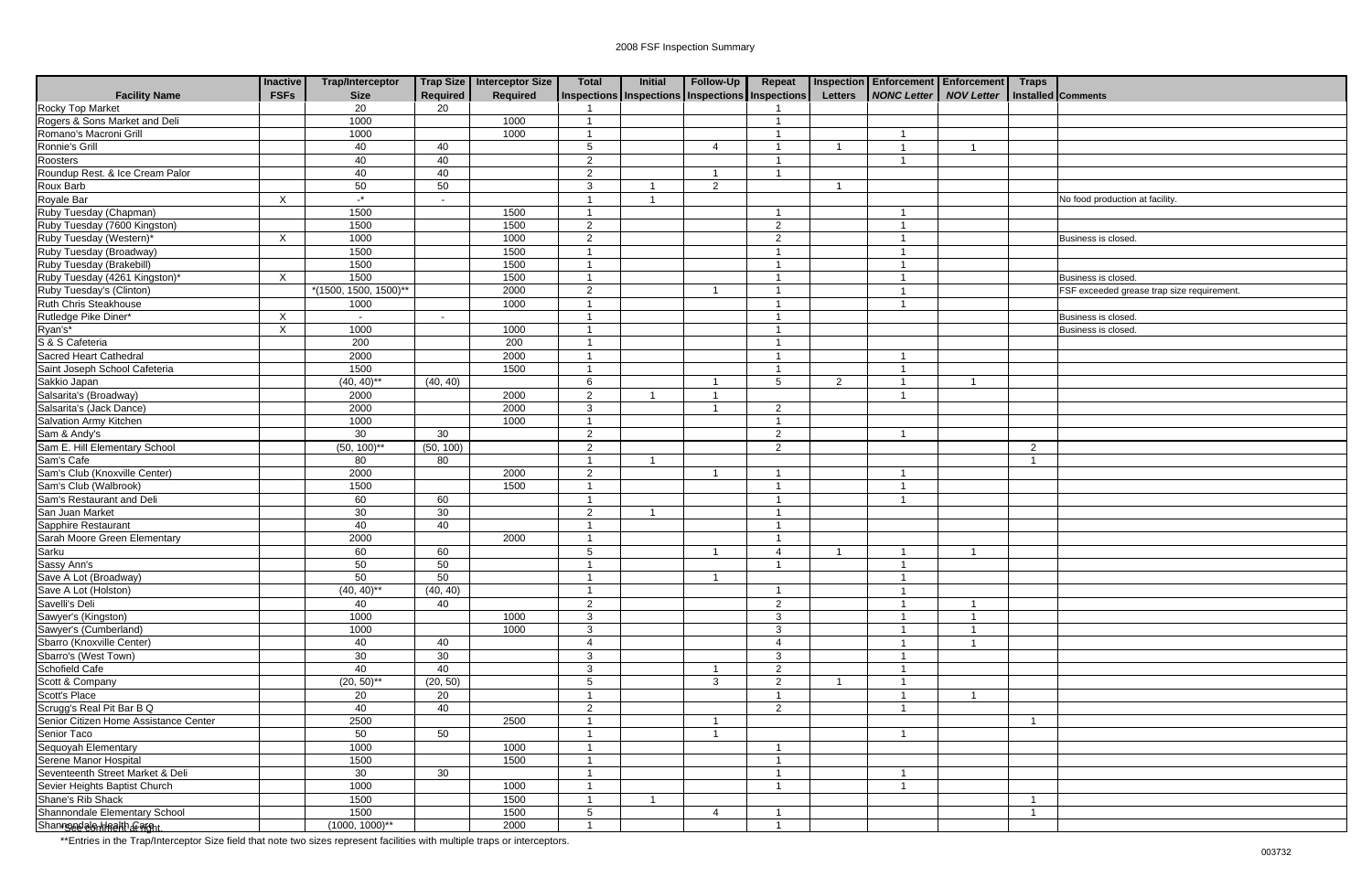|                                                                                            | <b>Inactive</b>           | <b>Trap/Interceptor</b> |                          | Trap Size Interceptor Size | <b>Total</b>              | <b>Initial</b>                                        | Follow-Up      | Repeat         |                         | <b>Inspection Enforcement Enforcement</b> |                         | <b>Traps</b> |                                 |
|--------------------------------------------------------------------------------------------|---------------------------|-------------------------|--------------------------|----------------------------|---------------------------|-------------------------------------------------------|----------------|----------------|-------------------------|-------------------------------------------|-------------------------|--------------|---------------------------------|
| <b>Facility Name</b>                                                                       | <b>FSFs</b>               | <b>Size</b>             | <b>Required</b>          | <b>Required</b>            |                           | Inspections   Inspections   Inspections   Inspections |                |                | <b>Letters</b>          | <b>NONC Letter   NOV Letter</b>           |                         |              | Installed Comments              |
| Shoney's (Broadway)                                                                        |                           | 1500                    |                          | 1500                       |                           |                                                       |                |                |                         |                                           |                         |              |                                 |
| Shoney's (Western)                                                                         |                           | 1500                    |                          | 1500                       | $\overline{\mathbf{1}}$   |                                                       |                |                |                         |                                           |                         |              |                                 |
| Shoney's (Chapman)                                                                         |                           | 1500                    |                          | 1500                       | $\mathbf{3}$              |                                                       |                | 2              | $\overline{\mathbf{A}}$ |                                           |                         | -1           |                                 |
| Shoney's (Clinton)*                                                                        | $\mathsf{X}$              | 1000                    |                          | 1000                       | 2                         |                                                       |                |                |                         |                                           |                         |              | Business is closed              |
| Shoney's (Rutledge Pk)                                                                     |                           | 1000                    |                          | 1000                       |                           |                                                       |                |                |                         |                                           |                         |              |                                 |
| Shonos in the City                                                                         |                           | 40                      | 40                       |                            |                           |                                                       |                |                |                         |                                           |                         |              |                                 |
| Side Street Tavern                                                                         |                           | 30                      | 30                       |                            |                           |                                                       |                |                |                         |                                           |                         |              |                                 |
| Silver Spoon The American Cafe                                                             |                           | 1000                    |                          | 1000                       | 3                         |                                                       |                | $\overline{2}$ |                         |                                           |                         |              |                                 |
| Sitar Fine Indian Cuisine                                                                  |                           | 1000                    |                          | 1000                       | $\overline{2}$            |                                                       |                |                |                         |                                           |                         |              |                                 |
| <b>Skate Town USA</b>                                                                      |                           | 30                      | 30                       |                            | $\overline{2}$            |                                                       | -1             |                |                         | $\overline{\mathbf{1}}$                   |                         |              |                                 |
| Smokey's Sports Pub And Grill Lounge                                                       |                           | 30                      | 30                       |                            | $\overline{2}$            |                                                       |                | $\overline{2}$ |                         |                                           |                         |              |                                 |
| Smoky Mountain Greek Deli                                                                  |                           | 40                      | 40                       |                            |                           |                                                       |                |                |                         |                                           |                         |              |                                 |
| Smoky Mountain VFW                                                                         |                           | 40                      | 40                       |                            |                           |                                                       |                |                |                         |                                           |                         |              |                                 |
| Smoothie King (Northshore)                                                                 | $\times$                  | $30*$                   | 30                       |                            | -1                        |                                                       |                |                |                         |                                           |                         |              | No food production at facility  |
| Smoothie King (Cumberland)                                                                 | $\times$                  | $\mathbf{L}^{\star}$    | $\overline{\phantom{a}}$ |                            |                           |                                                       |                |                |                         |                                           |                         |              | No food production at facility. |
| Smoothie King (Forest Park Blvd.)                                                          | $\pmb{\times}$            | $\mathbf{L}^{\star}$    |                          |                            |                           |                                                       |                |                |                         |                                           |                         |              | No food production at facility  |
| Snappy Tomato Pizza *                                                                      | $\overline{X}$            | 60                      | 60                       |                            |                           |                                                       |                |                |                         |                                           |                         |              | Business is closed.             |
| Soccer Taco                                                                                |                           | 1000                    |                          | 1000                       |                           |                                                       |                |                |                         |                                           |                         |              |                                 |
| Soho Cafe                                                                                  |                           | 1000                    |                          | 1000                       | $\overline{2}$            |                                                       |                |                |                         |                                           |                         |              |                                 |
| Son Kids*                                                                                  | $\sf X$                   | $\sim$                  |                          |                            | $\overline{1}$            |                                                       |                |                |                         |                                           |                         |              | Business is closed.             |
| Sonic (Western)                                                                            |                           | 500                     |                          | 500                        | $\overline{2}$            |                                                       |                | $\overline{2}$ |                         |                                           |                         |              |                                 |
| Sonic (Schaad)                                                                             |                           | 1500                    |                          | 1500                       | $\overline{2}$            |                                                       | -1             |                | - 1                     |                                           | $\overline{\mathbf{1}}$ |              |                                 |
| Sonic Drive (Cedar Lane)                                                                   |                           | 1000                    |                          | 1000                       | $\overline{2}$            |                                                       |                | $\overline{2}$ |                         |                                           |                         |              |                                 |
| Sonic (5103 Broadway)                                                                      |                           | 1000                    |                          | 1000                       |                           |                                                       |                |                |                         |                                           |                         |              |                                 |
| Sonic (3311 Broadway)                                                                      |                           | 1000                    |                          | 1000                       | $\overline{\mathbf{1}}$   |                                                       |                |                |                         |                                           |                         |              |                                 |
| Sonic (Chapman)                                                                            |                           | 1000                    |                          | 1000                       | -1                        |                                                       |                | - 1            |                         |                                           |                         |              |                                 |
| Sonic (Kingston Pk)                                                                        |                           | 1500                    |                          | 1500                       | $\overline{2}$            |                                                       |                | $\overline{2}$ |                         |                                           |                         |              |                                 |
| South Knoxville Elementary                                                                 |                           | 50                      | 50                       |                            |                           |                                                       |                |                |                         |                                           |                         |              |                                 |
| South Knoxville Family Center                                                              | $\sf X$                   | $\mathbf{r}$            |                          |                            |                           |                                                       |                |                |                         |                                           |                         |              | No food production at facility  |
| South-Doyle Middle School                                                                  |                           | 1000                    |                          | 1000                       |                           |                                                       |                |                |                         |                                           |                         |              |                                 |
| Southern Graces*                                                                           | X                         | $\mathbf 0$             |                          | 1500                       |                           |                                                       |                |                |                         |                                           |                         |              | Business is closed. FSF was     |
| Southern Graces Catering                                                                   |                           | 1000                    |                          | 1000                       | $\overline{\mathbf{1}}$   |                                                       |                |                |                         |                                           |                         |              |                                 |
| Southern Graces (Sunsphere)                                                                |                           | 50                      | 50                       |                            | $\overline{\mathbf{1}}$   |                                                       |                |                |                         |                                           |                         |              |                                 |
| South's Finest Chocolate                                                                   |                           | 20                      | 20                       |                            | $\mathbf{3}$              |                                                       | $\overline{2}$ |                |                         |                                           |                         |              |                                 |
| Southside Sports Bar                                                                       | X                         | $\mathbf{L}^*$          |                          |                            | -1                        |                                                       |                | - 1            |                         |                                           |                         |              | No food production at facility  |
|                                                                                            |                           | 10                      | 10                       |                            | -1                        |                                                       |                |                |                         |                                           |                         | - 1          |                                 |
| Spa Visage<br>Spa Visage<br>Speedy Market & Deli<br>Speedie Pie*<br>Spring Hill Elementary |                           | 40                      | 40                       |                            | $\ensuremath{\mathsf{3}}$ | 1                                                     | $\overline{c}$ |                | $\overline{1}$          | $\overline{1}$                            |                         |              |                                 |
|                                                                                            | $\overline{X}$            | $\sim$                  | $\sim$                   |                            |                           |                                                       |                |                |                         |                                           |                         |              | Business is closed.             |
|                                                                                            |                           | 1000                    |                          | 1000                       | -1                        |                                                       |                |                |                         |                                           |                         |              |                                 |
| St. John's Cathedral                                                                       |                           | 1500                    |                          | 1500                       |                           |                                                       |                |                |                         |                                           |                         |              |                                 |
| St. Mark Early Enrichment Program                                                          | $\mathsf{X}$              | $\mathbb{L}^*$          | $\overline{\phantom{a}}$ |                            |                           |                                                       |                |                |                         |                                           |                         |              | No food production at facility  |
| St. Mary's Health System, Inc.                                                             |                           | 3000                    |                          | 3000                       | 3                         |                                                       |                | $\mathbf{3}$   |                         |                                           |                         |              |                                 |
| Starbucks (Region Lane)                                                                    |                           | 1500                    |                          | 1500                       |                           |                                                       |                |                |                         |                                           | -1                      |              |                                 |
| Starbucks (Merchants)                                                                      |                           | 1500                    |                          | 1500                       | -1                        |                                                       |                |                |                         |                                           |                         |              |                                 |
|                                                                                            |                           | 1500                    |                          | 1500                       | -1                        |                                                       |                |                |                         |                                           |                         |              |                                 |
| Starbucks (Cumberland)                                                                     |                           | 1500                    |                          | 1500                       | -1                        |                                                       |                |                |                         |                                           |                         |              |                                 |
| Starbucks (Kingston)                                                                       |                           |                         |                          |                            |                           |                                                       |                |                |                         |                                           |                         |              |                                 |
| Starbucks (Church)                                                                         |                           | 40<br>$\mathbf{r}$      | 40                       |                            |                           |                                                       |                |                |                         |                                           |                         |              |                                 |
| Starbuck's (Volunteer)                                                                     | $\boldsymbol{\mathsf{X}}$ |                         |                          |                            |                           |                                                       |                |                |                         |                                           |                         |              | No food production at facility  |
| Starbucks (Montvue Drive)<br>Steak Escape                                                  |                           | 1500                    |                          | 1500                       |                           |                                                       |                |                |                         |                                           |                         |              |                                 |
|                                                                                            |                           | $\overline{20}$         | 20                       |                            | $\overline{4}$            |                                                       |                | $\overline{4}$ |                         |                                           |                         |              |                                 |
| Steak Out (Kingston Pk)                                                                    |                           | 40                      | 40                       |                            | $\overline{2}$            |                                                       |                |                | $\overline{\mathbf{1}}$ |                                           |                         |              |                                 |
| Steak Out (Broadway)                                                                       |                           | 40                      | 40                       |                            |                           |                                                       |                |                |                         |                                           |                         |              |                                 |
| Steamboat Sandwiches                                                                       |                           | 40                      | 40                       |                            |                           |                                                       |                |                |                         |                                           |                         |              |                                 |
| Stefano's Chicago Style Pizza                                                              |                           | 150                     | 150                      |                            |                           |                                                       |                |                |                         |                                           |                         |              |                                 |
| Sterchi Elementary                                                                         |                           | 1500                    |                          | 1500                       | 3                         |                                                       |                | 3              |                         |                                           |                         |              |                                 |
| Stir Frg Catomment at right.                                                               |                           | $(30, 60)$ **           | (30, 60)                 |                            | -1                        |                                                       |                |                |                         |                                           |                         |              |                                 |

| cement<br>Letter        | <b>Traps</b> | Installed Comments                                                 |
|-------------------------|--------------|--------------------------------------------------------------------|
|                         |              |                                                                    |
|                         | $\mathbf{1}$ |                                                                    |
|                         |              | Business is closed.                                                |
|                         |              |                                                                    |
|                         |              |                                                                    |
|                         |              |                                                                    |
|                         |              |                                                                    |
|                         |              |                                                                    |
|                         |              |                                                                    |
|                         |              |                                                                    |
|                         |              |                                                                    |
|                         |              |                                                                    |
|                         |              | No food production at facility.                                    |
|                         |              | No food production at facility.<br>No food production at facility. |
|                         |              | Business is closed.                                                |
|                         |              |                                                                    |
|                         |              |                                                                    |
|                         |              | Business is closed.                                                |
|                         |              |                                                                    |
| $\overline{1}$          |              |                                                                    |
|                         |              |                                                                    |
| $\overline{\mathbf{1}}$ |              |                                                                    |
|                         |              |                                                                    |
|                         |              |                                                                    |
|                         |              |                                                                    |
|                         |              | No food production at facility.                                    |
|                         |              |                                                                    |
| $\overline{1}$          |              | Business is closed. FSF was in enforcement.                        |
|                         |              |                                                                    |
|                         |              |                                                                    |
|                         |              |                                                                    |
|                         |              | No food production at facility.                                    |
|                         | 1            |                                                                    |
|                         |              |                                                                    |
|                         |              | Business is closed.                                                |
|                         |              |                                                                    |
|                         |              |                                                                    |
|                         |              | No food production at facility.                                    |
| $\overline{1}$          |              |                                                                    |
|                         |              |                                                                    |
| $\overline{1}$          |              |                                                                    |
|                         |              |                                                                    |
|                         |              |                                                                    |
|                         |              | No food production at facility.                                    |
| $\overline{\mathbf{1}}$ |              |                                                                    |
|                         |              |                                                                    |
|                         |              |                                                                    |
|                         |              |                                                                    |
|                         |              |                                                                    |
|                         |              |                                                                    |
|                         |              |                                                                    |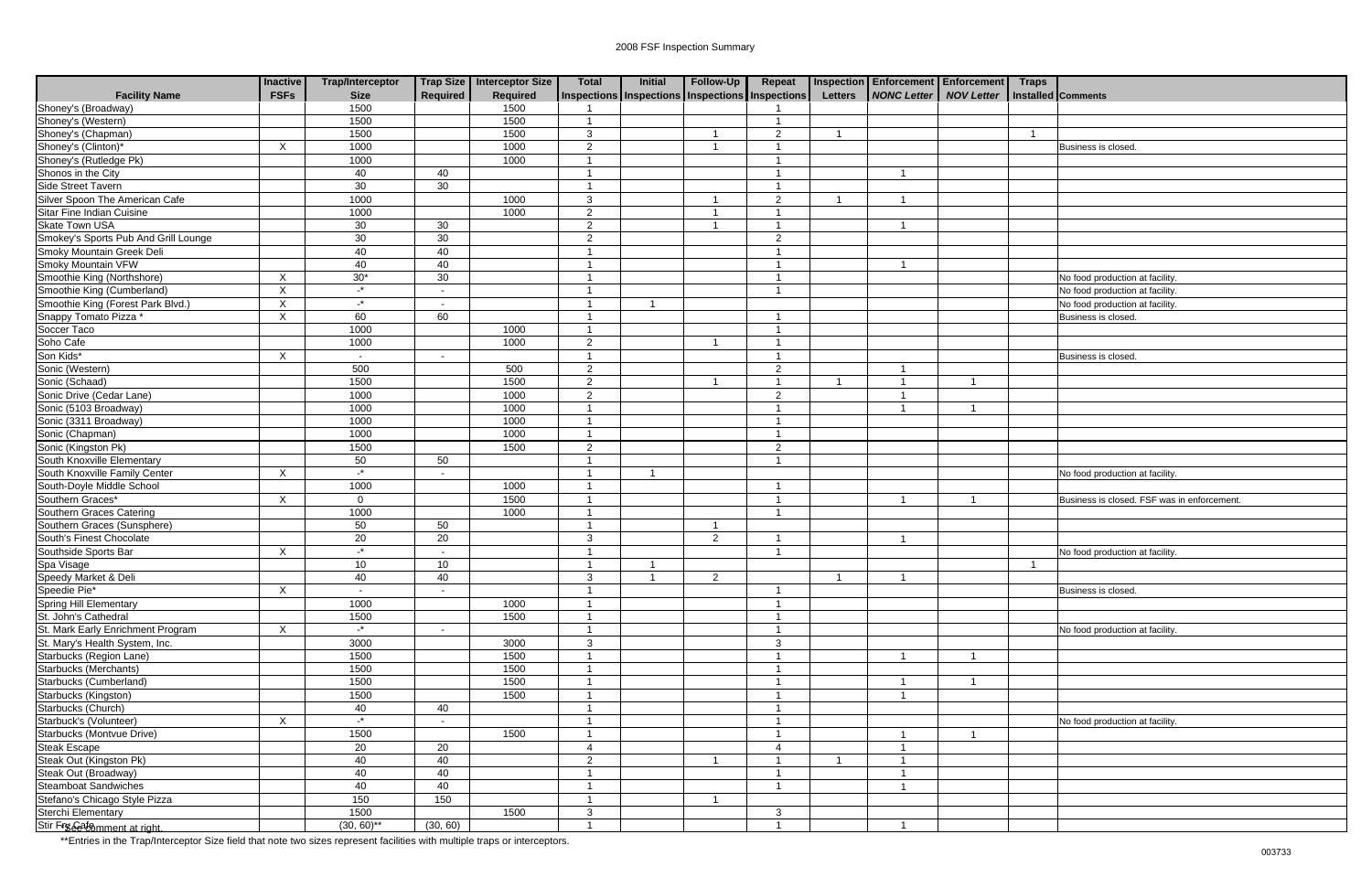|                                      | <b>Inactive</b> | <b>Trap/Interceptor</b> |                          | Trap Size   Interceptor Size | <b>Total</b>            | <b>Initial</b>       | Follow-Up      | Repeat                                          |                         | <b>Inspection Enforcement Enforcement</b> |                | <b>Traps</b>            |                                 |
|--------------------------------------|-----------------|-------------------------|--------------------------|------------------------------|-------------------------|----------------------|----------------|-------------------------------------------------|-------------------------|-------------------------------------------|----------------|-------------------------|---------------------------------|
| <b>Facility Name</b>                 | <b>FSFs</b>     | <b>Size</b>             | Required                 | Required                     |                         |                      |                | Inspections Inspections Inspections Inspections | Letters                 | <b>NONC Letter   NOV Letter</b>           |                |                         | Installed Comments              |
| Stop N' Go Market                    |                 | 30                      | 30                       |                              |                         |                      |                |                                                 |                         |                                           |                |                         |                                 |
| Strike & Spare Bowling Center        |                 | 40                      | 40                       |                              |                         |                      |                | -1                                              |                         |                                           |                |                         |                                 |
| Strike & Spare Family Fun Center     |                 | 40                      | 40                       |                              |                         |                      |                | $\overline{1}$                                  |                         |                                           |                |                         |                                 |
| Subway (4803 Broadway)               |                 | 40                      | 40                       |                              | $\overline{2}$          |                      |                | $\overline{2}$                                  |                         |                                           |                |                         |                                 |
| Subway (Cherry)                      |                 | 40                      | 40                       |                              | -1                      |                      | -1             |                                                 |                         |                                           |                |                         |                                 |
| Subway (Walbrook)                    |                 | 1000                    |                          | 1000                         |                         |                      |                | -1                                              |                         |                                           |                |                         |                                 |
| Subway (Market)                      |                 | 30                      | 30                       |                              |                         |                      |                | -1                                              |                         |                                           |                |                         |                                 |
| Subway (Riverview)                   |                 | 40                      | 40                       |                              |                         |                      |                | -1                                              |                         |                                           |                |                         |                                 |
| Subway (Northshore)                  |                 | 30                      | 30                       |                              |                         |                      |                | $\overline{\mathbf{1}}$                         |                         |                                           |                |                         |                                 |
| Subway (Merchants)                   |                 | 40                      | 40                       |                              |                         |                      |                | $\overline{\mathbf{1}}$                         |                         |                                           |                |                         |                                 |
| Subway (Schaad)                      |                 | 40                      | 40                       |                              |                         |                      |                | $\overline{1}$                                  |                         |                                           |                |                         |                                 |
| Subway (7327 Kingston)               |                 | 40                      | 40                       |                              |                         |                      |                | $\overline{1}$                                  |                         |                                           |                |                         |                                 |
| Subway (Alcoa)                       |                 | 30                      | 30                       |                              |                         |                      |                | $\mathbf 1$                                     |                         |                                           |                |                         |                                 |
| Subway (Walbrook)                    |                 | 40                      | 40                       |                              |                         |                      |                | $\mathbf{1}$                                    |                         |                                           |                |                         |                                 |
| Subway (5201 Kingston)               |                 | 20                      | 20                       |                              |                         |                      |                | -1                                              |                         |                                           |                |                         |                                 |
| Subway (Western)                     |                 | 30                      | $\overline{30}$          |                              |                         |                      |                | $\overline{1}$                                  |                         |                                           |                |                         |                                 |
| Subway (2625 Broadway)               |                 | 30                      | 30                       |                              |                         |                      |                | $\overline{1}$                                  |                         |                                           |                |                         |                                 |
| Subway (Cumberland)                  |                 | 40                      | 40                       |                              | -1                      |                      |                | $\overline{1}$                                  |                         |                                           |                |                         |                                 |
| Subway (Chapman)                     |                 | 40                      | 40                       |                              |                         |                      |                | $\overline{1}$                                  |                         |                                           |                |                         |                                 |
| Subway (Knox Center)                 |                 | 30                      | 30                       |                              | $\overline{2}$          |                      |                | $\overline{2}$                                  |                         |                                           |                |                         |                                 |
| Subway (West Town)                   |                 | 40                      | 40                       |                              | $\overline{2}$          |                      |                | $\overline{2}$                                  |                         |                                           |                | $\overline{\mathbf{1}}$ |                                 |
| Subway (Middlebrook)                 |                 | 40                      | 40                       |                              | -4                      |                      |                | $\overline{1}$                                  |                         |                                           |                |                         |                                 |
| Sullivans at Rocky Hill              |                 | 1000                    |                          | 1000                         | 4                       |                      | -1             | 3                                               | -1                      |                                           |                |                         |                                 |
| Sun Spot                             |                 | 40                      | 40                       |                              |                         |                      |                |                                                 |                         |                                           |                |                         |                                 |
| Sunnyview School                     |                 | 500                     |                          | 500                          |                         |                      |                | $\overline{1}$                                  |                         |                                           |                |                         |                                 |
| <b>Super Mario</b>                   |                 | 1500                    |                          | 1500                         | 9                       |                      | $\overline{7}$ | 2                                               | $\overline{\mathbf{1}}$ |                                           |                | -1                      |                                 |
| Susie Q's                            |                 | 40                      | 40                       |                              | 6                       |                      | 5              |                                                 | $\overline{\mathbf{1}}$ |                                           |                | $\overline{\mathbf{1}}$ |                                 |
| Sutherland Deli                      |                 | 20                      | 20                       |                              | $\overline{\mathbf{A}}$ |                      |                | -1                                              |                         |                                           |                |                         |                                 |
| Sweet Bellie's Deli                  |                 | 50                      | 50                       |                              | $\overline{2}$          |                      | -1             |                                                 | $\overline{\mathbf{1}}$ |                                           |                |                         |                                 |
| Sysco Food Company                   |                 | 1000                    |                          | 1000                         | $\overline{\mathbf{1}}$ | $\overline{1}$       |                |                                                 |                         |                                           |                |                         |                                 |
| Szechuan Garden                      |                 | 1000                    |                          | 1000                         | $\mathbf{3}$            |                      |                | $\mathbf{3}$                                    |                         |                                           |                |                         |                                 |
| T Ho Restaurant                      |                 | 30                      | 30                       |                              | $\overline{2}$          |                      |                | $\overline{2}$                                  |                         |                                           |                |                         |                                 |
| TJ's at Knoxville Center*            | X               | $\sim$                  |                          |                              |                         |                      |                | $\overline{1}$                                  |                         |                                           |                |                         | Business is closed.             |
| T. J.'s Sports Bar & Grill           |                 | 15                      | 15                       |                              | $\overline{3}$          | $\overline{2}$       |                |                                                 |                         |                                           |                |                         |                                 |
| T.G.I. Friday's                      |                 | 1000                    |                          | 1000                         |                         |                      |                | -1                                              |                         |                                           |                |                         |                                 |
| Taco Bell (2085 Broadway)            |                 | 1000                    |                          | 1000                         | -1                      |                      |                |                                                 |                         |                                           |                |                         |                                 |
| Taco Bell (4854 Broadway)            |                 | 1000                    |                          | 1000                         | $\overline{1}$          |                      |                | $\mathbf{1}$                                    |                         | 1                                         |                |                         |                                 |
| Taco Bell (Bridgewater)              |                 | 1500                    |                          | 1500                         | $\overline{2}$          |                      |                | $\overline{2}$                                  |                         |                                           |                |                         |                                 |
| <b>Taco Bell (Strawberry Plains)</b> |                 | 1000                    |                          | 1000                         | 3                       |                      | -1             | $\overline{2}$                                  | - 1                     | $\overline{1}$                            | $\overline{1}$ |                         |                                 |
| Taco Bell (Western)                  |                 | 1500                    |                          | 1500                         | 5                       |                      | 5              |                                                 |                         |                                           |                |                         |                                 |
| Taco Bell (Cumberland)               |                 | 1000                    |                          | 1000                         | -1                      |                      |                | $\overline{\mathbf{1}}$                         |                         |                                           |                |                         |                                 |
| Taco Bell (Chapman)                  |                 | 1000                    |                          | 1000                         | -1                      |                      |                | $\overline{1}$                                  |                         | -1                                        |                |                         |                                 |
| Taco Bell (Magnolia)*                | $\mathsf{X}$    | 1000                    |                          | 1000                         | $\mathbf{3}$            |                      |                | $\mathbf{3}$                                    |                         | $\overline{1}$                            | $\overline{1}$ |                         | Business is closed.             |
| Taco Bell (Kingston)                 |                 | 1000                    |                          | 1000                         |                         |                      |                | $\overline{1}$                                  |                         |                                           |                |                         |                                 |
| Taco Bell (Millertowne Pk.)          |                 | 1000                    |                          | 1000                         |                         |                      |                | $\mathbf{1}$                                    |                         |                                           |                |                         |                                 |
| Taco Bell (Knox Center)              |                 | 40                      | 40                       |                              | $\mathbf{3}$            |                      |                | $\mathbf{3}$                                    |                         |                                           |                |                         |                                 |
| Taco Bell (West Town)                |                 | 40                      | 40                       |                              | $\overline{2}$          |                      |                | $\overline{2}$                                  |                         |                                           |                |                         |                                 |
| Taco De Mexico                       |                 | 20                      | 20                       |                              | $\mathbf{3}$            |                      |                | $\mathbf{3}$                                    |                         |                                           |                |                         |                                 |
| Taco Del Mar*                        | X               | 30                      | 30                       |                              |                         |                      |                | $\overline{1}$                                  |                         |                                           |                |                         | Business is closed.             |
| Tacos El Maria (Catering Van)        | X               | $\cdot^*$               | $\overline{\phantom{a}}$ |                              |                         |                      |                |                                                 |                         |                                           |                |                         | No food production at facility. |
| <b>TAI Restaurant</b>                |                 | 1500                    |                          | 1500                         | -1                      |                      |                | $\overline{1}$                                  |                         | $\overline{1}$                            |                |                         |                                 |
| Tammy and Mike Fried Green Tomatoes  |                 | $0^*$                   | 40                       |                              | $\overline{2}$          |                      |                |                                                 |                         |                                           |                |                         | FSF is in enforcement process.  |
| Tammy's Restaurant*                  | $\sf X$         | 40                      | 40                       |                              | $\mathbf{3}$            | $\overline{1}$       |                | $\overline{2}$                                  |                         | $\overline{\mathbf{A}}$                   |                |                         | Business is closed.             |
| <b>Tapatios Mexican Restaurant</b>   |                 | 30                      | 30                       |                              | $\overline{ }$          | $\blacktriangleleft$ |                |                                                 |                         |                                           |                |                         |                                 |
| Taqueria Mexican Food*               | $\mathsf{X}$    | 40                      | 40                       |                              | $\overline{2}$          |                      |                | $\overline{2}$                                  |                         |                                           |                |                         | Business is closed.             |
| Targesee comment at right.           |                 | 1500                    |                          | 1500                         | $\overline{2}$          |                      |                | $\overline{2}$                                  |                         |                                           |                |                         |                                 |

| <b>Traps</b> |                                 |
|--------------|---------------------------------|
|              | <b>Installed Comments</b>       |
|              |                                 |
|              |                                 |
|              |                                 |
|              |                                 |
|              |                                 |
|              |                                 |
|              |                                 |
|              |                                 |
|              |                                 |
|              |                                 |
|              |                                 |
|              |                                 |
|              |                                 |
|              |                                 |
|              |                                 |
|              |                                 |
|              |                                 |
|              |                                 |
|              |                                 |
| $\mathbf{1}$ |                                 |
|              |                                 |
|              |                                 |
|              |                                 |
| $\mathbf{1}$ |                                 |
| $\mathbf{1}$ |                                 |
|              |                                 |
| $\mathbf{1}$ |                                 |
| $\mathbf{1}$ |                                 |
|              |                                 |
|              |                                 |
|              | Business is closed.             |
|              |                                 |
|              |                                 |
|              |                                 |
|              |                                 |
|              |                                 |
| $\mathbf{1}$ |                                 |
|              |                                 |
|              |                                 |
|              | Business is closed.             |
|              |                                 |
|              |                                 |
|              |                                 |
|              |                                 |
|              | Business is closed.             |
|              | No food production at facility. |
|              |                                 |
|              | FSF is in enforcement process.  |
|              | Business is closed.             |
|              |                                 |
|              | Business is closed.             |
|              |                                 |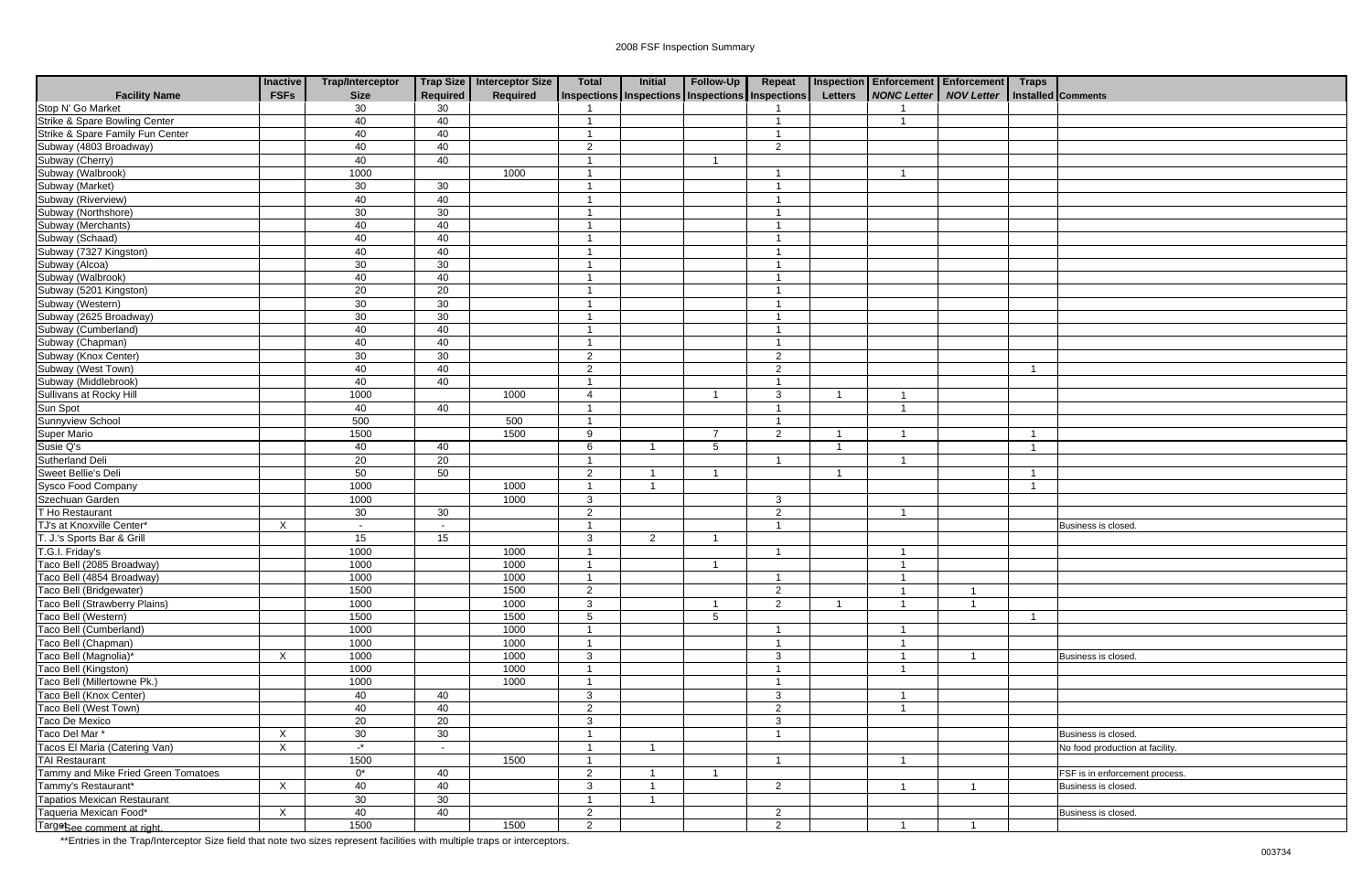|                                        | <b>Inactive</b>           | <b>Trap/Interceptor</b> |                          | Trap Size   Interceptor Size | <b>Total</b>   | Initial | Follow-Up                                             | Repeat         |                | Inspection Enforcement Enforcement | <b>Traps</b>   |                                                         |
|----------------------------------------|---------------------------|-------------------------|--------------------------|------------------------------|----------------|---------|-------------------------------------------------------|----------------|----------------|------------------------------------|----------------|---------------------------------------------------------|
| <b>Facility Name</b>                   | <b>FSFs</b>               | <b>Size</b>             | Required                 | Required                     |                |         | Inspections   Inspections   Inspections   Inspections |                | <b>Letters</b> | NONC Letter NOV Letter             |                | Installed Comments                                      |
| Taste of Havana*                       | $\mathsf{X}$              | 40                      | 40                       |                              |                |         |                                                       |                |                |                                    |                | Opening in 2009.                                        |
| Tate's Child Developement Center       |                           | 75                      | 75                       |                              | 3              |         | $\overline{2}$                                        |                |                |                                    |                |                                                         |
| Tazza*                                 | $\mathsf{X}$              | $\sim$                  | $\overline{\phantom{a}}$ |                              | 2              |         |                                                       |                |                |                                    |                | Opening in 2009                                         |
| <b>TD Barbecue</b>                     |                           | 40                      | 40                       |                              |                |         |                                                       |                |                |                                    |                |                                                         |
| Tea Time With Clara                    | $\times$                  | $-$ *                   | $\sim$                   |                              | - 1            |         |                                                       |                |                |                                    |                | No food production at facility.                         |
| Tekila Mexican Restaurant *            | $\mathsf{X}$              | 1000                    | 1000                     |                              | 2              |         |                                                       | $\mathcal{P}$  |                |                                    |                | Business is closed.                                     |
| Tekoa Lounge                           | $\boldsymbol{\mathsf{X}}$ | $\mathbf{L}^*$          |                          |                              |                |         |                                                       | - 1            |                |                                    |                | No food production at facility.                         |
| <b>Temptation Station</b>              |                           | 30                      | 30                       |                              |                |         |                                                       |                |                |                                    |                |                                                         |
| Tennessee Riverboat Company            |                           | 50                      | 50                       |                              | 2              |         |                                                       |                |                |                                    |                |                                                         |
| Tennessee School For The Deaf          |                           | $(100, 100)^{**}$       | (100, 100)               |                              |                |         |                                                       |                |                |                                    |                |                                                         |
| Tennessee Theatre                      |                           | 30                      | 30                       |                              |                |         |                                                       |                |                |                                    |                |                                                         |
| Texas Roadhouse (Morrell Road)         |                           | 1500                    |                          | 1500                         | 2              |         |                                                       | $\overline{2}$ |                |                                    |                |                                                         |
| Texas Roadhouse (Kinzel Way)           |                           | 1500                    |                          | 1500                         | 2              |         |                                                       |                |                |                                    |                |                                                         |
| The Blue Bean                          |                           | 20                      | 20                       |                              |                |         |                                                       |                |                |                                    | - 1            |                                                         |
| The Broker                             |                           | 1000                    |                          | 1000                         |                |         |                                                       | 3              |                |                                    |                |                                                         |
| The Campus Deli                        |                           | 30                      | 30                       |                              |                |         |                                                       |                |                |                                    |                |                                                         |
| The Clubhouse*                         | $\times$                  | $\sim$                  | $\sim$                   |                              |                |         |                                                       | -1             |                |                                    |                | Business is closed.                                     |
| The Crown & Goose Pub                  |                           | 1500                    |                          | 1500                         | 2              |         |                                                       | - 1            |                |                                    |                |                                                         |
| The Cupcakery                          |                           | 50                      | 50                       |                              | 2              |         |                                                       |                |                |                                    |                |                                                         |
| The Four Way Restaurant*               | X                         | $\mathbf 0$             | 40                       |                              | 3              |         |                                                       | $\overline{2}$ |                |                                    |                | Business is closed. FSF was in enforcement              |
| The Fresh Market                       |                           | 1500                    |                          | 1500                         | 3              |         |                                                       | 3              |                |                                    |                |                                                         |
| The General Store Sub Express          |                           | $30*$                   | 30                       |                              | 2              |         |                                                       | $\mathcal{P}$  |                |                                    |                | FSF is in enforcement process.                          |
| The Hill Restaurant                    |                           | 1500                    |                          | 1500                         |                |         |                                                       |                |                |                                    |                |                                                         |
| The Lost Savant*                       | $\sf X$                   |                         |                          |                              | 3              |         |                                                       | $\mathcal{P}$  |                |                                    |                | Business is closed                                      |
| The Original Freeze                    |                           | $\overline{20}$         | 20                       |                              |                |         |                                                       | -1             |                |                                    |                |                                                         |
| The Palace                             |                           | 1500                    |                          | 1500                         | 3              |         |                                                       | 3              |                |                                    |                |                                                         |
| The Perfect Place                      |                           | $0^*$                   | 30                       |                              |                |         |                                                       |                | - 1            |                                    |                | FSF is in enforcement process.                          |
| The Roaming Gnome Pub & Eatery         |                           | $(50, 50)$ **           | (50, 50)                 |                              |                |         |                                                       |                |                |                                    | $\overline{2}$ |                                                         |
| The Shrimp Dock                        |                           | 1000                    |                          | 1000                         | 2              |         |                                                       | -1             |                |                                    |                |                                                         |
| The Sugar Shack*                       | $\mathsf{X}$              | $(1500, 1500)^{**}$     |                          | 1500                         |                |         |                                                       | - 1            |                |                                    |                | Business is closed. FSF exceeded trap size requirement. |
| The Three Bears                        |                           | $0^*$                   | 30                       |                              |                |         |                                                       |                |                |                                    |                | FSF is in enforcement process.                          |
| The Upper Crust                        |                           | 30                      | 30                       |                              | 3              |         |                                                       | $\mathcal{P}$  |                |                                    |                |                                                         |
| The Valarium                           | X                         | $40*$                   | 40                       |                              |                |         |                                                       |                |                |                                    |                | No food production at facility.                         |
| The Wing Shack*                        | $\mathsf{X}$              | 30                      | 30                       |                              |                |         |                                                       | -1             |                |                                    |                | Business is closed.                                     |
| <b>Three Ridges Golf Course</b>        |                           | 500                     |                          | 500                          |                |         |                                                       | -1             |                |                                    |                |                                                         |
| Time Out Deli Market                   |                           | 40                      | 40                       |                              |                |         |                                                       |                |                |                                    |                |                                                         |
| Time Warp Tea Room                     | X                         | $-$ *                   | $\sim$                   |                              | $\overline{A}$ |         |                                                       | $\overline{1}$ |                |                                    |                | No food production at facility.                         |
| Time-Out Deli #2                       |                           | 40                      | 40                       |                              |                |         |                                                       |                |                |                                    |                |                                                         |
| Tom & Debbie's Family Deli*            | X                         | 40                      | 40                       |                              | 3              |         |                                                       | 2              |                |                                    |                | Business is closed.                                     |
| <b>Tomato Head Restaurant</b>          |                           |                         | 40                       |                              |                |         |                                                       |                |                |                                    |                |                                                         |
| Tomo Japanese Restaurant (Broadway)    |                           | 40                      |                          |                              |                |         |                                                       |                |                |                                    |                |                                                         |
|                                        |                           | 1500                    |                          | 1500                         | 3              |         |                                                       |                |                |                                    |                |                                                         |
| Tomo Japanese Restaurant (Kingston)    |                           | $(40, 40)$ **           | (40, 40)                 |                              |                |         | $\overline{2}$                                        |                |                |                                    |                |                                                         |
| Toody's Backdoor Tavern                | X                         | $-$ *                   | $\sim$                   |                              |                |         |                                                       |                |                |                                    |                | No food production at facility.                         |
| Toot's Little Honky Tonk               | X                         | $-$ *                   | $\sim$                   |                              |                |         |                                                       | -1             |                |                                    |                | No food production at facility.                         |
| Tracy's Restaurant                     |                           | $(60, 80)$ **           | (60, 80)                 |                              | $\overline{2}$ |         |                                                       |                | - 1            |                                    |                |                                                         |
| Trino's                                |                           | 40                      | 40                       |                              |                |         |                                                       |                |                |                                    |                |                                                         |
| <b>Trio Cafe</b>                       |                           | $(50, 50)$ **           | (50, 50)                 |                              | 2              |         |                                                       | - 1            |                |                                    |                |                                                         |
| Tropical Smoothie Café (8008 Kingston) |                           | 1000                    |                          | 1000                         |                |         |                                                       | -1             |                |                                    |                |                                                         |
| Tropical Smoothie Cafe (4839 Kingston) |                           | 40                      | 40                       |                              |                |         |                                                       | - 1            |                |                                    |                |                                                         |
| U.T. Bakery                            |                           | 300                     |                          | 300                          |                |         |                                                       | -1             |                |                                    |                |                                                         |
| U.T. Hess Hall KFC Express             |                           | 40                      | 40                       |                              | 2              |         |                                                       | -1             |                |                                    |                |                                                         |
| U.T. Hospital                          |                           | $(1500, 3000)$ **       |                          | (1500, 3000)                 |                |         |                                                       |                |                |                                    |                |                                                         |
| U.T. Mable's Cafe                      |                           | 1500                    |                          | 1500                         |                |         |                                                       |                |                |                                    |                |                                                         |
| U.T. Morrill Hall                      |                           | 1000                    |                          | 1000                         |                |         |                                                       |                |                |                                    |                |                                                         |
| <b>U.T. Presidential Court</b>         |                           | $(1000, 3000)^{**}$     |                          | (1000, 3000)                 |                |         |                                                       |                |                |                                    |                |                                                         |
| U.T. Rev's Baynent at right.           | $\mathsf{X}$              | $-$ *                   | $\sim$                   |                              |                |         |                                                       |                |                |                                    |                | No food production at facility.                         |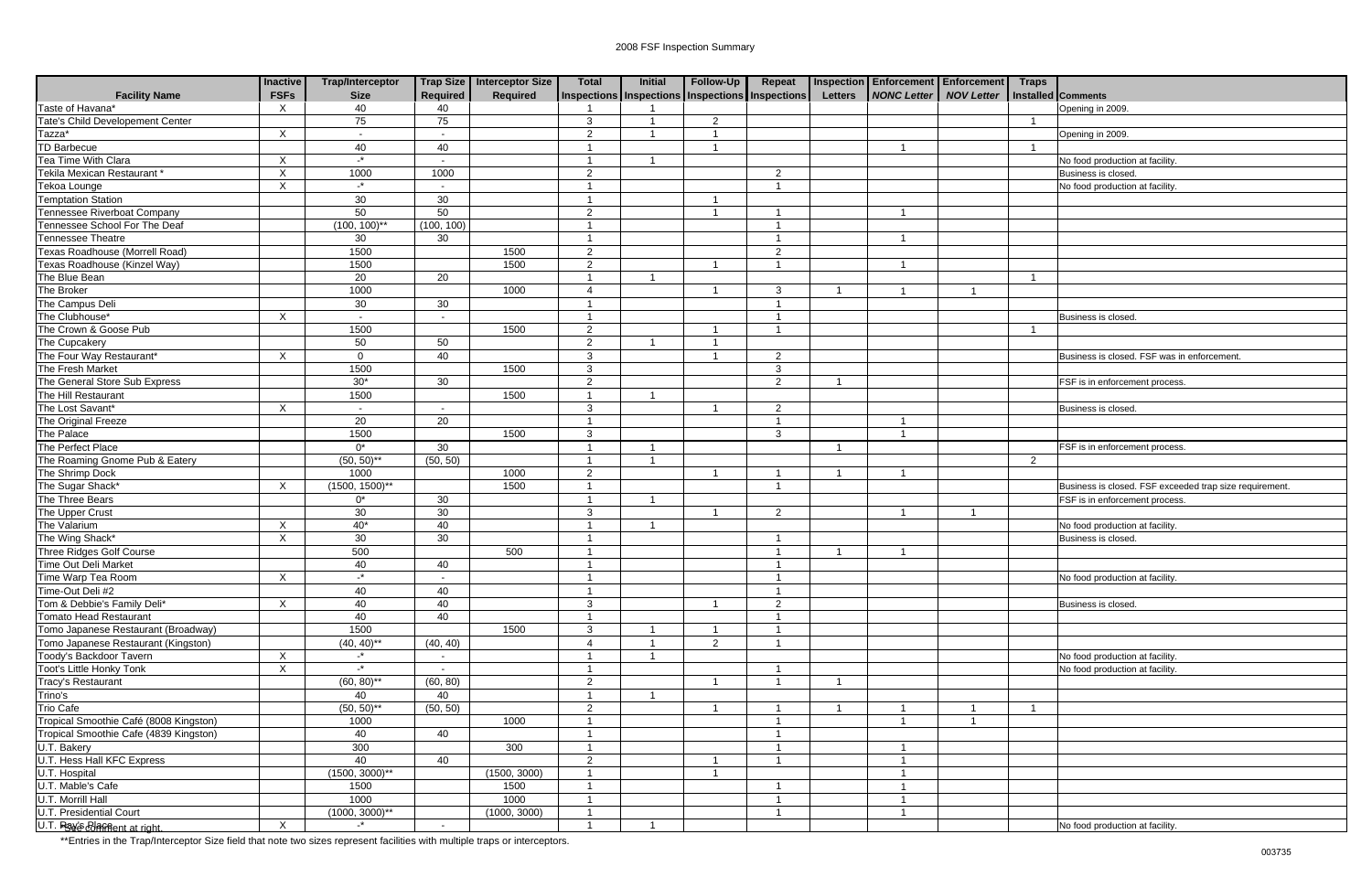|                                        | <b>Inactive</b> | <b>Trap/Interceptor</b> |                 | Trap Size   Interceptor Size | <b>Total</b>   | Initial                                         | Follow-Up | Repeat                   |                |                        | Inspection Enforcement Enforcement Traps |                |                                              |
|----------------------------------------|-----------------|-------------------------|-----------------|------------------------------|----------------|-------------------------------------------------|-----------|--------------------------|----------------|------------------------|------------------------------------------|----------------|----------------------------------------------|
| <b>Facility Name</b>                   | <b>FSFs</b>     | <b>Size</b>             | <b>Required</b> | Required                     |                | Inspections Inspections Inspections Inspections |           |                          | <b>Letters</b> | NONC Letter NOV Letter |                                          |                | Installed Comments                           |
| U.T. Strong Hall                       |                 | $(1000, 3000)^{**}$     |                 | (1000, 3000)                 |                |                                                 |           |                          |                |                        |                                          |                |                                              |
| <b>U.T. Student University Center</b>  |                 | 6000*                   |                 | 4000                         |                |                                                 |           |                          |                |                        |                                          |                | FSF exceeded grease trap sizing requirement. |
| U.T. Thompson Boling Arena             |                 | $150*$                  |                 | 2000                         | 2              |                                                 |           | -1                       |                |                        |                                          |                | FSF is in enforcement process.               |
| U.T. Varsity Inn                       |                 | 1000                    |                 | 1000                         |                |                                                 |           | -1                       |                |                        |                                          |                |                                              |
| U.T. Welcome Center                    | X               | 1500*                   |                 | 1500                         | $\overline{2}$ |                                                 |           | 2                        |                |                        |                                          |                | No food production at facility               |
| <b>Union Jacks</b>                     | $\sf X$         | $\mathbf{r}$            | $\sim$          |                              | - 1            |                                                 |           | -1                       |                |                        |                                          |                | No food production at facility               |
| Urban Bar & Corner Cafe                |                 | 60                      | 60              |                              | - 1            |                                                 |           | $\overline{1}$           |                |                        |                                          | $\overline{1}$ |                                              |
| Vic & Bill's Deli (Broadway)           |                 | 40                      | 40              |                              | 3              |                                                 |           | $\mathbf{3}$             |                |                        |                                          |                |                                              |
| Vic & Bill's Deli (White)*             | X               | 40                      | 40              |                              |                |                                                 |           |                          |                |                        |                                          |                | <b>Business is closed</b>                    |
| <b>Victory View Childcare</b>          |                 | $0^*$                   | 30              |                              |                |                                                 |           |                          |                |                        |                                          |                | FSF is in enforcement process.               |
| <b>Village Bakery</b>                  |                 | 40                      | 40              |                              |                |                                                 |           |                          |                |                        |                                          | - 1            |                                              |
| Vine Middle Magnet                     |                 | 1000                    |                 | 1000                         | $\overline{2}$ |                                                 |           | $\overline{2}$           |                |                        |                                          |                |                                              |
| Vol Market #3                          |                 | 100                     |                 | 100                          | $\overline{2}$ |                                                 |           | $\overline{2}$           |                |                        |                                          |                |                                              |
| Volunteer Ministries*                  | X               | 1500                    |                 | 1500                         |                |                                                 |           |                          |                |                        |                                          |                | Opening in 2009.                             |
| Waffle House (Papermill)               |                 | 2000                    |                 | 2000                         | 2              |                                                 |           | 2                        |                |                        |                                          |                |                                              |
| Waffle House (Asheville)               |                 | 1000                    |                 | 1000                         | 2              |                                                 |           | $\overline{1}$           |                |                        |                                          |                |                                              |
| Waffle House (Strawberry Plains)       |                 | 1000                    |                 | 1000                         |                |                                                 |           | -1                       |                |                        |                                          |                |                                              |
| Waffle House (Cedar)                   |                 | 1000                    |                 | 1000                         |                |                                                 |           | -1                       |                |                        |                                          |                |                                              |
| <b>Wallace Memorial Baptist Church</b> |                 | $(150, 150)^{*}$        | (150, 150)      |                              |                |                                                 |           |                          |                |                        |                                          |                |                                              |
| Wal-Mart (Walbrook)                    |                 | 1500                    |                 | 1500                         | - 1            |                                                 |           | $\overline{\mathbf{1}}$  |                |                        |                                          |                |                                              |
| Wal-Mart (Kinzel)                      |                 | 2000                    |                 | 2000                         |                |                                                 |           | $\overline{\mathbf{1}}$  |                |                        |                                          |                |                                              |
| Walter P. Market & Deli                |                 | 20                      | 20              |                              | 2              |                                                 |           | $\overline{2}$           |                |                        |                                          |                |                                              |
| Wasabi Japanese Steak House            |                 | 1500                    |                 | 1500                         |                |                                                 |           |                          |                |                        |                                          |                |                                              |
| Washington Pike Methodist Church       |                 | 500                     |                 | 500                          |                |                                                 |           |                          |                |                        |                                          | - 1            |                                              |
| Weigels (Washington)                   |                 | 1000                    |                 | 1000                         |                |                                                 |           |                          |                |                        |                                          |                |                                              |
| Weigels (Pleasant Ridge)               |                 | 40                      | 40              |                              | $\overline{2}$ |                                                 |           |                          |                |                        |                                          |                |                                              |
| Weigles (Middlebrook)                  |                 | 30                      | 30              |                              | 2              |                                                 |           | -1                       |                |                        |                                          |                |                                              |
| Wendy's (Broadway)                     |                 | 1000                    |                 | 1000                         | - 1            |                                                 |           | $\overline{\mathbf{1}}$  |                |                        |                                          |                |                                              |
| Wendy's (Cumberland)                   |                 | 1000                    |                 | 1000                         | 2              |                                                 |           | - 1                      |                |                        |                                          |                |                                              |
| Wendy's (Strawberry Plains)            |                 | 1000                    |                 | 1000                         |                |                                                 |           |                          |                |                        |                                          |                |                                              |
| Wendy's (Kingston)                     |                 | 1000                    |                 | 1000                         | 2              |                                                 |           |                          |                |                        |                                          |                |                                              |
| Wendy's (Western)                      |                 | 1000                    |                 | 1000                         |                |                                                 |           |                          |                |                        |                                          |                |                                              |
| Wendy's (Asheville)                    |                 | 1000                    |                 | 10000                        |                |                                                 |           | - 1                      |                |                        |                                          |                |                                              |
| Wendy's (Knoxville Center)             |                 | 1000                    |                 | 1000                         | $\overline{2}$ |                                                 |           | $\overline{2}$           |                |                        |                                          |                |                                              |
| Wendy's (Chapman)                      |                 | 1500                    |                 | 1500                         | $\overline{2}$ |                                                 |           |                          |                |                        |                                          |                |                                              |
| West End Church Of Christ              | X               | 60*                     | 60              |                              | - 1            |                                                 |           | $\overline{\phantom{a}}$ |                |                        |                                          |                | No food production at facility.              |
| West Haven Elementary                  |                 | $0^*$                   |                 | 1500                         | $\overline{1}$ |                                                 |           | $\overline{1}$           |                |                        |                                          |                | FSF is in enforcement process.               |
| West Haven Restaurant                  |                 | 1000                    |                 | 1000                         |                |                                                 |           |                          |                |                        |                                          |                |                                              |
| West High School                       |                 | 3000*                   |                 | 2000                         |                |                                                 |           |                          |                |                        |                                          |                | FSF exceeded grease trap size requirement.   |
| West Hills Baptist Church              | X               | $50^*$                  | 50              |                              |                |                                                 |           |                          |                |                        |                                          |                | No food production at facility.              |
| <b>West Hills Elementary</b>           |                 | 1000                    |                 | 1000                         |                |                                                 |           | -1                       |                |                        |                                          |                |                                              |
| West Lonsdale Baptist Church           | X               | 1000*                   |                 | 1000                         |                |                                                 |           | -1                       |                |                        |                                          |                | No food production at facility.              |
| West Town Mall                         |                 | 1000                    |                 | 1000                         | $\overline{2}$ |                                                 |           | $\overline{2}$           |                |                        |                                          |                |                                              |
| West View Elementary                   |                 | 1000                    |                 | 1000                         |                |                                                 |           | $\overline{1}$           |                |                        |                                          |                |                                              |
| Westbrook Senior Center *              | X               | $\sim$                  |                 |                              | - 1            |                                                 |           | $\overline{1}$           |                |                        |                                          |                | Business is closed.                          |
| Western Plaza Bowling *                | $\mathsf{X}$    | $\sim$                  | $\sim$          |                              |                |                                                 |           | $\overline{1}$           |                |                        |                                          |                | Business is closed.                          |
| <b>Westside Learning Center</b>        | X               | $-$ *                   | $\sim$          |                              |                |                                                 |           |                          |                |                        |                                          |                | No food production at facility.              |
| Westside YMCA                          | X               | $\mathbb{L}^*$          | $\sim$          |                              |                |                                                 |           |                          |                |                        |                                          |                | No food production at facility.              |
| <b>Westview Center</b>                 | X               | $\mathbf{r}$            | $\sim$          |                              |                |                                                 |           | $\overline{1}$           |                |                        |                                          |                | No food production at facility.              |
| Whittle Springs Golf Club Snack Bar    |                 | $\overline{20}$         | 20              |                              |                |                                                 |           | -1                       |                |                        |                                          |                |                                              |
| Whittle Springs Middle School          |                 | $0^*$                   |                 | 1500                         |                |                                                 |           |                          |                |                        |                                          |                | FSF is in enforcement process.               |
| Williams Place                         |                 | 30                      | 30              |                              | $\overline{2}$ |                                                 |           | $\overline{2}$           |                |                        |                                          |                |                                              |
| Wing Zone                              |                 | 1500                    |                 | 1500                         | 3              |                                                 |           | $\overline{2}$           |                |                        |                                          |                |                                              |
| Wishbones (Kingston Pk)                |                 | 1000                    |                 | 1000                         |                |                                                 |           | $\overline{1}$           |                |                        |                                          |                |                                              |
| Wishbones (Magnolia)                   |                 | 1000                    |                 | 1000                         |                |                                                 |           | $\overline{1}$           |                |                        |                                          |                |                                              |
| Wishboure Chintent divisiont.          |                 | 1000                    |                 | 1000                         |                |                                                 |           | -1                       |                |                        |                                          |                |                                              |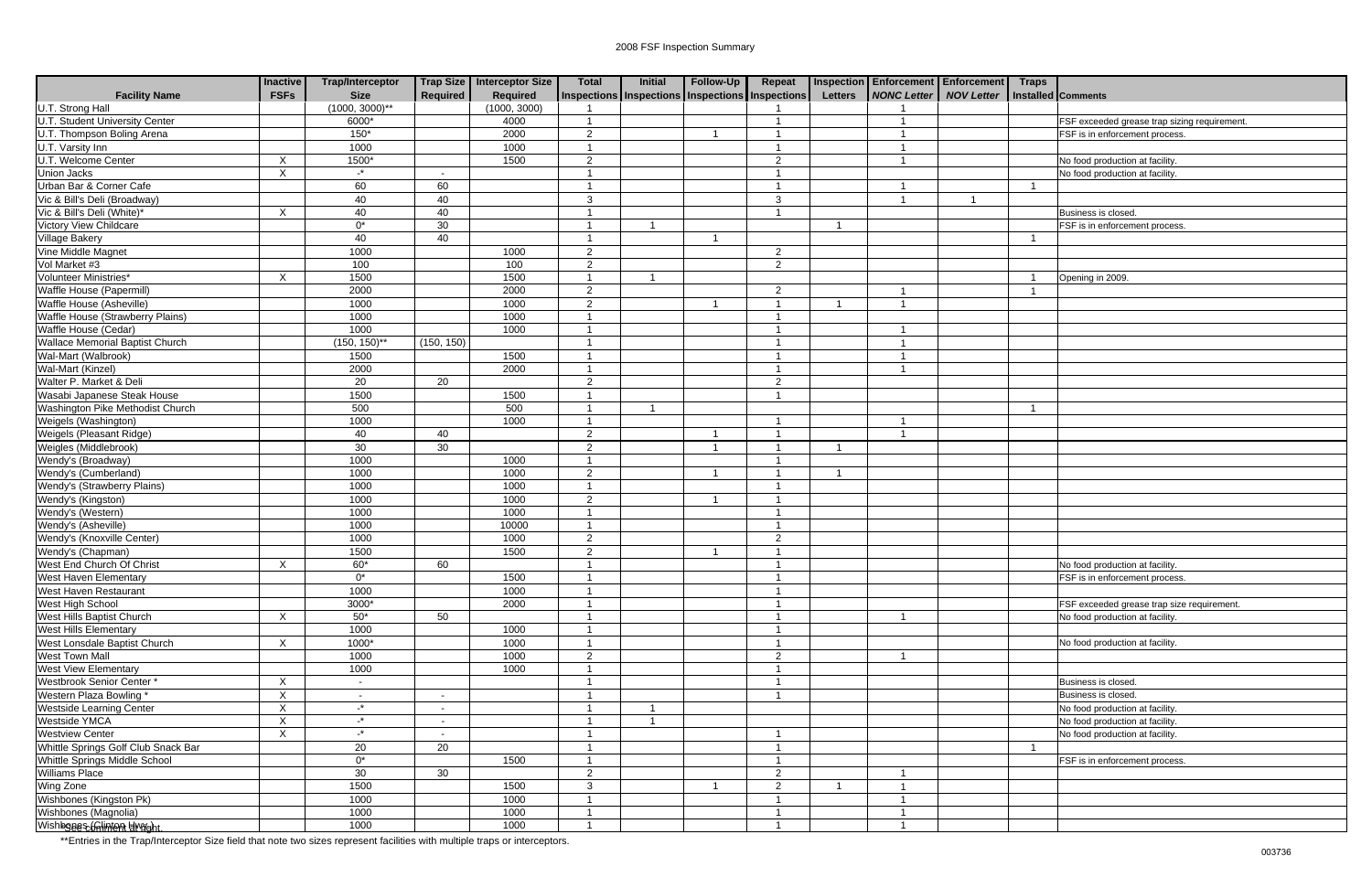|                                       | <b>Inactive</b> | <b>Trap/Interceptor</b>    |                 | Trap Size Interceptor Size | <b>Total</b>                                    | <b>Initial</b> | Follow-Up | Repeat        |     | Inspection Enforcement Enforcement Traps                |    |       |                                            |
|---------------------------------------|-----------------|----------------------------|-----------------|----------------------------|-------------------------------------------------|----------------|-----------|---------------|-----|---------------------------------------------------------|----|-------|--------------------------------------------|
| <b>Facility Name</b>                  | <b>FSFs</b>     | <b>Size</b>                | <b>Required</b> | Required                   | Inspections Inspections Inspections Inspections |                |           |               |     | Letters   NONC Letter   NOV Letter   Installed Comments |    |       |                                            |
| Wok Hay (Kingston Pk)                 |                 | 2000                       |                 | 2000                       |                                                 |                |           |               |     |                                                         |    |       |                                            |
| Wok Hay (Merchants Road)              |                 | $*(1500, 1500, 1500)^{**}$ |                 | 2000                       | $\sim$                                          |                |           |               |     |                                                         |    |       | FSF exceeded grease trap size requirement. |
| Wok-N-Roll                            |                 | 1000                       |                 | 1000                       |                                                 |                |           |               |     |                                                         |    |       |                                            |
| Wong's Palace                         |                 | 1000                       |                 | 1000                       |                                                 |                |           | ົ             |     |                                                         |    |       |                                            |
| Woodland Mart and Deli                |                 | 40                         | 40              |                            |                                                 |                |           |               |     |                                                         |    |       |                                            |
| <b>Woodland Pizza</b>                 |                 | 40                         | 40              |                            |                                                 |                |           |               |     |                                                         |    |       |                                            |
| World Grotto Cafe                     |                 | 40                         | 40              |                            |                                                 |                |           |               |     |                                                         |    |       |                                            |
| Wright's Cafeteria                    |                 | $(40, 40)$ **              | (40, 40)        |                            |                                                 |                |           |               |     |                                                         |    |       |                                            |
| Yesterday's Cafe (closed)             |                 | 50                         | 50              |                            |                                                 |                |           |               |     |                                                         |    |       |                                            |
| Yoma Tora                             |                 | 30                         | 30              |                            |                                                 |                |           |               |     |                                                         |    |       |                                            |
| Young Chef Academy                    |                 | ∩*                         | 40              |                            | ົ                                               |                |           |               |     |                                                         |    |       | FSF is in enforcement process.             |
| Young Star                            |                 | 30                         | 30              |                            |                                                 |                |           |               |     |                                                         |    |       |                                            |
| <b>YWCA</b> (Phyllis Wheatley Center) |                 | 40                         | 40              |                            |                                                 |                |           |               |     |                                                         |    |       |                                            |
| Zaxby's Restaurant                    |                 | 1500                       |                 | 1500                       |                                                 |                |           | $\mathcal{P}$ |     |                                                         |    |       |                                            |
| <b>Totals</b>                         |                 |                            |                 |                            | 1681                                            | 158            | 419       | 1104          | 138 | 400                                                     | 93 | 97    |                                            |
|                                       |                 |                            |                 |                            | <b>Total</b>                                    | <b>Initial</b> | Follow-Up | Repeat        |     | Inspection Enforcement Enforcement                      |    | Traps |                                            |
|                                       |                 |                            |                 |                            | Inspections Inspections Inspections Inspections |                |           |               |     | Letters   NONC Letter   NOV Letter   Installed          |    |       |                                            |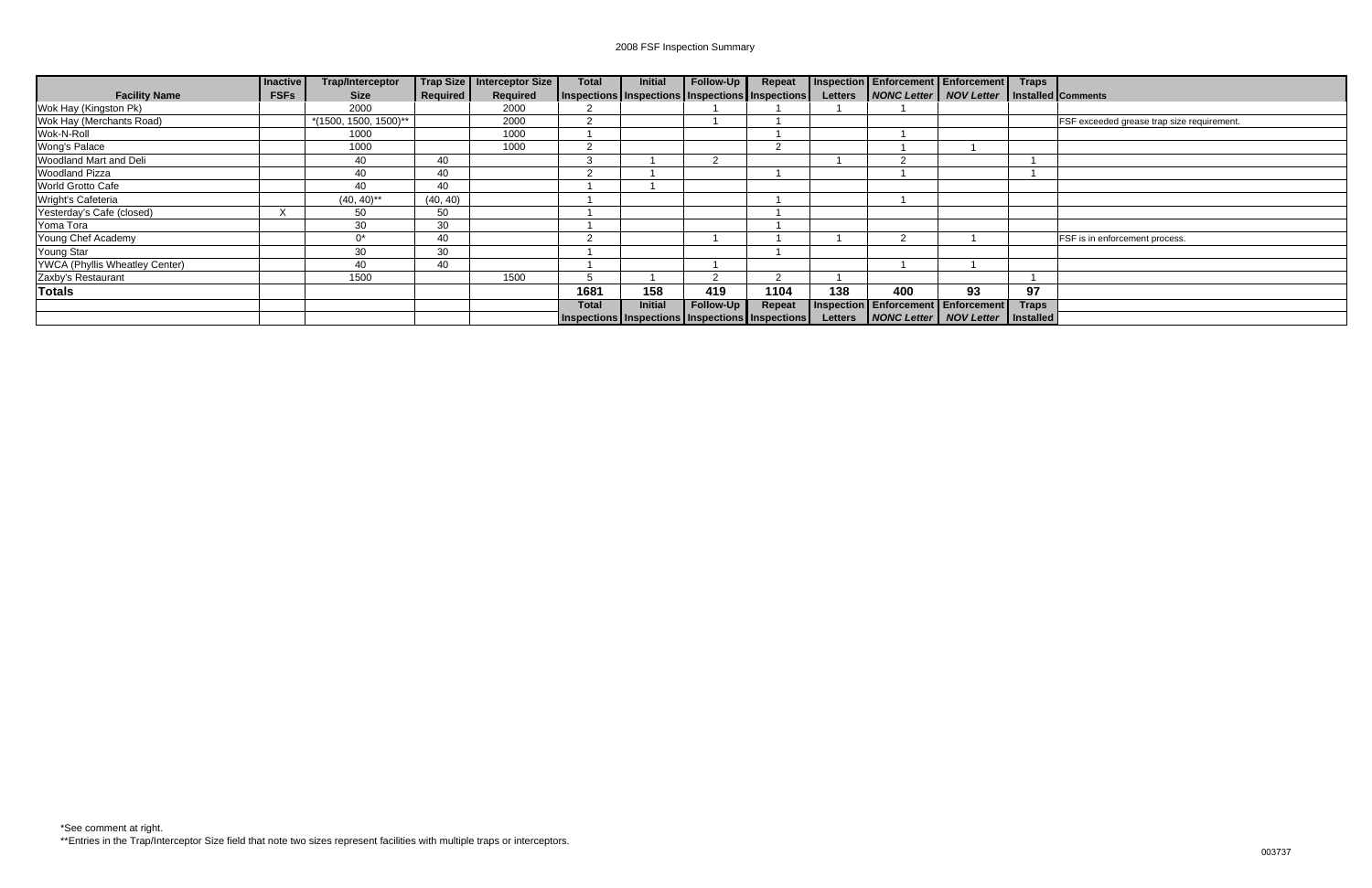#### 2008 Grease-related SSOs in Residential Areas

|            |                                        |      | <b>Building</b>                |     | <b>Grease</b> |     |         |     |               |       | Grease Customers Letters * Cans Residential Residential # of Feet |      | <b>BA</b> |                                                   |
|------------|----------------------------------------|------|--------------------------------|-----|---------------|-----|---------|-----|---------------|-------|-------------------------------------------------------------------|------|-----------|---------------------------------------------------|
| Date       | <b>Address</b>                         | ssol | Backup Grease & Roots & Debris |     |               |     | in Area |     | Mailed Mailed | Only  | Commerial Cleaned Frequency                                       |      |           | / Comments                                        |
| 1/28/2008  | 501 Noelton Drive (MH 50-7) SSO        | Yes  |                                | Yes |               |     | 38      | 37  | 37            |       | Yes                                                               | 120  |           | Line was replaced in 2008, old line taken off BA. |
| 1/29/2008  | 509 Trehaven Drive (MH 24-48) SSO      | Yes  |                                |     | Yes           |     | 33      | 33  | 33            | Yes   |                                                                   | 428  | 'n        |                                                   |
| 2/6/2008   | 200 Avenue C (MH 40-27) SSO & BBU      | Yes  | ***Yes                         | Yes |               |     | 39      | 37  | 37            |       | Yes                                                               | 173  | <b>D</b>  |                                                   |
| 2/19/2008  | 5346 N. Broadway Avenue (MH 10-4) SSO  | Yes  |                                |     |               | Yes | 26      | 24  | 24            |       | Yes                                                               | 275  |           |                                                   |
| 2/21/2008  | 1105 Park Hill Circle (MH 49-87) SSO   | Yes  |                                | Yes |               |     | 23      | 23  | 23            | Yes   |                                                                   | 109  |           |                                                   |
| 4/8/2008   | 2201 Lake Avenue (MH 27-14) SSO        | Yes  |                                | Yes |               |     |         |     |               |       | Yes                                                               | 180  | 12        |                                                   |
| 7/10/2008  | 2904 Mount Pleasant Road (MH 12-7) SSO | Yes  |                                |     |               | Yes | 90      |     | 90            | Yes   |                                                                   | 250  | 12        |                                                   |
| 9/30/2008  | 5915 Casey Drive (MH 22-8) SSO         | Yes  |                                |     | Yes           |     | 39      | 39  | 39            | Yes   |                                                                   | 456  | b         |                                                   |
| 10/6/2008  | 1211 Rocky Hill Road (MH 55) SSO       | Yes  |                                |     | Yes           |     | 285     | 280 | 280           |       | Yes                                                               | 108  | 'n.       |                                                   |
| 10/8/2008  | 2800 Fairview Street BBU               |      | **Yes                          |     | **Yes         |     | 79      | 78  | 78            |       | **Yes                                                             | 351  |           |                                                   |
| 10/24/2008 | 405 Merchant Drive SSO                 | Yes  |                                | Yes |               |     | 199     | 197 | 197           |       | <b>Yes</b>                                                        | 510  |           |                                                   |
| 11/1/2008  | 4707 Seminole Road BBU                 |      | **Yes                          |     | **Yes         |     | 23      | 23  | 23            | **Yes |                                                                   | 283  |           |                                                   |
| 11/4/2008  | 3413 Pilkay Road (MH 8-1) SSO          | Yes  |                                |     |               | Yes | 192     | 192 | 192           | Yes   |                                                                   | 110  |           |                                                   |
| 11/9/2008  | 120 Morrell Road SSO                   | Yes  |                                | Yes |               |     |         |     |               |       | Yes                                                               | 131  | 6         |                                                   |
|            | <b>Totals</b>                          |      |                                |     |               |     | 1040    | 938 | 1016          |       |                                                                   | 3484 |           |                                                   |

*\* Cans are mailed only to residential home owners.*

*\*\* BBUs are not counted toward SSO annual totals.* 

 **\*\*\* This address had a BBU and SSO on the same day**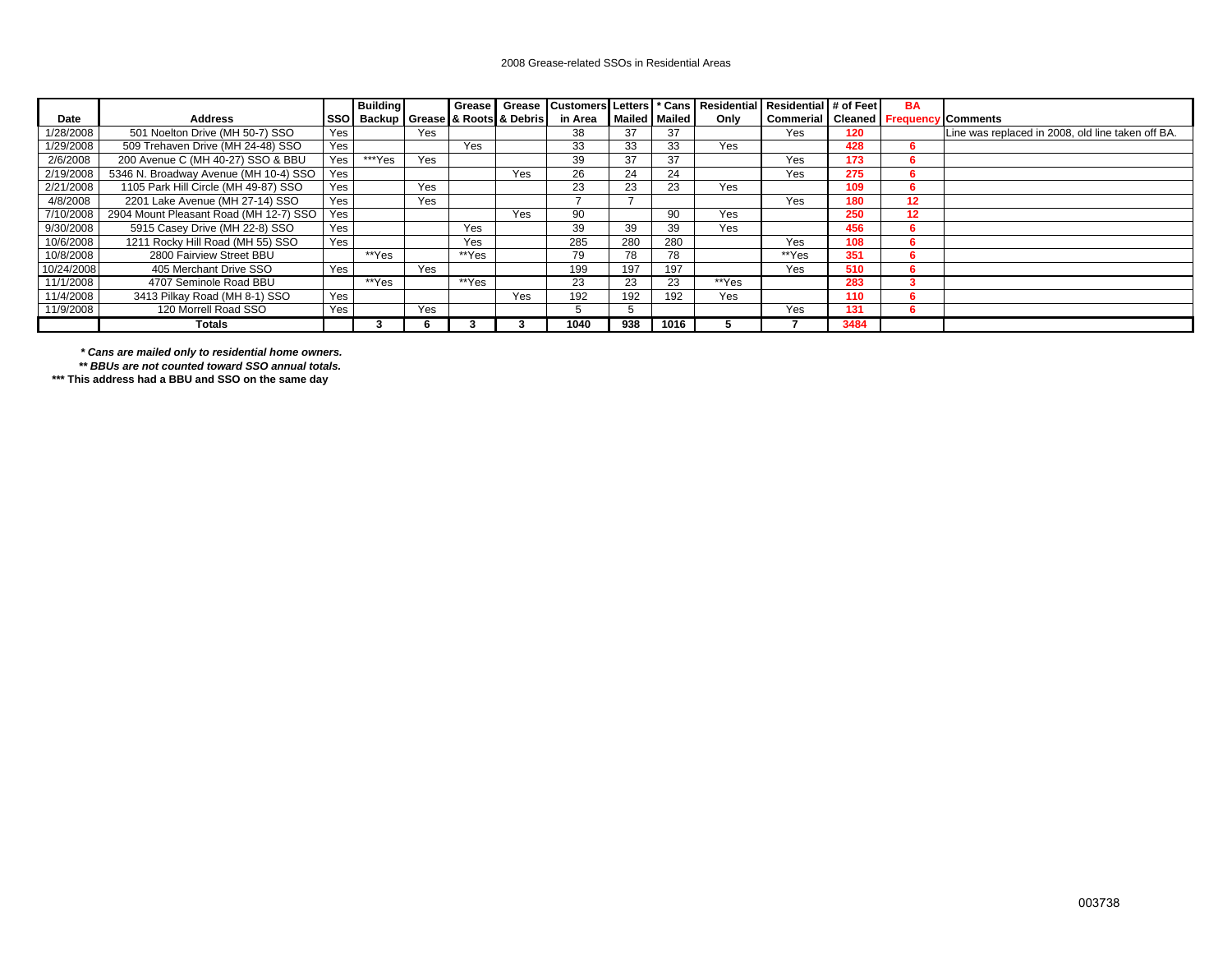## **Appendix B**

**Pump Station Maintenance Activities and Schedule**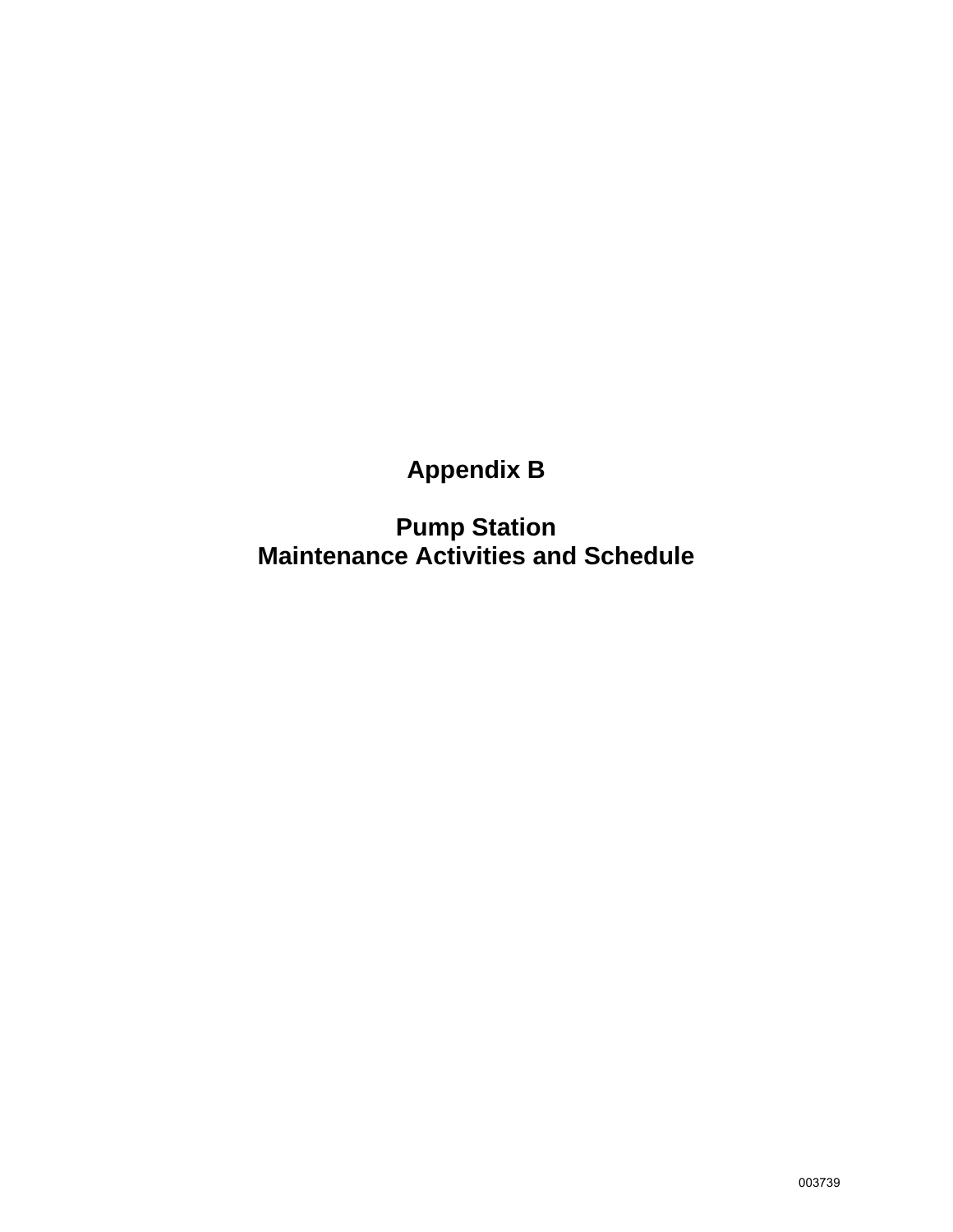## **SMSP 2008**

#### **FACILTIY & EQUIPMENT UPGRADES**

- 1. Brookvale Lift Station removal Complete
- 2. Bud Hawkins Lift Station removal To be complete March 2009
- 3. Ginnbrooke Lift Station upgrades Complete
- 4. Holston Hills Lift Station upgrades Complete
- 5. SCADA upgrades and improvements at various facilities Ongoing
- 6. Shipetown Lift Station upgrades Complete
- 7. Scottish Pike Lift Station upgrades To be complete June 2009
- 8. Walker Springs Lift Station upgrades To be complete June 2009
- 9. Power Park Lift Station upgrades Complete
- 10. Crestwood Lift Station upgrades To be complete 2009
- 11. Ellis Road Lift Station upgrades To be complete June 2009
- 12. Sea Ray Lift Station upgrades To be complete 2010
- 13. Hanover Lift Station upgrades To be complete 2010

#### **NEW FACILITY INSTALLATIONS**

- 1. Ellistown Lift Station Complete
- 2. Governor's Landing Complete
- 3. Ridge @ Westmoreland Lift Station Cancelled
- 4. Roberts Road Lift Station Complete
- 5. Forks SuperOx Station (odor control) Completed 2007

#### **SYSTEM STUDIES**

1. SCADA System and Communication protocol study – To be complete June 2010

#### **FACILITY INSPECTIONS**

- 1. 51 Routine facility inspections performed in 2008
- 2. 2526 Preventive Maintenance scheduled facility inspections performed in 2008

#### **OUTSIDE SUPPORT**

- 1. SMSP has performed 35 pump efficiency tests at various facilities for capacity assurance and flow monitoring purposes. SMSP has provided CDM with efficiency test data from various facilities for modeling purposes.
- 2. SMSP maintains 16 flow meters and uses these meter for various purposes. SMSP has provided CDM with flow meter data from various facilities for modeling purposes.
- 3. Plant and Operations SCADA maintain a run-time archive for Wastewater Lift Stations. This information is pulled from the SMSP maintained SCADA system as it pertains to lift stations. Various facility run-time data continues to be provided to CDM for modeling purposes.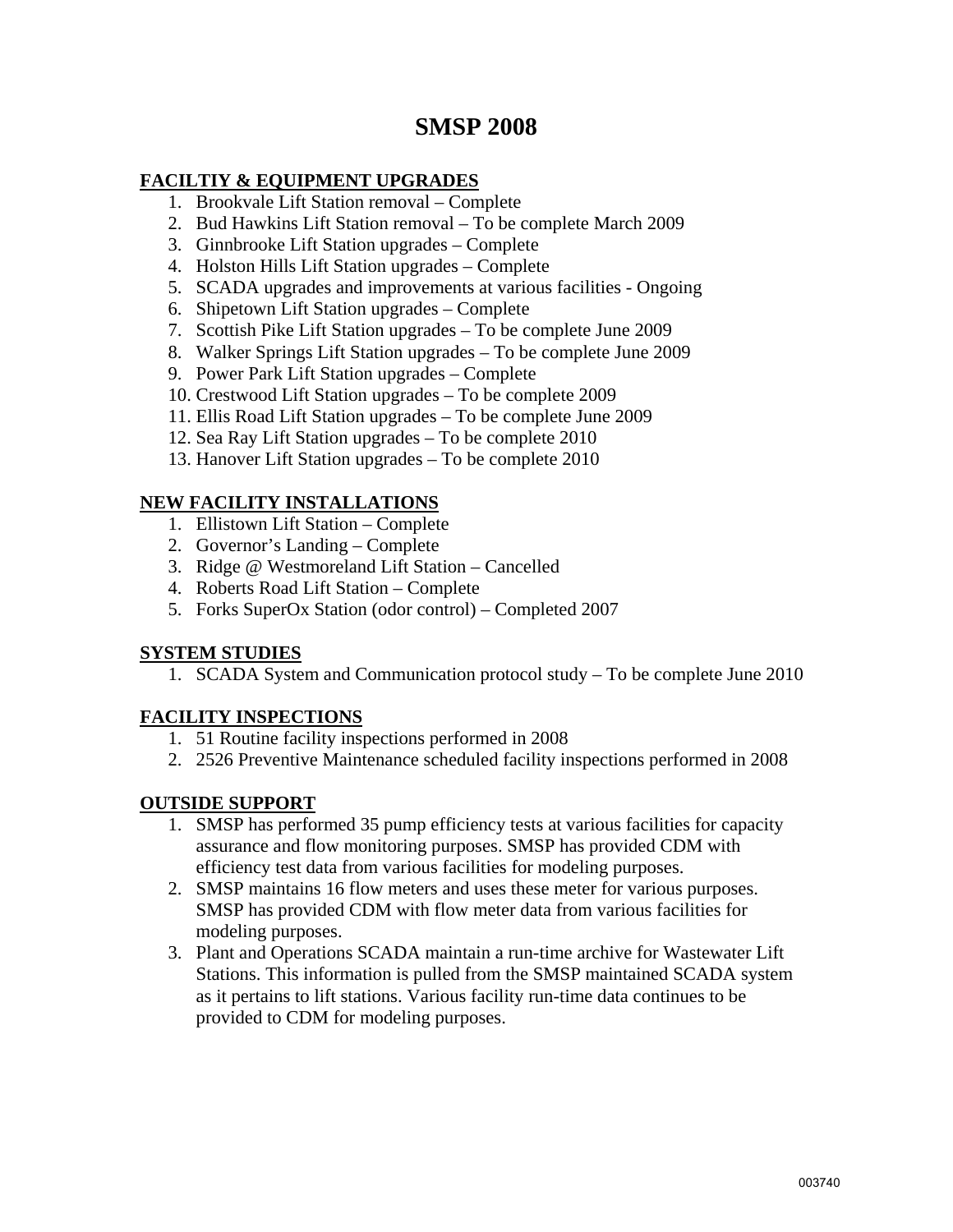## **SMSP Preventive/Predictive Maintenance Activities and Frequencies**

| <b>Standard</b> |                                           | <b>Frequency</b> |
|-----------------|-------------------------------------------|------------------|
| Job             | <b>Standard Job Description</b>           | (In days)        |
| <b>RSGN</b>     | General Inspection                        | varies           |
| <b>RSFAC</b>    | Facility Inspection - Wastewater          | $3.5 - 7$        |
| <b>RSCRA</b>    | Crane Inspection - annual                 | 365              |
| <b>RSMM</b>     | Milltronics Inspection                    | 180              |
| <b>RSMMC</b>    | Motor control/electrical inspection       | 365              |
| <b>RSLASI</b>   | Alarm status (SCADA) inspection           | 180              |
| <b>RSFM</b>     | Flowmeter inspection                      | 180              |
| <b>RSBSI</b>    | Facility Inspection - Water               | $3.5 - 7$        |
| <b>RSBPV</b>    | Back flow preventer inspection            | 365              |
| <b>RSCRH</b>    | Crane inspection - routine                | 90               |
| <b>RSEP</b>     | Electric panel inspection                 | 365              |
| <b>RSSS</b>     | Soft starter inspection                   | 365              |
| <b>RSACMP</b>   | Air compressor inspection                 | 180              |
| <b>RSVFD</b>    | <b>VFD Inspection</b>                     | 365              |
| <b>RSMME</b>    | Muffin monster inspection                 | 365              |
| <b>RSODOR</b>   | Mercaptan injector inspection             | 30               |
| RSPM1           | Pump inspection - Wastewater              | 180              |
| RSPM2           | Sump pump inspection                      | 180              |
| <b>RSCC</b>     | Climate control inspection (Heaters/fans) | 180              |
| <b>RSML</b>     | Motorized louver inspection               | 365              |
| <b>RSDHM</b>    | Dehumidifier inspection                   | 365              |
| <b>RSLER</b>    | Emergency lights inspection - monthly     | 30               |
| <b>RSELA</b>    | Emergency lights inspection - annual      | 365              |
| RSPM3           | Belt drive pump inspection - 6 mos.       | 180              |
| <b>RSBDPA</b>   | Belt drive pump inspection - annual       | 365              |
| <b>RSGNPM</b>   | Generator inspection                      | 90               |
| <b>RSCFI</b>    | Chemical feed inspection                  | 30               |
| <b>RSLET</b>    | Pump efficiency testing - Wastewater      | 365              |
| RSPMP4          | Pump inspection - Water                   | 180              |
| <b>RSWDPC</b>   | DP Cell inspection                        | 180              |
| <b>RSWCPC</b>   | CL2 & PH Analyzer Calibration             | 180              |
| <b>RSGRIN</b>   | Annual inspection - Gas                   | 365              |
| <b>RSLS</b>     | Leak survey - Gas                         | 365              |
| <b>RSPTC</b>    | <b>Transducer calibration</b>             | 365              |
| <b>RSOS</b>     | Odorant sampling                          | 30               |
| <b>RSFMM</b>    | H2S / PH monitoring                       | 30               |
| RSLVA / RSBVA   | Vibration analysis                        | 90               |
| RSCTC / RSBTC   | Thermography check                        | 540 days         |
| <b>RSMRC</b>    | Master radio inspection                   | 365              |
| <b>RSMR</b>     | Meter Readings/charts                     | $3.5 - 7$        |
| <b>RSGAS</b>    | Alarm status (SCADA) inspection - Gas     | 365              |
| <b>RSGGV</b>    | Grease valves - Gas                       | 365              |
| <b>RSWAS</b>    | Alarm status (SCADA) inspection - Water   | 180              |
| <b>RSGFI</b>    | Site inspection - Gas                     | 90               |
| <b>RSGNA</b>    | Generator inspection - annual             | 365              |
| RSWWI/RSCWI     | Winterize station - Water / Wastewater    | 365              |
| <b>RSGWI</b>    | Winterize station - Gas                   | 365              |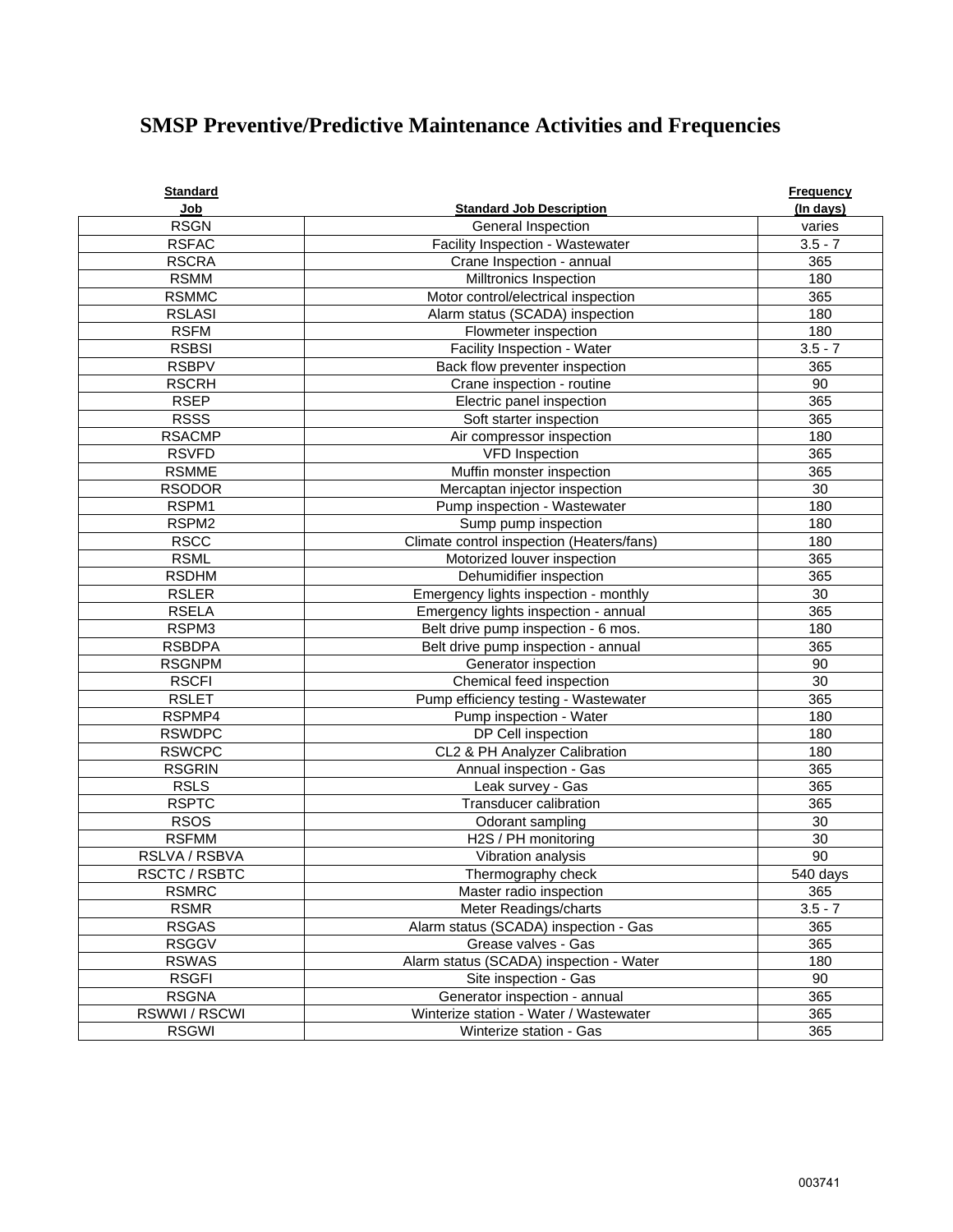## **Appendix C**

**Summary Table of Pumps Stations using Chemical Injection and Odor Control**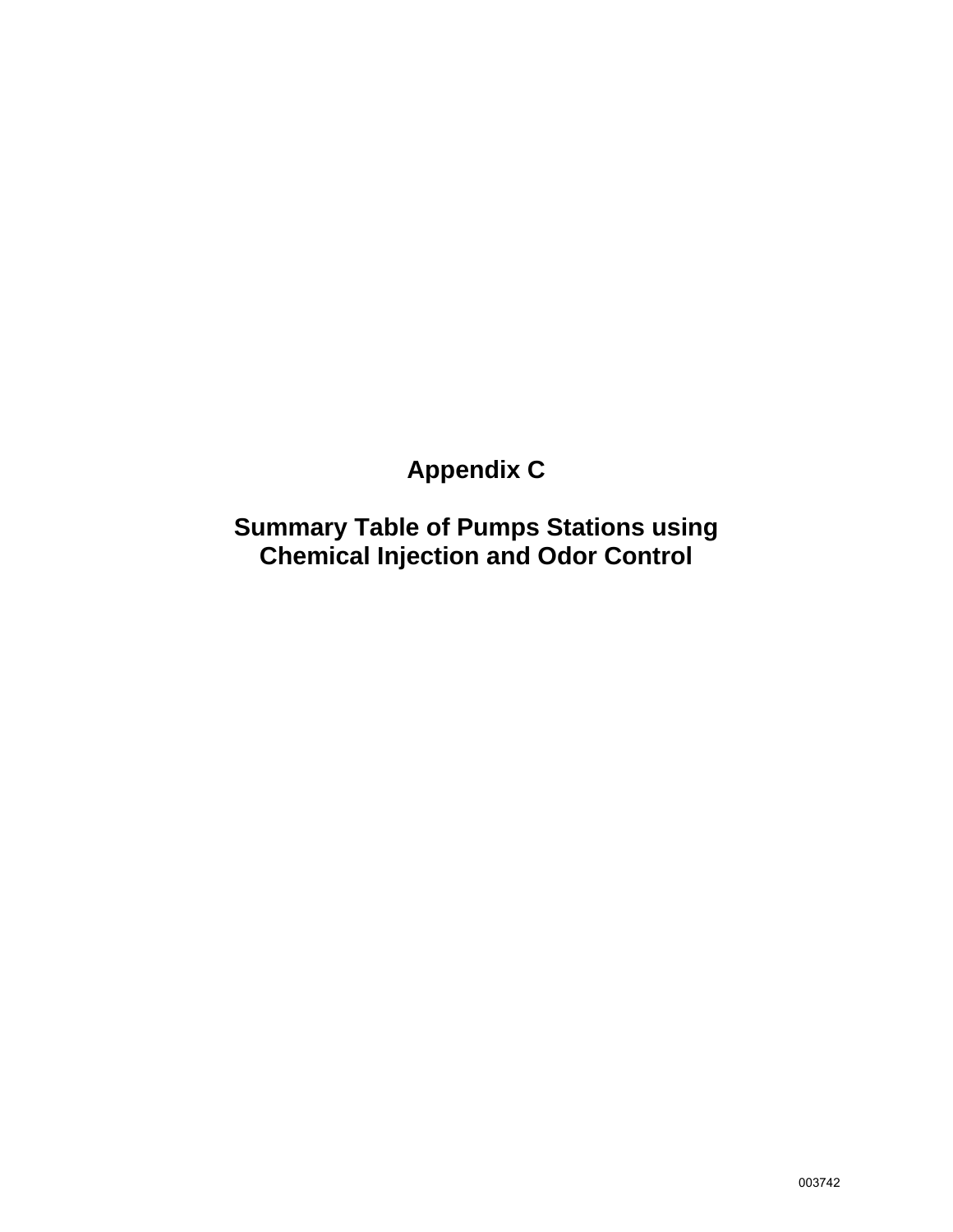**KUB Lift Station Chemical Feed System Information**

## **CHEMICAL INJECTION**

| <b>Facility</b>        | <b>Address</b>          | Odor control type  | <b>Chemical Name</b> | <b>Comments</b>           |
|------------------------|-------------------------|--------------------|----------------------|---------------------------|
| <b>Ball Road</b>       | 4923 Ball Road          | Chemical injection | Oxy-Six              |                           |
| Boyds Bridge SuperOx   | 3818 Boyds Bridge Pike  | Chemical injection | Oxygen               |                           |
| Eastwood               | 740 Bagwell Lane        | Chemical injection | Oxy-Six              |                           |
| Ellistown              | 1909 Ellistown Road     | Chemical injection | Oxy-Six              |                           |
| Forks of the River     | 5051 National Drive     | Chemical injection | Oxy-Six              |                           |
| Forks SuperOx          | 5051 National Drive     | Chemical injection | Oxygen               |                           |
| Gazebo                 | 3516 Ginn Drive         | Chemical injection | Oxy Six              |                           |
| Governors Landing      | 5400 Garden Crest Trail | Chemical injection | Oxy-Six              |                           |
| <b>Holston Hills</b>   | 4800 River Place Drive  | Chemical injection | Oxy Six              |                           |
| Kohls                  | 5312 Washington Pike    | Chemical injection | Hydrogen Peroxide    | <b>System Operational</b> |
| Maloneyville           | 4800 Maloneyville Road  | Chemical injection | Oxy-Six              |                           |
| <b>Neubert Springs</b> | 5941 Neubert Springs    | Chemical injection | Oxy-Six              |                           |
| <b>Power Park</b>      | 3180 Power Drive        | Chemical injection | Oxy-Six              |                           |
| <b>Roberts Road</b>    | 5300 Roberts Road       | Chemical injection | Hydrogen Peroxide    | System In Place           |
| Shipetown              | 2124 Shipetown Road     | Chemical injection | Oxy-Six              |                           |
| Ten Mile               | 757 Ebenizer Road       | Chemical injection | Oxy-Six              |                           |
| <b>Walker Springs</b>  | 310 Broome Road         | Chemical injection | Oxy-Six              |                           |
| <b>Washington Pike</b> | 8515 Washington Pike    | Chemical injection | Oxy-Six              |                           |
| <b>Wayland Road</b>    | 1900 Wayland Road       | Chemical injection | Oxy-Six              |                           |
| Woodlands              | 1045 Tree Top Way       | Chemical injection | Hydrogen Peroxide    | System In Place           |
| <b>Woodson Drive</b>   | 2416 Woodson Drive      | Chemical injection | Oxy-Six              |                           |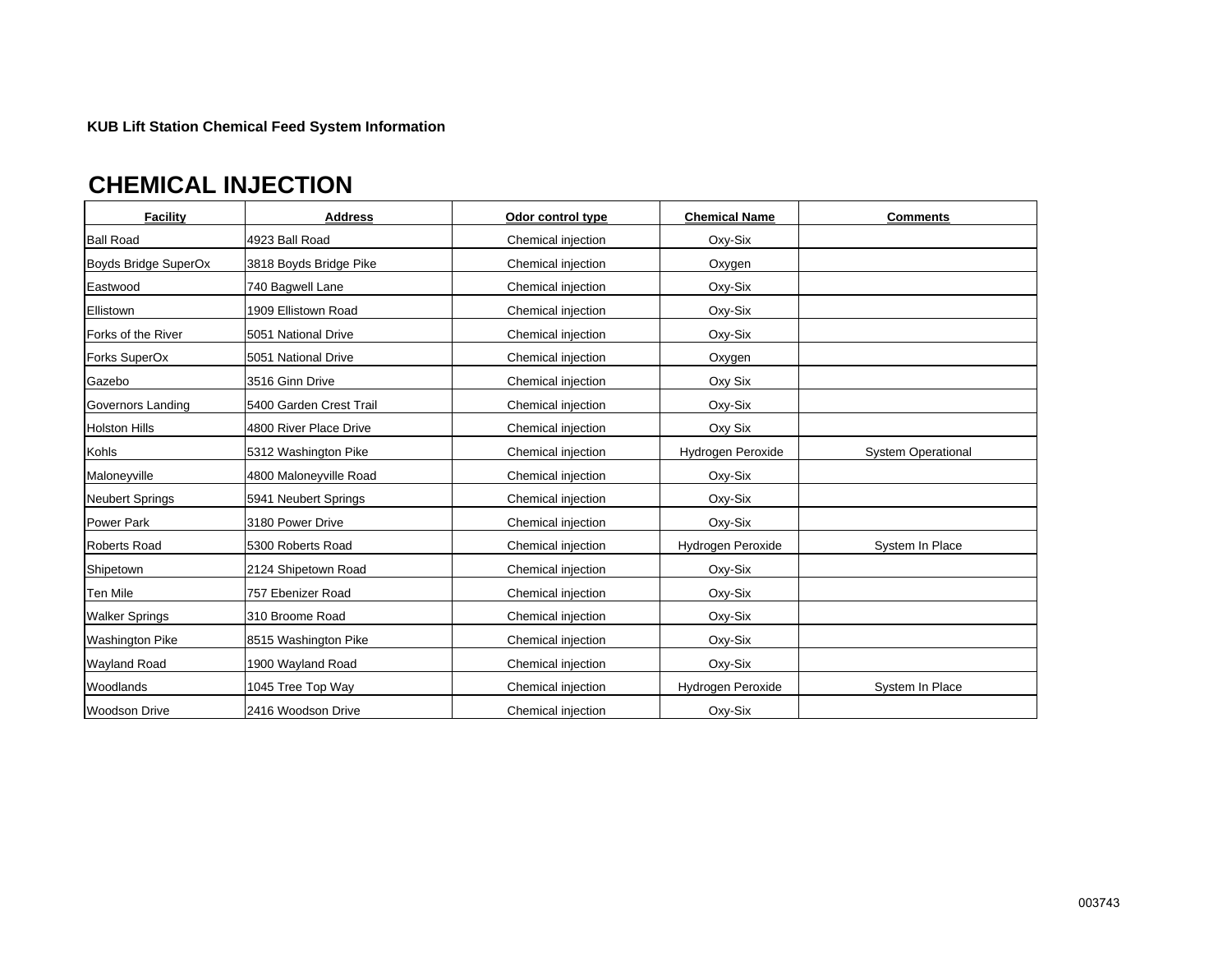## **ON-SITE ODOR CONTROL**

| <b>Ball Road</b>              | 4923 Ball Road          | Charcoal scrubber | <b>Purafill Media</b>     |  |
|-------------------------------|-------------------------|-------------------|---------------------------|--|
| <b>Chestnut Ridge</b>         | 8009 Chestnut Hill Lane | Charcoal scrubber | <b>Purafill Media</b>     |  |
| Clinton Highway               | 6564 Clinton Highway    | Charcoal scrubber | <b>Purafill Media</b>     |  |
| Duncan Glen                   | 6742 Duncan Road        | Charcoal scrubber | <b>Bay Products Media</b> |  |
| <b>Easton Meadows</b>         | 7224 Rising Road        | Charcoal scrubber | <b>Purafill Media</b>     |  |
| Ellistown                     | 1909 Ellistown Road     | Charcoal scrubber | <b>Bay Products Media</b> |  |
| Gazebo                        | 3516 Ginn Drive         | Charcoal scrubber | <b>Purafill Media</b>     |  |
| Ginnbrooke                    | 2907 Ginnbrooke Lane    | Charcoal scrubber | <b>Bay Products Media</b> |  |
| Governors Landing             | 5400 Garden Crest Trail | Charcoal scrubber |                           |  |
| <b>Harrison Keepe</b>         | 2122 Houser Road        | Charcoal scrubber | <b>Bay Products Media</b> |  |
| Lower First Storage           | 1502 N. Sixth Avenue    | Charcoal scrubber | <b>Bay Products Media</b> |  |
| <b>Roberts Road</b>           | 5300 Roberts Road       | Charcoal scrubber |                           |  |
| <b>Rolling Ridge</b>          | 6833 Barkwood Road      | Charcoal scrubber | <b>Purafill Media</b>     |  |
| <b>Third Creek Storage</b>    | 4505 Middlebrook Pike   | Charcoal scrubber | <b>Bay Products Media</b> |  |
| Three Points                  | 8530 Three Points Road  | Charcoal scrubber | <b>Purafill Media</b>     |  |
| <b>Upper First Storage</b>    | 4719 Old Broadway       | Charcoal scrubber | Bay Products Media        |  |
| <b>Walker Springs</b>         | 310 Broome Road         | Charcoal scrubber | <b>Bay Products Media</b> |  |
| <b>Walker Springs Storage</b> | 608 Walker Springs Road | Charcoal scrubber | <b>Bay Products Media</b> |  |
| <b>Washington Pike</b>        | 8515 Washington Pike    | Charcoal scrubber | <b>Bay Products Media</b> |  |
| Woodlands                     | 1045 Tree Top Way       | Charcoal scrubber |                           |  |
| <b>Woodson Drive</b>          | 2416 Woodson Drive      | Charcoal scrubber | <b>Purafill Media</b>     |  |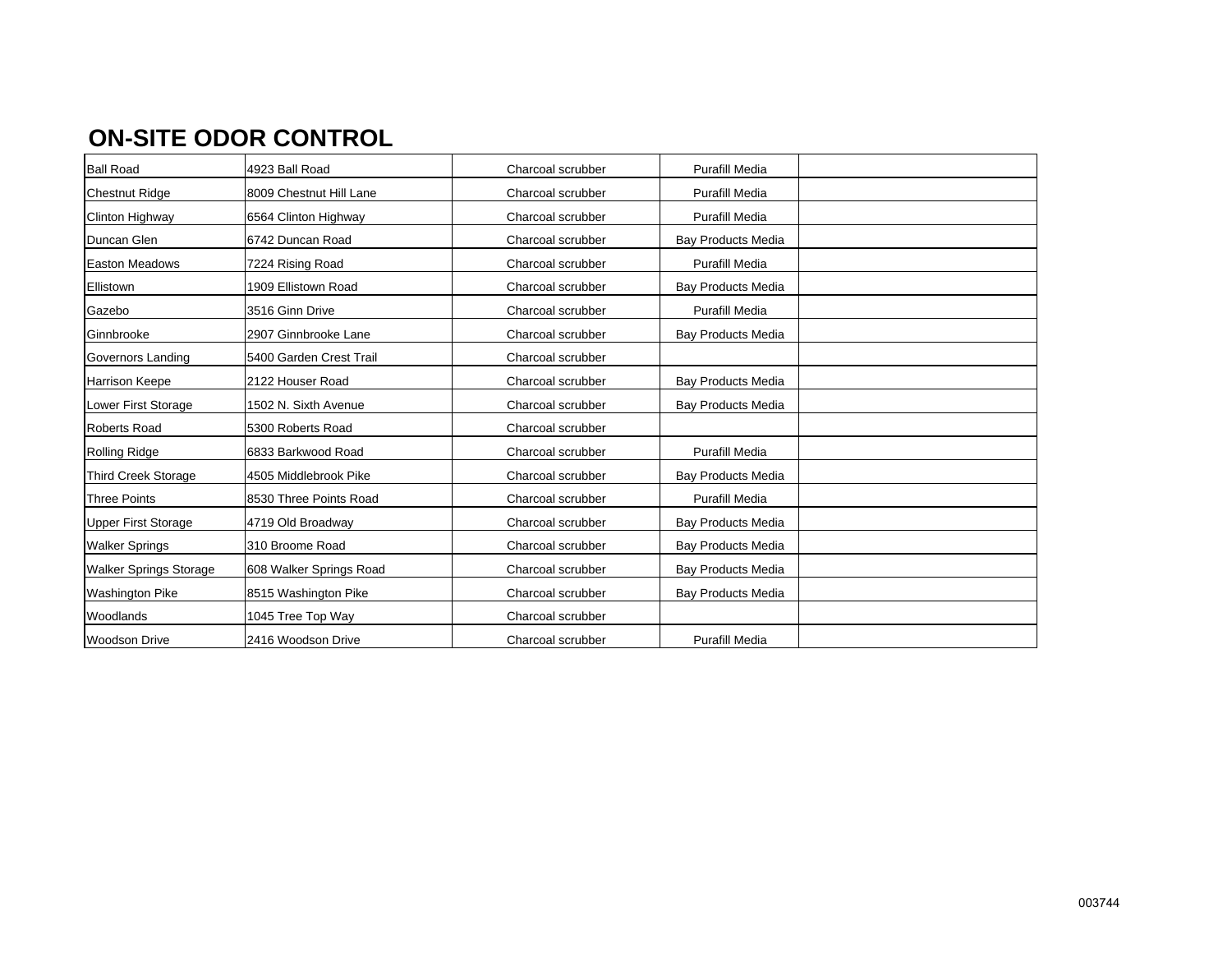## **Appendix D**

## **Waste Hauler Program Requirements**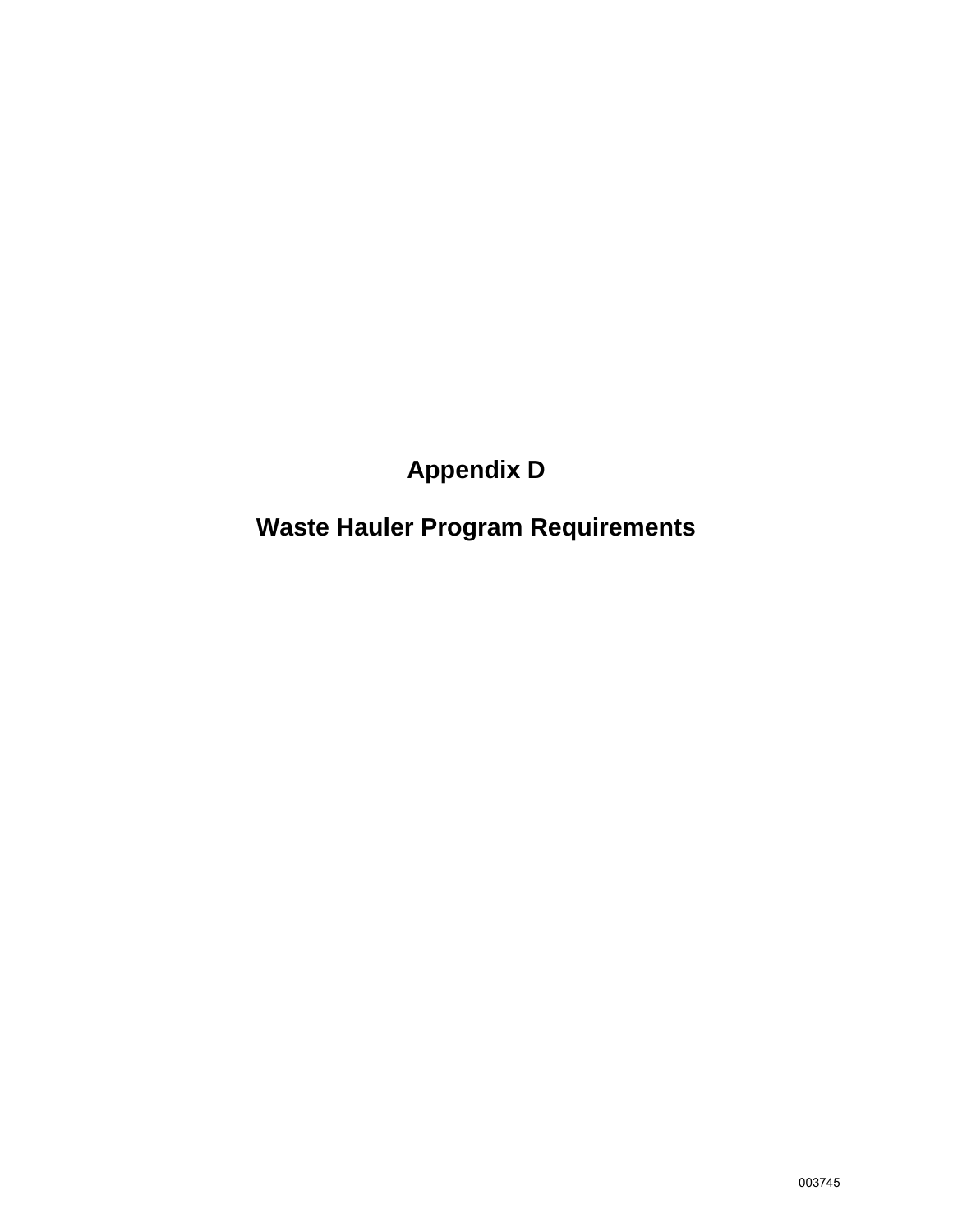

**Waste Hauler Program Requirements** 

**Program: Industrial Pretreatment – Hauled Waste <b>Document Status:** Approved **Department:** Laboratory Services and Regulatory Compliance **Approved by: D.G.Ailey Owner: David Obenschain <b>Issued Date: 11/10/08 Issued Date: 11/10/08** 

The purpose of this document is to outline the requirements for commercial haulers that discharge hauled waste to the Kuwahee Wastewater Treatment Plant (WWTP). A permit is required to discharge any waste at this location. Discharge of wastes into the collection system at any other location is strictly prohibited, unless written permission is obtained from KUB.

#### **To discharge hauled waste at the Kuwahee WWTP, follow these guidelines:**

- 1. Prior to discharging hauled waste at the Kuwahee WWTP, an application for disposal must be obtained from KUB Plant Operations Administrative Services staff at (865) 594- 8205. The completed application must be signed by the owner or company representative and submitted to KUB to obtain a hauled waste discharge permit for each discharge vehicle.
- **Important:** The application must include information about each vehicle that will be using the site, and material discharged. Permits are issued for one year and can be renewed annually. The permit fee is \$100 annually per vehicle. All permits expire June 30.

In addition to the permit to discharge into KUB's wastewater system, the applicant must also have a state Sewage Removal Permit. The state permit can be obtained from the Knox County Health Department, Division of Environmental Health. The permit number issued by KUB will be used by the Knox County Health Department as the state permit number.

- 2. The disposal site is located at the western end of the Kuwahee WWTP at 2015 Neyland Drive. The site is open from 6 a.m. to 8 p.m., Monday through Sunday. Arrangements can be made to open the facility after hours for emergency use by calling (865) 594-7622 in advance.
- 3. Only acceptable domestic waste picked up in Knox County or counties touching the boundaries of Knox County (Anderson, Blount, Grainger, Jefferson, Loudon, Sevier, Roane, Union) will be accepted for discharge. Effective January 1, 2009, grease waste will not be accepted at the Kuwahee WWTP disposal site. Non-domestic or Special Waste (industrial or concentrated process wastes) cannot be accepted at any time without prior permission from KUB.

#### **Prohibited discharges are listed below:**

- Waste, which contains gasoline, fuel oil, mineral oil, or other flammable explosive liquids or free-floating motor oils.
- Industrial or process waste of any kind without prior permission.
- Ashes, sand, mud, straw, shavings, metal, glass, rags or other solid or viscous materials capable of causing an obstruction to the flow.
- Grease
- 4. Each vehicle using the site must have in the vehicle a KUB-issued Discharge Permit, a Contractor Security Access Card, and a State Permit. All items are non-transferable and must be kept with the vehicle at all times. Security Access Cards must be used to enter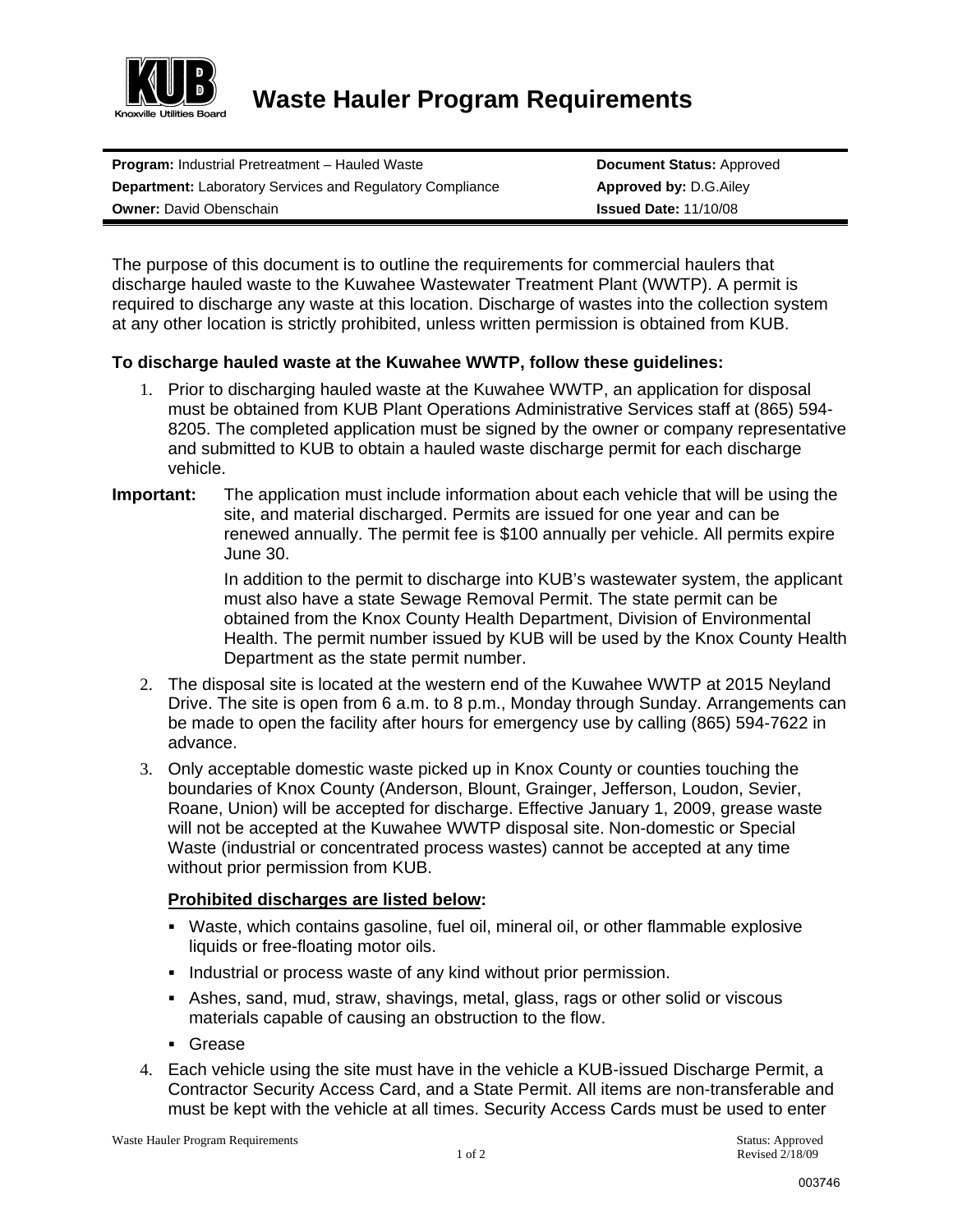the discharge site at Neyland Drive and may not be used with other vehicles. Lost or stolen cards will be replaced for \$25 each. At the annual renewal period, cards must either be renewed or returned. For renewed permits, a current Discharge Permit will be mailed, and the Security Access Card will be reactivated for the following year. If permits are not renewed by the June 30 deadline, the Security Access Card **will be deactivated.**  Please return all non-renewed access cards to KUB.

- 5. The waste hauler must have a Discharge Manifest in order to discharge hauled waste. A complete and accurate manifest must be submitted with EVERY discharge made at the site. Multiple discharges cannot be recorded on the same manifest. All manifest information is subject to verification for accuracy. All loads are subject to random inspection and sampling at any time. The site is monitored by camera at all times.
- 6. The name and address of the company conducting the business and the permit number issued to the vehicle must be painted on each side of the vehicle in characters at least two inches high. The characters must be in bold print on a background of contrasting color.
- 7. Operators are required to use a hose for discharge. To reduce the possibility of manhole overflows, **only two trucks can discharge at one time**. Respect the other drivers, and park trucks so that two vehicles can use the enclosed area. Drivers are responsible for cleaning up any mess associated with the discharge or any manhole overflow. Large trucks are to discharge directly into the manhole. Drivers must replace the lightweight manhole cover before leaving the site. Drivers are responsible for cleaning up after themselves each time they use the disposal facilities; water is provided.
- 8. For security purposes, a copy of all operators' Commercial Driver's License (CDL) must be provided to KUB. Notice of new operators or employees leaving the firm must be provided to KUB Plant Operations Administrative Services at (865) 594-8205 or by faxing to (865) 594-8212 within 24 hours of changes.
- 9. A company representative must attend the annual permit renewal meeting held by KUB to obtain updates about program requirements and permitting.
- 10. Waste haulers must use the Grease Trap Interceptor Pumping Guidance provided by KUB, if grease traps are pumped. Effective January 1, 2009, KUB no longer accepts grease at the hauled waste facility. Grease must be discharged at a facility equipped to receive it. In no way shall the pumpage be returned to any private or public portion of the collection system.
- 11. Haulers will be billed for a full load for each site entry at the Kuwahee WWTP. Full load capacity will be equal to 90% of the truck tank size (gallons).
- 12. Permits or site access may be revoked at any time for improper use of facilities or noncompliance with the program requirements stated in this guidance. Examples include but are not limited to:
	- Failure to submit an accurate and complete manifest with each discharge.
	- Discharge of waste originating beyond Knox County or approved surrounding counties.
	- Failure to maintain the proper Security Access Card in the assigned discharge vehicle.
	- Discharge of unacceptable wastes into the system.
	- **Failure to use KUB Grease Trap Interceptor Pumping Guidance.**
	- **IMPROPERATE:** Improper use or failure to clean the disposal site after use.

#### **Important:** If you cause or observe an overflow or spill at the Hauled Waste Discharge Facility, contact the Kuwahee Control Room at (865) 594-7622.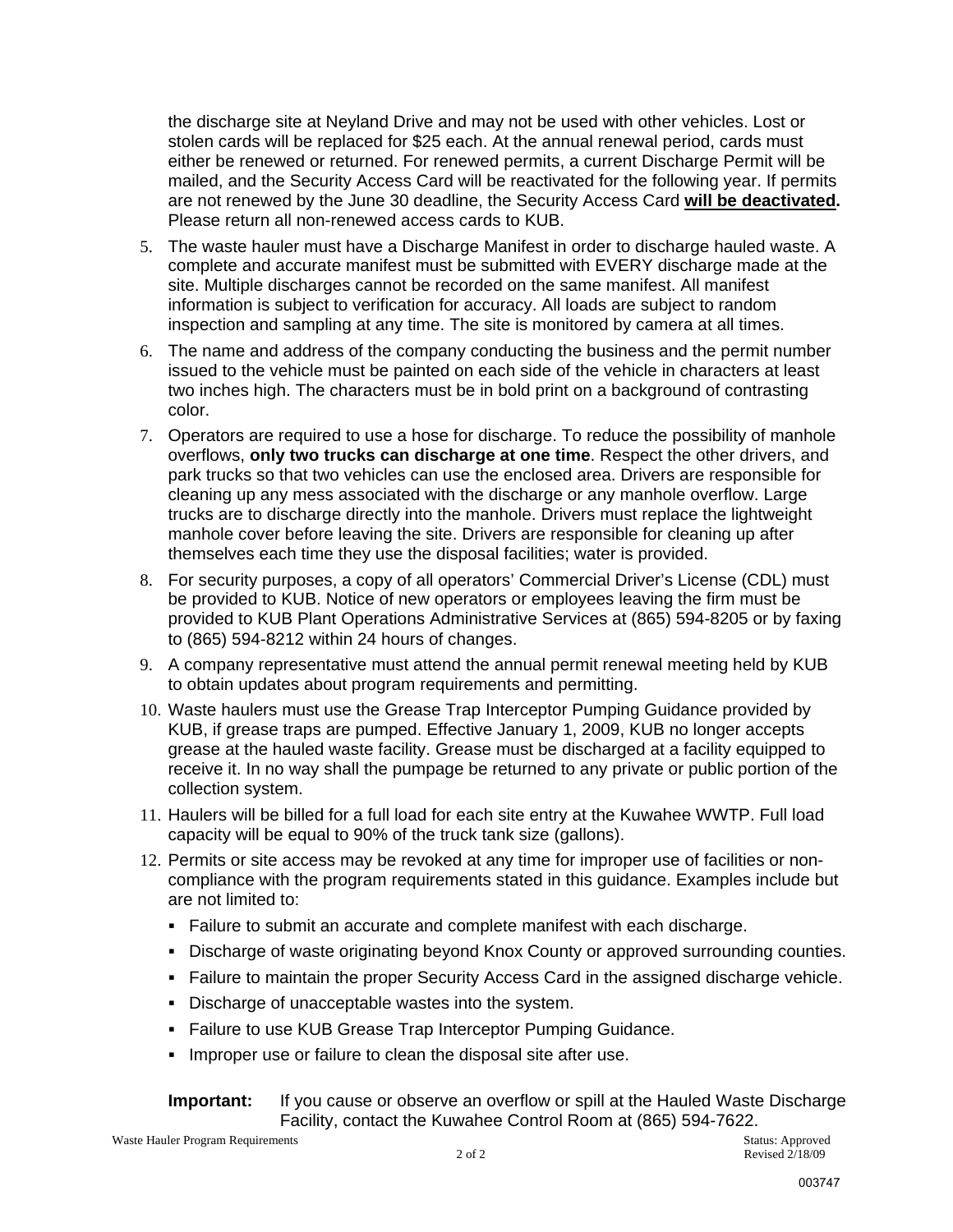## **Appendix E**

## **Pump Station Sample Inspection Checklists**